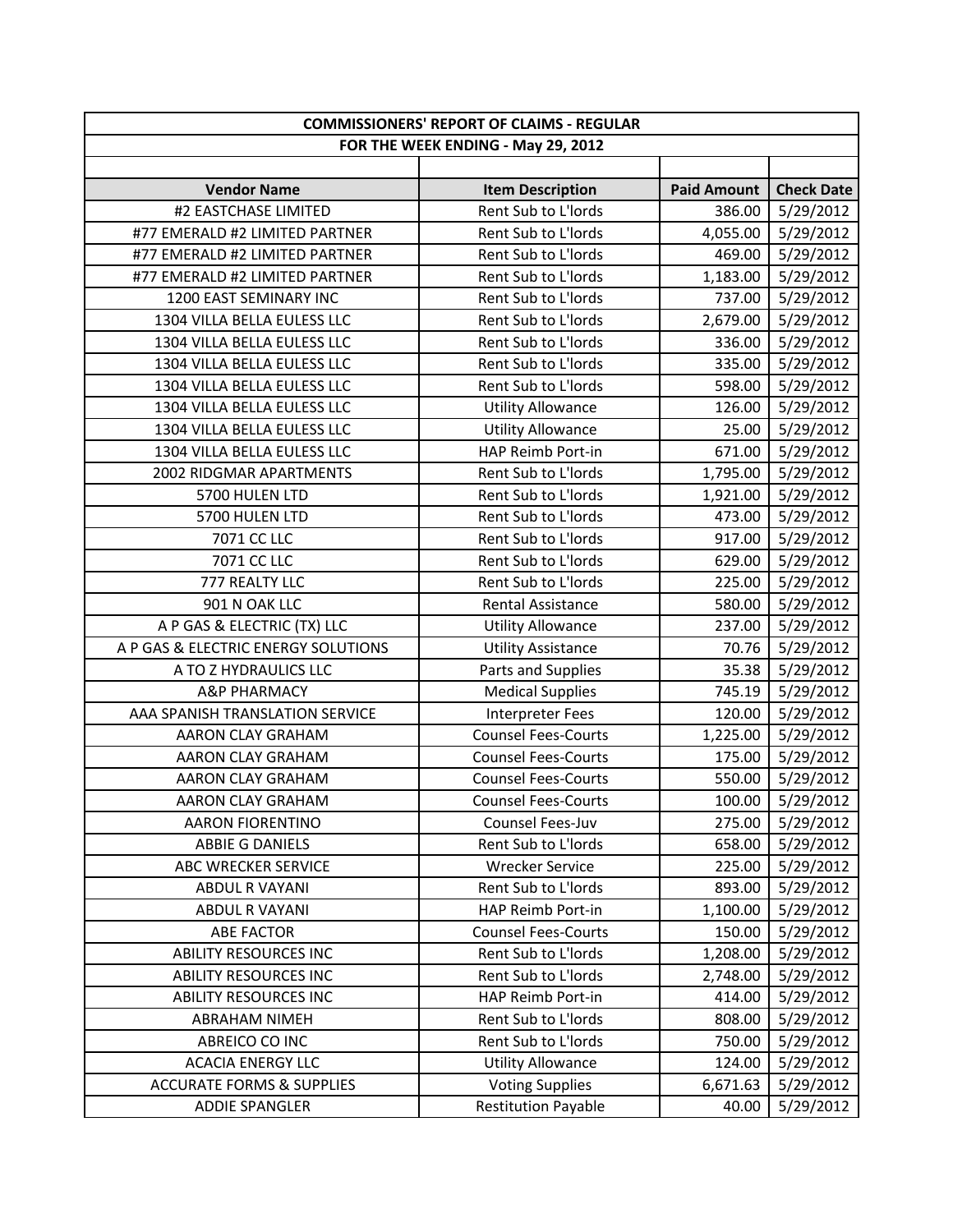| <b>ADELL MURPHY</b>               | Rent Sub to L'Iords         | 547.00     | 5/29/2012 |
|-----------------------------------|-----------------------------|------------|-----------|
| ADVANCED INTERACTIVE SYSTEMS INC  | <b>Equipment Maint</b>      | 2,761.00   | 5/29/2012 |
| ADVANTAGE CAPITAL INVESTMENTS LP  | Rent Sub to L'Iords         | 925.00     | 5/29/2012 |
| AFFORDABLE POWER LP               | <b>Utility Allowance</b>    | 50.00      | 5/29/2012 |
| <b>AG VANTAGE</b>                 | Rent Sub to L'Iords         | 2,185.00   | 5/29/2012 |
| <b>AG VANTAGE</b>                 | Rent Sub to L'Iords         | 741.00     | 5/29/2012 |
| <b>AG-POWER INC</b>               | Landscaping Expense         | 1,088.56   | 5/29/2012 |
| <b>AG-POWER INC</b>               | Vehicle Maintenance         | 120.24     | 5/29/2012 |
| AHC BRECKENRIDGE ASSOC LLC        | Rent Sub to L'Iords         | 3,801.00   | 5/29/2012 |
| <b>AHF-HILLCREST LLC</b>          | Rent Sub to L'Iords         | 1,545.00   | 5/29/2012 |
| AHF-HURST MANOR COMMUNITY DEV LLC | Rent Sub to L'Iords         | 1,483.00   | 5/29/2012 |
| AHF-HURST MANOR COMMUNITY DEV LLC | HAP Reimb Port-in           | 677.00     | 5/29/2012 |
| AHF-QUAIL RIDGE LLC               | Rent Sub to L'Iords         | 516.00     | 5/29/2012 |
| <b>AHMAD RABIE</b>                | Rent Sub to L'Iords         | 1,383.00   | 5/29/2012 |
| AHMED BANDAR                      | Rent Sub to L'Iords         | 932.00     | 5/29/2012 |
| AIDS OUTREACH CENTER              | <b>Subrecipient Service</b> | 16,485.36  | 5/29/2012 |
| AIDS OUTREACH CENTER              | <b>Subrecipient Service</b> | 6,433.33   | 5/29/2012 |
| AIDS OUTREACH CENTER              | <b>Subrecipient Service</b> | 143,442.07 | 5/29/2012 |
| <b>AIDS OUTREACH CENTER</b>       | <b>Subrecipient Service</b> | 16,883.80  | 5/29/2012 |
| AIDS OUTREACH CENTER              | <b>Subrecipient Service</b> | 1,159.00   | 5/29/2012 |
| AL Z LAZARUS ATTORNEY AT LAW      | <b>Counsel Fees-Courts</b>  | 300.00     | 5/29/2012 |
| AL Z LAZARUS ATTORNEY AT LAW      | <b>Counsel Fees-Courts</b>  | 1,000.00   | 5/29/2012 |
| AL Z LAZARUS ATTORNEY AT LAW      | <b>Counsel Fees-Courts</b>  | 1,000.00   | 5/29/2012 |
| AL Z LAZARUS ATTORNEY AT LAW      | <b>Counsel Fees-Courts</b>  | 200.00     | 5/29/2012 |
| <b>ALAN WHEELOCK</b>              | Rent Sub to L'Iords         | 315.00     | 5/29/2012 |
| ALARM SECURITY GROUP LLC          | <b>Building Maintenance</b> | 14.50      | 5/29/2012 |
| ALARM SECURITY GROUP LLC          | <b>Building Maintenance</b> | 14.50      | 5/29/2012 |
| ALARM SECURITY GROUP LLC          | <b>Building Maintenance</b> | 58.00      | 5/29/2012 |
| ALARM SECURITY GROUP LLC          | <b>Building Maintenance</b> | 29.00      | 5/29/2012 |
| ALARM SECURITY GROUP LLC          | <b>Building Maintenance</b> | 14.50      | 5/29/2012 |
| ALARM SECURITY GROUP LLC          | <b>Building Maintenance</b> | 14.50      | 5/29/2012 |
| ALARM SECURITY GROUP LLC          | <b>Building Maintenance</b> | 14.50      | 5/29/2012 |
| ALARM SECURITY GROUP LLC          | <b>Burglar Systems</b>      | 33.00      | 5/29/2012 |
| ALARM SECURITY GROUP LLC          | <b>Burglar Systems</b>      | 33.00      | 5/29/2012 |
| ALARM SECURITY GROUP LLC          | <b>Burglar Systems</b>      | 33.00      | 5/29/2012 |
| ALARM SECURITY GROUP LLC          | <b>Burglar Systems</b>      | 18.50      | 5/29/2012 |
| <b>ALBERT MARTINEZ</b>            | Rent Sub to L'Iords         | 649.00     | 5/29/2012 |
| <b>ALBERT P O'CONNOR</b>          | Rent Sub to L'Iords         | 11,572.00  | 5/29/2012 |
| ALBERT P O'CONNOR                 | Rent Sub to L'Iords         | 666.00     | 5/29/2012 |
| <b>ALBERT P O'CONNOR</b>          | HAP Reimb Port-in           | 890.00     | 5/29/2012 |
| ALBERTO CAMERENA                  | Drug Seizure-Unit           | 700.00     | 5/29/2012 |
| ALBERTO CAMERENA                  | Drug Seizure Int            | 0.99       | 5/29/2012 |
| ALBERTSONS #4262                  | Food/Hygiene Assist         | 20.00      | 5/29/2012 |
| <b>ALBIN SLOVACEK</b>             | HAP Reimb Port-in           | 474.00     | 5/29/2012 |
| ALBINO GONZALEZ                   | <b>Drug Seizures</b>        | 900.00     | 5/29/2012 |
| ALBINO GONZALEZ                   | Drug Seizure Int            | 0.61       | 5/29/2012 |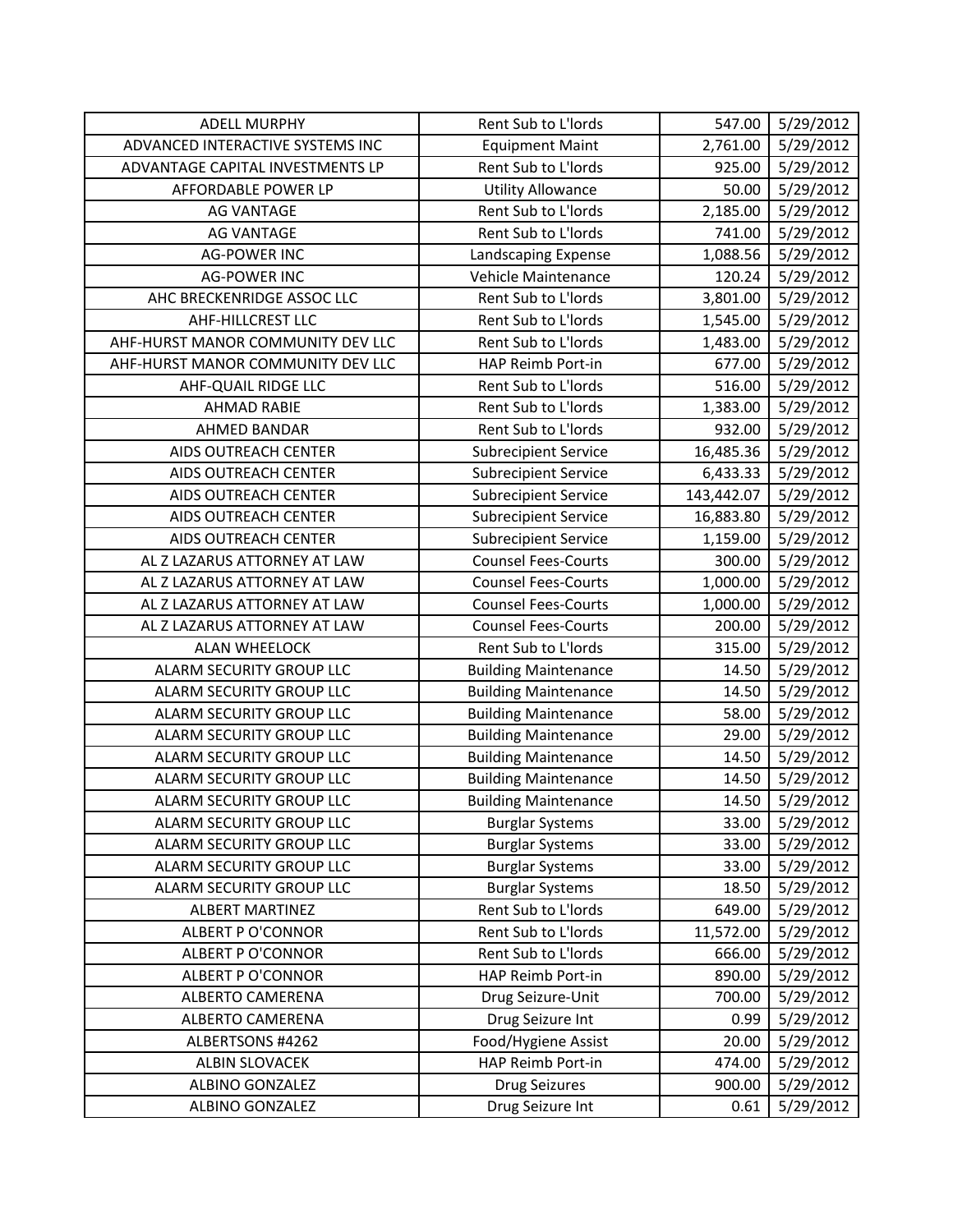| ALEJANDRA SOTO                    | <b>Restitution Payable</b>  | 357.62   | 5/29/2012 |
|-----------------------------------|-----------------------------|----------|-----------|
| ALEMEDA VILLAS LP                 | Rent Sub to L'Iords         | 6,768.00 | 5/29/2012 |
| ALEMEDA VILLAS LP                 | Rent Sub to L'Iords         | 651.00   | 5/29/2012 |
| ALEMEDA VILLAS LP                 | Rent Sub to L'Iords         | 699.00   | 5/29/2012 |
| ALEX JAY CLAUNCH                  | Rent Sub to L'Iords         | 382.00   | 5/29/2012 |
| <b>ALEXANDRA REYES</b>            | <b>Restitution Payable</b>  | 50.00    | 5/29/2012 |
| ALFONS KYLE KNAPP                 | <b>Counsel Fees-Courts</b>  | 175.00   | 5/29/2012 |
| <b>ALFONS KYLE KNAPP</b>          | <b>Counsel Fees-Courts</b>  | 150.00   | 5/29/2012 |
| <b>ALFONS KYLE KNAPP</b>          | <b>Counsel Fees-Courts</b>  | 275.00   | 5/29/2012 |
| ALFRED DAVIS II                   | Rent Sub to L'Iords         | 686.00   | 5/29/2012 |
| ALI OLIVER HASSIBI                | <b>Counsel Fees-Courts</b>  | 575.00   | 5/29/2012 |
| <b>ALICIA R JOHNSON</b>           | <b>Counsel Fees-Courts</b>  | 600.00   | 5/29/2012 |
| ALL CITIES SERVICE                | <b>Building Maintenance</b> | 138.00   | 5/29/2012 |
| ALL CITIES SERVICE                | Kitchen Maintenance         | 124.00   | 5/29/2012 |
| ALL STAR XRAY INC                 | Lab Equip Mainten           | 210.00   | 5/29/2012 |
| <b>ALLEN &amp; WEAVER PC</b>      | Counsel Fees-Juv            | 200.00   | 5/29/2012 |
| <b>ALLEN &amp; WEAVER PC</b>      | Counsel Fees - CPS          | 100.00   | 5/29/2012 |
| <b>ALLEN &amp; WEAVER PC</b>      | Counsel Fees - CPS          | 100.00   | 5/29/2012 |
| <b>ALLEN FULSOM</b>               | Rent Sub to L'Iords         | 342.00   | 5/29/2012 |
| ALLIANCE COUNSELING & FAMILY      | <b>Professional Service</b> | 300.00   | 5/29/2012 |
| <b>ALLIED COURT REPORTERS</b>     | <b>Professional Service</b> | 701.68   | 5/29/2012 |
| <b>ALLIED ELECTRONICS</b>         | <b>Equipment Maint</b>      | 83.40    | 5/29/2012 |
| AMBIT ENERGY LLC                  | <b>Utility Assistance</b>   | 472.62   | 5/29/2012 |
| AMBIT ENERGY LLC                  | <b>Utility Allowance</b>    | 1,287.00 | 5/29/2012 |
| AMBIT ENERGY LLC                  | <b>Utility Allowance</b>    | 115.00   | 5/29/2012 |
| <b>AMBIT ENERGY LLC</b>           | HAP Reimb Port-in           | 51.00    | 5/29/2012 |
| AMERCARE PRODUCTS INC             | Sheriff Inventory           | 1,134.00 | 5/29/2012 |
| <b>AMERICAN HYDRAULICS</b>        | Parts and Supplies          | 675.40   | 5/29/2012 |
| AMERICAN MANAGEMENT ASSOC INTL    | Education                   | 2,195.00 | 5/29/2012 |
| AMERICAN RESIDENTIAL SERVICES LLC | <b>Building Maintenance</b> | 440.00   | 5/29/2012 |
| AMERISOUTH XXVI                   | Rent Sub to L'Iords         | 649.00   | 5/29/2012 |
| AMIN A ABBASHER                   | HAP Reimb Port-in           | 869.00   | 5/29/2012 |
| AMTX HOTEL CORPORATION            | Education                   | 370.60   | 5/29/2012 |
| AMTX HOTEL CORPORATION            | Education                   | 370.60   | 5/29/2012 |
| AMTX HOTEL CORPORATION            | Education                   | 370.60   | 5/29/2012 |
| AMTX HOTEL CORPORATION            | Education                   | 370.60   | 5/29/2012 |
| AMTX HOTEL CORPORATION            | Education                   | 370.60   | 5/29/2012 |
| AMTX HOTEL CORPORATION            | Education                   | 370.60   | 5/29/2012 |
| <b>AMTX HOTEL CORPORATION</b>     | Education                   | 370.60   | 5/29/2012 |
| AMTX HOTEL CORPORATION            | Education                   | 370.60   | 5/29/2012 |
| AMTX HOTEL CORPORATION            | Education                   | 370.60   | 5/29/2012 |
| AMY WILLETT AKANNI                | Rent Sub to L'Iords         | 371.00   | 5/29/2012 |
| ANDRE HUEY-YOU                    | Rent Sub to L'Iords         | 368.00   | 5/29/2012 |
| ANDREW BISHOP ETTER II            | <b>Counsel Fees-Courts</b>  | 100.00   | 5/29/2012 |
| ANDREW CHINCHILLA                 | HAP Reimb Port-in           | 270.00   | 5/29/2012 |
| ANDREW OPPONG-BAWUAH              | Rent Sub to L'Iords         | 2,242.00 | 5/29/2012 |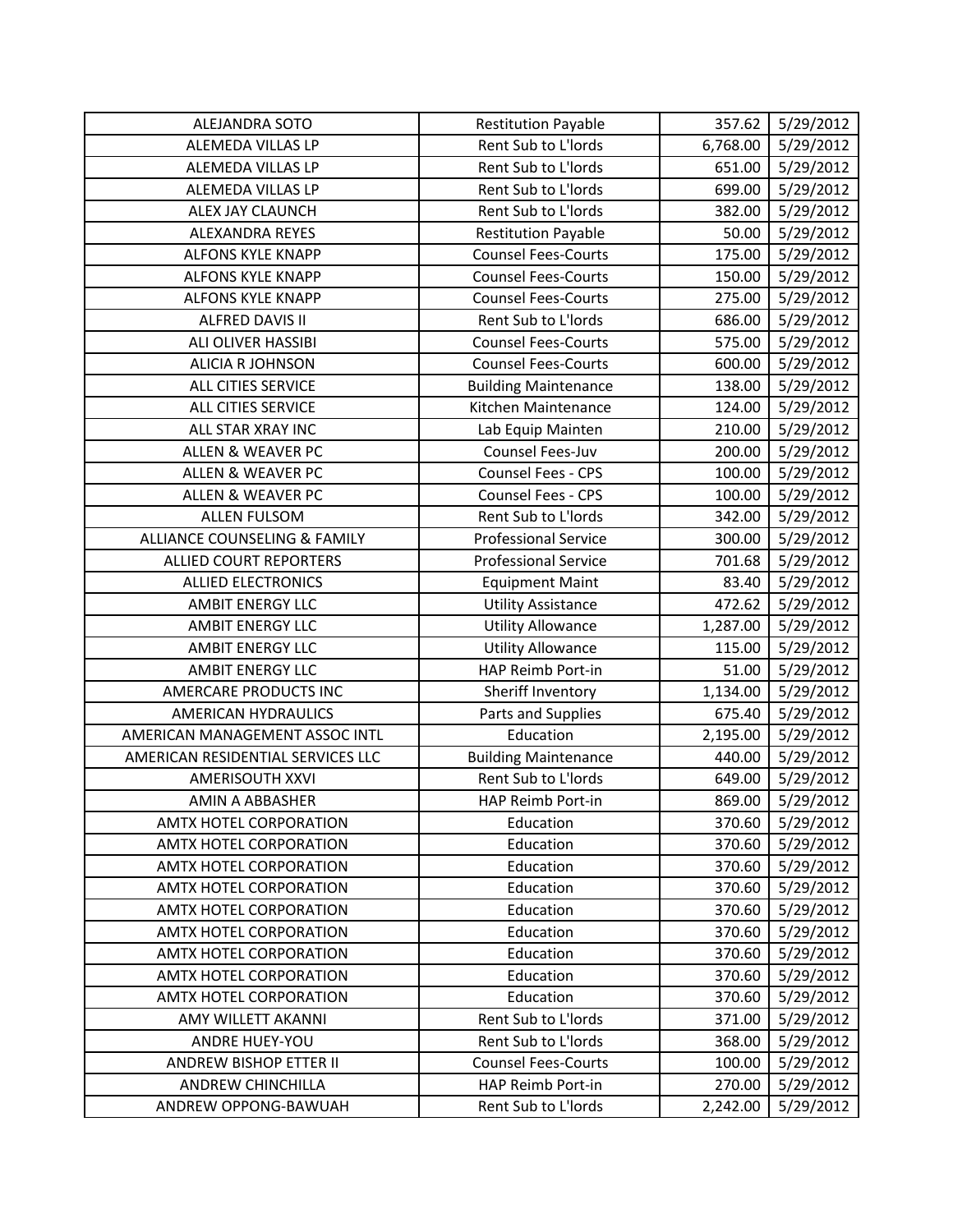| <b>ANDREW URIBIO</b>             | <b>Restitution Payable</b>  | 100.00   | 5/29/2012 |
|----------------------------------|-----------------------------|----------|-----------|
| ANGEL JOHNSON                    | HAP Reimb Port-in           | 510.00   | 5/29/2012 |
| ANGELA CAUDURO                   | Rent Sub to L'Iords         | 820.00   | 5/29/2012 |
| ANGELA CAUDURO                   | Rent Sub to L'Iords         | 515.00   | 5/29/2012 |
| <b>ANGELA HARVEY</b>             | <b>Counsel Fees-Probate</b> | 1,000.00 | 5/29/2012 |
| <b>ANGELICA TAYLOR</b>           | Reporter's Records          | 213.20   | 5/29/2012 |
| <b>ANKUR CHAWLA</b>              | Rent Sub to L'Iords         | 1,445.00 | 5/29/2012 |
| <b>ANN KESSEL</b>                | Rent Sub to L'Iords         | 650.00   | 5/29/2012 |
| <b>ANN LAWLER</b>                | Counsel Fees-Juv            | 1,000.00 | 5/29/2012 |
| ANNA JOHNSON                     | Rent Sub to L'Iords         | 1,152.00 | 5/29/2012 |
| <b>ANQUY TONG</b>                | Rent Sub to L'Iords         | 1,208.00 | 5/29/2012 |
| <b>ANQUY TONG</b>                | Rent Sub to L'Iords         | 475.00   | 5/29/2012 |
| ANSHU ASSOCIATES INC             | Rent Sub to L'Iords         | 675.00   | 5/29/2012 |
| ANSON FINANCIAL INC              | Rent Sub to L'Iords         | 610.00   | 5/29/2012 |
| <b>ANTHONY LAMAR BROWN</b>       | Rent Sub to L'Iords         | 932.00   | 5/29/2012 |
| <b>ANTHONY PEREIRA</b>           | Rent Sub to L'Iords         | 475.00   | 5/29/2012 |
| <b>APANIS REALTY LLC</b>         | Rent Sub to L'Iords         | 1,127.00 | 5/29/2012 |
| APEX POINT REALTY LLC            | Rent Sub to L'Iords         | 748.00   | 5/29/2012 |
| APPROVED PROPERTY MANAGEMENT INC | Rent Sub to L'Iords         | 2,006.00 | 5/29/2012 |
| APPROVED PROPERTY MANAGEMENT INC | HAP Reimb Port-in           | 789.00   | 5/29/2012 |
| ARAMARK UNIFORM SERVICES INC     | <b>Custodian Services</b>   | 10.00    | 5/29/2012 |
| ARAMARK UNIFORM SERVICES INC     | <b>Custodian Services</b>   | 21.25    | 5/29/2012 |
| ARAMARK UNIFORM SERVICES INC     | <b>Custodian Services</b>   | 48.00    | 5/29/2012 |
| ARAMARK UNIFORM SERVICES INC     | <b>Custodian Services</b>   | 30.86    | 5/29/2012 |
| ARAMARK UNIFORM SERVICES INC     | <b>Custodian Services</b>   | 11.00    | 5/29/2012 |
| ARAMARK UNIFORM SERVICES INC     | <b>Custodian Services</b>   | 36.50    | 5/29/2012 |
| ARAMARK UNIFORM SERVICES INC     | <b>Custodian Services</b>   | 8.00     | 5/29/2012 |
| ARAMARK UNIFORM SERVICES INC     | <b>Custodian Services</b>   | 21.00    | 5/29/2012 |
| ARAMARK UNIFORM SERVICES INC     | <b>Building Maintenance</b> | 20.75    | 5/29/2012 |
| ARAMARK UNIFORM SERVICES INC     | <b>Building Maintenance</b> | 20.95    | 5/29/2012 |
| ARAMARK UNIFORM SERVICES INC     | <b>Laundry Services</b>     | 2.75     | 5/29/2012 |
| ARBOR CP ASSOCIATES LP           | Rent Sub to L'Iords         | 812.00   | 5/29/2012 |
| <b>ARCHIE'S GARDENLAND</b>       | <b>Supplies</b>             | 235.97   | 5/29/2012 |
| <b>ARIZPE PROPERTIES</b>         | Rent Sub to L'Iords         | 625.00   | 5/29/2012 |
| Arlene D Junior                  | Education                   | 326.34   | 5/29/2012 |
| ARLENE MENCHACA                  | Clothing                    | 100.00   | 5/29/2012 |
| ARLINGTON HOUSING AUTHORITY      | Port HAP Port-out           | 8,825.00 | 5/29/2012 |
| ARLINGTON HOUSING AUTHORITY      | Port Admin Fee Expen        | 685.92   | 5/29/2012 |
| ARLINGTON POLICE DEPT.           | <b>Drug Seizures</b>        | 1,080.00 | 5/29/2012 |
| ARLINGTON POLICE DEPT.           | <b>Drug Seizures</b>        | 693.50   | 5/29/2012 |
| ARLINGTON POLICE DEPT.           | <b>Drug Seizures</b>        | 266.50   | 5/29/2012 |
| ARLINGTON POLICE DEPT.           | <b>Drug Seizures</b>        | 157.00   | 5/29/2012 |
| ARLINGTON POLICE DEPT.           | <b>Drug Seizures</b>        | 187.00   | 5/29/2012 |
| ARLINGTON POLICE DEPT.           | <b>Drug Seizures</b>        | 717.00   | 5/29/2012 |
| ARLINGTON POLICE DEPT.           | Drug Seizures               | 315.00   | 5/29/2012 |
| ARLINGTON POLICE DEPT.           | Drug Seizures               | 185.00   | 5/29/2012 |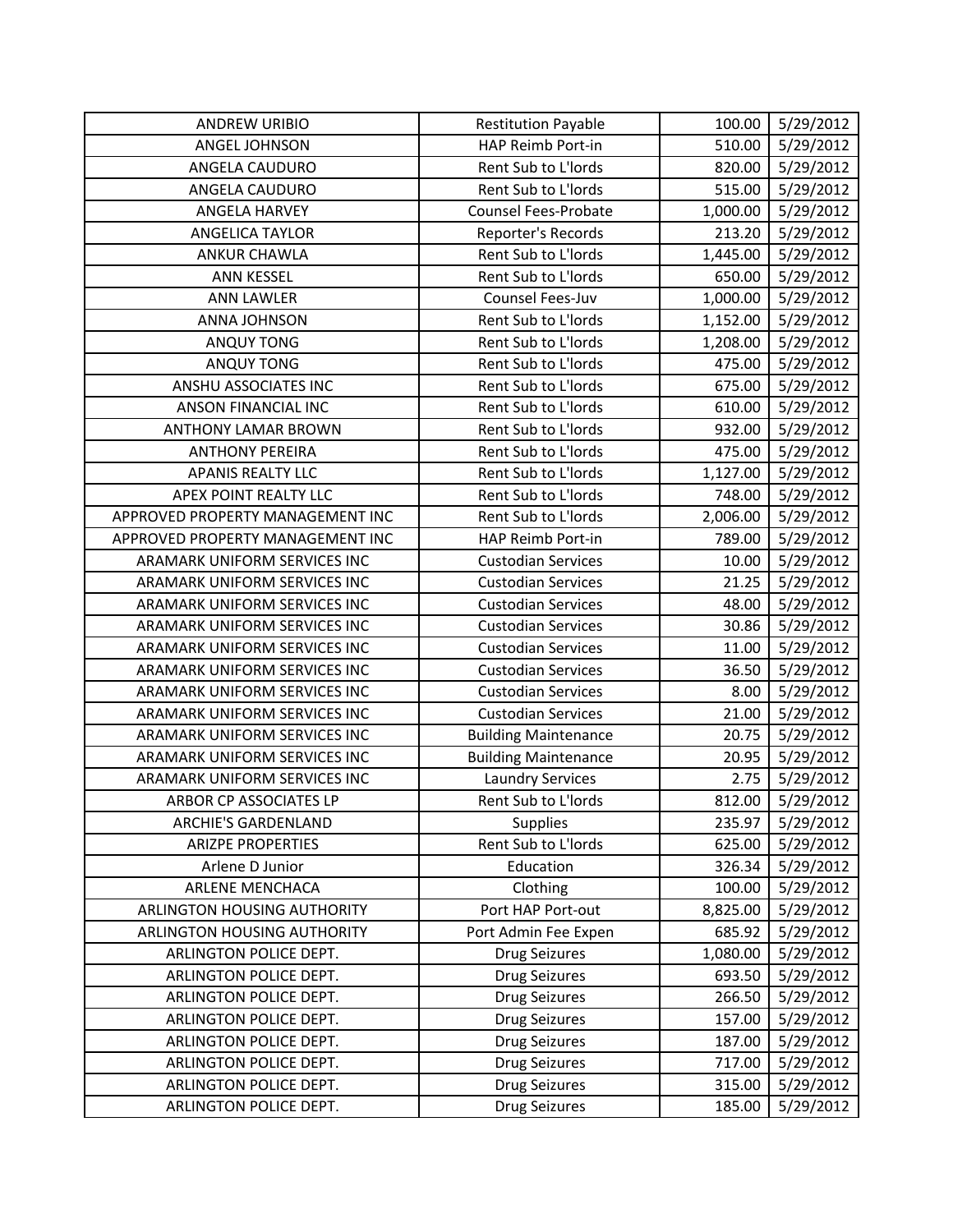| ARLINGTON POLICE DEPT.             | <b>Drug Seizures</b>        | 424.00   | 5/29/2012 |
|------------------------------------|-----------------------------|----------|-----------|
| ARLINGTON POLICE DEPT.             | <b>Drug Seizures</b>        | 696.00   | 5/29/2012 |
| ARLINGTON POLICE DEPT.             | <b>Drug Seizures</b>        | 296.50   | 5/29/2012 |
| ARLINGTON POLICE DEPT.             | <b>Drug Seizures</b>        | 302.00   | 5/29/2012 |
| ARLINGTON POLICE DEPT.             | <b>Drug Seizures</b>        | 155.00   | 5/29/2012 |
| ARLINGTON POLICE DEPT.             | <b>Drug Seizures</b>        | 393.50   | 5/29/2012 |
| ARLINGTON POLICE DEPT.             | Drug Seizure Int            | 4.66     | 5/29/2012 |
| ARLINGTON POLICE DEPT.             | Drug Seizure Int            | 0.15     | 5/29/2012 |
| ARLINGTON POLICE DEPT.             | Drug Seizure Int            | 0.42     | 5/29/2012 |
| ARLINGTON POLICE DEPT.             | Drug Seizure Int            | 0.15     | 5/29/2012 |
| ARLINGTON POLICE DEPT.             | Drug Seizure Int            | 3.40     | 5/29/2012 |
| ARLINGTON POLICE DEPT.             | Drug Seizure Int            | 0.59     | 5/29/2012 |
| ARLINGTON POLICE DEPT.             | Drug Seizure Int            | 0.09     | 5/29/2012 |
| ARLINGTON POLICE DEPT.             | Drug Seizure Int            | 0.20     | 5/29/2012 |
| ARLINGTON POLICE DEPT.             | Drug Seizure Int            | 0.27     | 5/29/2012 |
| ARLINGTON POLICE DEPT.             | Drug Seizure Int            | 0.11     | 5/29/2012 |
| ARLINGTON POLICE DEPT.             | Drug Seizure Int            | 0.06     | 5/29/2012 |
| ARLINGTON POLICE DEPT.             | Drug Seizure Int            | 0.10     | 5/29/2012 |
| ARLINGTON POLICE DEPT.             | Drug Seizure Int            | 0.07     | 5/29/2012 |
| ARLINGTON POLICE DEPT.             | Drug Seizure Int            | 0.10     | 5/29/2012 |
| ARLINGTON WATER UTILITIES          | Water                       | 31.12    | 5/29/2012 |
| <b>ARLINGTON WATER UTILITIES</b>   | Water                       | 20.74    | 5/29/2012 |
| ARLINGTON WATER UTILITIES          | <b>Utility Assistance</b>   | 234.14   | 5/29/2012 |
| ARTEX AIR COMPANY INC              | Rent Sub to L'Iords         | 1,356.00 | 5/29/2012 |
| <b>ASHLEY DIANE BROSEN</b>         | Rent Sub to L'Iords         | 700.00   | 5/29/2012 |
| <b>ASHLEY DIANE BROSEN</b>         | Rent Sub to L'Iords         | 650.00   | 5/29/2012 |
| <b>ASHRAF ISHAK</b>                | Rent Sub to L'Iords         | 943.00   | 5/29/2012 |
| ASMARA AFFORDABLE HOUSING INC      | Rent Sub to L'Iords         | 1,615.00 | 5/29/2012 |
| ASMARA AFFORDABLE HOUSING INC      | Rent Sub to L'Iords         | 238.00   | 5/29/2012 |
| <b>ASPIRE HR INC</b>               | Education                   | 3,000.00 | 5/29/2012 |
| ASSAY TECHNOLOGY INC               | Lab Supplies                | 137.00   | 5/29/2012 |
| ASSOCIATED TIME INSTRUMENTS CO INC | Supplies                    | 28.50    | 5/29/2012 |
| ASSOCIATED TIME INSTRUMENTS CO INC | <b>Equipment Maint</b>      | 1,304.73 | 5/29/2012 |
| <b>AT&amp;T MOBILITY</b>           | <b>Wireless Data Access</b> | 399.90   | 5/29/2012 |
| <b>AT&amp;T MOBILITY</b>           | Wireless Data Access        | 59.80    | 5/29/2012 |
| <b>AT&amp;T MOBILITY</b>           | <b>Wireless Data Access</b> | 56.66    | 5/29/2012 |
| <b>AT&amp;T MOBILITY</b>           | <b>Wireless Data Access</b> | 29.60    | 5/29/2012 |
| <b>AT&amp;T MOBILITY</b>           | <b>Wireless Data Access</b> | 2,770.66 | 5/29/2012 |
| <b>AT&amp;T MOBILITY</b>           | <b>Wireless Data Access</b> | 266.53   | 5/29/2012 |
| <b>AT&amp;T MOBILITY</b>           | <b>Wireless Data Access</b> | 266.33   | 5/29/2012 |
| <b>AT&amp;T MOBILITY</b>           | <b>Wireless Data Access</b> | 266.73   | 5/29/2012 |
| <b>AT&amp;T MOBILITY</b>           | <b>Wireless Data Access</b> | 190.55   | 5/29/2012 |
| <b>AT&amp;T MOBILITY</b>           | <b>Wireless Data Access</b> | 191.35   | 5/29/2012 |
| <b>AT&amp;T MOBILITY</b>           | <b>Wireless Data Access</b> | 228.74   | 5/29/2012 |
| <b>AT&amp;T MOBILITY</b>           | <b>Wireless Data Access</b> | 342.91   | 5/29/2012 |
| <b>AT&amp;T MOBILITY</b>           | <b>Wireless Data Access</b> | 228.54   | 5/29/2012 |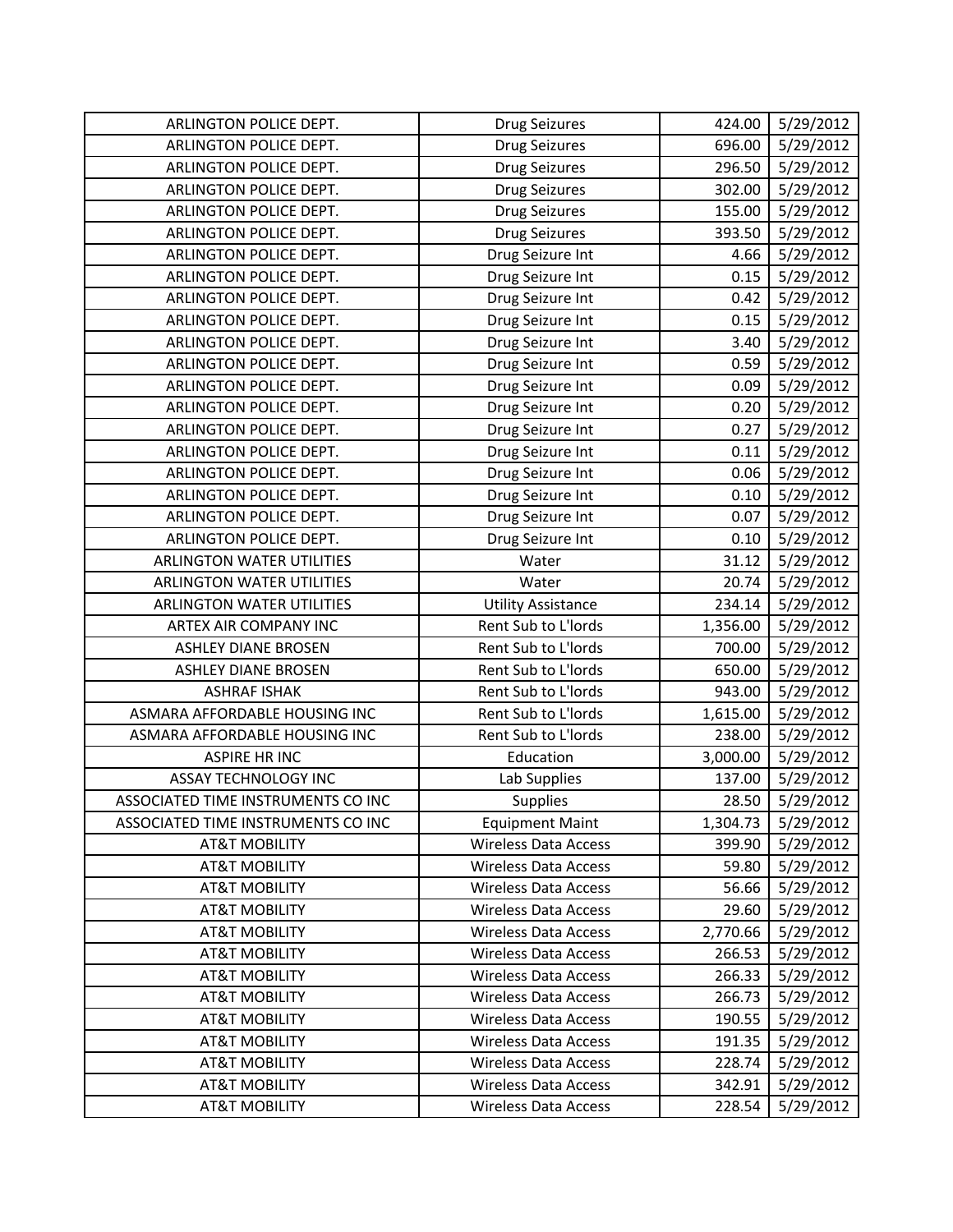| <b>AT&amp;T MOBILITY</b>            | <b>Wireless Data Access</b> | 158.96   | 5/29/2012 |
|-------------------------------------|-----------------------------|----------|-----------|
| <b>ATMOS ENERGY CORP</b>            | Gas                         | 1.44     | 5/29/2012 |
| <b>ATMOS ENERGY CORP</b>            | Gas                         | 17.01    | 5/29/2012 |
| <b>ATMOS ENERGY CORP</b>            | Gas                         | 1.66     | 5/29/2012 |
| <b>ATMOS ENERGY CORP</b>            | Gas                         | 2.07     | 5/29/2012 |
| <b>ATMOS ENERGY CORP</b>            | Water                       | 5.59     | 5/29/2012 |
| <b>ATMOS ENERGY CORP</b>            | Gas                         | 2,499.51 | 5/29/2012 |
| <b>ATMOS ENERGY CORP</b>            | Gas                         | 338.23   | 5/29/2012 |
| <b>ATMOS ENERGY CORP</b>            | Gas                         | 41.13    | 5/29/2012 |
| <b>ATMOS ENERGY CORP</b>            | <b>Utility Assistance</b>   | 619.93   | 5/29/2012 |
| <b>ATMOS ENERGY CORP</b>            | <b>Utility Assistance</b>   | 532.88   | 5/29/2012 |
| <b>ATMOS ENERGY CORP</b>            | <b>Utility Assistance</b>   | 307.68   | 5/29/2012 |
| <b>ATMOS ENERGY CORP</b>            | Gas                         | 56.08    | 5/29/2012 |
| <b>ATMOS ENERGY CORP</b>            | Gas                         | 733.16   | 5/29/2012 |
| <b>ATMOS ENERGY CORP</b>            | Water                       | 8.28     | 5/29/2012 |
| <b>ATRIUM GARDENS LLC</b>           | Rental Assistance           | 1,540.00 | 5/29/2012 |
| <b>ATTICUS J GILL</b>               | <b>Counsel Fees-Courts</b>  | 250.00   | 5/29/2012 |
| <b>AUBURN MANCHESTER LTD</b>        | Rent Sub to L'Iords         | 1,048.00 | 5/29/2012 |
| AUBURN MANCHESTER LTD               | HAP Reimb Port-in           | 607.00   | 5/29/2012 |
| <b>AURORA HOUSING AUTHORITY</b>     | Port HAP Port-out           | 452.00   | 5/29/2012 |
| <b>AURORA HOUSING AUTHORITY</b>     | Port Admin Fee Expen        | 42.87    | 5/29/2012 |
| AUTOMATIC SPRINKLER OF TEXAS INC    | <b>Building Maintenance</b> | 1,050.00 | 5/29/2012 |
| AUTOMATIC SPRINKLER OF TEXAS INC    | <b>Building Maintenance</b> | 300.00   | 5/29/2012 |
| <b>AUTONATION FORT WORTH MOTORS</b> | Central Garage Inv          | 30.35    | 5/29/2012 |
| AV PARK PLACE ASSOCIATES            | Rent Sub to L'Iords         | 2,967.00 | 5/29/2012 |
| AV PARK PLACE ASSOCIATES            | Rent Sub to L'Iords         | 797.00   | 5/29/2012 |
| AVENTINE TARRANT PARKWAY APTS LP    | Rent Sub to L'Iords         | 9,733.00 | 5/29/2012 |
| AVENTINE TARRANT PARKWAY APTS LP    | Rent Sub to L'Iords         | 454.00   | 5/29/2012 |
| AVENTINE TARRANT PARKWAY APTS LP    | Rent Sub to L'Iords         | 1,572.00 | 5/29/2012 |
| AVENTINE TARRANT PARKWAY APTS LP    | HAP Reimb Port-in           | 1,105.00 | 5/29/2012 |
| <b>AVTAR S HAILER</b>               | Rent Sub to L'Iords         | 600.00   | 5/29/2012 |
| AZLE AVENUE BAPTIST CHURCH          | Prepaid - Other             | 150.00   | 5/29/2012 |
| AZLE OAKS APARTMENTS PARTNERSHIP    | Rent Sub to L'Iords         | 271.00   | 5/29/2012 |
| AZLE OAKS APARTMENTS PARTNERSHIP    | Rent Sub to L'Iords         | 308.00   | 5/29/2012 |
| AZLE OAKS APARTMENTS PARTNERSHIP    | Rent Sub to L'Iords         | 236.00   | 5/29/2012 |
| <b>B &amp; B BAKERY INC</b>         | <b>Meeting Expenses</b>     | 141.90   | 5/29/2012 |
| <b>BAILEY &amp; GALYEN</b>          | <b>Counsel Fees-Courts</b>  | 50.00    | 5/29/2012 |
| <b>BAILEY &amp; GALYEN</b>          | <b>Counsel Fees-Courts</b>  | 200.00   | 5/29/2012 |
| <b>BAILEY &amp; GALYEN</b>          | <b>Counsel Fees-Courts</b>  | 750.00   | 5/29/2012 |
| <b>BAILEY &amp; GALYEN</b>          | <b>Counsel Fees-Courts</b>  | 150.00   | 5/29/2012 |
| BAKER AND DAMERON LLC               | <b>Counsel Fees-Courts</b>  | 350.00   | 5/29/2012 |
| BAKER AND DAMERON LLC               | <b>Counsel Fees-Courts</b>  | 600.00   | 5/29/2012 |
| BAKER AND DAMERON LLC               | <b>Counsel Fees-Courts</b>  | 200.00   | 5/29/2012 |
| BAKER AND DAMERON LLC               | <b>Counsel Fees-Courts</b>  | 200.00   | 5/29/2012 |
| <b>BALL &amp; HASE PC</b>           | <b>Counsel Fees-Courts</b>  | 1,062.00 | 5/29/2012 |
| <b>BALL &amp; HASE PC</b>           | <b>Counsel Fees-Courts</b>  | 1,400.00 | 5/29/2012 |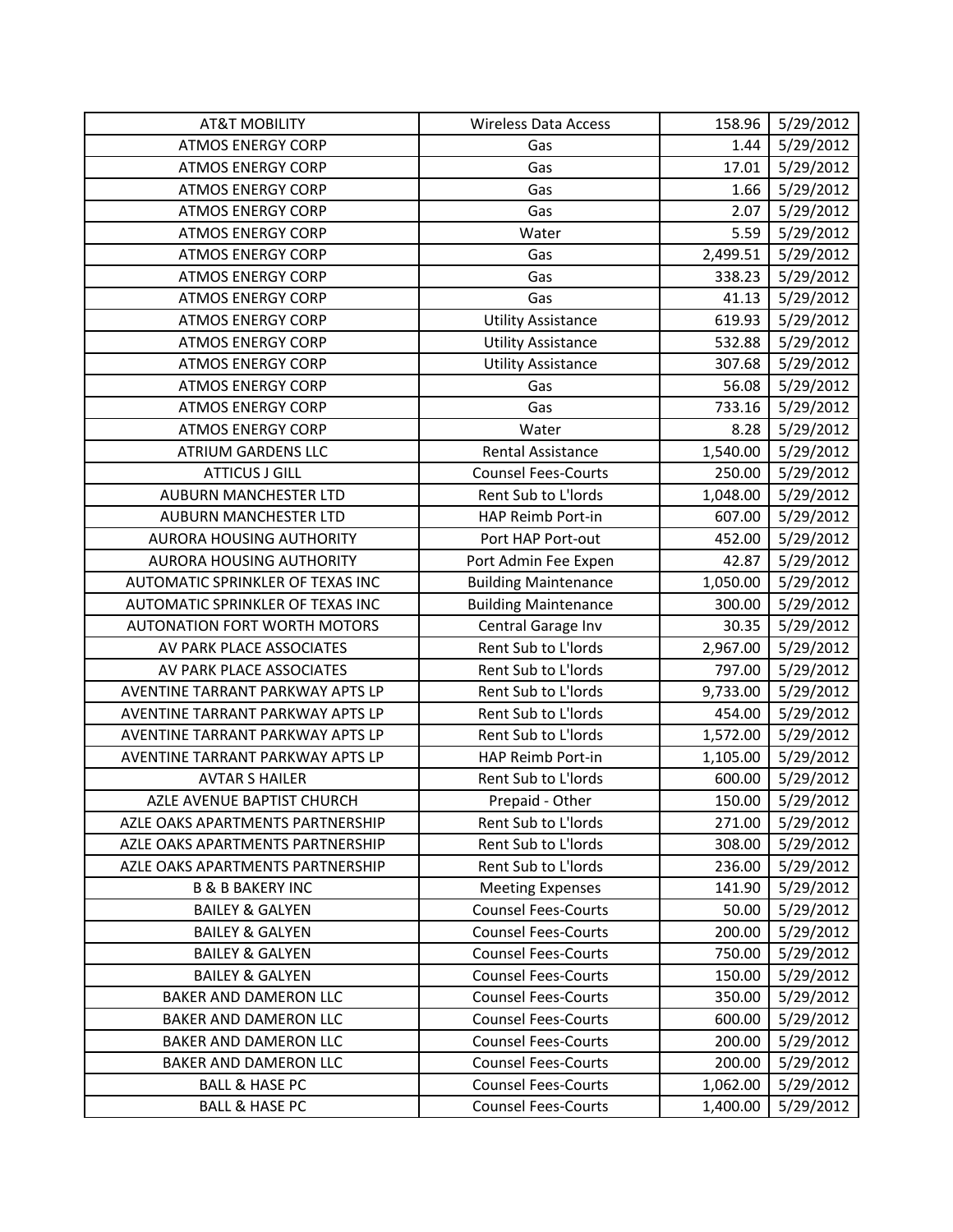| <b>BALL &amp; HASE PC</b>          | <b>Counsel Fees-Courts</b>  | 1,350.00 | 5/29/2012 |
|------------------------------------|-----------------------------|----------|-----------|
| BANKSTON FORD MAZDA OF FORT WORTH  | Central Garage Inv          | 766.77   | 5/29/2012 |
| <b>BARBARA A BRADFORD</b>          | Rent Sub to L'Iords         | 382.00   | 5/29/2012 |
| BARBARA SLOAN NON-GST EXEMPT TRUST | Rent Sub to L'Iords         | 5,838.00 | 5/29/2012 |
| BARBARA SLOAN NON-GST EXEMPT TRUST | Rent Sub to L'Iords         | 1,092.00 | 5/29/2012 |
| BARBARA SLOAN NON-GST EXEMPT TRUST | Rent Sub to L'Iords         | 650.00   | 5/29/2012 |
| <b>BARBRA COLEMAN</b>              | Rent Sub to L'Iords         | 799.00   | 5/29/2012 |
| <b>BARNES PROX LAW PLLC</b>        | Counsel Fees - CPS          | 150.00   | 5/29/2012 |
| <b>BARRY ALFORD</b>                | Cnsl Fees-Crim Appls        | 4,562.50 | 5/29/2012 |
| <b>BARRY YOUNG</b>                 | Rent Sub to L'Iords         | 154.00   | 5/29/2012 |
| <b>BARRY YOUNG</b>                 | Rent Sub to L'Iords         | 354.00   | 5/29/2012 |
| <b>BASECOM INC</b>                 | <b>Building Maintenance</b> | 198.81   | 5/29/2012 |
| <b>BASECOM INC</b>                 | <b>Building Maintenance</b> | 36.26    | 5/29/2012 |
| <b>BASECOM INC</b>                 | <b>Building Maintenance</b> | 212.36   | 5/29/2012 |
| <b>BASECOM INC</b>                 | <b>Building Maintenance</b> | 36.26    | 5/29/2012 |
| <b>BASECOM INC</b>                 | <b>Building Maintenance</b> | 370.04   | 5/29/2012 |
| <b>BEARDEN CHILDREN'S TRUST</b>    | Rent                        | 468.01   | 5/29/2012 |
| <b>BEARDEN CHILDREN'S TRUST</b>    | Rent                        | 3,387.80 | 5/29/2012 |
| <b>BEARDEN CHILDREN'S TRUST</b>    | Rent                        | 326.10   | 5/29/2012 |
| <b>BEARDEN CHILDREN'S TRUST</b>    | Rent                        | 27.17    | 5/29/2012 |
| <b>BEARDEN CHILDREN'S TRUST</b>    | Rent                        | 18.12    | 5/29/2012 |
| <b>BEAUTIFUL PROPERTIES INC</b>    | Rent Sub to L'Iords         | 4,235.00 | 5/29/2012 |
| BEDFORD POLICE DEPARTMENT          | Drug Seizures               | 3,601.27 | 5/29/2012 |
| BEDFORD POLICE DEPARTMENT          | Drug Seizure Int            | 54.49    | 5/29/2012 |
| BEHAVIORAL MEASURES AND FORENSIC   | Polygraph                   | 1,700.00 | 5/29/2012 |
| <b>BEN E KEITH COMPANY</b>         | Food                        | 1,605.83 | 5/29/2012 |
| <b>BEN LEONARD PLLC</b>            | <b>Counsel Fees-Courts</b>  | 500.00   | 5/29/2012 |
| <b>BEN LEONARD PLLC</b>            | <b>Counsel Fees-Courts</b>  | 550.00   | 5/29/2012 |
| <b>BEN LEONARD PLLC</b>            | <b>Counsel Fees-Courts</b>  | 150.00   | 5/29/2012 |
| <b>BEN LEONARD PLLC</b>            | <b>Counsel Fees-Courts</b>  | 200.00   | 5/29/2012 |
| <b>BEN LEONARD PLLC</b>            | <b>Counsel Fees-Courts</b>  | 800.00   | 5/29/2012 |
| <b>BEN LEONARD PLLC</b>            | <b>Counsel Fees-Courts</b>  | 100.00   | 5/29/2012 |
| BENTLEY SQUARE APARTMENTS          | Rent Sub to L'Iords         | 2,997.00 | 5/29/2012 |
| <b>BERLEY E TRENTHAM JR</b>        | Rent Sub to L'Iords         | 538.00   | 5/29/2012 |
| <b>BERNARDINO SABADO</b>           | Rent Sub to L'Iords         | 484.00   | 5/29/2012 |
| <b>BETTY CABNESS</b>               | Clothing                    | 100.00   | 5/29/2012 |
| <b>BETTY HUMPHRIES</b>             | Rent Sub to L'Iords         | 857.00   | 5/29/2012 |
| <b>BETTY HUMPHRIES</b>             | Rent Sub to L'Iords         | 407.00   | 5/29/2012 |
| <b>BEVERLY ANDREWS</b>             | Clothing                    | 119.02   | 5/29/2012 |
| <b>BIG CITY CRUSHED CONCRETE</b>   | <b>Base Stab Materials</b>  | 4,350.78 | 5/29/2012 |
| <b>BIG COUNTRY AIDS RESOURCES</b>  | <b>Subrecipient Service</b> | 6,748.30 | 5/29/2012 |
| <b>BIG COUNTRY AIDS RESOURCES</b>  | <b>Subrecipient Service</b> | 4,657.47 | 5/29/2012 |
| BIG WINDMILL TERRACE LLC           | Rent Sub to L'Iords         | 267.00   | 5/29/2012 |
| <b>BILLY R SCOTT</b>               | Rent Sub to L'Iords         | 1,201.00 | 5/29/2012 |
| <b>BILLY RAY MARCOM</b>            | Rent Sub to L'Iords         | 986.00   | 5/29/2012 |
| <b>BIMBO BAKERIES USA INC</b>      | Food                        | 327.01   | 5/29/2012 |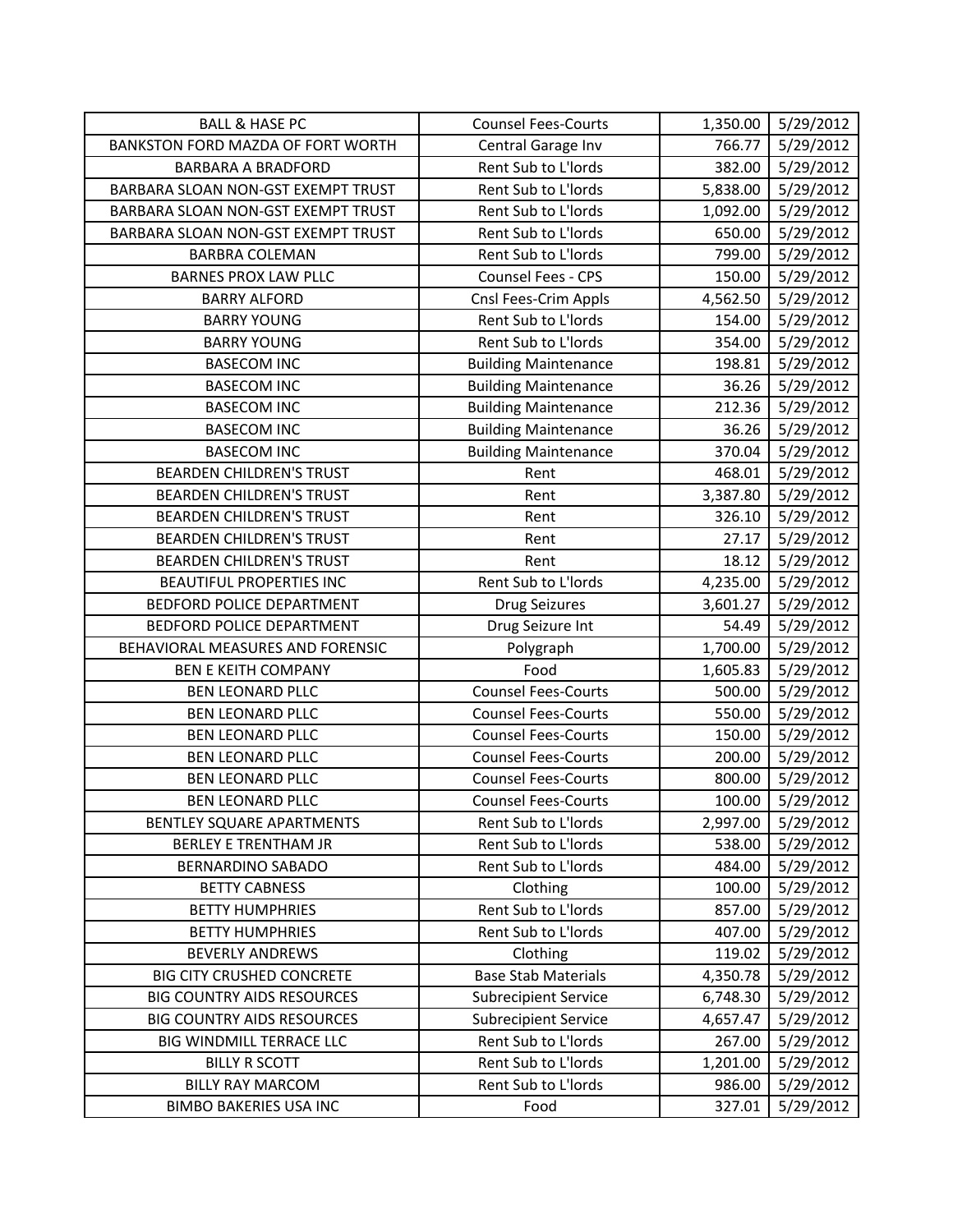| <b>BLAGG TIRE AND SERVICE</b>      | Central Garage Inv          | 1,376.34 | 5/29/2012 |
|------------------------------------|-----------------------------|----------|-----------|
| <b>BLAGG TIRE AND SERVICE</b>      | <b>Tires and Tubes</b>      | 1,089.30 | 5/29/2012 |
| <b>BLAKE BURNS</b>                 | <b>Counsel Fees-Courts</b>  | 5,230.00 | 5/29/2012 |
| <b>BLAKE BURNS</b>                 | <b>Counsel Fees-Courts</b>  | 190.00   | 5/29/2012 |
| <b>BLAKE BURNS</b>                 | <b>Counsel Fees-Courts</b>  | 120.00   | 5/29/2012 |
| <b>BLESSING FUNERAL HOME</b>       | <b>County Burials</b>       | 330.00   | 5/29/2012 |
| BLUE CROWN INVESTMENTS LLC         | Rent Sub to L'Iords         | 654.00   | 5/29/2012 |
| BLUE LAKES AT MARINE CREEK         | Rent Sub to L'Iords         | 3,898.00 | 5/29/2012 |
| BLUE LAKES AT MARINE CREEK         | HAP Reimb Port-in           | 1,840.00 | 5/29/2012 |
| BLUE PLAID INVESTMENTS LLC         | Rent Sub to L'Iords         | 303.00   | 5/29/2012 |
| <b>BOB VAN HOOSE</b>               | Rent Sub to L'Iords         | 795.00   | 5/29/2012 |
| <b>BOBBY WALTON</b>                | Investigative               | 429.13   | 5/29/2012 |
| <b>BOUNCE ENERGY INC</b>           | <b>Utility Allowance</b>    | 253.00   | 5/29/2012 |
| <b>BRADFORD SHAW</b>               | <b>Counsel Fees-Courts</b>  | 350.00   | 5/29/2012 |
| <b>BRADFORD W MCCURRY</b>          | Rent Sub to L'Iords         | 501.00   | 5/29/2012 |
| BRAMA WEST POINTE PINES LTD        | Rent Sub to L'Iords         | 2,633.00 | 5/29/2012 |
| <b>BRAMA WEST POINTE PINES LTD</b> | Rent Sub to L'Iords         | 463.00   | 5/29/2012 |
| <b>BRANDON HUGHES</b>              | Rent Sub to L'Iords         | 750.00   | 5/29/2012 |
| <b>BRANDON LEE MCGEE</b>           | Counsel Fees - CPS          | 100.00   | 5/29/2012 |
| <b>BRENDA HANSEN</b>               | <b>Counsel Fees-Courts</b>  | 250.00   | 5/29/2012 |
| <b>BRENDA HANSEN</b>               | Counsel Fees-Juv            | 100.00   | 5/29/2012 |
| Brenda K Ladd                      | Education                   | 371.85   | 5/29/2012 |
| <b>BRENT JENKINS</b>               | Rent Sub to L'Iords         | 610.00   | 5/29/2012 |
| <b>BRENT L HOCK</b>                | Rent Sub to L'Iords         | 700.00   | 5/29/2012 |
| BRENTWOOD MULTIFAMILY LLC          | Rent Sub to L'Iords         | 669.00   | 5/29/2012 |
| <b>BRETT BOONE</b>                 | <b>Counsel Fees-Courts</b>  | 200.00   | 5/29/2012 |
| <b>BRETT BOONE</b>                 | <b>Counsel Fees-Courts</b>  | 300.00   | 5/29/2012 |
| <b>BRIAN C SIMPSON</b>             | Counsel Fees - CPS          | 1,190.00 | 5/29/2012 |
| <b>BRIAN J NEWMAN</b>              | Counsel Fees-Juv            | 100.00   | 5/29/2012 |
| <b>BRIAN J WILLETT</b>             | <b>Counsel Fees-Courts</b>  | 300.00   | 5/29/2012 |
| <b>BRIAN J WILLETT</b>             | <b>Counsel Fees-Courts</b>  | 100.00   | 5/29/2012 |
| <b>BRIAN J WILLETT</b>             | Counsel Fees-Juv            | 100.00   | 5/29/2012 |
| <b>BRIAN K WALKER</b>              | <b>Counsel Fees-Courts</b>  | 925.00   | 5/29/2012 |
| <b>BRIAN K WALKER</b>              | <b>Counsel Fees-Courts</b>  | 150.00   | 5/29/2012 |
| <b>BRIAN M BOUFFARD</b>            | <b>Counsel Fees-Courts</b>  | 300.00   | 5/29/2012 |
| <b>BRIAN SALVANT</b>               | <b>Counsel Fees-Courts</b>  | 975.00   | 5/29/2012 |
| <b>BRIAN SALVANT</b>               | <b>Counsel Fees-Courts</b>  | 1,000.00 | 5/29/2012 |
| <b>BRIAN SALVANT</b>               | <b>Counsel Fees-Courts</b>  | 200.00   | 5/29/2012 |
| <b>BRIAN ZWICK</b>                 | Rent Sub to L'Iords         | 297.00   | 5/29/2012 |
| <b>BRINKLEY SARGENT ARCHITECTS</b> | <b>Professional Service</b> | 7,699.30 | 5/29/2012 |
| <b>BRISBEN MERIDIAN LP</b>         | Rent Sub to L'Iords         | 2,465.00 | 5/29/2012 |
| <b>BRISBEN MERIDIAN LP</b>         | Rent Sub to L'Iords         | 731.00   | 5/29/2012 |
| <b>BROCK REALTORS LLC</b>          | Rent Sub to L'Iords         | 5,449.00 | 5/29/2012 |
| <b>BROOKHAVEN YOUTH RANCH</b>      | Clothing                    | 113.97   | 5/29/2012 |
| <b>BROWN PROPERTIES</b>            | Rent Sub to L'Iords         | 1,241.00 | 5/29/2012 |
| BROWN, OWENS AND BRUMLEY           | <b>County Burials</b>       | 1,980.00 | 5/29/2012 |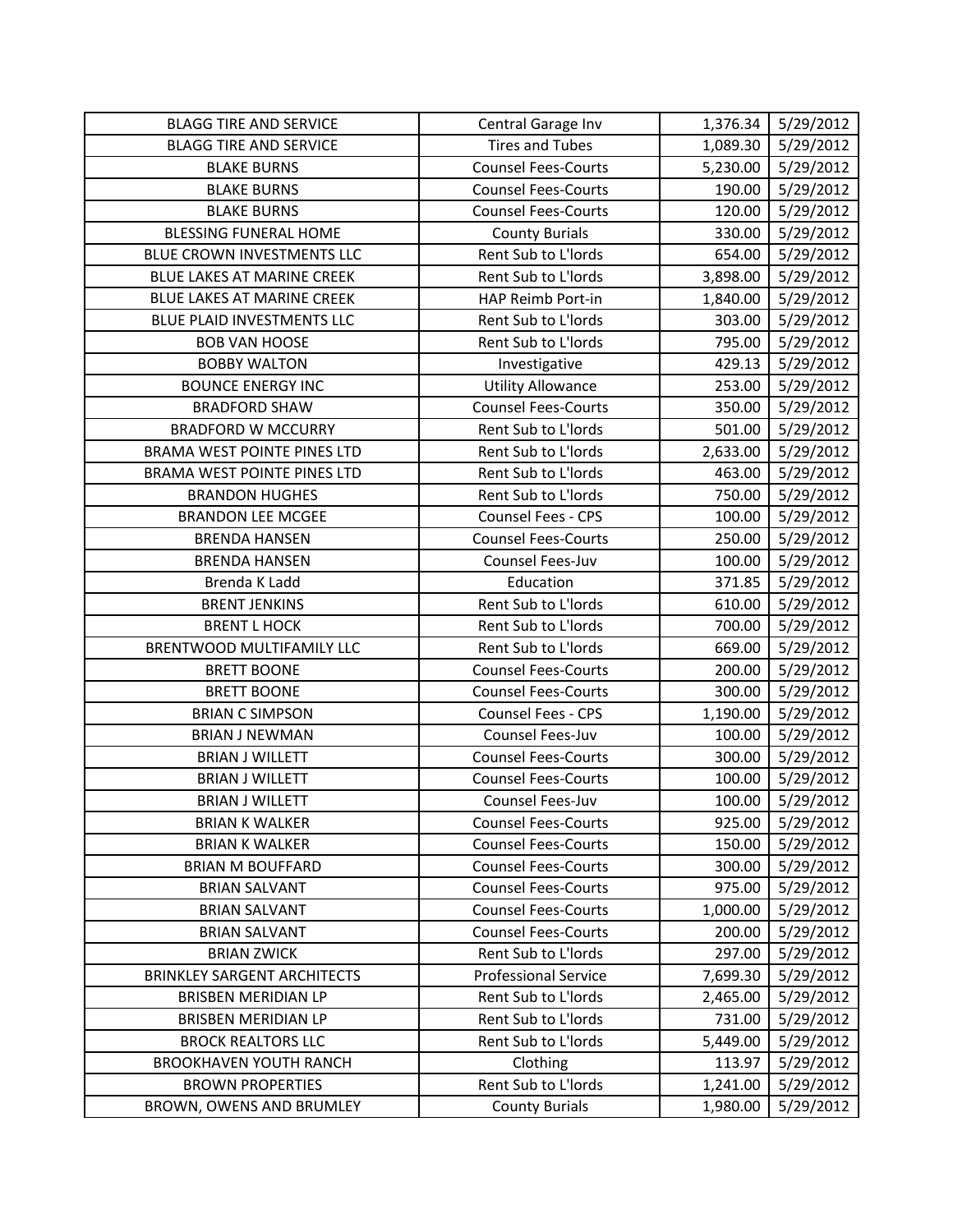| <b>BRUCE ASHWORTH</b>                 | <b>Counsel Fees-Courts</b>  | 575.00    | 5/29/2012 |
|---------------------------------------|-----------------------------|-----------|-----------|
| <b>BUD STARNES AND ASSOCIATES INC</b> | Rent Sub to L'Iords         | 790.00    | 5/29/2012 |
| <b>BURLESON ARB LTD</b>               | Rent Sub to L'Iords         | 466.00    | 5/29/2012 |
| <b>BURLESON ARB LTD</b>               | Rent Sub to L'Iords         | 429.00    | 5/29/2012 |
| <b>BURLESON ARB LTD</b>               | HAP Reimb Port-in           | 438.00    | 5/29/2012 |
| <b>BUSH RUDNICKI SHELTON PC</b>       | <b>Counsel Fees-Courts</b>  | 990.00    | 5/29/2012 |
| <b>BUSH RUDNICKI SHELTON PC</b>       | <b>Counsel Fees-Courts</b>  | 525.00    | 5/29/2012 |
| <b>BUSH RUDNICKI SHELTON PC</b>       | Counsel Fees-Juv            | 500.00    | 5/29/2012 |
| C & J MULTI #1 LP                     | Rent Sub to L'Iords         | 515.00    | 5/29/2012 |
| C P CONTINENTAL LP                    | Rent Sub to L'Iords         | 1,080.00  | 5/29/2012 |
| C P CONTINENTAL LP                    | Rent Sub to L'Iords         | 1,748.00  | 5/29/2012 |
| C RICHARD DAVIS JR                    | Rent Sub to L'Iords         | 545.00    | 5/29/2012 |
| C.D. HARTNETT CO                      | Food                        | 15.53     | 5/29/2012 |
| <b>C.R.'S AUTO REPAIR</b>             | Parts and Supplies          | 14.50     | 5/29/2012 |
| <b>CALICO INDUSTRIES INC</b>          | <b>Custodian Supplies</b>   | 106.40    | 5/29/2012 |
| CAMELBACK INVESTMENT PROPERTIES       | Rent Sub to L'Iords         | 540.00    | 5/29/2012 |
| <b>CAMILLE HODNETT</b>                | <b>Bail Bond Surety Fee</b> | 27.00     | 5/29/2012 |
| <b>CAMILLE HODNETT</b>                | <b>Bail Bond Surety Fee</b> | 3.00      | 5/29/2012 |
| <b>CANAS &amp; FLORES</b>             | <b>Counsel Fees-Courts</b>  | 900.00    | 5/29/2012 |
| <b>CANAS &amp; FLORES</b>             | <b>Counsel Fees-Courts</b>  | 600.00    | 5/29/2012 |
| <b>CANAS &amp; FLORES</b>             | <b>Counsel Fees-Courts</b>  | 625.00    | 5/29/2012 |
| <b>CANAS &amp; FLORES</b>             | <b>Counsel Fees-Courts</b>  | 375.00    | 5/29/2012 |
| <b>CANAS &amp; FLORES</b>             | <b>Counsel Fees-Courts</b>  | 475.00    | 5/29/2012 |
| <b>CANAS &amp; FLORES</b>             | <b>Counsel Fees-Courts</b>  | 100.00    | 5/29/2012 |
| <b>CANAS &amp; FLORES</b>             | <b>Counsel Fees-Courts</b>  | 300.00    | 5/29/2012 |
| <b>CANCER CARE SERVICES</b>           | Food/Hygiene Assist         | 2,267.43  | 5/29/2012 |
| <b>CANDACE HENDERSON</b>              | Rent Sub to L'Iords         | 293.00    | 5/29/2012 |
| Candice L Fay                         | Transportation              | 20.17     | 5/29/2012 |
| <b>CANTEY HANGER LLP</b>              | <b>Counsel Fees-Courts</b>  | 460.00    | 5/29/2012 |
| CAPPS VAN AND CAR RENTAL INC          | <b>Voting Machine Trans</b> | 15,571.74 | 5/29/2012 |
| CAPPS VAN AND CAR RENTAL INC          | <b>Voting Machine Trans</b> | 8,075.58  | 5/29/2012 |
| <b>CAREY WALKER</b>                   | <b>Counsel Fees-Courts</b>  | 100.00    | 5/29/2012 |
| <b>CARGOPAK CORP</b>                  | Supplies                    | 489.00    | 5/29/2012 |
| <b>CARLSON INVESTMENTS INC</b>        | Rent Sub to L'Iords         | 1,002.00  | 5/29/2012 |
| <b>CARLSON INVESTMENTS INC</b>        | Rent Sub to L'Iords         | 280.00    | 5/29/2012 |
| <b>CARNIVAL FOOD STORES #78</b>       | Food/Hygiene Assist         | 20.00     | 5/29/2012 |
| <b>CAROLE KERR</b>                    | <b>Counsel Fees-Courts</b>  | 500.00    | 5/29/2012 |
| <b>CAROLINE ELAD TABE</b>             | Rent Sub to L'Iords         | 1,540.00  | 5/29/2012 |
| <b>CAROLINE ELAD TABE</b>             | Rent Sub to L'Iords         | 484.00    | 5/29/2012 |
| <b>CAROLYN A CROSS</b>                | Rent Sub to L'Iords         | 697.00    | 5/29/2012 |
| <b>CARQUEST AUTO PARTS</b>            | Parts and Supplies          | 44.23     | 5/29/2012 |
| <b>CARRIE R MURPHY</b>                | Rent Sub to L'Iords         | 524.00    | 5/29/2012 |
| CARSCO ENT LLC                        | Rent Sub to L'Iords         | 879.00    | 5/29/2012 |
| CASA ROYALE APARTMENTS, LTD.          | Rent Sub to L'Iords         | 706.00    | 5/29/2012 |
| CASA ROYALE APARTMENTS, LTD.          | Rent Sub to L'Iords         | 560.00    | 5/29/2012 |
| <b>CASS ROBERT CALLAWAY</b>           | <b>Counsel Fees-Courts</b>  | 150.00    | 5/29/2012 |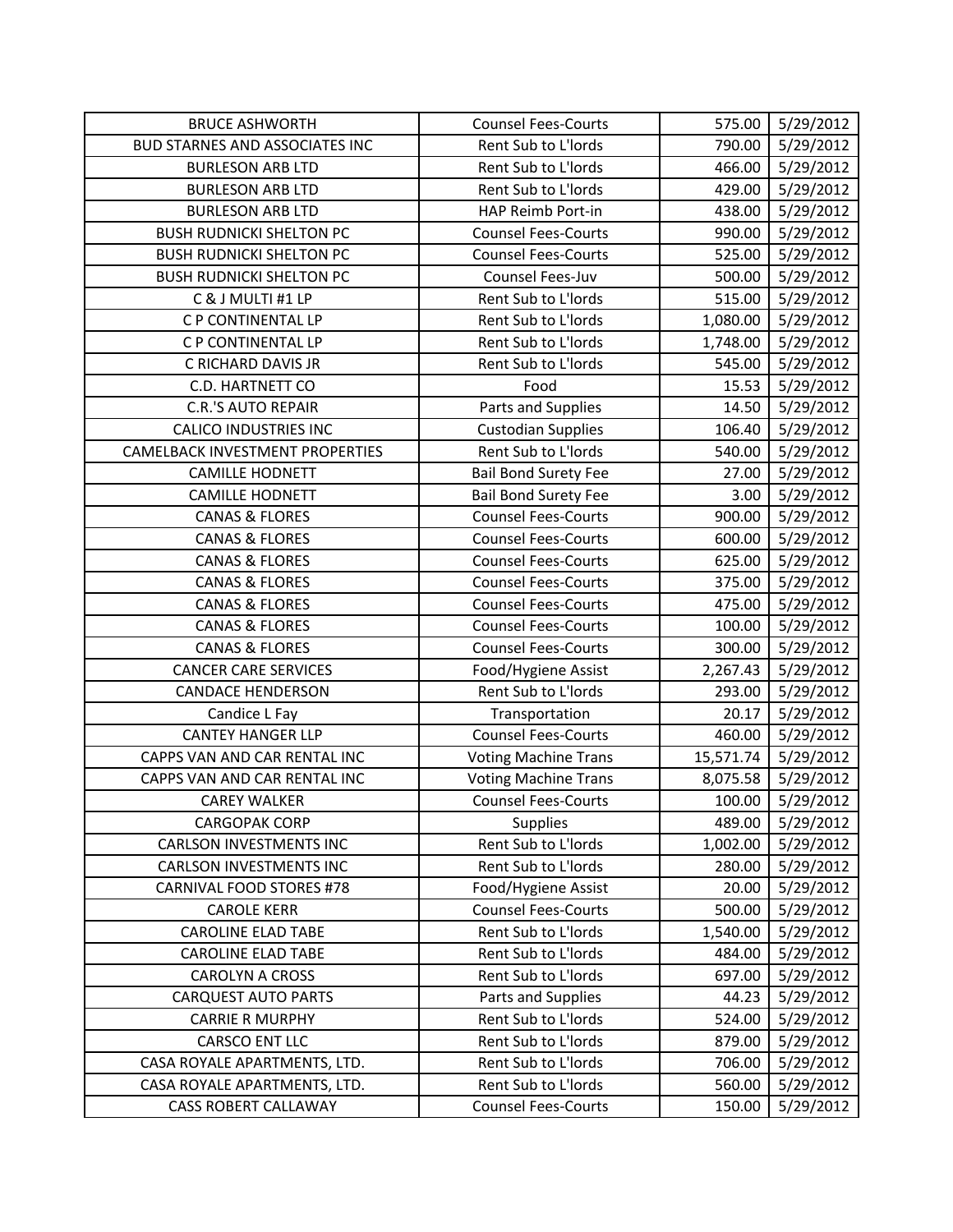| <b>CASSATA LEARNING CENTER</b>      | <b>Professional Service</b> | 7,058.20  | 5/29/2012 |
|-------------------------------------|-----------------------------|-----------|-----------|
| <b>CATHERINE A WATERS</b>           | Rent Sub to L'Iords         | 457.00    | 5/29/2012 |
| Cayce H Trudo                       | Travel                      | 70.00     | 5/29/2012 |
| CDJ HOLDINGS LLC                    | Rent Sub to L'Iords         | 911.00    | 5/29/2012 |
| <b>CDW GOVERNMENT INC</b>           | <b>Computer Supplies</b>    | 344.54    | 5/29/2012 |
| <b>CDW GOVERNMENT INC</b>           | <b>Equipment Maint</b>      | 128.88    | 5/29/2012 |
| <b>CDW GOVERNMENT INC</b>           | Non-Track Equipment         | 2,121.20  | 5/29/2012 |
| CEDAR HILL MEMORIAL PARK            | <b>County Burials</b>       | 1,940.00  | 5/29/2012 |
| <b>CEDAR POINT APTS LP</b>          | Rent Sub to L'Iords         | 11,789.00 | 5/29/2012 |
| <b>CEDAR POINT APTS LP</b>          | Rent Sub to L'Iords         | 801.00    | 5/29/2012 |
| <b>CEDAR POINT APTS LP</b>          | HAP Reimb Port-in           | 1,584.00  | 5/29/2012 |
| <b>CELIA J THORNTON</b>             | Rent Sub to L'Iords         | 650.00    | 5/29/2012 |
| <b>CELLEBRITE USA CORP</b>          | <b>Equipment Maint</b>      | 999.00    | 5/29/2012 |
| <b>CENTAURUS GF TERRACE LLC</b>     | Rent Sub to L'Iords         | 2,196.00  | 5/29/2012 |
| CEN-TEX UNIFORM SALES INC           | Clothing                    | 175.85    | 5/29/2012 |
| <b>CEN-TEX UNIFORM SALES INC</b>    | Clothing                    | 122.90    | 5/29/2012 |
| <b>CERILLIANT CORPORATION</b>       | Lab Supplies                | 1,800.59  | 5/29/2012 |
| <b>CHAD LEE</b>                     | <b>Counsel Fees-Courts</b>  | 200.00    | 5/29/2012 |
| <b>CHAD LEE</b>                     | <b>Counsel Fees-Courts</b>  | 450.00    | 5/29/2012 |
| <b>CHAD LEE</b>                     | Counsel Fees-Juv            | 200.00    | 5/29/2012 |
| <b>CHAD TRIBBLE</b>                 | Rent Sub to L'Iords         | 762.00    | 5/29/2012 |
| <b>CHAMPION ENERGY SERVICES LLC</b> | <b>Utility Assistance</b>   | 247.98    | 5/29/2012 |
| <b>CHAMPION ENERGY SERVICES LLC</b> | <b>Utility Allowance</b>    | 106.00    | 5/29/2012 |
| CHANDRA MUKHYALA                    | Rent Sub to L'Iords         | 555.00    | 5/29/2012 |
| <b>CHAPARREL GLASS CO INC</b>       | <b>Building Maintenance</b> | 548.25    | 5/29/2012 |
| <b>CHARLES BURGESS</b>              | <b>Counsel Fees-Courts</b>  | 400.00    | 5/29/2012 |
| <b>CHARLES R BLACKLEDGE</b>         | Rent Sub to L'Iords         | 723.00    | 5/29/2012 |
| <b>CHARLES ROACH</b>                | <b>Counsel Fees-Courts</b>  | 625.00    | 5/29/2012 |
| <b>CHARLES ROACH</b>                | <b>Counsel Fees-Courts</b>  | 300.00    | 5/29/2012 |
| <b>CHARLES WADE PARRISH</b>         | Rent Sub to L'Iords         | 216.00    | 5/29/2012 |
| <b>CHARLIE NICKERSON</b>            | Rent Sub to L'Iords         | 1,494.00  | 5/29/2012 |
| <b>CHECKPOINT SERVICES INC</b>      | <b>Computer Supplies</b>    | 75.00     | 5/29/2012 |
| <b>CHECKPOINT SERVICES INC</b>      | <b>Computer Maintenance</b> | 1,837.50  | 5/29/2012 |
| CHEM AQUA                           | A/C Maint Contract          | 240.00    | 5/29/2012 |
| <b>CHEM AQUA</b>                    | A/C Maint Contract          | 80.00     | 5/29/2012 |
| CHEMSEARCH                          | <b>Building Maintenance</b> | 138.50    | 5/29/2012 |
| <b>CHEYENNE MOUNTAIN RESORT</b>     | Education                   | 369.77    | 5/29/2012 |
| <b>CHRIS MINTEER</b>                | Rent Sub to L'Iords         | 989.00    | 5/29/2012 |
| <b>CHRIS SAUNDERS</b>               | Rent Sub to L'Iords         | 685.00    | 5/29/2012 |
| <b>CHRISTINE CHAFFIN</b>            | Rent Sub to L'Iords         | 569.00    | 5/29/2012 |
| <b>CHRISTOPHER D BURDEN SR</b>      | Rent Sub to L'Iords         | 1,261.00  | 5/29/2012 |
| <b>CHRISTOPHER LEO CASTANON</b>     | <b>Counsel Fees-Courts</b>  | 225.00    | 5/29/2012 |
| <b>CHRISTOPHER LEO CASTANON</b>     | <b>Counsel Fees-Courts</b>  | 500.00    | 5/29/2012 |
| <b>CHRISTY BENSON</b>               | Clothing                    | 200.00    | 5/29/2012 |
| <b>CINDY LE</b>                     | Rent Sub to L'Iords         | 761.00    | 5/29/2012 |
| <b>CINDY LE</b>                     | Rent Sub to L'Iords         | 671.00    | 5/29/2012 |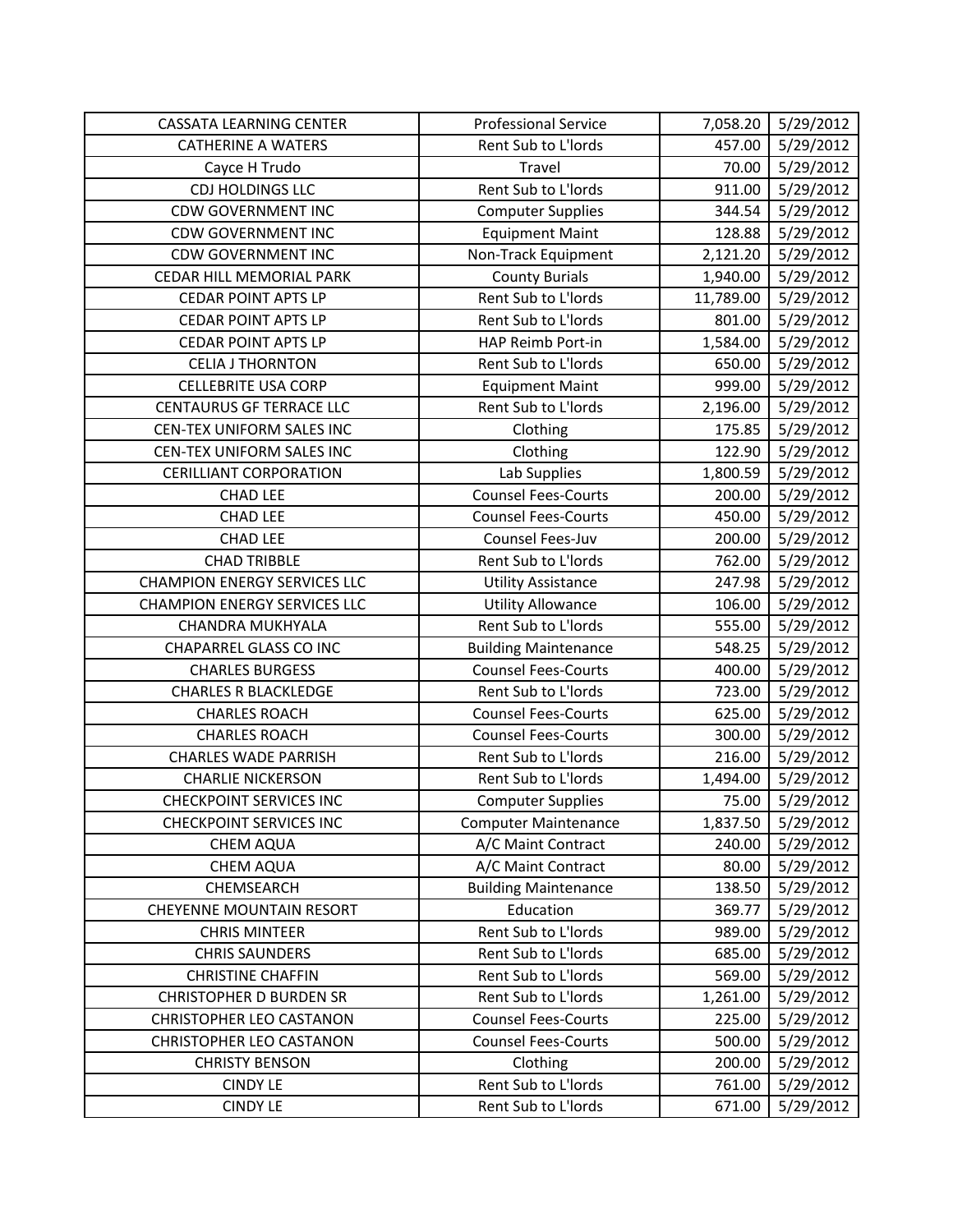| <b>CIRRO ENERGY</b>              | <b>Utility Allowance</b>    | 784.00     | 5/29/2012 |
|----------------------------------|-----------------------------|------------|-----------|
| <b>CITY OF ARLINGTON</b>         | Rent                        | 3,598.33   | 5/29/2012 |
| <b>CITY OF ARLINGTON TEXAS</b>   | <b>Voting Machine Trans</b> | 75.00      | 5/29/2012 |
| CITY OF AZLE UTILITY DEPT        | <b>Utility Assistance</b>   | 73.97      | 5/29/2012 |
| <b>CITY OF BEDFORD</b>           | Water                       | 292.31     | 5/29/2012 |
| <b>CITY OF BEDFORD</b>           | Water                       | 117.59     | 5/29/2012 |
| CITY OF EULESS WATER & SEWER     | <b>Utility Assistance</b>   | 70.38      | 5/29/2012 |
| CITY OF FOREST HILL UTILITIES    | <b>Utility Assistance</b>   | 169.68     | 5/29/2012 |
| <b>CITY OF FORT WORTH</b>        | <b>Voting Machine Trans</b> | 75.00      | 5/29/2012 |
| <b>CITY OF FORT WORTH</b>        | <b>Professional Service</b> | 235.00     | 5/29/2012 |
| <b>CITY OF HALTOM CITY</b>       | <b>Utility Assistance</b>   | 57.72      | 5/29/2012 |
| <b>CITY OF KELLER</b>            | <b>County Projects</b>      | 162,616.44 | 5/29/2012 |
| <b>CITY OF LAKE WORTH</b>        | Water                       | 127.27     | 5/29/2012 |
| <b>CITY OF LAKE WORTH</b>        | Water                       | 496.30     | 5/29/2012 |
| <b>CITY OF LAKE WORTH</b>        | Water                       | 141.40     | 5/29/2012 |
| <b>CITY OF LAKE WORTH</b>        | Water                       | 100.51     | 5/29/2012 |
| <b>CITY OF LAKE WORTH</b>        | Water                       | 109.43     | 5/29/2012 |
| <b>CITY OF LAKE WORTH</b>        | Water                       | 100.51     | 5/29/2012 |
| <b>CITY OF LAKE WORTH</b>        | Water                       | 600.95     | 5/29/2012 |
| CITY OF NORTH RICHLAND HILLS     | <b>Disposal Service</b>     | 604.49     | 5/29/2012 |
| <b>CITY OF PASADENA</b>          | Port HAP Port-out           | 741.00     | 5/29/2012 |
| <b>CITY OF PASADENA</b>          | Port Admin Fee Expen        | 42.87      | 5/29/2012 |
| <b>CITY OF SAGINAW</b>           | <b>County Projects</b>      | 6,006.20   | 5/29/2012 |
| <b>CITY OF SAGINAW</b>           | <b>County Projects</b>      | 224,340.37 | 5/29/2012 |
| CITY OF WESTWORTH VILLAGE        | <b>Utility Assistance</b>   | 55.14      | 5/29/2012 |
| <b>CITY OF WICHITA FALLS</b>     | <b>Subrecipient Service</b> | 6,767.83   | 5/29/2012 |
| <b>CITY OF WICHITA FALLS</b>     | <b>Subrecipient Service</b> | 8,699.90   | 5/29/2012 |
| <b>CITY OF WICHITA FALLS</b>     | <b>Subrecipient Service</b> | 4,339.03   | 5/29/2012 |
| CIVIC RESEARCH INSTITUTE INC     | Subscriptions               | 179.95     | 5/29/2012 |
| CIVIC RESEARCH INSTITUTE INC     | Law Books                   | 179.95     | 5/29/2012 |
| <b>CLARK PANNIER</b>             | Rent Sub to L'Iords         | 455.00     | 5/29/2012 |
| <b>CLASSIC LOCATORS INC</b>      | Rent Sub to L'Iords         | 4,095.00   | 5/29/2012 |
| <b>CLAUDIE C LOFTON JR</b>       | Rent Sub to L'Iords         | 929.00     | 5/29/2012 |
| <b>CLAYTON KYLE HODGES</b>       | <b>Counsel Fees-Courts</b>  | 470.00     | 5/29/2012 |
| <b>CLEMENTE DE LA CRUZ</b>       | <b>Counsel Fees-Courts</b>  | 350.00     | 5/29/2012 |
| <b>CLEMENTE DE LA CRUZ</b>       | Counsel Fees-Juv            | 200.00     | 5/29/2012 |
| <b>CLOVIS PARTNERS LP</b>        | Rent Sub to L'Iords         | 410.00     | 5/29/2012 |
| <b>CLOYCE E JONES</b>            | Rent Sub to L'Iords         | 559.00     | 5/29/2012 |
| <b>COBB PARK TOWNHOMES II LP</b> | Rent Sub to L'Iords         | 10,732.00  | 5/29/2012 |
| <b>CODY L COFER</b>              | <b>Counsel Fees-Courts</b>  | 700.00     | 5/29/2012 |
| <b>CODY L COFER</b>              | <b>Counsel Fees-Courts</b>  | 375.00     | 5/29/2012 |
| <b>CODY L COFER</b>              | Counsel Fees-Juv            | 200.00     | 5/29/2012 |
| <b>COLE JENNINGS BRYAN</b>       | <b>Counsel Fees-Courts</b>  | 2,550.00   | 5/29/2012 |
| <b>COLE JENNINGS BRYAN</b>       | <b>Counsel Fees-Courts</b>  | 100.00     | 5/29/2012 |
| <b>COMMERCIAL RECORDER</b>       | Advertis/Leg Notice         | 128.00     | 5/29/2012 |
| <b>COMMERCIAL RECORDER</b>       | Advertis/Leg Notice         | 405.00     | 5/29/2012 |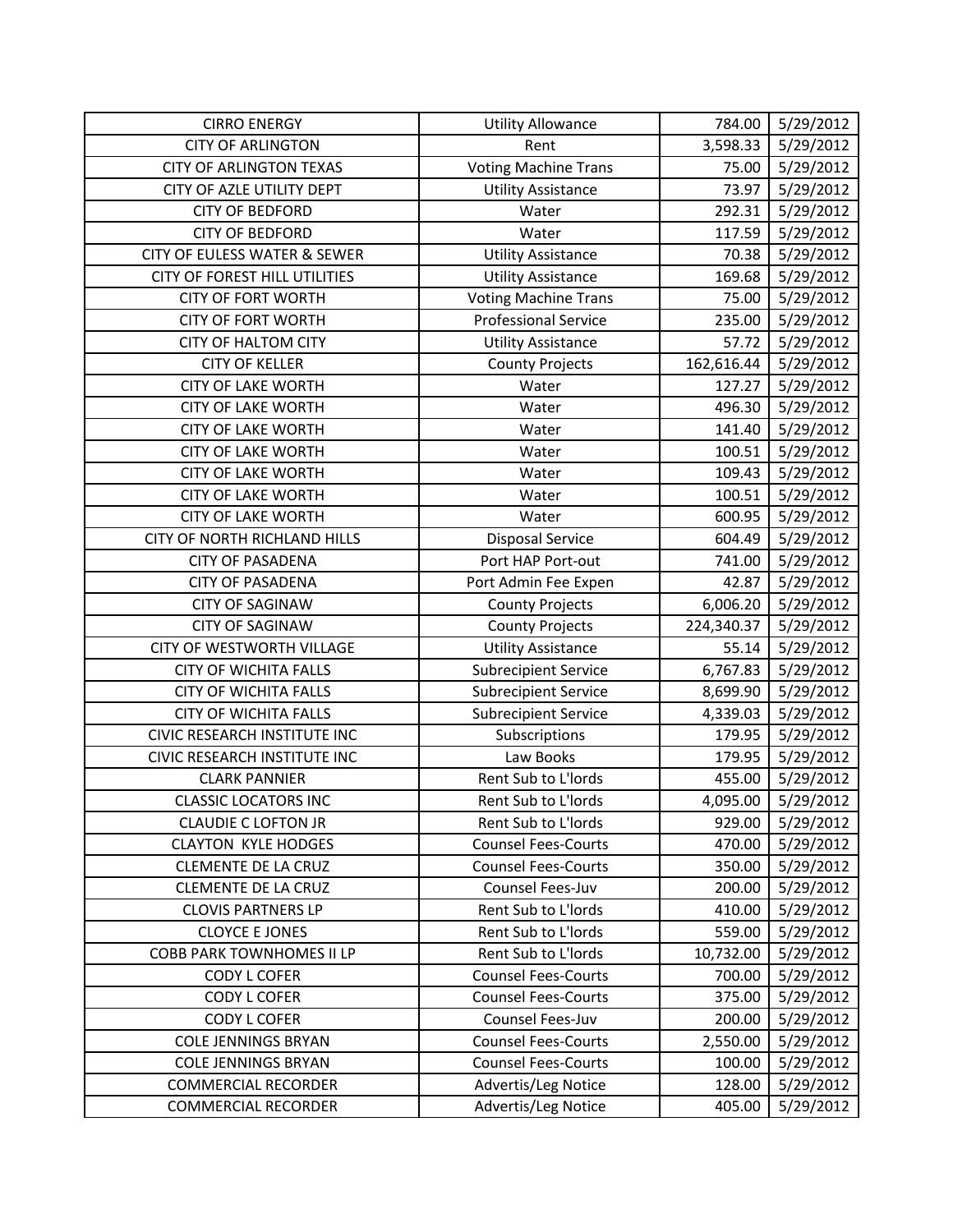| <b>COMMERCIAL RECORDER</b>          | <b>Expert Witness Serv</b>  | 250.00    | 5/29/2012 |
|-------------------------------------|-----------------------------|-----------|-----------|
| <b>COMMUNITY ENRICHMENT CENTER</b>  | Rent Sub to L'Iords         | 4,362.00  | 5/29/2012 |
| <b>COMMUNITY ENRICHMENT CENTER</b>  | Rent Sub to L'Iords         | 812.00    | 5/29/2012 |
| <b>COMMUNITY ENRICHMENT CENTER</b>  | Rent Sub to L'Iords         | 585.00    | 5/29/2012 |
| COMPREHENSIVE BREAST CARE CNTR OF T | <b>Professional Service</b> | 5,285.40  | 5/29/2012 |
| COMPREHENSIVE BREAST CARE CNTR OF T | <b>Professional Service</b> | 8,306.92  | 5/29/2012 |
| <b>CONCHO SUPPLY INC</b>            | Central Garage Inv          | 49.70     | 5/29/2012 |
| <b>CONCHO SUPPLY INC</b>            | Central Garage Inv          | 927.91    | 5/29/2012 |
| CONCIERGE ASSET MANAGEMENT LLC      | Rent Sub to L'Iords         | 320.00    | 5/29/2012 |
| <b>CONCORD APARTMENTS</b>           | <b>Rental Assistance</b>    | 765.00    | 5/29/2012 |
| <b>CONCORD APARTMENTS</b>           | <b>Utility Assistance</b>   | 62.50     | 5/29/2012 |
| CONCORD SUMMIT LTD.                 | Rent Sub to L'Iords         | 299.00    | 5/29/2012 |
| <b>CONNECTING URBAN FAMILIES</b>    | <b>Professional Service</b> | 1,470.00  | 5/29/2012 |
| <b>CONNIE TRUONG</b>                | Rent Sub to L'Iords         | 645.00    | 5/29/2012 |
| <b>CONSTABLE PCT 4 JOHNNY TODD</b>  | <b>Litigation Expense</b>   | 75.00     | 5/29/2012 |
| COOK CHILDRENS MEDICAL CENTER       | <b>Subrecipient Service</b> | 8,565.37  | 5/29/2012 |
| COOK CHILDRENS MEDICAL CENTER       | <b>Subrecipient Service</b> | 9,369.09  | 5/29/2012 |
| COOK CHILDRENS MEDICAL CENTER       | <b>Subrecipient Service</b> | 462.84    | 5/29/2012 |
| COOK CHILDRENS MEDICAL CENTER       | <b>Medical Exams</b>        | 1,666.67  | 5/29/2012 |
| <b>COREY NEUNER</b>                 | Rent Sub to L'Iords         | 995.00    | 5/29/2012 |
| <b>CORPORATE GREEN INC</b>          | <b>Building Maintenance</b> | 129.00    | 5/29/2012 |
| COTTONWOOD HAMMER LP                | Rent Sub to L'Iords         | 8,543.00  | 5/29/2012 |
| <b>COTTONWOOD HAMMER LP</b>         | Rent Sub to L'Iords         | 498.00    | 5/29/2012 |
| <b>COTTONWOOD HAMMER LP</b>         | Rent Sub to L'Iords         | 374.00    | 5/29/2012 |
| COTTONWOOD HAMMER LP                | HAP Reimb Port-in           | 1,321.00  | 5/29/2012 |
| <b>COURTYARDS PARTNERSHIP</b>       | Rent Sub to L'Iords         | 363.00    | 5/29/2012 |
| <b>COWTOWN PROPERTIES</b>           | Rent Sub to L'Iords         | 879.00    | 5/29/2012 |
| CPH ASSOCIATES LTD                  | Rent Sub to L'Iords         | 353.00    | 5/29/2012 |
| <b>CRAIG S MICHALK</b>              | <b>Counsel Fees-Courts</b>  | 400.00    | 5/29/2012 |
| <b>CRAIG S MICHALK</b>              | <b>Counsel Fees-Courts</b>  | 200.00    | 5/29/2012 |
| <b>CRIADO &amp; ASSOCIATES INC</b>  | <b>Professional Service</b> | 735.00    | 5/29/2012 |
| <b>CROSS PROPERTIES</b>             | Rent Sub to L'Iords         | 559.00    | 5/29/2012 |
| <b>CROWLEY FOUNTAINHEAD LP</b>      | Rent Sub to L'Iords         | 345.00    | 5/29/2012 |
| CROWLEY RETIREMENT VILLAGE LP       | Rent Sub to L'Iords         | 2,034.00  | 5/29/2012 |
| <b>CROWNE PLAZA</b>                 | Education                   | 97.75     | 5/29/2012 |
| <b>CROWNE PLAZA</b>                 | Education                   | 97.75     | 5/29/2012 |
| CRP / TBG FAIR OAKS LP              | <b>Utility Assistance</b>   | 37.12     | 5/29/2012 |
| <b>CRYSTAL ROSS</b>                 | HAP Reimb Port-in           | 982.00    | 5/29/2012 |
| CTC FAMILY LIMITED PARTNERSHIP      | Rent Sub to L'Iords         | 5,181.00  | 5/29/2012 |
| CTC FAMILY LIMITED PARTNERSHIP      | Rent Sub to L'Iords         | 491.00    | 5/29/2012 |
| CTC FAMILY LIMITED PARTNERSHIP      | Rent Sub to L'Iords         | 820.00    | 5/29/2012 |
| CTC FAMILY LIMITED PARTNERSHIP      | HAP Reimb Port-in           | 749.00    | 5/29/2012 |
| <b>CTJ MAINTENANCE INC</b>          | <b>Custodian Services</b>   | 6,525.00  | 5/29/2012 |
| CTJ MAINTENANCE INC                 | <b>Custodian Services</b>   | 20,044.80 | 5/29/2012 |
| <b>CTJ MAINTENANCE INC</b>          | <b>Custodian Services</b>   | 1,172.64  | 5/29/2012 |
| <b>CTJ MAINTENANCE INC</b>          | <b>Custodian Services</b>   | 2,456.96  | 5/29/2012 |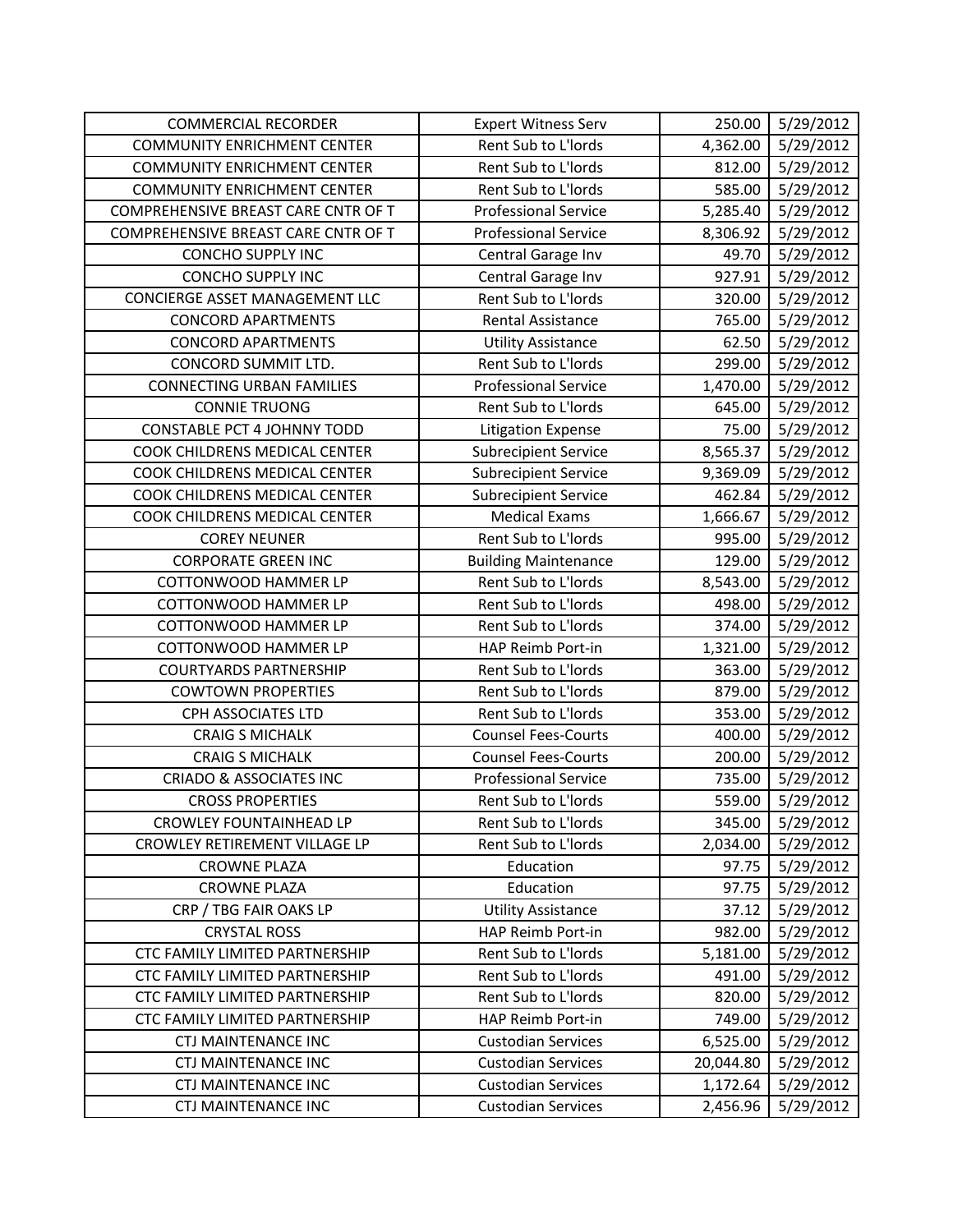| <b>CTJ MAINTENANCE INC</b>       | <b>Custodian Services</b>  | 1,731.04  | 5/29/2012 |
|----------------------------------|----------------------------|-----------|-----------|
| <b>CTJ MAINTENANCE INC</b>       | <b>Custodian Services</b>  | 1,898.56  | 5/29/2012 |
| <b>CTJ MAINTENANCE INC</b>       | <b>Custodian Services</b>  | 2,498.84  | 5/29/2012 |
| CTJ MAINTENANCE INC              | <b>Custodian Services</b>  | 783.00    | 5/29/2012 |
| <b>CTJ MAINTENANCE INC</b>       | <b>Custodian Services</b>  | 8,613.00  | 5/29/2012 |
| <b>CTJ MAINTENANCE INC</b>       | <b>Custodian Services</b>  | 21,989.25 | 5/29/2012 |
| CTJ MAINTENANCE INC              | <b>Custodian Services</b>  | 5,324.40  | 5/29/2012 |
| <b>CTJ MAINTENANCE INC</b>       | <b>Custodian Services</b>  | 17,017.20 | 5/29/2012 |
| <b>CTJ MAINTENANCE INC</b>       | <b>Custodian Services</b>  | 1,879.20  | 5/29/2012 |
| CTJ MAINTENANCE INC              | <b>Custodian Services</b>  | 1,879.20  | 5/29/2012 |
| <b>CTJ MAINTENANCE INC</b>       | <b>Custodian Services</b>  | 1,879.20  | 5/29/2012 |
| <b>CTJ MAINTENANCE INC</b>       | Contract Labor             | 1,949.34  | 5/29/2012 |
| CTJ MAINTENANCE INC              | Contract Labor             | 1,863.52  | 5/29/2012 |
| CTJ MAINTENANCE INC              | Contract Labor             | 1,805.76  | 5/29/2012 |
| <b>CTJ MAINTENANCE INC</b>       | Contract Labor             | 3,592.18  | 5/29/2012 |
| CTJ MAINTENANCE INC              | Contract Labor             | 3,923.20  | 5/29/2012 |
| <b>CTJ MAINTENANCE INC</b>       | Contract Labor             | 1,961.60  | 5/29/2012 |
| <b>CTJ MAINTENANCE INC</b>       | <b>Custodian Services</b>  | 11,785.73 | 5/29/2012 |
| <b>CURTIS FORTINBERRY</b>        | <b>Counsel Fees-Courts</b> | 300.00    | 5/29/2012 |
| <b>CURTIS FORTINBERRY</b>        | <b>Counsel Fees-Courts</b> | 300.00    | 5/29/2012 |
| <b>CURTIS FORTINBERRY</b>        | <b>Counsel Fees-Courts</b> | 100.00    | 5/29/2012 |
| <b>CURTIS FORTINBERRY</b>        | <b>Counsel Fees-Courts</b> | 250.00    | 5/29/2012 |
| <b>CURTIS FORTINBERRY</b>        | <b>Counsel Fees-Courts</b> | 600.00    | 5/29/2012 |
| <b>CURTIS FORTINBERRY</b>        | <b>Counsel Fees-Courts</b> | 100.00    | 5/29/2012 |
| <b>CURTIS ROSEBERRY</b>          | Rent Sub to L'Iords        | 457.00    | 5/29/2012 |
| <b>CVR COMPUTER SUPPLIES INC</b> | Supplies                   | 40.00     | 5/29/2012 |
| <b>CVR COMPUTER SUPPLIES INC</b> | Supplies                   | 92.00     | 5/29/2012 |
| <b>CVR COMPUTER SUPPLIES INC</b> | Supplies                   | 1,238.00  | 5/29/2012 |
| <b>CVR COMPUTER SUPPLIES INC</b> | <b>Equipment Maint</b>     | 90.03     | 5/29/2012 |
| <b>CVR COMPUTER SUPPLIES INC</b> | Supplies                   | 103.00    | 5/29/2012 |
| <b>CVR COMPUTER SUPPLIES INC</b> | Supplies                   | 120.00    | 5/29/2012 |
| <b>CYRUS D TATUM</b>             | HAP Reimb Port-in          | 775.00    | 5/29/2012 |
| D ROBIN MCCARTY                  | <b>Counsel Fees-Courts</b> | 900.00    | 5/29/2012 |
| <b>D ROBIN MCCARTY</b>           | <b>Counsel Fees-Courts</b> | 450.00    | 5/29/2012 |
| D ROBIN MCCARTY                  | <b>Counsel Fees-Courts</b> | 275.00    | 5/29/2012 |
| DAICO SUPPLY COMPANY             | Kitchen Maintenance        | 243.93    | 5/29/2012 |
| DALE A BALLARD                   | Rent Sub to L'Iords        | 190.00    | 5/29/2012 |
| DALE HEISCH                      | <b>Counsel Fees-Courts</b> | 412.50    | 5/29/2012 |
| DALE HEISCH                      | <b>Counsel Fees-Courts</b> | 125.00    | 5/29/2012 |
| <b>DALLAS COUNTY SHERIFF</b>     | <b>Court Costs</b>         | 140.00    | 5/29/2012 |
| <b>DALLAS EXAMINER</b>           | Advertis/Leg Notice        | 152.00    | 5/29/2012 |
| DALLAS GET THERE FAST (GTF) INC  | Rent Sub to L'Iords        | 1,459.00  | 5/29/2012 |
| DALPHINE C HENDERSON             | Rent Sub to L'Iords        | 542.00    | 5/29/2012 |
| DANIEL D PHAM                    | Rent Sub to L'Iords        | 1,114.00  | 5/29/2012 |
| DANIEL E COLLINS                 | <b>Counsel Fees-Courts</b> | 250.00    | 5/29/2012 |
| DANIEL HERNANDEZ                 | <b>Counsel Fees-Courts</b> | 900.00    | 5/29/2012 |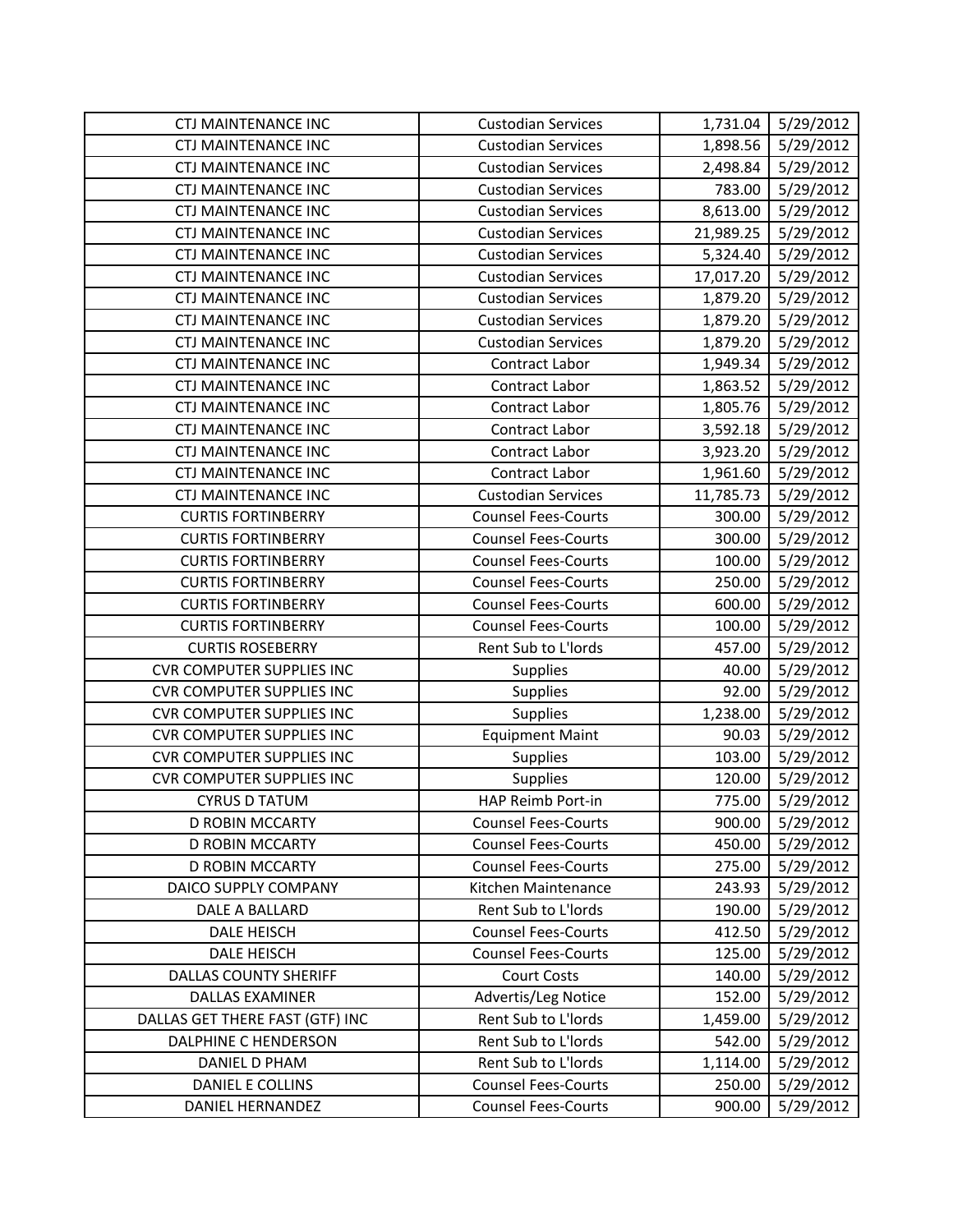| <b>DANIEL KLU</b>          | Rent Sub to L'Iords        | 785.00   | 5/29/2012 |
|----------------------------|----------------------------|----------|-----------|
| DANIEL YOUNG               | <b>Counsel Fees-Courts</b> | 1,188.00 | 5/29/2012 |
| <b>DANIEL YOUNG</b>        | <b>Counsel Fees-Courts</b> | 905.00   | 5/29/2012 |
| DANILO A ACEVEDO           | Rent Sub to L'Iords        | 821.00   | 5/29/2012 |
| <b>DANNY D PITZER</b>      | <b>Counsel Fees-Courts</b> | 4,200.00 | 5/29/2012 |
| <b>DANNY D PITZER</b>      | <b>Counsel Fees-Courts</b> | 700.00   | 5/29/2012 |
| DANNY D PITZER             | <b>Counsel Fees-Courts</b> | 2,300.00 | 5/29/2012 |
| DANNY D PITZER             | <b>Counsel Fees-Courts</b> | 870.00   | 5/29/2012 |
| <b>DANNY L HELMS</b>       | Rent Sub to L'Iords        | 681.00   | 5/29/2012 |
| Danny M Sustaire           | Education                  | 124.46   | 5/29/2012 |
| <b>DAVID A FRISBY</b>      | <b>Counsel Fees-Courts</b> | 300.00   | 5/29/2012 |
| <b>DAVID B ABSHIRE</b>     | <b>Drug Seizures</b>       | 2,500.00 | 5/29/2012 |
| DAVID B ABSHIRE            | Drug Seizure Int           | 6.66     | 5/29/2012 |
| <b>DAVID BAYS</b>          | <b>Counsel Fees-Courts</b> | 1,175.00 | 5/29/2012 |
| DAVID BERNARD              | Rent Sub to L'Iords        | 1,078.00 | 5/29/2012 |
| <b>DAVID DANIELS</b>       | Rent Sub to L'Iords        | 633.00   | 5/29/2012 |
| DAVID I JOHNSON            | Rent Sub to L'Iords        | 700.00   | 5/29/2012 |
| <b>DAVID J KRIENER</b>     | Rent Sub to L'Iords        | 638.00   | 5/29/2012 |
| David L Evans              | Education                  | 545.00   | 5/29/2012 |
| <b>DAVID LAGAT</b>         | Rent Sub to L'Iords        | 4,962.00 | 5/29/2012 |
| DAVID MICHAEL PERAHIA      | Rent Sub to L'Iords        | 352.00   | 5/29/2012 |
| DAVID MONROE INGRAM        | Rent Sub to L'Iords        | 793.00   | 5/29/2012 |
| <b>DAVID PALMER</b>        | <b>Counsel Fees-Courts</b> | 100.00   | 5/29/2012 |
| <b>DAVID PALMER</b>        | <b>Counsel Fees-Courts</b> | 100.00   | 5/29/2012 |
| <b>DAVID PALMER</b>        | <b>Counsel Fees-Courts</b> | 1,100.00 | 5/29/2012 |
| <b>DAVID PALMER</b>        | <b>Counsel Fees-Courts</b> | 200.00   | 5/29/2012 |
| <b>DAVID PALMER</b>        | <b>Counsel Fees-Courts</b> | 200.00   | 5/29/2012 |
| <b>DAVID PALMER</b>        | <b>Interpreter Fees</b>    | 50.00    | 5/29/2012 |
| DAVID PEARSON, IV          | <b>Counsel Fees-Courts</b> | 350.00   | 5/29/2012 |
| DAVID PEARSON, IV          | Counsel Fees-Juv           | 200.00   | 5/29/2012 |
| DAVID PEARSON, IV          | Cnsl Fees-Juv Det&Tr       | 100.00   | 5/29/2012 |
| <b>DAVID POST</b>          | Rent Sub to L'Iords        | 1,650.00 | 5/29/2012 |
| DAVID R YALE               | Rent Sub to L'Iords        | 219.00   | 5/29/2012 |
| <b>DAVID RICHARDS</b>      | <b>Counsel Fees-Courts</b> | 1,225.00 | 5/29/2012 |
| <b>DAVID RICHARDS</b>      | <b>Counsel Fees-Courts</b> | 150.00   | 5/29/2012 |
| <b>DAVID RICHARDS</b>      | Cnsl Fees-Crim Appls       | 1,062.50 | 5/29/2012 |
| <b>DAVID RODRIGUEZ</b>     | Rent Sub to L'Iords        | 975.00   | 5/29/2012 |
| DAWN VAN WINKLE            | Rent Sub to L'Iords        | 344.00   | 5/29/2012 |
| <b>DBC FAMILY LAW</b>      | Counsel Fees - CPS         | 100.00   | 5/29/2012 |
| DCP SHADOWOOD LLC          | Rent Sub to L'Iords        | 419.00   | 5/29/2012 |
| DCTC SPHINX DEVELOPMENT LP | Rent Sub to L'Iords        | 4,127.00 | 5/29/2012 |
| DCTC SPHINX DEVELOPMENT LP | HAP Reimb Port-in          | 933.00   | 5/29/2012 |
| DDRE MCDONALD FAMILY LP    | Rent Sub to L'Iords        | 1,820.00 | 5/29/2012 |
| DDRE MCDONALD FAMILY LP    | HAP Reimb Port-in          | 856.00   | 5/29/2012 |
| <b>DEAN SWANDA</b>         | Counsel Fees-Juv           | 200.00   | 5/29/2012 |
| <b>DEAN SWANDA</b>         | Counsel Fees - CPS         | 100.00   | 5/29/2012 |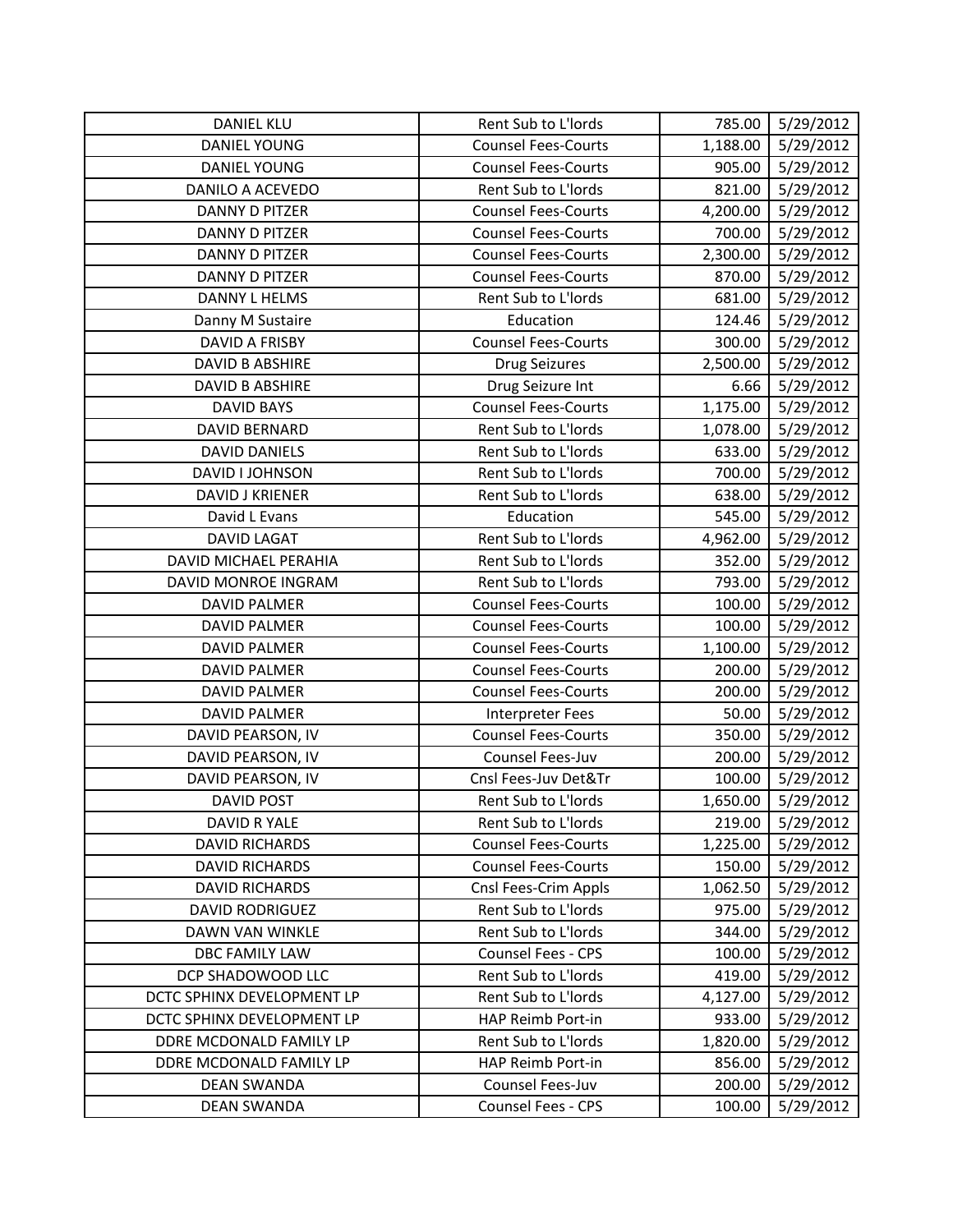| DEANNA M VILLARREAL                 | Rent Sub to L'Iords         | 447.00   | 5/29/2012 |
|-------------------------------------|-----------------------------|----------|-----------|
| DEBORAH ANN MADEWELL                | Rent Sub to L'Iords         | 778.00   | 5/29/2012 |
| <b>DEBORAH HOOVER</b>               | Rent Sub to L'Iords         | 853.00   | 5/29/2012 |
| DEBORAH RIPALDI WALKER              | Rent Sub to L'Iords         | 129.00   | 5/29/2012 |
| <b>DEBRA A FLOYD</b>                | Rent Sub to L'Iords         | 713.00   | 5/29/2012 |
| <b>DECASAS PROPERTIES LLC</b>       | Rent Sub to L'Iords         | 453.00   | 5/29/2012 |
| <b>DECASAS PROPERTIES LLC</b>       | Rent Sub to L'Iords         | 445.00   | 5/29/2012 |
| DEEN FORT WORTH ASSOCIATES LTD      | Rent Sub to L'Iords         | 2,394.00 | 5/29/2012 |
| DEEN FORT WORTH ASSOCIATES LTD      | Rent Sub to L'Iords         | 1,262.00 | 5/29/2012 |
| DEEN FORT WORTH ASSOCIATES LTD      | Rent Sub to L'Iords         | 644.00   | 5/29/2012 |
| DEEN FORT WORTH ASSOCIATES LTD      | Rent Sub to L'Iords         | 805.00   | 5/29/2012 |
| DEEPDALE INVESTMENTS LTD            | Rent Sub to L'Iords         | 964.00   | 5/29/2012 |
| DEEPDALE INVESTMENTS LTD            | Rent Sub to L'Iords         | 633.00   | 5/29/2012 |
| <b>DEIDRA KINDRED</b>               | HAP Reimb Port-in           | 657.00   | 5/29/2012 |
| <b>DEITRIC D DUNN SR</b>            | HAP Reimb Port-in           | 805.00   | 5/29/2012 |
| <b>DELARIO KIZZEE</b>               | Rent Sub to L'Iords         | 955.00   | 5/29/2012 |
| DELSYIA M ALDANA                    | Rent Sub to L'Iords         | 373.00   | 5/29/2012 |
| DELTHAREAN HAMILTON                 | Rent Sub to L'Iords         | 702.00   | 5/29/2012 |
| Denise F Smith                      | Education                   | 233.70   | 5/29/2012 |
| <b>DENISE M JONES</b>               | Rent Sub to L'Iords         | 425.00   | 5/29/2012 |
| DEPARTMENT OF STATE HEALTH SERVICES | Dpt Vit Stats Rem BC        | 1,540.86 | 5/29/2012 |
| DEPARTMENT OF STATE HEALTH SERVICES | <b>CC Certified Copies</b>  | 40.26    | 5/29/2012 |
| <b>DERRICK JOHN SAMUELS</b>         | Rent Sub to L'Iords         | 1,018.00 | 5/29/2012 |
| DESI TELEPHONE LABELS INC           | <b>Equipment Maint</b>      | 62.00    | 5/29/2012 |
| <b>DESIRUE CRUZ</b>                 | Rent Sub to L'Iords         | 886.00   | 5/29/2012 |
| <b>DEVIN JOHNSON</b>                | Drug Seizure-Unit           | 14.62    | 5/29/2012 |
| DFW PROPERTIES LLC                  | Rent Sub to L'Iords         | 412.00   | 5/29/2012 |
| DHARMPAL SINGH CHAUHAN              | Rent Sub to L'Iords         | 1,398.00 | 5/29/2012 |
| DHARMPAL SINGH CHAUHAN              | Rent Sub to L'Iords         | 893.00   | 5/29/2012 |
| DIAGNOSTIC HYBRIDS, INC.            | Lab Supplies                | 212.19   | 5/29/2012 |
| <b>DIANE DEBRUYN</b>                | Rent Sub to L'Iords         | 901.00   | 5/29/2012 |
| <b>DIANE V SELLECK</b>              | Rent Sub to L'Iords         | 930.00   | 5/29/2012 |
| <b>DIANNA FUNCHES</b>               | Rent Sub to L'Iords         | 309.00   | 5/29/2012 |
| <b>DIANNE MBAI</b>                  | Rent Sub to L'Iords         | 584.00   | 5/29/2012 |
| DIDRAIL JENNINGS                    | Rent Sub to L'Iords         | 2,302.00 | 5/29/2012 |
| DIMMIE WILLIS JR                    | Rent Sub to L'Iords         | 1,023.00 | 5/29/2012 |
| <b>DIRECT ENERGY LP</b>             | <b>Utility Assistance</b>   | 297.28   | 5/29/2012 |
| <b>DIRECT ENERGY LP</b>             | <b>Utility Assistance</b>   | 337.58   | 5/29/2012 |
| <b>DIRECT ENERGY LP</b>             | <b>Utility Allowance</b>    | 3,763.00 | 5/29/2012 |
| <b>DIRECT ENERGY LP</b>             | <b>Utility Allowance</b>    | 291.00   | 5/29/2012 |
| <b>DIRECT ENERGY LP</b>             | HAP Reimb Port-in           | 133.00   | 5/29/2012 |
| <b>DIRECTV INC</b>                  | Subscriptions               | 60.98    | 5/29/2012 |
| DISTRICT COURT OF MARYLAND #8       | Cert Copies/Trans           | 41.00    | 5/29/2012 |
| DIVERSIFIED POWER SYSTEMS INC       | <b>Building Maintenance</b> | 700.00   | 5/29/2012 |
| DIVERSIFIED POWER SYSTEMS INC       | <b>Building Maintenance</b> | 315.00   | 5/29/2012 |
| D-NADERS INVESTMENTS LLC            | Rent Sub to L'Iords         | 995.00   | 5/29/2012 |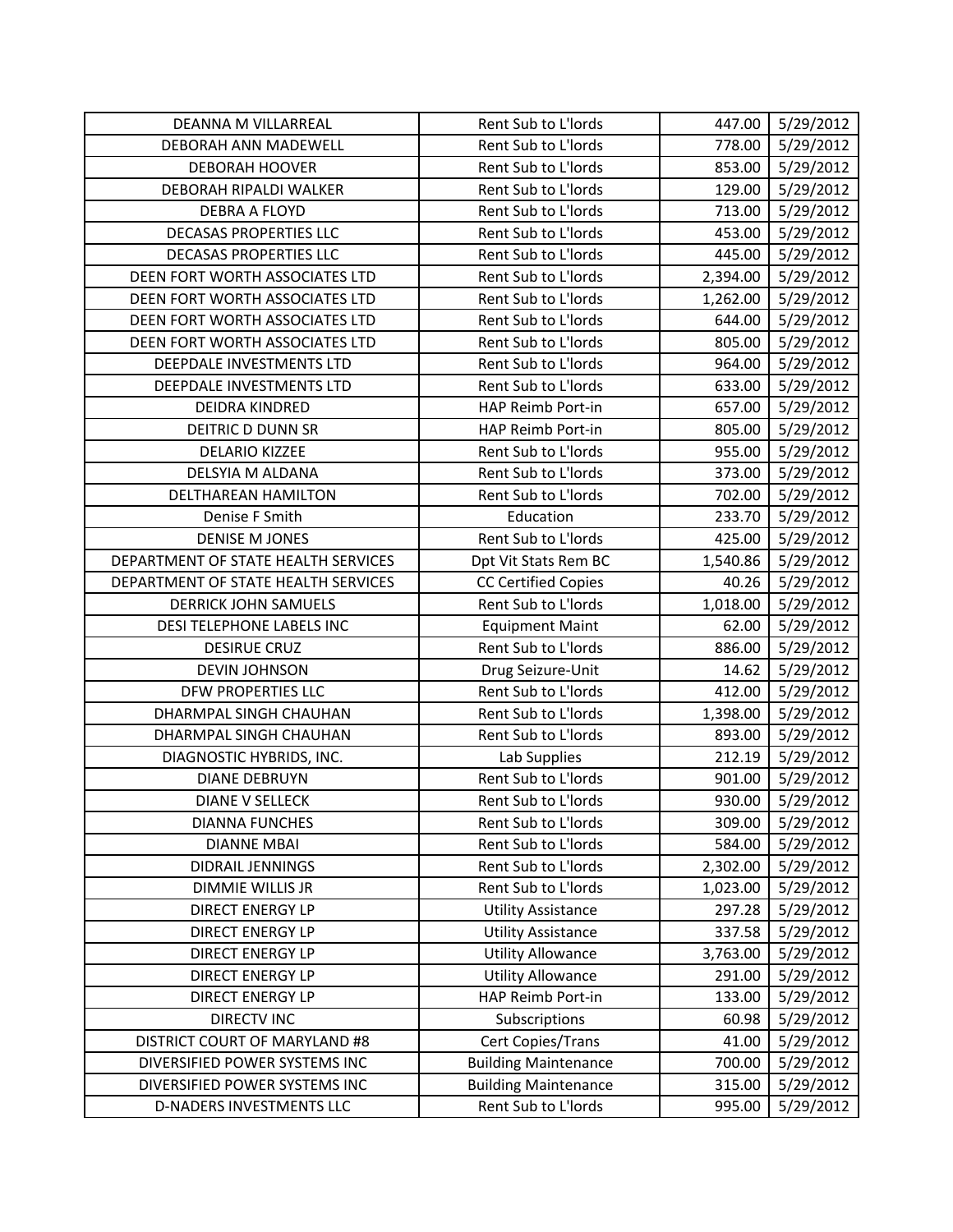| DOLORES STEWART & ASSOCIATES INC | <b>Professional Service</b> | 1,754.20  | 5/29/2012 |
|----------------------------------|-----------------------------|-----------|-----------|
| DOLORES STEWART & ASSOCIATES INC | <b>Professional Service</b> | 1,929.62  | 5/29/2012 |
| DOLORES STEWART & ASSOCIATES INC | <b>Professional Service</b> | 350.84    | 5/29/2012 |
| DOLORES STEWART & ASSOCIATES INC | <b>Professional Service</b> | 1,052.52  | 5/29/2012 |
| <b>DON GANDY</b>                 | <b>Counsel Fees-Courts</b>  | 1,100.00  | 5/29/2012 |
| <b>DON GANDY</b>                 | <b>Counsel Fees-Courts</b>  | 400.00    | 5/29/2012 |
| <b>DON GANDY</b>                 | Cnsl Fees-Crim Appls        | 2,300.00  | 5/29/2012 |
| DON M DAWES                      | <b>Counsel Fees-Courts</b>  | 350.00    | 5/29/2012 |
| DON M DAWES                      | <b>Counsel Fees-Courts</b>  | 100.00    | 5/29/2012 |
| DON M DAWES                      | Counsel Fees - CPS          | 700.00    | 5/29/2012 |
| <b>DONALD E FLECK</b>            | Rent Sub to L'Iords         | 663.00    | 5/29/2012 |
| DONALD G JOHNSON                 | Rent Sub to L'Iords         | 761.00    | 5/29/2012 |
| DONALD J HETLING                 | Rent Sub to L'Iords         | 850.00    | 5/29/2012 |
| <b>DONALD N TURNER</b>           | <b>Counsel Fees-Courts</b>  | 200.00    | 5/29/2012 |
| <b>DONALD N TURNER</b>           | <b>Counsel Fees-Courts</b>  | 200.00    | 5/29/2012 |
| DONNA FITZGERALD                 | Rent Sub to L'Iords         | 335.00    | 5/29/2012 |
| <b>DONNELL PARISH</b>            | Rent Sub to L'Iords         | 754.00    | 5/29/2012 |
| DOUBLE EAGLE MECHANICAL SERVICE  | A/C Maint Contract          | 1,000.00  | 5/29/2012 |
| DOUBLE EAGLE MECHANICAL SERVICE  | A/C Maint Contract          | 6,500.00  | 5/29/2012 |
| DOUBLE EAGLE MECHANICAL SERVICE  | A/C Maint Contract          | 400.00    | 5/29/2012 |
| DOUBLE EAGLE MECHANICAL SERVICE  | <b>Building Maintenance</b> | 543.30    | 5/29/2012 |
| DOUBLE EAGLE MECHANICAL SERVICE  | Pool Maintenance            | 108.00    | 5/29/2012 |
| <b>DOUGLASS DISTRIBUTING</b>     | Gasoline Inventory          | 35,427.03 | 5/29/2012 |
| <b>DOUGLASS DISTRIBUTING</b>     | Gasoline Inventory          | 26,690.73 | 5/29/2012 |
| <b>DOUGLASS DISTRIBUTING</b>     | Fuel                        | 105.50    | 5/29/2012 |
| DPI ENERGY LLC                   | <b>Utility Allowance</b>    | 1,006.00  | 5/29/2012 |
| <b>DPI ENERGY LLC</b>            | HAP Reimb Port-in           | 92.00     | 5/29/2012 |
| <b>DRAKE DUNNAVENT PC</b>        | <b>Counsel Fees-Courts</b>  | 200.00    | 5/29/2012 |
| <b>DRAKE DUNNAVENT PC</b>        | <b>Counsel Fees-Courts</b>  | 800.00    | 5/29/2012 |
| DSHS-DEPARTMENT OF STATE HEALTH  | <b>Professional Service</b> | 931.92    | 5/29/2012 |
| DSHS-DEPARTMENT OF STATE HEALTH  | <b>Professional Service</b> | 198.00    | 5/29/2012 |
| DT WOODLAND OAKS APARTMENTS LP   | Rent Sub to L'Iords         | 1,208.00  | 5/29/2012 |
| DT WOODLAND OAKS APARTMENTS LP   | Rent Sub to L'Iords         | 1,269.00  | 5/29/2012 |
| DU T PHAM                        | HAP Reimb Port-in           | 940.00    | 5/29/2012 |
| <b>DUNG Q TRAN</b>               | Rent Sub to L'Iords         | 1,797.00  | 5/29/2012 |
| DURKIN LAW OFFICES PC            | Counsel Fees-Juv            | 200.00    | 5/29/2012 |
| DW REALTY INC                    | Rent Sub to L'Iords         | 707.00    | 5/29/2012 |
| <b>DWAYNE HOWARD</b>             | <b>Drug Seizures</b>        | 875.75    | 5/29/2012 |
| <b>DWAYNE HOWARD</b>             | Drug Seizure Int            | 0.41      | 5/29/2012 |
| <b>DYANN WILLIAMS</b>            | HAP Reimb Port-in           | 917.00    | 5/29/2012 |
| E STEVE MONTGOMERY               | Rent Sub to L'Iords         | 521.00    | 5/29/2012 |
| EAN HOLDINGS LLC                 | Travel                      | 60.41     | 5/29/2012 |
| <b>EARL E BATES JR</b>           | <b>Counsel Fees-Courts</b>  | 1,200.00  | 5/29/2012 |
| <b>EARL E BATES JR</b>           | <b>Counsel Fees-Courts</b>  | 400.00    | 5/29/2012 |
| EARL G GOEZ                      | Rent Sub to L'Iords         | 1,050.00  | 5/29/2012 |
| <b>EARL GREINETZ</b>             | Rent Sub to L'Iords         | 1,128.00  | 5/29/2012 |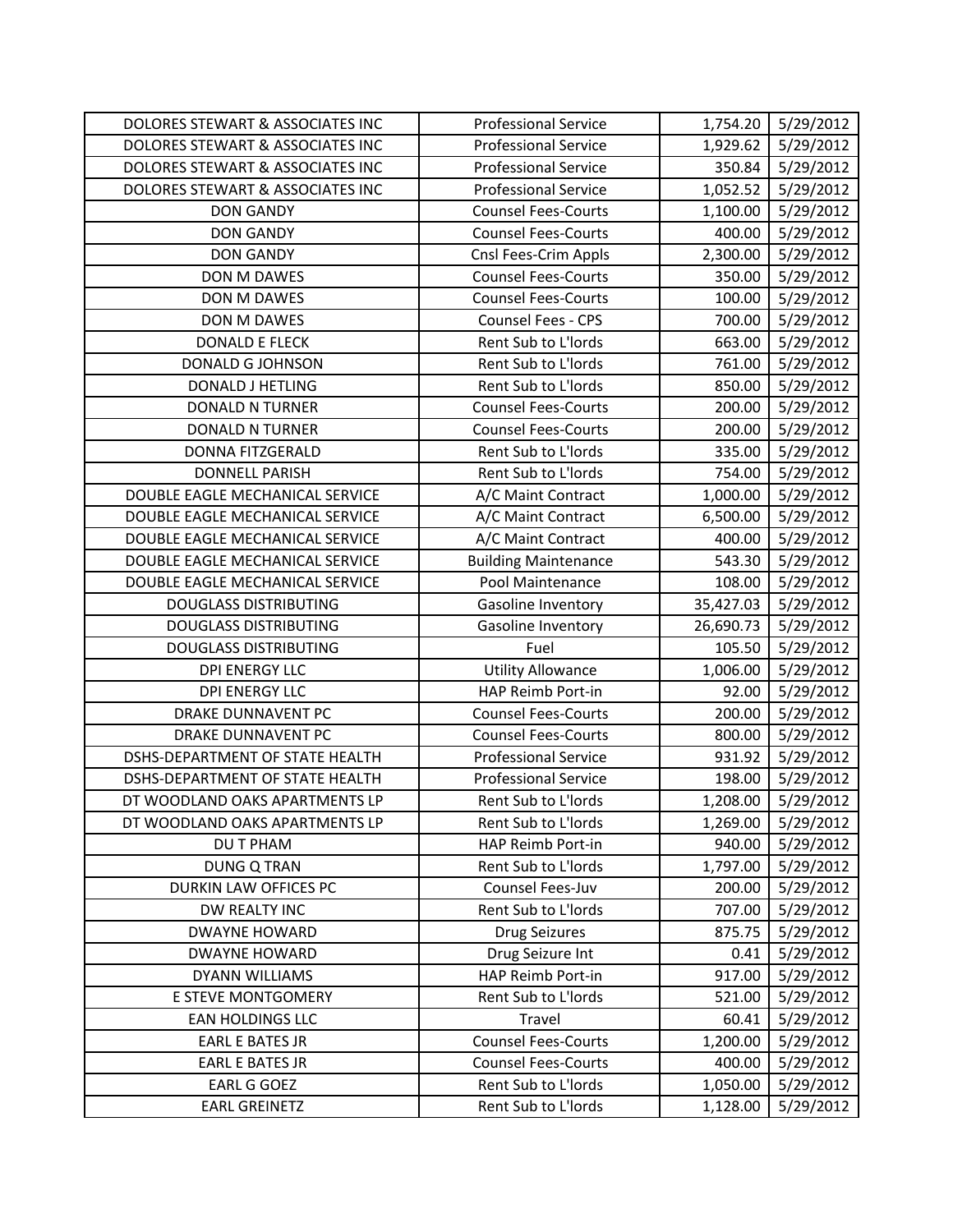| <b>EASTCHASE MILL VALLEY LLC</b>    | Rent Sub to L'Iords         | 2,145.00 | 5/29/2012 |
|-------------------------------------|-----------------------------|----------|-----------|
| EASTCHASE MILL VALLEY LLC           | Rent Sub to L'Iords         | 1,407.00 | 5/29/2012 |
| <b>ED FASKE</b>                     | Rent Sub to L'Iords         | 625.00   | 5/29/2012 |
| <b>EDGAR RAMIREZ</b>                | Rent Sub to L'Iords         | 1,469.00 | 5/29/2012 |
| <b>EDWARD BROOKS</b>                | HAP Reimb Port-in           | 815.00   | 5/29/2012 |
| <b>EDWARD DON &amp; COMPANY</b>     | Sheriff Inventory           | 318.60   | 5/29/2012 |
| <b>EDWARD DON &amp; COMPANY</b>     | Sheriff Inventory           | (8.85)   | 5/29/2012 |
| <b>EDWARD G JONES</b>               | <b>Counsel Fees-Courts</b>  | 500.00   | 5/29/2012 |
| <b>EDWARD G JONES</b>               | <b>Counsel Fees-Courts</b>  | 900.00   | 5/29/2012 |
| <b>EDWARD K HAHN</b>                | Rent Sub to L'Iords         | 363.00   | 5/29/2012 |
| <b>EDWIN YOUNGBLOOD</b>             | <b>Counsel Fees-Courts</b>  | 672.50   | 5/29/2012 |
| <b>EDWIN YOUNGBLOOD</b>             | Counsel Fees-Juv            | 500.00   | 5/29/2012 |
| <b>EDWIN YOUNGBLOOD</b>             | <b>Litigation Expense</b>   | 6.05     | 5/29/2012 |
| EJLAD INVESTMENTS LLC               | Rent Sub to L'Iords         | 1,390.00 | 5/29/2012 |
| <b>ELISA RAUCH</b>                  | Rent Sub to L'Iords         | 933.00   | 5/29/2012 |
| <b>ELOY SEPULVEDA</b>               | <b>Counsel Fees-Courts</b>  | 800.00   | 5/29/2012 |
| <b>ELOY SEPULVEDA</b>               | <b>Counsel Fees-Courts</b>  | 900.00   | 5/29/2012 |
| <b>ELOY SEPULVEDA</b>               | <b>Counsel Fees-Courts</b>  | 100.00   | 5/29/2012 |
| <b>ELOY SEPULVEDA</b>               | <b>Counsel Fees-Courts</b>  | 250.00   | 5/29/2012 |
| ELROD'S COST PLUS #11               | Food/Hygiene Assist         | 20.00    | 5/29/2012 |
| <b>EMC INTEGRATED SYSTEMS GROUP</b> | <b>Building Maintenance</b> | 8,499.01 | 5/29/2012 |
| <b>EMERALD TRAILS LLC</b>           | Rent Sub to L'Iords         | 412.00   | 5/29/2012 |
| Emily C Pedigo                      | Education                   | 60.00    | 5/29/2012 |
| <b>EMMA J JOHNSON</b>               | Rent Sub to L'Iords         | 688.00   | 5/29/2012 |
| <b>EMMANUEL E AJAEGBU</b>           | Rent Sub to L'Iords         | 578.00   | 5/29/2012 |
| <b>EMPIRE PAPER</b>                 | <b>Custodian Supplies</b>   | 241.75   | 5/29/2012 |
| ENCLAVE @ PARKVIEW LP               | Rent Sub to L'Iords         | 2,073.00 | 5/29/2012 |
| ENCLAVE @ PARKVIEW LP               | Rent Sub to L'Iords         | 431.00   | 5/29/2012 |
| ENCLAVE @ PARKVIEW LP               | Rent Sub to L'Iords         | 226.00   | 5/29/2012 |
| <b>ENCON SYSTEMS INC</b>            | <b>Computer Supplies</b>    | 1,049.76 | 5/29/2012 |
| <b>ENEX HOSEA CARO</b>              | Rent Sub to L'Iords         | 775.00   | 5/29/2012 |
| <b>ENTERPRISE RENT-A-CAR</b>        | Damage Claims               | 522.15   | 5/29/2012 |
| <b>ENTRUST ENERGY INC</b>           | HAP Reimb Port-in           | 72.00    | 5/29/2012 |
| <b>ENVIROMATIC SYSTEMS</b>          | <b>Building Maintenance</b> | 380.00   | 5/29/2012 |
| <b>ENVIROMATIC SYSTEMS</b>          | A/C Maint Contract          | 2,027.00 | 5/29/2012 |
| <b>ENVIROMATIC SYSTEMS</b>          | <b>Energy Mgmt Maint</b>    | 3,600.00 | 5/29/2012 |
| <b>EREKA JONES</b>                  | Rent Sub to L'Iords         | 665.00   | 5/29/2012 |
| <b>ERIC B SIMMONS</b>               | Rent Sub to L'Iords         | 409.00   | 5/29/2012 |
| <b>ERIC CUMMINGS</b>                | <b>Counsel Fees-Courts</b>  | 680.00   | 5/29/2012 |
| <b>ERIC CUMMINGS</b>                | <b>Counsel Fees-Courts</b>  | 205.00   | 5/29/2012 |
| <b>ERIC CUMMINGS</b>                | <b>Counsel Fees-Courts</b>  | 275.00   | 5/29/2012 |
| <b>ERIC CUMMINGS</b>                | <b>Counsel Fees-Courts</b>  | 285.00   | 5/29/2012 |
| <b>ERIC D BEAL</b>                  | Counsel Fees - CPS          | 100.00   | 5/29/2012 |
| <b>ERICK MCNAIR</b>                 | Rent Sub to L'Iords         | 1,070.00 | 5/29/2012 |
| ESTATE OF FRANK M PUSKARICH SR      | Rent Sub to L'Iords         | 169.00   | 5/29/2012 |
| <b>ESTELLE WILSON</b>               | Rent Sub to L'Iords         | 350.00   | 5/29/2012 |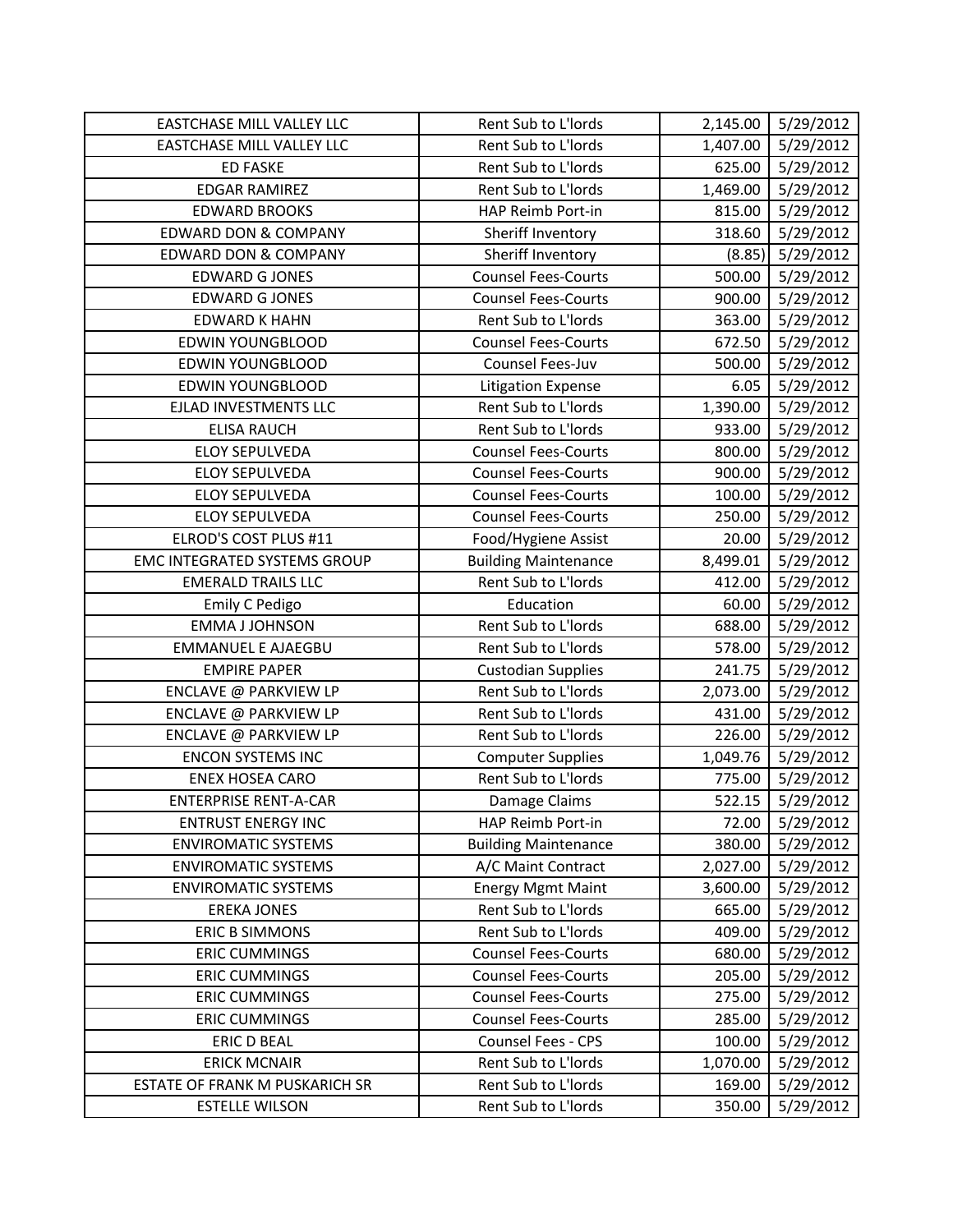| <b>ESTHER AGUIRRE</b>                 | Rent Sub to L'Iords         | 138.00   | 5/29/2012 |
|---------------------------------------|-----------------------------|----------|-----------|
| <b>ESTHER RASHAD</b>                  | Rent Sub to L'Iords         | 702.00   | 5/29/2012 |
| <b>EUGENE HUNTER</b>                  | Rental Assistance           | 600.00   | 5/29/2012 |
| <b>EULESS POLICE DEPARTMENT</b>       | <b>Drug Seizures</b>        | 138.50   | 5/29/2012 |
| <b>EULESS POLICE DEPARTMENT</b>       | Drug Seizure Int            | 0.47     | 5/29/2012 |
| EULESS SYCAMORE CIRCLE LLC            | HAP Reimb Port-in           | 735.00   | 5/29/2012 |
| <b>EVERMAN POLICE DEPT</b>            | Trust - JP 8                | 5.58     | 5/29/2012 |
| <b>EXECUTIVE FORMS &amp; SUPPLIES</b> | Health Promo Pgrm           | 500.00   | 5/29/2012 |
| EZ ELECTRICAL CONTRACTORS LLC         | <b>Building Maintenance</b> | 1,653.64 | 5/29/2012 |
| <b>EZ LEASE</b>                       | Rent Sub to L'Iords         | 1,660.00 | 5/29/2012 |
| <b>EZELL WILDER</b>                   | Rent Sub to L'Iords         | 405.00   | 5/29/2012 |
| F & S CAPITAL LLC                     | Rent Sub to L'Iords         | 2,516.00 | 5/29/2012 |
| F & S CAPITAL LLC                     | Rent Sub to L'Iords         | (754.00) | 5/29/2012 |
| <b>FABIN CAMACHO</b>                  | Rent Sub to L'Iords         | 386.00   | 5/29/2012 |
| FAMILY DOLLAR #3641                   | Food/Hygiene Assist         | 40.00    | 5/29/2012 |
| FAMILY DOLLAR #6468                   | Food/Hygiene Assist         | 20.00    | 5/29/2012 |
| FAMILY DOLLAR #7232                   | Food/Hygiene Assist         | 12.00    | 5/29/2012 |
| FAMILY DOLLAR #8033                   | Food/Hygiene Assist         | 20.00    | 5/29/2012 |
| <b>FAMILY DOLLAR STORES #1816</b>     | Food/Hygiene Assist         | 139.58   | 5/29/2012 |
| <b>FARMERS MARKET</b>                 | Food                        | 455.61   | 5/29/2012 |
| <b>FARSHID KHOSHGAM</b>               | Rent Sub to L'Iords         | 451.00   | 5/29/2012 |
| <b>FASCLAMPITT PAPER STORE</b>        | <b>Graphics Inventory</b>   | 4,875.00 | 5/29/2012 |
| <b>FAYE R HARDEN</b>                  | <b>Counsel Fees-Courts</b>  | 400.00   | 5/29/2012 |
| <b>FEDEX</b>                          | Postage                     | 30.11    | 5/29/2012 |
| <b>FEDEX</b>                          | Postage                     | 41.41    | 5/29/2012 |
| <b>FEDEX</b>                          | Postage                     | 42.47    | 5/29/2012 |
| <b>FEDEX</b>                          | Postage                     | 936.82   | 5/29/2012 |
| <b>FEDEX</b>                          | Postage                     | 108.13   | 5/29/2012 |
| FELIPE O CALZADA                      | <b>Counsel Fees-Courts</b>  | 440.00   | 5/29/2012 |
| FELIPE O CALZADA                      | <b>Counsel Fees-Courts</b>  | 125.00   | 5/29/2012 |
| FELIPE O CALZADA                      | <b>Counsel Fees-Courts</b>  | 400.00   | 5/29/2012 |
| <b>FELIPE O CALZADA</b>               | <b>Counsel Fees-Courts</b>  | 125.00   | 5/29/2012 |
| FELIPE O CALZADA                      | Counsel Fees-Juv            | 200.00   | 5/29/2012 |
| <b>FELIX GALINDO</b>                  | HAP Reimb Port-in           | 675.00   | 5/29/2012 |
| FIESTA MART #60                       | Food/Hygiene Assist         | 59.37    | 5/29/2012 |
| FIESTA MART #61                       | Food/Hygiene Assist         | 20.00    | 5/29/2012 |
| FIESTA MART #69                       | Food/Hygiene Assist         | 35.00    | 5/29/2012 |
| FIESTA MART #76                       | Food/Hygiene Assist         | 159.60   | 5/29/2012 |
| FIESTA MART INC                       | Food/Hygiene Assist         | 38.63    | 5/29/2012 |
| <b>FIRST CHOICE POWER</b>             | <b>Utility Assistance</b>   | 733.67   | 5/29/2012 |
| <b>FIRST CHOICE POWER</b>             | <b>Utility Allowance</b>    | 3,075.00 | 5/29/2012 |
| <b>FIRST CHOICE POWER</b>             | <b>Utility Allowance</b>    | 2.00     | 5/29/2012 |
| <b>FIRST CHOICE POWER</b>             | HAP Reimb Port-in           | 184.00   | 5/29/2012 |
| FIRST CONSOLIDATED ASSET MGMT LLC     | Rent Sub to L'Iords         | 440.00   | 5/29/2012 |
| <b>FISHER SCIENTIFIC</b>              | Lab Supplies                | 626.91   | 5/29/2012 |
| FITNESS SERVICE OF NORTH TEXAS        | <b>Equipment Maint</b>      | 337.50   | 5/29/2012 |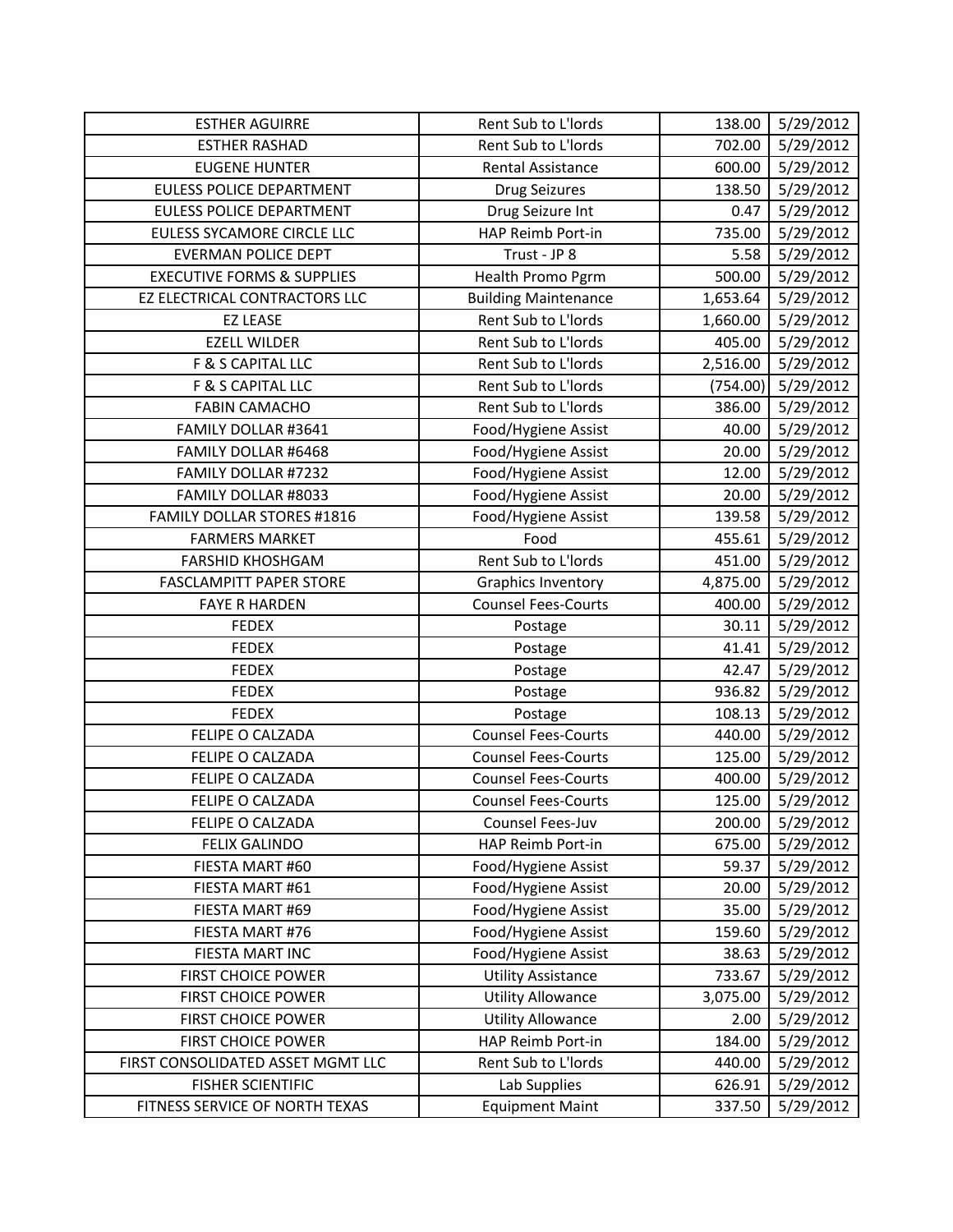| <b>FITNESS WHOLESALE</b>            | Shrff Commissary Inv        | 1,440.00  | 5/29/2012 |
|-------------------------------------|-----------------------------|-----------|-----------|
| FIVE STAR CORRECTIONAL SERVICES INC | <b>Food Contr/Prisoners</b> | 76,161.74 | 5/29/2012 |
| FIVE STAR CORRECTIONAL SERVICES INC | Food Contr/Employees        | 2,587.74  | 5/29/2012 |
| FIVE STAR FORD OF TEXAS LTD         | Central Garage Inv          | 463.76    | 5/29/2012 |
| <b>FLOYD L PETERSON</b>             | Rent Sub to L'Iords         | 698.00    | 5/29/2012 |
| <b>FLOYD ROBINSON</b>               | Rent Sub to L'Iords         | 284.00    | 5/29/2012 |
| <b>FOCUS CAMERA INC</b>             | Field Equip&Supplies        | 835.60    | 5/29/2012 |
| FORD & SONS REAL ESTATE INVESTORS   | Rent Sub to L'Iords         | 788.00    | 5/29/2012 |
| FORESIGHT MANAGEMENT & DEVELOPMENT  | Rent Sub to L'Iords         | 701.00    | 5/29/2012 |
| FORT DEARBORN LIFE INSURANCE CO     | <b>Optional Term</b>        | 55,024.11 | 5/29/2012 |
| FORT DEARBORN LIFE INSURANCE CO     | Dependent Group Life        | 3,257.10  | 5/29/2012 |
| FORT DEARBORN LIFE INSURANCE CO     | Spousal Opt TermLife        | 1,982.45  | 5/29/2012 |
| FORT DEARBORN LIFE INSURANCE CO     | <b>Basic Life</b>           | 25,992.65 | 5/29/2012 |
| FORT WORTH AFFORDABILITY INC        | Rent Sub to L'Iords         | 2,240.00  | 5/29/2012 |
| FORT WORTH AFFORDABILITY INC        | Rent Sub to L'Iords         | 239.00    | 5/29/2012 |
| FORT WORTH AFFORDABILITY INC        | HAP Reimb Port-in           | 751.00    | 5/29/2012 |
| FORT WORTH AFFORDABILITY INC        | HAP Reimb Port-in           | 684.00    | 5/29/2012 |
| FORT WORTH AMBASSADOR APARTMENTS    | Rent Sub to L'Iords         | 403.00    | 5/29/2012 |
| FORT WORTH BOLT AND TOOL CO         | Field Equip&Supplies        | 280.80    | 5/29/2012 |
| FORT WORTH BUSINESS SUPPLY INC      | Supplies                    | 949.20    | 5/29/2012 |
| FORT WORTH ELECTRIC                 | Kitchen Maintenance         | 342.00    | 5/29/2012 |
| FORT WORTH ISD                      | <b>Professional Service</b> | 37,128.24 | 5/29/2012 |
| FORT WORTH POLICE DEPARTMENT        | <b>Drug Seizures</b>        | 547.35    | 5/29/2012 |
| FORT WORTH POLICE DEPARTMENT        | <b>Drug Seizures</b>        | 367.00    | 5/29/2012 |
| FORT WORTH POLICE DEPARTMENT        | <b>Drug Seizures</b>        | 8,439.37  | 5/29/2012 |
| FORT WORTH POLICE DEPARTMENT        | <b>Drug Seizures</b>        | 832.50    | 5/29/2012 |
| FORT WORTH POLICE DEPARTMENT        | <b>Drug Seizures</b>        | 734.00    | 5/29/2012 |
| FORT WORTH POLICE DEPARTMENT        | <b>Drug Seizures</b>        | 233.50    | 5/29/2012 |
| FORT WORTH POLICE DEPARTMENT        | <b>Drug Seizures</b>        | 245.00    | 5/29/2012 |
| FORT WORTH POLICE DEPARTMENT        | <b>Drug Seizures</b>        | 534.50    | 5/29/2012 |
| FORT WORTH POLICE DEPARTMENT        | Drug Seizure Int            | 0.98      | 5/29/2012 |
| FORT WORTH POLICE DEPARTMENT        | Drug Seizure Int            | 22.47     | 5/29/2012 |
| FORT WORTH POLICE DEPARTMENT        | Drug Seizure Int            | 0.30      | 5/29/2012 |
| FORT WORTH POLICE DEPARTMENT        | Drug Seizure Int            | 0.05      | 5/29/2012 |
| FORT WORTH POLICE DEPARTMENT        | Drug Seizure Int            | 1.52      | 5/29/2012 |
| FORT WORTH POLICE DEPARTMENT        | Drug Seizure Int            | 0.11      | 5/29/2012 |
| FORT WORTH POLICE DEPARTMENT        | Drug Seizure Int            | 0.10      | 5/29/2012 |
| FORT WORTH POLICE DEPARTMENT        | Drug Seizure Int            | 3.45      | 5/29/2012 |
| FORT WORTH PROPERTY MANAGEMENT LLC  | Rent Sub to L'Iords         | 700.00    | 5/29/2012 |
| FORT WORTH WATER DEPARTMENT         | Water                       | 37.18     | 5/29/2012 |
| FORT WORTH WATER DEPARTMENT         | Water                       | 2,268.96  | 5/29/2012 |
| FORT WORTH WATER DEPARTMENT         | Water                       | 4,203.72  | 5/29/2012 |
| FORT WORTH WATER DEPARTMENT         | Water                       | 1,083.55  | 5/29/2012 |
| FORT WORTH WATER DEPARTMENT         | Water                       | 19,456.13 | 5/29/2012 |
| FORT WORTH WATER DEPARTMENT         | Water                       | 999.01    | 5/29/2012 |
| FORT WORTH WATER DEPARTMENT         | Water                       | 753.51    | 5/29/2012 |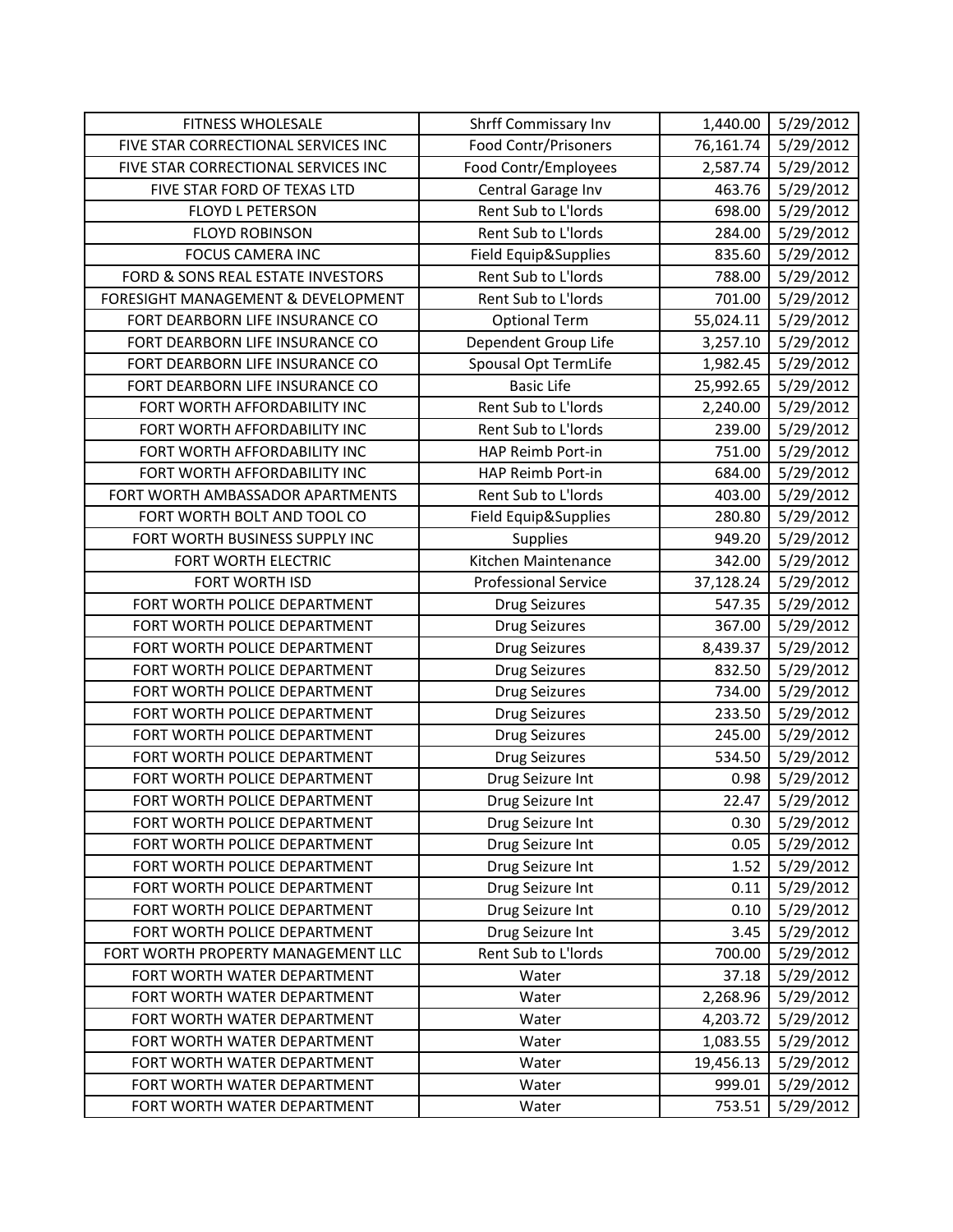| FORT WORTH WATER DEPARTMENT       | Water                       | 1,001.04  | 5/29/2012 |
|-----------------------------------|-----------------------------|-----------|-----------|
| FORT WORTH WATER DEPARTMENT       | Water                       | 7,793.91  | 5/29/2012 |
| FORT WORTH WATER DEPARTMENT       | Water                       | 632.10    | 5/29/2012 |
| FORT WORTH WATER DEPARTMENT       | Water                       | 980.62    | 5/29/2012 |
| FORT WORTH WATER DEPARTMENT       | <b>Utility Assistance</b>   | 3,829.94  | 5/29/2012 |
| FORT WORTH WATER DEPARTMENT       | Water                       | 264.46    | 5/29/2012 |
| FORT WORTH WATER DEPARTMENT       | <b>Professional Service</b> | 21,954.00 | 5/29/2012 |
| FORT WORTH WATER DEPARTMENT       | Water                       | 4,923.06  | 5/29/2012 |
| <b>FORTUNE REAL PROPERTY</b>      | Rent Sub to L'Iords         | 514.00    | 5/29/2012 |
| <b>FOUR BUCKS LLC</b>             | Rent Sub to L'Iords         | 1,043.00  | 5/29/2012 |
| FOUR SEASONS AT CLEAR CREEK LTD   | Rent Sub to L'Iords         | 3,386.00  | 5/29/2012 |
| FOUR SEASONS AT CLEAR CREEK LTD   | HAP Reimb Port-in           | 669.00    | 5/29/2012 |
| FPC REGIONAL PLACE APTS LTD       | Rent Sub to L'Iords         | 705.00    | 5/29/2012 |
| FQFW LIMITED PARTNERSHIP          | Rent Sub to L'Iords         | 1,279.00  | 5/29/2012 |
| <b>FRANCES B JANEZIC</b>          | <b>Professional Service</b> | 175.42    | 5/29/2012 |
| <b>FRANCISCO HERNANDEZ JR</b>     | <b>Counsel Fees-Courts</b>  | 1,350.00  | 5/29/2012 |
| <b>FRANCISCO HERNANDEZ JR</b>     | <b>Counsel Fees-Courts</b>  | 400.00    | 5/29/2012 |
| FRANCISCO HERNANDEZ JR            | <b>Counsel Fees-Courts</b>  | 250.00    | 5/29/2012 |
| <b>FRANCISCO HERNANDEZ JR</b>     | <b>Counsel Fees-Courts</b>  | 1,700.00  | 5/29/2012 |
| FRANCISCO HERNANDEZ JR            | <b>Counsel Fees-Courts</b>  | 425.00    | 5/29/2012 |
| FRANCISCO HERNANDEZ JR            | <b>Counsel Fees-Courts</b>  | 700.00    | 5/29/2012 |
| <b>FRANCISCO RIOS</b>             | Rent Sub to L'Iords         | 525.00    | 5/29/2012 |
| <b>FRANK ADLER</b>                | Counsel Fees-Juv            | 600.00    | 5/29/2012 |
| <b>FRANK ADLER</b>                | <b>Counsel Fees - CPS</b>   | 150.00    | 5/29/2012 |
| <b>FRANK R WARREN</b>             | Rent Sub to L'Iords         | 2,435.00  | 5/29/2012 |
| <b>FRANK R WARREN</b>             | HAP Reimb Port-in           | 704.00    | 5/29/2012 |
| FRANKLIN INSTRUMENT CO INC        | Capital Outlay Low V        | 4,128.25  | 5/29/2012 |
| <b>FRED A ANDREWS</b>             | Rent Sub to L'Iords         | 288.00    | 5/29/2012 |
| FRED ANTHONY UFOLLA               | <b>Restitution Payable</b>  | 400.00    | 5/29/2012 |
| <b>FRED CUMMINGS</b>              | <b>Counsel Fees-Courts</b>  | 175.00    | 5/29/2012 |
| <b>FRED QUATRO</b>                | Rent Sub to L'Iords         | 631.00    | 5/29/2012 |
| <b>FREDDIE L RUFFIN</b>           | Rent Sub to L'Iords         | 437.00    | 5/29/2012 |
| FREDERICK GLEN MCCARTHY           | Rent Sub to L'Iords         | 383.00    | 5/29/2012 |
| <b>FREMANI PROPERTIES LLC</b>     | Rent Sub to L'Iords         | 622.00    | 5/29/2012 |
| <b>FRENCHELL WHITE</b>            | Rent Sub to L'Iords         | 615.00    | 5/29/2012 |
| FRONTLINE PROPERTY MANAGEMENT INC | Rent Sub to L'Iords         | 4,764.00  | 5/29/2012 |
| FT WORTH LAUNDRY & DRY CLEAN      | Lab Equip Mainten           | 25.00     | 5/29/2012 |
| FULCRUM RETAIL ENERGY LLC         | <b>Utility Allowance</b>    | 507.00    | 5/29/2012 |
| FULCRUM RETAIL ENERGY LLC         | <b>Utility Allowance</b>    | 50.00     | 5/29/2012 |
| FW BRENTWOOD APTS LTD             | Rent Sub to L'Iords         | 3,433.00  | 5/29/2012 |
| FW BRENTWOOD APTS LTD             | Rent Sub to L'Iords         | 518.00    | 5/29/2012 |
| FW BRENTWOOD APTS LTD             | Rent Sub to L'Iords         | 1,204.00  | 5/29/2012 |
| FW BRENTWOOD APTS LTD             | HAP Reimb Port-in           | 957.00    | 5/29/2012 |
| FW EASTLAND HOUSING PARTNERS LTD  | Rent Sub to L'Iords         | 5,888.00  | 5/29/2012 |
| FW MILLSTONE PARTNERS LP          | Rent Sub to L'Iords         | 1,596.00  | 5/29/2012 |
| FW MILLSTONE PARTNERS LP          | HAP Reimb Port-in           | 853.00    | 5/29/2012 |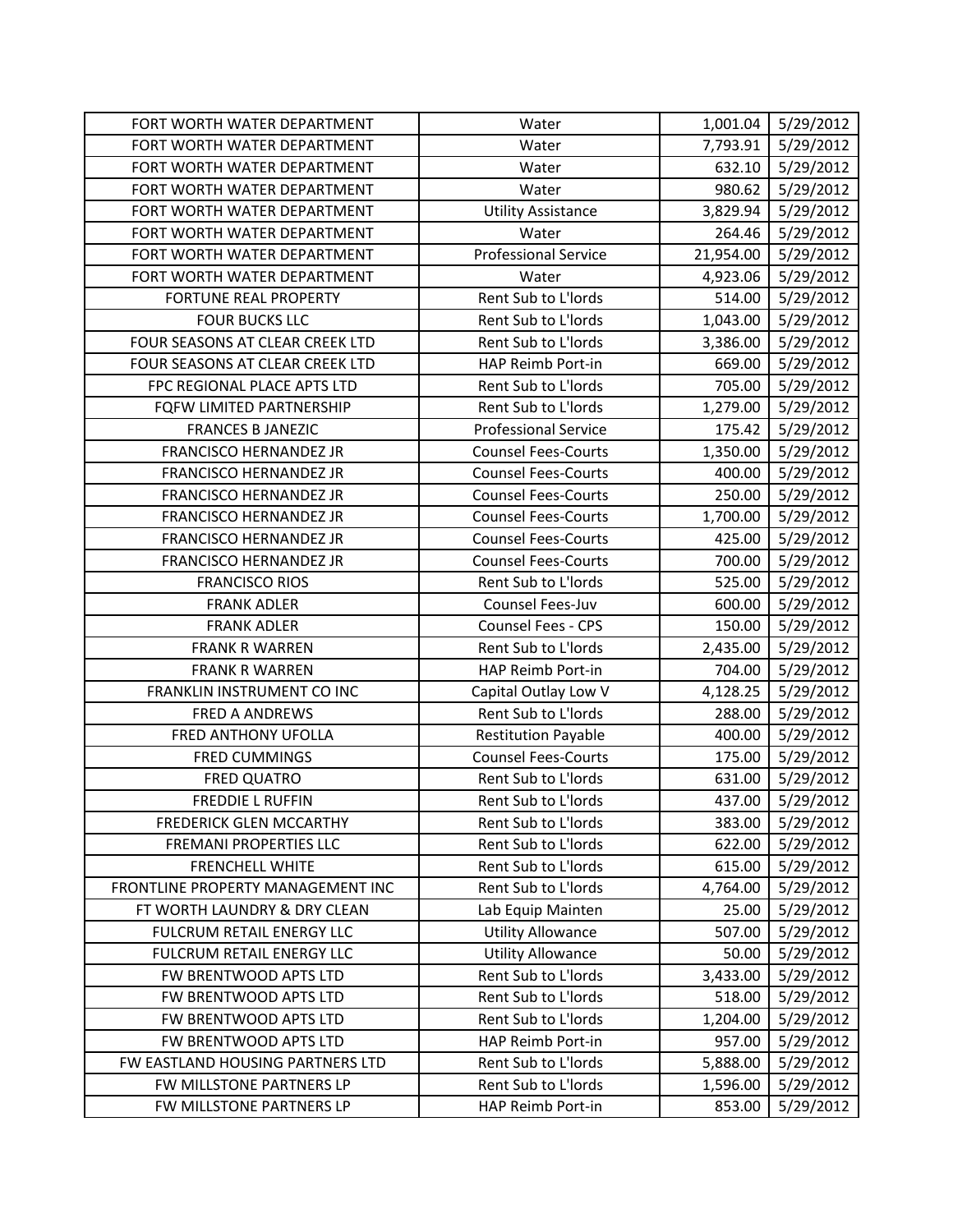| FW VALENCIA PALMS APARTMENTS LP          | Rent Sub to L'Iords         | 706.00       | 5/29/2012 |
|------------------------------------------|-----------------------------|--------------|-----------|
| <b>G ALAN STEELE</b>                     | <b>Counsel Fees-Courts</b>  | 137.50       | 5/29/2012 |
| <b>G ANDREW PLATT</b>                    | <b>Counsel Fees-Courts</b>  | 100.00       | 5/29/2012 |
| <b>GABRIEL CASTRO</b>                    | Rent Sub to L'Iords         | 1,367.00     | 5/29/2012 |
| <b>GARLAN HOLDEN</b>                     | Rent Sub to L'Iords         | 414.00       | 5/29/2012 |
| <b>GARLAND HOUSING AUTHORITY</b>         | Port HAP Port-out           | 324.00       | 5/29/2012 |
| <b>GARLAND HOUSING AUTHORITY</b>         | Port Admin Fee Expen        | 42.87        | 5/29/2012 |
| <b>GARY BUONACORSI</b>                   | Travel                      | 668.96       | 5/29/2012 |
| <b>GARY MEDLIN</b>                       | <b>Counsel Fees-Courts</b>  | 775.00       | 5/29/2012 |
| <b>GE FOODLAND INC</b>                   | Food/Hygiene Assist         | 35.00        | 5/29/2012 |
| <b>GEM JONES</b>                         | Rent Sub to L'Iords         | 1,530.00     | 5/29/2012 |
| <b>GENE TIPPENS</b>                      | Rent Sub to L'Iords         | 1,330.00     | 5/29/2012 |
| <b>GENE TIPPENS</b>                      | HAP Reimb Port-in           | 900.00       | 5/29/2012 |
| <b>GENERAL ELECTRIC CAPITAL CORP</b>     | Software Maintenance        | 1,941,207.28 | 5/29/2012 |
| <b>GENERAL LABORATORY PRODUCTS INC</b>   | Lab Supplies                | 107.86       | 5/29/2012 |
| <b>GEORGE MACKEY</b>                     | <b>Counsel Fees-Courts</b>  | 300.00       | 5/29/2012 |
| <b>GEORGE R TRIMBER LAW OFFICE</b>       | <b>Counsel Fees-Courts</b>  | 3,525.00     | 5/29/2012 |
| <b>GEORGE W NORRIS</b>                   | Rent Sub to L'Iords         | 900.00       | 5/29/2012 |
| <b>GEORGIA DEPT OF COMMUNITY AFFAIRS</b> | Port HAP Port-out           | 1,763.00     | 5/29/2012 |
| <b>GEORGIA DEPT OF COMMUNITY AFFAIRS</b> | Port Admin Fee Expen        | 85.74        | 5/29/2012 |
| <b>GERALD L CLAYBURN</b>                 | Software Maintenance        | 900.00       | 5/29/2012 |
| <b>GERMAIN ROJO</b>                      | Rent Sub to L'Iords         | 361.00       | 5/29/2012 |
| <b>GERRY LYNN INC</b>                    | Rent Sub to L'Iords         | 2,711.00     | 5/29/2012 |
| <b>GERRY LYNN INC</b>                    | Rent Sub to L'Iords         | 685.00       | 5/29/2012 |
| <b>GES</b>                               | <b>Building Maintenance</b> | 371.01       | 5/29/2012 |
| <b>GES</b>                               | Kitchen Maintenance         | 202.00       | 5/29/2012 |
| <b>GES</b>                               | Kitchen Maintenance         | 303.52       | 5/29/2012 |
| <b>GEXA ENERGY CORPORATION</b>           | <b>Utility Allowance</b>    | 208.00       | 5/29/2012 |
| <b>GIAN S TANWAR</b>                     | Rent Sub to L'Iords         | 3,242.00     | 5/29/2012 |
| <b>GILBERT RUSSELL ROWE</b>              | <b>Counsel Fees-Courts</b>  | 350.00       | 5/29/2012 |
| <b>GILBERT RUSSELL ROWE</b>              | <b>Counsel Fees-Courts</b>  | 650.00       | 5/29/2012 |
| <b>GILBERT RUSSELL ROWE</b>              | <b>Counsel Fees-Courts</b>  | 575.00       | 5/29/2012 |
| <b>GILBERT RUSSELL ROWE</b>              | <b>Counsel Fees-Courts</b>  | 750.00       | 5/29/2012 |
| <b>GILBERT RUSSELL ROWE</b>              | <b>Counsel Fees-Courts</b>  | 450.00       | 5/29/2012 |
| <b>GILBERT RUSSELL ROWE</b>              | <b>Counsel Fees-Courts</b>  | 350.00       | 5/29/2012 |
| <b>GILBERT RUSSELL ROWE</b>              | <b>Counsel Fees-Courts</b>  | 125.00       | 5/29/2012 |
| <b>GILBERT RUSSELL ROWE</b>              | <b>Counsel Fees-Courts</b>  | 200.00       | 5/29/2012 |
| <b>GILBERT RUSSELL ROWE</b>              | <b>Counsel Fees-Courts</b>  | 100.00       | 5/29/2012 |
| <b>GILLES SENSENBRENNER</b>              | Prepaid - Rent              | 8,305.02     | 5/29/2012 |
| <b>GJA INVESTMENTS LP</b>                | Rent Sub to L'Iords         | 686.00       | 5/29/2012 |
| <b>GLAXO SMITH KLINE (GSK)</b>           | <b>Medical Supplies</b>     | 1,924.05     | 5/29/2012 |
| <b>GLEN ROSE PARK APARTMENTS</b>         | Rent Sub to L'Iords         | 3,038.00     | 5/29/2012 |
| GOMEZ FLOOR COVERING INC                 | <b>Building Maintenance</b> | 200.00       | 5/29/2012 |
| <b>GONY LTD</b>                          | Prepaid - Rent              | 9,450.00     | 5/29/2012 |
| <b>GORDON T ARMSTRONG</b>                | Rent Sub to L'Iords         | 422.00       | 5/29/2012 |
| <b>GRAINGER</b>                          | <b>Building Maintenance</b> | 496.62       | 5/29/2012 |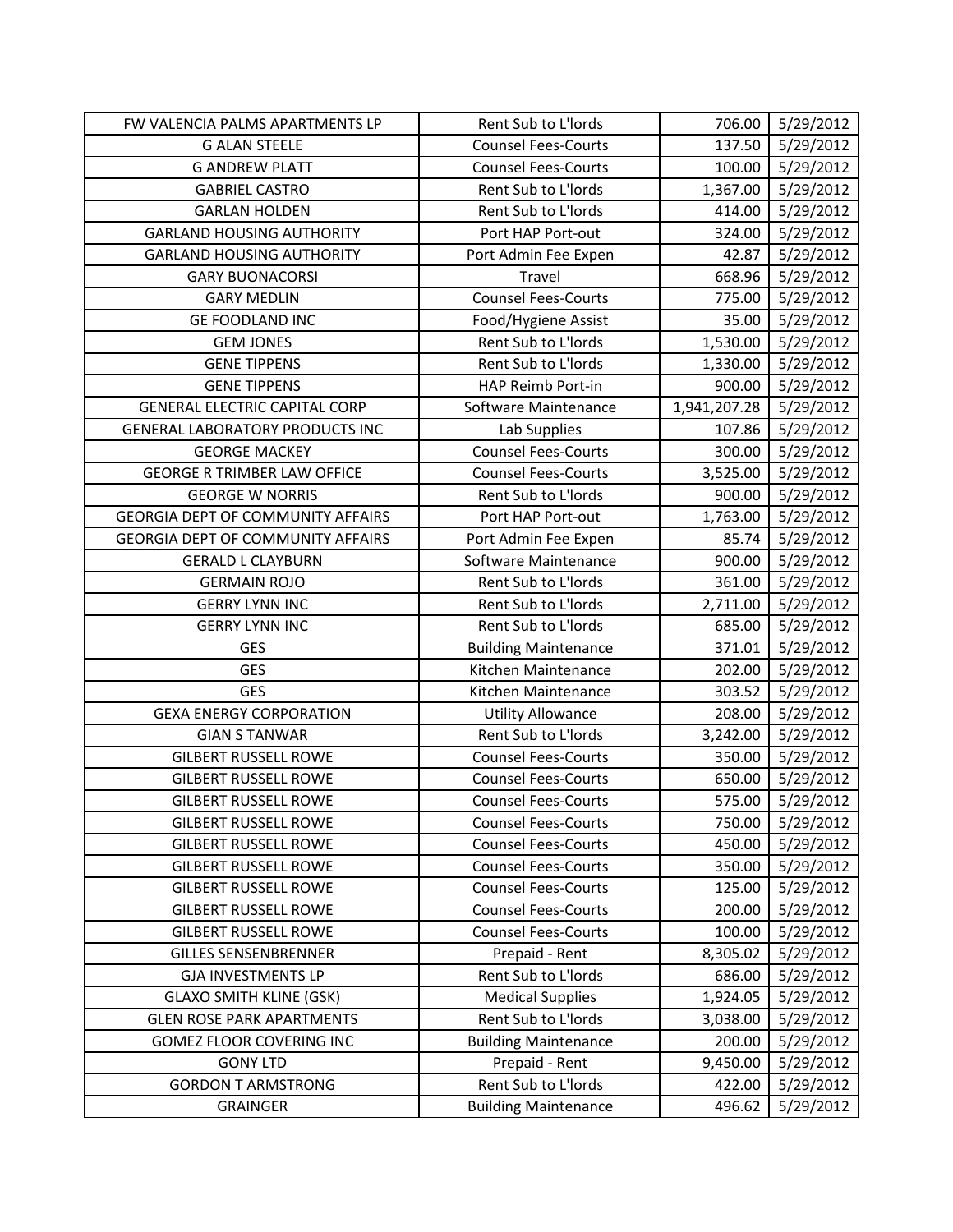| <b>GRAND PRAIRIE HOUSING ASSISTANCE</b>        | Port HAP Port-out           | 5,233.00  | 5/29/2012 |
|------------------------------------------------|-----------------------------|-----------|-----------|
| <b>GRAND PRAIRIE HOUSING ASSISTANCE</b>        | Port Admin Fee Expen        | 300.09    | 5/29/2012 |
| <b>GRANGER GROUP INC</b>                       | <b>Bonds</b>                | 71.00     | 5/29/2012 |
| <b>GRANICUS INC</b>                            | Software Maintenance        | 2,500.00  | 5/29/2012 |
| <b>GRAPEVINE RELIEF &amp; COMMUNITY EXCHAN</b> | <b>Subrecipient Service</b> | 10,965.00 | 5/29/2012 |
| <b>GREATEST-GEN SENIOR HOUSING LTD</b>         | Rent Sub to L'Iords         | 3,663.00  | 5/29/2012 |
| <b>GREATEST-GEN SENIOR HOUSING LTD</b>         | Rent Sub to L'Iords         | 376.00    | 5/29/2012 |
| <b>GREEN MOUNTAIN ENERGY COMPANY</b>           | <b>Utility Assistance</b>   | 613.70    | 5/29/2012 |
| <b>GREEN MOUNTAIN ENERGY COMPANY</b>           | <b>Utility Assistance</b>   | 194.81    | 5/29/2012 |
| <b>GREEN MOUNTAIN ENERGY COMPANY</b>           | <b>Utility Assistance</b>   | 177.58    | 5/29/2012 |
| <b>GREEN MOUNTAIN ENERGY COMPANY</b>           | <b>Utility Assistance</b>   | 62.20     | 5/29/2012 |
| <b>GREEN MOUNTAIN ENERGY COMPANY</b>           | <b>Utility Assistance</b>   | 224.18    | 5/29/2012 |
| <b>GREEN MOUNTAIN ENERGY COMPANY</b>           | <b>Utility Assistance</b>   | 24.55     | 5/29/2012 |
| <b>GREEN MOUNTAIN ENERGY COMPANY</b>           | <b>Utility Assistance</b>   | 490.00    | 5/29/2012 |
| <b>GREEN MOUNTAIN ENERGY COMPANY</b>           | <b>Utility Allowance</b>    | 499.00    | 5/29/2012 |
| <b>GREEN MOUNTAIN ENERGY COMPANY</b>           | HAP Reimb Port-in           | 54.00     | 5/29/2012 |
| <b>GREEN PLANET INC</b>                        | Lab Equip Mainten           | 170.00    | 5/29/2012 |
| <b>GREEN VALLEY COMPRESSOR</b>                 | <b>Building Maintenance</b> | 375.00    | 5/29/2012 |
| <b>GREGG GOODWIN</b>                           | Rent Sub to L'Iords         | 725.00    | 5/29/2012 |
| <b>GREGORY S STITH</b>                         | Rent Sub to L'Iords         | 706.00    | 5/29/2012 |
| <b>GREYHOUND LINES INC</b>                     | Transportation              | 50.00     | 5/29/2012 |
| GRIFFITH, JAY, & MICHEL LLP                    | <b>Counsel Fees-Probate</b> | 750.00    | 5/29/2012 |
| <b>GT DISTRIBUTORS INC</b>                     | Supplies                    | 2,022.12  | 5/29/2012 |
| <b>GT DISTRIBUTORS INC</b>                     | <b>Range Supplies</b>       | 19.00     | 5/29/2012 |
| <b>GW OUTFITTERS LP</b>                        | Supplies                    | 396.00    | 5/29/2012 |
| <b>GWENDOLYN HOWARD</b>                        | Rent Sub to L'Iords         | 625.00    | 5/29/2012 |
| <b>GWENDOLYN PRICE MCCOWEN</b>                 | Rent Sub to L'Iords         | 772.00    | 5/29/2012 |
| H KENNETH JETT                                 | Rent Sub to L'Iords         | 811.00    | 5/29/2012 |
| HACIENDA REDEVELOPMENT LLC                     | Rental Assistance           | 575.00    | 5/29/2012 |
| <b>HAI NGUYEN</b>                              | Prepaid - Rent              | 2,750.00  | 5/29/2012 |
| HALAWA VIEW APARTMENTS GP                      | Prepaid - Rent              | 488.33    | 5/29/2012 |
| HALAWA VIEW APARTMENTS GP                      | Prepaid - Rent              | 2,807.88  | 5/29/2012 |
| HALAWA VIEW APARTMENTS GP                      | Prepaid - Rent              | 2,807.88  | 5/29/2012 |
| HALTOM CITY POLICE DEPARTMENT                  | <b>Drug Seizures</b>        | 157.50    | 5/29/2012 |
| HALTOM CITY POLICE DEPARTMENT                  | Drug Seizure Int            | 0.04      | 5/29/2012 |
| HAMIDA A ABDAL-KHALLAQ INC                     | <b>Counsel Fees-Courts</b>  | 750.00    | 5/29/2012 |
| HAMIDA A ABDAL-KHALLAQ INC                     | <b>Counsel Fees-Courts</b>  | 450.00    | 5/29/2012 |
| HAMIDA A ABDAL-KHALLAQ INC                     | <b>Counsel Fees-Courts</b>  | 850.00    | 5/29/2012 |
| HAMIDA A ABDAL-KHALLAQ INC                     | <b>Counsel Fees-Courts</b>  | 212.50    | 5/29/2012 |
| HAMIDA A ABDAL-KHALLAQ INC                     | Counsel Fees-Juv            | 300.00    | 5/29/2012 |
| HAMMOND HOUSING AUTHORITY                      | Port HAP Port-out           | 562.00    | 5/29/2012 |
| HAMMOND HOUSING AUTHORITY                      | Port Admin Fee Expen        | 42.87     | 5/29/2012 |
| HANES APPRAISAL COMPANY                        | State Right of Way          | 3,000.00  | 5/29/2012 |
| <b>HANNAH ISAACS</b>                           | Rent Sub to L'Iords         | 637.00    | 5/29/2012 |
| HANSON AGGREGATES CENTRAL INC                  | Rock and Gravel             | 133.93    | 5/29/2012 |
| HAO WEI HSU                                    | Rent Sub to L'Iords         | 900.00    | 5/29/2012 |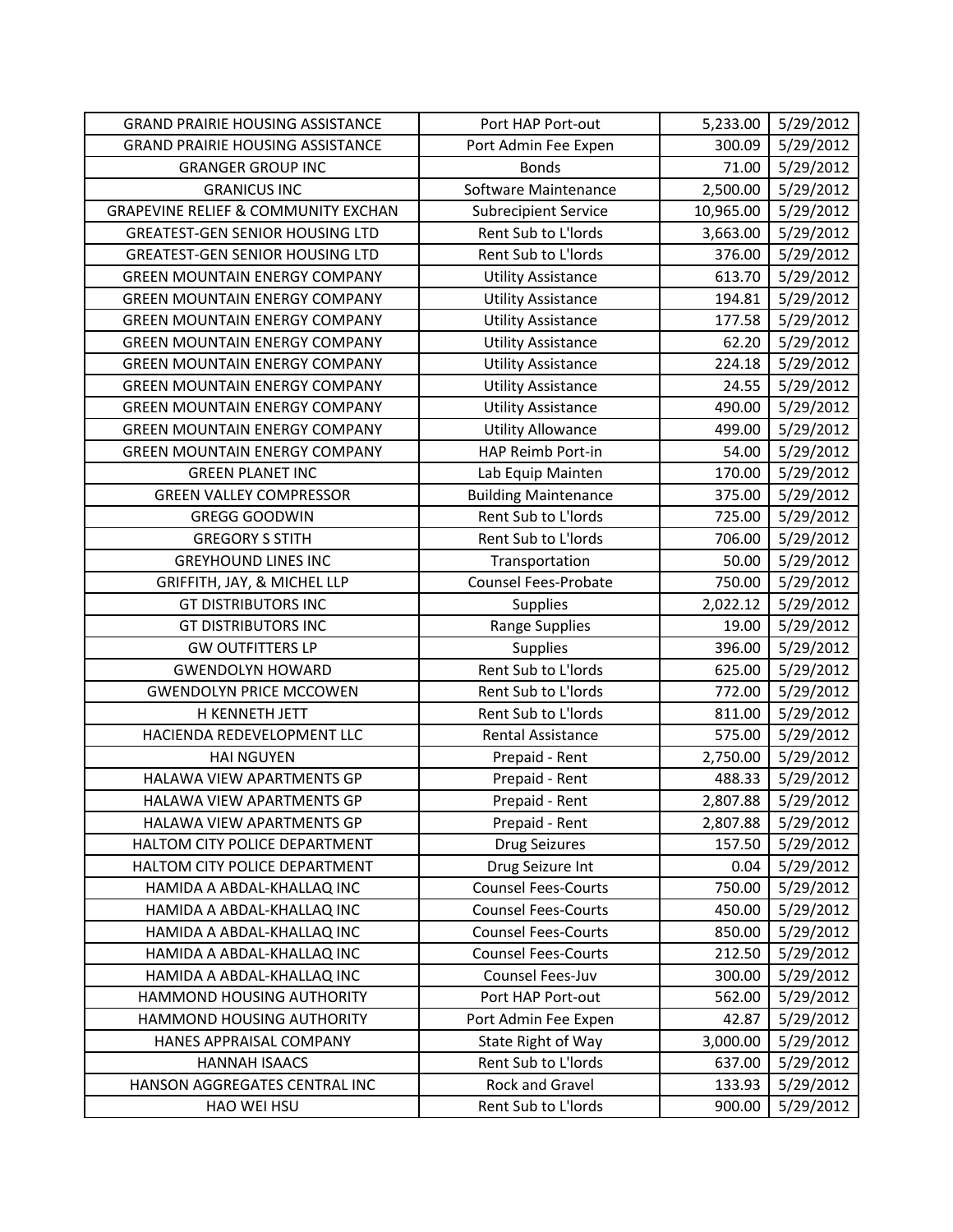| <b>HAPPY HABITATS LLC</b>           | Rent Sub to L'Iords         | 2,395.00  | 5/29/2012 |
|-------------------------------------|-----------------------------|-----------|-----------|
| <b>HAPPY HABITATS LLC</b>           | Rent Sub to L'Iords         | 401.00    | 5/29/2012 |
| HARDIN MORTGAGE COMPANY INC         | Rent Sub to L'Iords         | 888.00    | 5/29/2012 |
| <b>HARMONY VITACCO</b>              | Rent Sub to L'Iords         | 155.00    | 5/29/2012 |
| HAROLD R & JOYCE SCHATZ REV TRUST   | Rent Sub to L'Iords         | 715.00    | 5/29/2012 |
| <b>HAROLD V JOHNSON</b>             | <b>Counsel Fees-Courts</b>  | 775.00    | 5/29/2012 |
| HAROLD V JOHNSON                    | <b>Counsel Fees-Courts</b>  | 137.50    | 5/29/2012 |
| HARRY HARRIS, III                   | <b>Counsel Fees-Courts</b>  | 100.00    | 5/29/2012 |
| HARRY HARRIS, III                   | <b>Counsel Fees-Courts</b>  | 250.00    | 5/29/2012 |
| HARRY HARRIS, III                   | <b>Counsel Fees-Courts</b>  | 100.00    | 5/29/2012 |
| HARRY HARRIS, III                   | <b>Counsel Fees-Courts</b>  | 100.00    | 5/29/2012 |
| <b>HARRY SWEETSER</b>               | Rent Sub to L'Iords         | 398.00    | 5/29/2012 |
| HDC FOREST HILL LIMITED PARTNERSHIP | Rent Sub to L'Iords         | 8,004.00  | 5/29/2012 |
| HDC FOREST HILL LIMITED PARTNERSHIP | Rent Sub to L'Iords         | 1,568.00  | 5/29/2012 |
| HDC FOREST HILL LIMITED PARTNERSHIP | HAP Reimb Port-in           | 546.00    | 5/29/2012 |
| HEALTHSMART BENEFIT SOLUTIONS INC   | <b>Medical Admn Fees</b>    | 20.00     | 5/29/2012 |
| HEALTHSMART BENEFIT SOLUTIONS INC   | Vision                      | 20,655.47 | 5/29/2012 |
| HEALTHSMART BENEFIT SOLUTIONS INC   | Vision                      | 2,506.99  | 5/29/2012 |
| HEALTHY LIFE GOALS LLC              | Rent Sub to L'Iords         | 1,719.00  | 5/29/2012 |
| HEARTLAND ASPHALT MATERIALS INC     | Asphalt-Liquid              | 1,915.42  | 5/29/2012 |
| <b>HEATHER LARSEN</b>               | Rent Sub to L'Iords         | 379.00    | 5/29/2012 |
| <b>HEATHER YVONNE OGIER</b>         | Counsel Fees-Juv            | 200.00    | 5/29/2012 |
| <b>HECTOR GARZA</b>                 | Clothing                    | 244.85    | 5/29/2012 |
| HEISE LAW FIRM PC                   | <b>Counsel Fees-Courts</b>  | 500.00    | 5/29/2012 |
| <b>HELBING'S MOBIL SERVICE</b>      | Central Garage Inv          | 94.00     | 5/29/2012 |
| Helen H Giese                       | <b>Meeting Expenses</b>     | 27.40     | 5/29/2012 |
| HELLMUTH, OBATA & KASSABAUM LP      | <b>Professional Service</b> | 23,678.50 | 5/29/2012 |
| HELPING OPEN PEOPLES EYES, INC.     | O/P Group Counseling        | 1,716.50  | 5/29/2012 |
| HEMPHILL SAMARITAN LP               | Rent Sub to L'Iords         | 117.00    | 5/29/2012 |
| <b>HENDERSON R PALMER</b>           | Rent Sub to L'Iords         | 1,166.00  | 5/29/2012 |
| HERITAGE FOOD SERVICE EQUIPMENT INC | Kitchen Maintenance         | 5,505.60  | 5/29/2012 |
| HERITAGE PARK VISTA HOUSING PARTNER | Rent Sub to L'Iords         | 348.00    | 5/29/2012 |
| HERITAGE PARK VISTA HOUSING PARTNER | HAP Reimb Port-in           | 260.00    | 5/29/2012 |
| <b>HERKIM LIMITED</b>               | Rent Sub to L'Iords         | 933.00    | 5/29/2012 |
| <b>HERTZ CORPORATION</b>            | <b>Voting Machine Trans</b> | 9,555.00  | 5/29/2012 |
| <b>HHA INVESTORS LLC</b>            | Rent Sub to L'Iords         | 5,118.00  | 5/29/2012 |
| <b>HHA INVESTORS LLC</b>            | Rent Sub to L'Iords         | 1,866.00  | 5/29/2012 |
| <b>HHA INVESTORS LLC</b>            | Rent Sub to L'Iords         | 1,202.00  | 5/29/2012 |
| <b>HIRAM BODON</b>                  | <b>Counsel Fees-Courts</b>  | 800.00    | 5/29/2012 |
| <b>HIXLO LTD</b>                    | Rent Sub to L'Iords         | 516.00    | 5/29/2012 |
| HM TRAVEL LLC                       | Rent Sub to L'Iords         | 1,114.00  | 5/29/2012 |
| HM TRAVEL LLC                       | HAP Reimb Port-in           | 2,162.00  | 5/29/2012 |
| <b>HOANG NGUYEN</b>                 | Rent Sub to L'Iords         | 428.00    | 5/29/2012 |
| <b>HOBART SERVICE</b>               | Kitchen Maintenance         | 263.45    | 5/29/2012 |
| HOLLIS SLOAN GST EXEMPT TRUST       | Rent Sub to L'Iords         | 1,250.00  | 5/29/2012 |
| HOLLIS SLOAN NON-GST EXEMPT TRUST   | Rent Sub to L'Iords         | 550.00    | 5/29/2012 |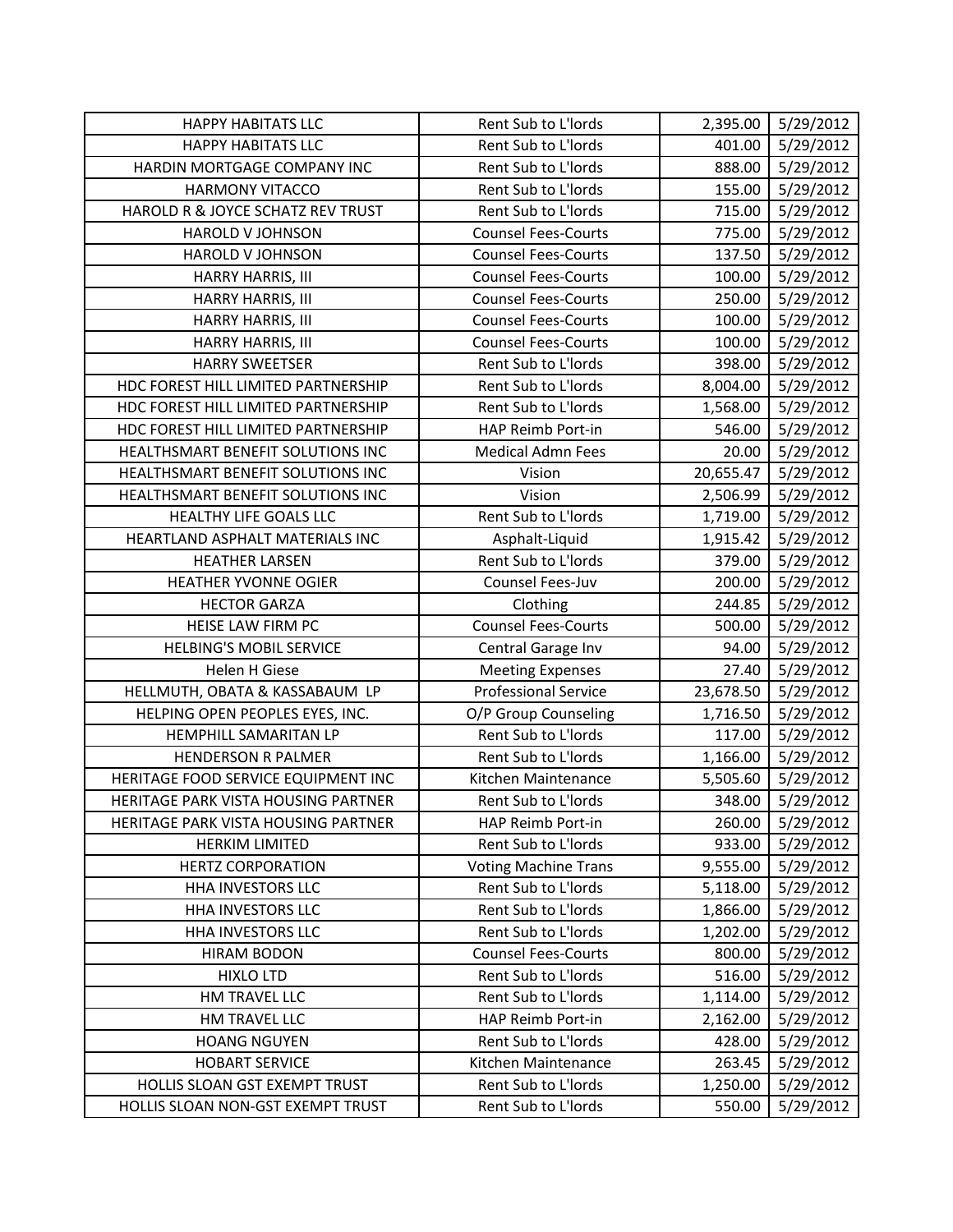| HOLLY JERILYN GONZALEZ               | Rent Sub to L'Iords         | 821.00    | 5/29/2012 |
|--------------------------------------|-----------------------------|-----------|-----------|
| HOLT COMPANY OF TEXAS                | Parts and Supplies          | 19.86     | 5/29/2012 |
| HOLT COMPANY OF TEXAS                | Parts and Supplies          | 49.72     | 5/29/2012 |
| HOME TEX ENTERPRISES LLC             | Rent Sub to L'Iords         | 1,000.00  | 5/29/2012 |
| HOME TOWNE AT MATADOR RANCH LP       | Rent Sub to L'Iords         | 5,651.00  | 5/29/2012 |
| HOME TOWNE AT MATADOR RANCH LP       | Rent Sub to L'Iords         | 528.00    | 5/29/2012 |
| HOME TOWNE AT MATADOR RANCH LP       | HAP Reimb Port-in           | 524.00    | 5/29/2012 |
| HOMES OF PARKER COMMONS              | Rent Sub to L'Iords         | 1,451.00  | 5/29/2012 |
| HOMES OF PARKER COMMONS              | Rent Sub to L'Iords         | 319.00    | 5/29/2012 |
| HOMETEX AFW LLC                      | Rent Sub to L'Iords         | 502.00    | 5/29/2012 |
| HOUSEHOLD DRIVERS REPORT             | Subscriptions               | 66.00     | 5/29/2012 |
| <b>HOUSING AUTHORITY</b>             | Port HAP Port-out           | 2,188.00  | 5/29/2012 |
| <b>HOUSING AUTHORITY</b>             | Port Admin Fee Expen        | 171.48    | 5/29/2012 |
| HOUSING AUTHORITY OF COLLEGE PARK    | Port HAP Port-out           | 730.00    | 5/29/2012 |
| HOUSING AUTHORITY OF COLLEGE PARK    | Port Admin Fee Expen        | 42.87     | 5/29/2012 |
| HOUSING AUTHORITY OF NEW ORLEANS     | Port HAP Port-out           | 6,452.00  | 5/29/2012 |
| HOUSING AUTHORITY OF NEW ORLEANS     | Port Admin Fee Expen        | 300.09    | 5/29/2012 |
| HOUSING AUTHORITY OF THE CITY OF     | Port HAP Port-out           | 539.00    | 5/29/2012 |
| HOUSING AUTHORITY OF THE CITY OF     | Port Admin Fee Expen        | 42.87     | 5/29/2012 |
| <b>HUGH L ROBERTS JR</b>             | Rent Sub to L'Iords         | 118.00    | 5/29/2012 |
| HUNTINGTON PLACE APARTMENTS LTD      | Rent Sub to L'Iords         | 753.00    | 5/29/2012 |
| HUNTINGTON PLACE APARTMENTS LTD      | Rent Sub to L'Iords         | 821.00    | 5/29/2012 |
| HURST-JEREMIAH 29:11 LP              | Rent Sub to L'Iords         | 5,729.00  | 5/29/2012 |
| HURST-JEREMIAH 29:11 LP              | Rent Sub to L'Iords         | 760.00    | 5/29/2012 |
| HURST-JEREMIAH 29:11 LP              | HAP Reimb Port-in           | 1,046.00  | 5/29/2012 |
| HUYNH'S PREMIER PROPERTIES HOLDING   | Rent Sub to L'Iords         | 322.00    | 5/29/2012 |
| HYATT REGENCY MCCORMICK PLACE        | Prepaid - Travel            | 597.13    | 5/29/2012 |
| <b>HYDN P VALES</b>                  | Rent Sub to L'Iords         | 951.00    | 5/29/2012 |
| <b>IAN BERRY</b>                     | Drug Seizure-Unit           | 2,230.00  | 5/29/2012 |
| <b>IAN BERRY</b>                     | Drug Seizure Int            | 9.62      | 5/29/2012 |
| <b>IBM CORPORATION</b>               | <b>Computer Supplies</b>    | 450.00    | 5/29/2012 |
| <b>ICING ON THE CAKE</b>             | <b>Hlth Food Permits</b>    | 35.00     | 5/29/2012 |
| <b>IDEAL FIRE &amp; SECURITY LLC</b> | <b>Building Maintenance</b> | 157.50    | 5/29/2012 |
| <b>IDENTIX INC</b>                   | Software Maintenance        | 3,827.00  | 5/29/2012 |
| <b>IMAD FATEN DAOUK</b>              | Rent Sub to L'Iords         | 785.00    | 5/29/2012 |
| INDEPENDENT ENVIRONMENTAL SERV       | <b>Disposal Service</b>     | 520.00    | 5/29/2012 |
| INDEPENDENT ENVIRONMENTAL SERV       | Disposal Service            | 1,520.28  | 5/29/2012 |
| INDEPENDENT ENVIRONMENTAL SERV       | <b>Disposal Service</b>     | 508.00    | 5/29/2012 |
| INDEPENDENT ENVIRONMENTAL SERV       | Disposal Service            | 264.00    | 5/29/2012 |
| INDEPENDENT ENVIRONMENTAL SERV       | <b>Disposal Service</b>     | 299.50    | 5/29/2012 |
| INDEPENDENT ENVIRONMENTAL SERV       | <b>Disposal Service</b>     | 280.68    | 5/29/2012 |
| <b>INFORMA SYSTEMS INC</b>           | Software Maintenance        | 13,218.81 | 5/29/2012 |
| INTERNATIONAL RIGHT OF WAY ASN       | Dues                        | 20.00     | 5/29/2012 |
| <b>INVERNESS INTEREST GROUP</b>      | Rent Sub to L'Iords         | 873.00    | 5/29/2012 |
| <b>INX LLC</b>                       | Non-Track Equipment         | 638.25    | 5/29/2012 |
| <b>IRAM TANVEER MIAN</b>             | Rent Sub to L'Iords         | 1,267.00  | 5/29/2012 |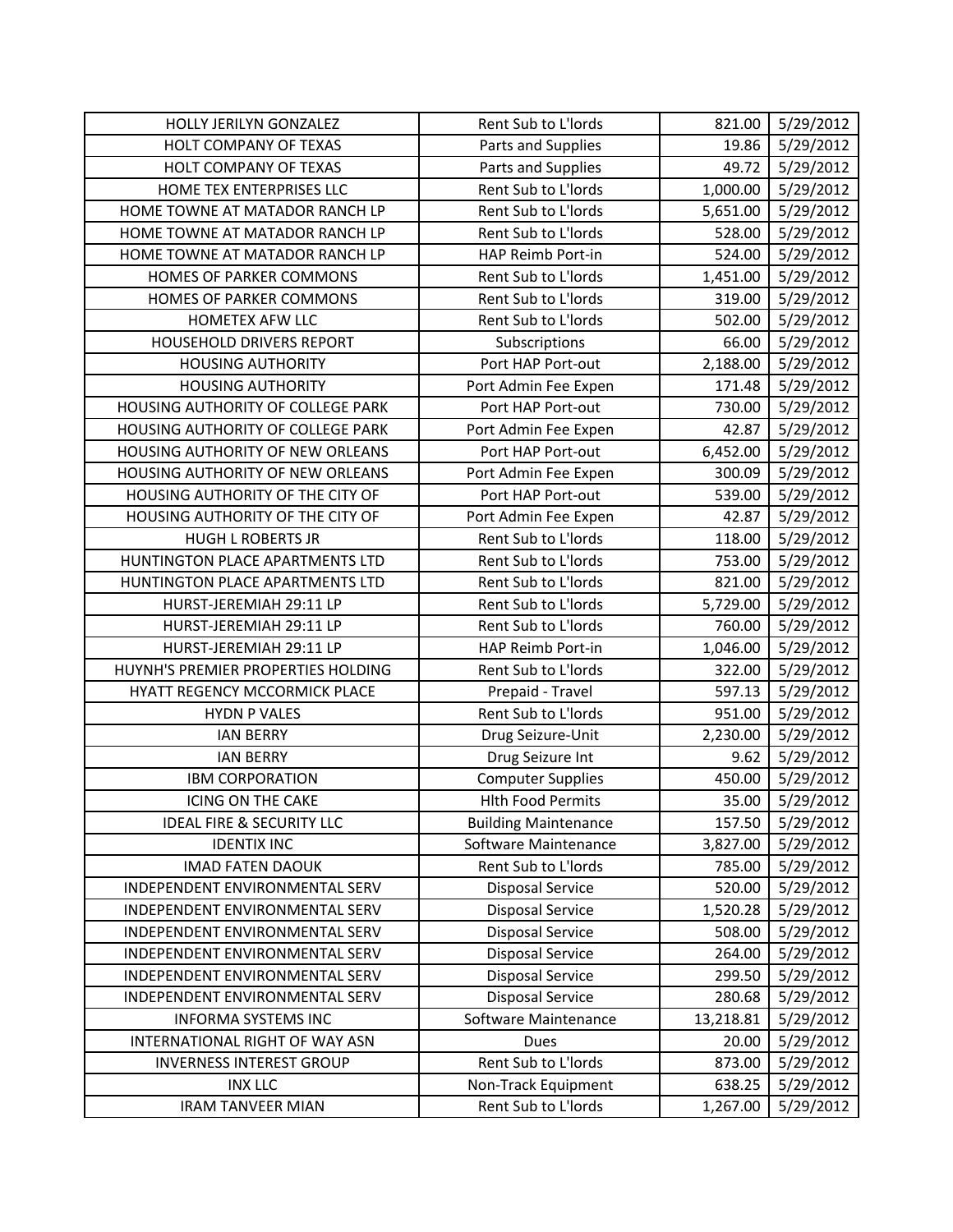| <b>IRONWOOD RANCH TOWNHOMES LP</b> | Rent Sub to L'Iords         | 13,832.00 | 5/29/2012 |
|------------------------------------|-----------------------------|-----------|-----------|
| <b>IRONWOOD RANCH TOWNHOMES LP</b> | Rent Sub to L'Iords         | 627.00    | 5/29/2012 |
| <b>IRONWOOD RANCH TOWNHOMES LP</b> | HAP Reimb Port-in           | 1,160.00  | 5/29/2012 |
| <b>IRVING HOLDINGS INC</b>         | Transportation              | 86.90     | 5/29/2012 |
| <b>IRVING HOLDINGS INC</b>         | Transportation              | 118.00    | 5/29/2012 |
| <b>IRVING HOLDINGS INC</b>         | Transportation              | 1,175.37  | 5/29/2012 |
| <b>IRVING INVESTMENTS LTD</b>      | Rent Sub to L'Iords         | 721.00    | 5/29/2012 |
| IRVING WEST BUILDING CO., INC      | Rent Sub to L'Iords         | 553.00    | 5/29/2012 |
| IRVING WEST BUILDING CO., INC      | Rent Sub to L'Iords         | 698.00    | 5/29/2012 |
| <b>ISAAC JONES</b>                 | Rent Sub to L'Iords         | 671.00    | 5/29/2012 |
| <b>ISAAC PIEDRA</b>                | Rent Sub to L'Iords         | 1,014.00  | 5/29/2012 |
| <b>ISABEL R OCHOA</b>              | Rent Sub to L'Iords         | 911.00    | 5/29/2012 |
| J 8 EQUIPMENT CO OF TEXAS INC      | Parts and Supplies          | 744.15    | 5/29/2012 |
| J A SEXAUER                        | <b>Building Maintenance</b> | 235.70    | 5/29/2012 |
| <b>J ANTHONY SMITH</b>             | Rent Sub to L'Iords         | 948.00    | 5/29/2012 |
| J H LADD                           | Investigative               | 457.02    | 5/29/2012 |
| <b>J MASON PROPERTIES LLC</b>      | Rent Sub to L'Iords         | 859.00    | 5/29/2012 |
| <b>J STEVEN BUSH</b>               | <b>Counsel Fees-Courts</b>  | 300.00    | 5/29/2012 |
| <b>J STEVEN BUSH</b>               | <b>Counsel Fees-Courts</b>  | 3,300.00  | 5/29/2012 |
| <b>J STEVEN BUSH</b>               | <b>Counsel Fees-Courts</b>  | 250.00    | 5/29/2012 |
| J W BEARDEN & ASSOCIATES PLLC      | Counsel Fees - CPS          | 200.00    | 5/29/2012 |
| <b>JACK B ADAMS</b>                | Rent Sub to L'Iords         | 871.00    | 5/29/2012 |
| JACK G DUFFY, JR.                  | <b>Counsel Fees-Courts</b>  | 375.00    | 5/29/2012 |
| <b>JACK HENSON JR</b>              | Rent Sub to L'Iords         | 757.00    | 5/29/2012 |
| <b>JACK L CASE</b>                 | Rent Sub to L'Iords         | 510.00    | 5/29/2012 |
| <b>JACKIE MARTIN</b>               | Counsel Fees - CPS          | 100.00    | 5/29/2012 |
| <b>JACQUELINE LEE</b>              | Rent Sub to L'Iords         | 956.00    | 5/29/2012 |
| <b>JAMES D RENFORTH II</b>         | <b>Counsel Fees-Courts</b>  | 650.00    | 5/29/2012 |
| <b>JAMES D RENFORTH II</b>         | <b>Counsel Fees-Courts</b>  | 550.00    | 5/29/2012 |
| <b>JAMES D RENFORTH II</b>         | <b>Counsel Fees-Courts</b>  | 100.00    | 5/29/2012 |
| <b>JAMES DALE ERWIN</b>            | Rent Sub to L'Iords         | 995.00    | 5/29/2012 |
| James E Pritchard                  | Travel                      | 37.19     | 5/29/2012 |
| JAMES F CZACH JR                   | Rent Sub to L'Iords         | 433.00    | 5/29/2012 |
| <b>JAMES G MARTIN</b>              | Rent Sub to L'Iords         | 493.00    | 5/29/2012 |
| <b>JAMES MASEK</b>                 | Counsel Fees-Juv            | 200.00    | 5/29/2012 |
| <b>JAMES MCNEILL</b>               | Rent Sub to L'Iords         | 601.00    | 5/29/2012 |
| <b>JAMES MICHAEL GALLEGOS</b>      | Rent Sub to L'Iords         | 548.00    | 5/29/2012 |
| <b>JAMES P CAVANAUGH</b>           | Rent Sub to L'Iords         | 795.00    | 5/29/2012 |
| <b>JAMES R HUDSON</b>              | Rent Sub to L'Iords         | 499.00    | 5/29/2012 |
| <b>JAMES R LAMPIN</b>              | Rent Sub to L'Iords         | 565.00    | 5/29/2012 |
| <b>JAMES R WILSON</b>              | <b>Counsel Fees-Courts</b>  | 300.00    | 5/29/2012 |
| <b>JAMES R WILSON</b>              | <b>Counsel Fees-Courts</b>  | 122.50    | 5/29/2012 |
| <b>JAMES R WILSON</b>              | <b>Counsel Fees-Courts</b>  | 130.00    | 5/29/2012 |
| <b>JAMES S DENNIS</b>              | Rent Sub to L'Iords         | 1,540.00  | 5/29/2012 |
| <b>JAMES WIGEN</b>                 | Rent Sub to L'Iords         | 752.00    | 5/29/2012 |
| <b>JAMILA ASHA JONES</b>           | Drug Seizure-Unit           | 500.00    | 5/29/2012 |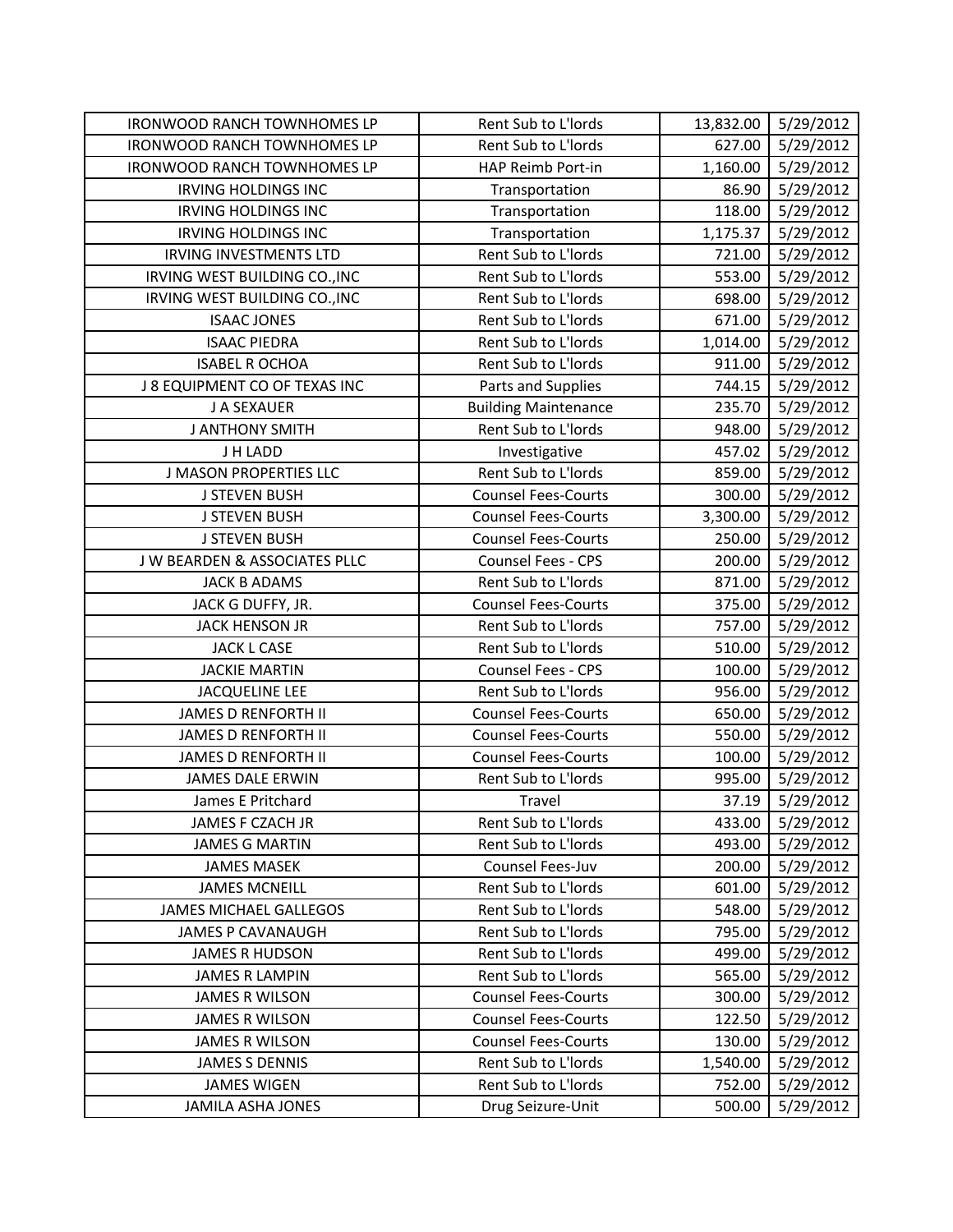| <b>JAMILA ASHA JONES</b> | Drug Seizure Int            | 1.14     | 5/29/2012 |
|--------------------------|-----------------------------|----------|-----------|
| JANE LANE APARTMENTS LLC | Rent Sub to L'Iords         | 2,144.00 | 5/29/2012 |
| Janelle M Harvison       | Education                   | 184.00   | 5/29/2012 |
| <b>JANET FOSTER</b>      | Clothing                    | 190.21   | 5/29/2012 |
| <b>JANICE F STEWART</b>  | Rent Sub to L'Iords         | 597.00   | 5/29/2012 |
| <b>JANPAK</b>            | <b>Custodian Services</b>   | 61.68    | 5/29/2012 |
| <b>JARC ASSOCIATES</b>   | Rent Sub to L'Iords         | 1,679.00 | 5/29/2012 |
| <b>JASON A STEWART</b>   | Rent Sub to L'Iords         | 495.00   | 5/29/2012 |
| JAVONNA L TUNSTALL       | Rent Sub to L'Iords         | 772.00   | 5/29/2012 |
| JAY GILBERT CABALLERO    | <b>Counsel Fees-Courts</b>  | 350.00   | 5/29/2012 |
| JAY GILBERT CABALLERO    | <b>Counsel Fees-Courts</b>  | 550.00   | 5/29/2012 |
| JAY GILBERT CABALLERO    | <b>Counsel Fees-Courts</b>  | 275.00   | 5/29/2012 |
| <b>JEANIE MORRIS</b>     | <b>Professional Service</b> | 877.10   | 5/29/2012 |
| <b>JEANIE MORRIS</b>     | <b>Professional Service</b> | 175.42   | 5/29/2012 |
| <b>JEANIE MORRIS</b>     | Reporter's Records          | 9,418.10 | 5/29/2012 |
| <b>JEFF NEALE</b>        | Rent Sub to L'Iords         | 1,931.00 | 5/29/2012 |
| <b>JEFF NEALE</b>        | HAP Reimb Port-in           | 760.00   | 5/29/2012 |
| <b>JEFF S HOOVER</b>     | <b>Counsel Fees-Courts</b>  | 450.00   | 5/29/2012 |
| JEFFERY D KING SR        | Rent Sub to L'Iords         | 469.00   | 5/29/2012 |
| JEFFERY D MCCLOUD        | Drug Seizure Int            | 0.02     | 5/29/2012 |
| JEFFERY D MCCLOUD        | Drug Seizure-Unit           | 123.00   | 5/29/2012 |
| JEFFERY DAVID BONCEK     | <b>Counsel Fees-Courts</b>  | 400.00   | 5/29/2012 |
| JEFFERY DAVID BONCEK     | <b>Counsel Fees-Courts</b>  | 600.00   | 5/29/2012 |
| JEFFERY DAVID BONCEK     | <b>Counsel Fees-Courts</b>  | 200.00   | 5/29/2012 |
| JEFFERY DAVID BONCEK     | <b>Counsel Fees-Courts</b>  | 125.00   | 5/29/2012 |
| JEFFERY DAVID BONCEK     | <b>Counsel Fees-Courts</b>  | 100.00   | 5/29/2012 |
| <b>JEFFREY A HOKE</b>    | Rent Sub to L'Iords         | 813.00   | 5/29/2012 |
| JEFFREY L QUICK          | Rent Sub to L'Iords         | 432.00   | 5/29/2012 |
| JEFFREY S STEWART PC     | <b>Counsel Fees-Courts</b>  | 300.00   | 5/29/2012 |
| JEFFREY S STEWART PC     | <b>Counsel Fees-Courts</b>  | 1,660.00 | 5/29/2012 |
| JEFFREY S STEWART PC     | <b>Counsel Fees-Courts</b>  | 412.50   | 5/29/2012 |
| JEFFREY S STEWART PC     | <b>Counsel Fees-Courts</b>  | 100.00   | 5/29/2012 |
| JEFFREY S STEWART PC     | <b>Counsel Fees-Courts</b>  | 250.00   | 5/29/2012 |
| JENNIFER BOATRIGHT       | Rent Sub to L'Iords         | 841.00   | 5/29/2012 |
| JENNIFER K PRATT         | Rent Sub to L'Iords         | 528.00   | 5/29/2012 |
| JENNIFER L WIGGINS       | <b>Counsel Fees-Courts</b>  | 300.00   | 5/29/2012 |
| <b>JENNIFER TRAN</b>     | Rent Sub to L'Iords         | 1,050.00 | 5/29/2012 |
| <b>JEROLD S MOORE</b>    | Rent Sub to L'Iords         | 642.00   | 5/29/2012 |
| <b>JEROME POTTER</b>     | <b>Court Visitor</b>        | 219.23   | 5/29/2012 |
| <b>JERRY A WINN</b>      | Rent Sub to L'Iords         | 821.00   | 5/29/2012 |
| <b>JERRY L BOYETT</b>    | Rent Sub to L'Iords         | 726.00   | 5/29/2012 |
| JERRY NELSON JENKINS     | Rent Sub to L'Iords         | 338.00   | 5/29/2012 |
| <b>JERRY PIERCE</b>      | Rent Sub to L'Iords         | 601.00   | 5/29/2012 |
| <b>JERRY WALKER</b>      | <b>Counsel Fees-Courts</b>  | 400.00   | 5/29/2012 |
| <b>JESSE L MORRIS</b>    | Rent Sub to L'Iords         | 686.00   | 5/29/2012 |
| <b>JESUS NEVAREZ</b>     | <b>Counsel Fees-Courts</b>  | 200.00   | 5/29/2012 |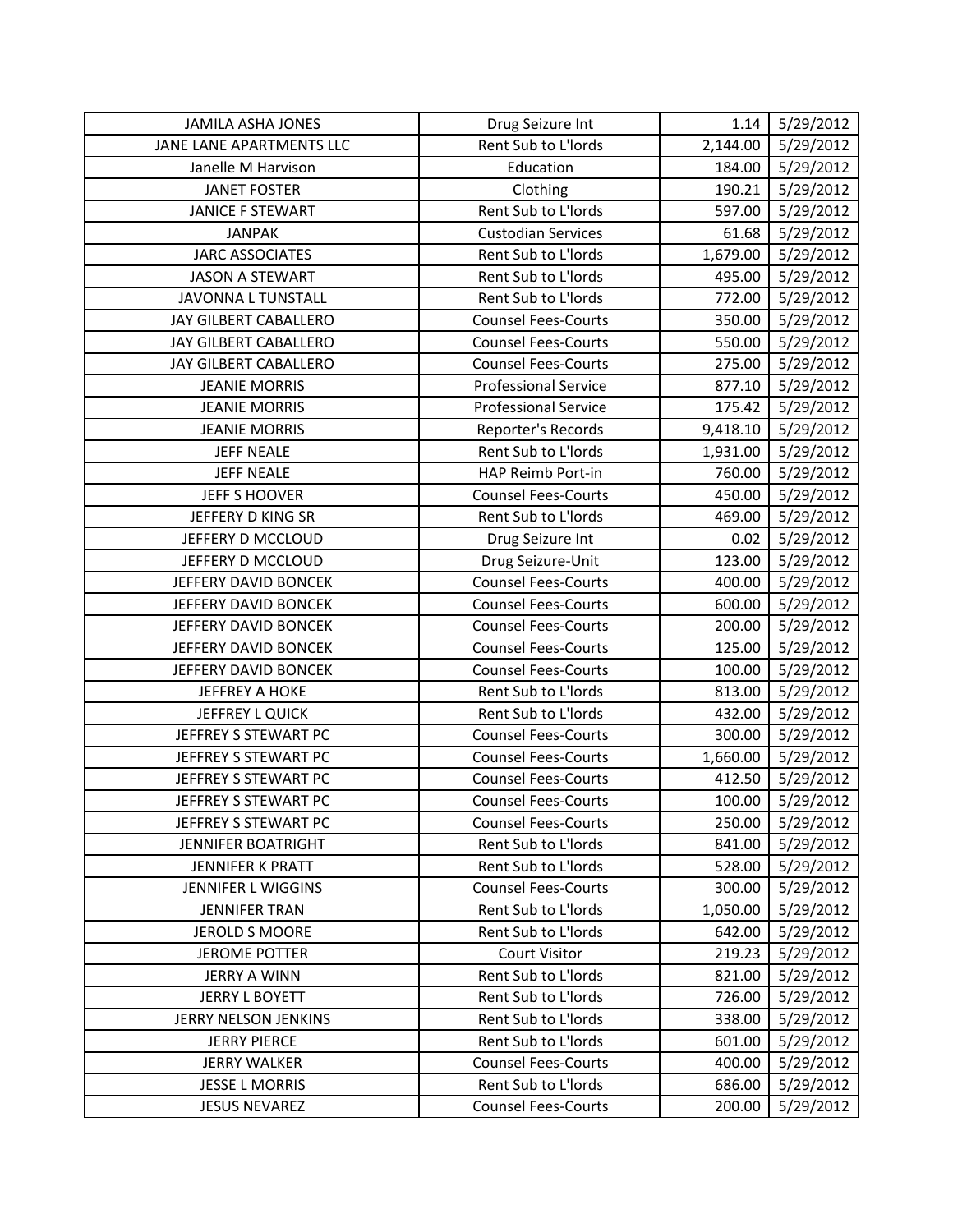| <b>JESUS NEVAREZ</b>         | <b>Counsel Fees-Courts</b>  | 100.00    | 5/29/2012 |
|------------------------------|-----------------------------|-----------|-----------|
| <b>JESUS NEVAREZ</b>         | <b>Counsel Fees-Courts</b>  | 400.00    | 5/29/2012 |
| <b>JESUS NEVAREZ</b>         | Counsel Fees-Juv            | 200.00    | 5/29/2012 |
| <b>JESUS NEVAREZ</b>         | <b>Counsel Fees - CPS</b>   | 300.00    | 5/29/2012 |
| <b>JESUS NEVAREZ</b>         | Counsel Fees - CPS          | 150.00    | 5/29/2012 |
| JET REPORTS US INC           | Software Maintenance        | 446.72    | 5/29/2012 |
| JI SPECIALTY SERVICES INC    | <b>Professional Service</b> | 23,517.00 | 5/29/2012 |
| <b>JIM C MINTER</b>          | <b>Counsel Fees-Courts</b>  | 450.00    | 5/29/2012 |
| <b>JIM CULBERTSON</b>        | Counsel Fees - CPS          | 755.00    | 5/29/2012 |
| <b>JIM LANE</b>              | <b>Counsel Fees-Courts</b>  | 200.00    | 5/29/2012 |
| <b>JIMMIE LEE BELL</b>       | Rent Sub to L'Iords         | 2,907.00  | 5/29/2012 |
| <b>JJW PROPERTIES</b>        | Rent Sub to L'Iords         | 407.00    | 5/29/2012 |
| <b>JODY KUCZEK</b>           | HAP Reimb Port-in           | 714.00    | 5/29/2012 |
| JOE H LOVING JR              | Sal-Appted Off(VJ)          | 277.78    | 5/29/2012 |
| JOE H LOVING JR              | Travel                      | 174.85    | 5/29/2012 |
| <b>JOE LEE NORTON</b>        | Rent Sub to L'Iords         | 566.00    | 5/29/2012 |
| <b>JOE TEAKELL</b>           | Rent Sub to L'Iords         | 1,825.00  | 5/29/2012 |
| <b>JOE TEAKELL</b>           | Rent Sub to L'Iords         | 534.00    | 5/29/2012 |
| <b>JOETTA KEENE</b>          | <b>Counsel Fees-Courts</b>  | 450.00    | 5/29/2012 |
| <b>JOETTA KEENE</b>          | <b>Counsel Fees-Courts</b>  | 400.00    | 5/29/2012 |
| <b>JOETTA KEENE</b>          | <b>Counsel Fees-Courts</b>  | 487.50    | 5/29/2012 |
| <b>JOETTA KEENE</b>          | <b>Counsel Fees-Courts</b>  | 550.00    | 5/29/2012 |
| <b>JOHN AVERY</b>            | <b>Counsel Fees-Courts</b>  | 1,050.00  | 5/29/2012 |
| <b>JOHN AVERY</b>            | <b>Counsel Fees-Courts</b>  | 500.00    | 5/29/2012 |
| <b>JOHN AVERY</b>            | <b>Counsel Fees-Courts</b>  | 400.00    | 5/29/2012 |
| <b>JOHN AVERY</b>            | <b>Counsel Fees-Courts</b>  | 150.00    | 5/29/2012 |
| <b>JOHN AVERY</b>            | <b>Counsel Fees-Courts</b>  | 150.00    | 5/29/2012 |
| <b>JOHN AVERY</b>            | <b>Counsel Fees-Courts</b>  | 225.00    | 5/29/2012 |
| <b>JOHN AVERY</b>            | <b>Counsel Fees-Courts</b>  | 500.00    | 5/29/2012 |
| JOHN CARL BEATTY             | <b>Counsel Fees-Courts</b>  | 1,100.00  | 5/29/2012 |
| <b>JOHN CARL BEATTY</b>      | <b>Counsel Fees-Courts</b>  | 125.00    | 5/29/2012 |
| <b>JOHN CARL BEATTY</b>      | <b>Counsel Fees-Courts</b>  | 1,050.00  | 5/29/2012 |
| JOHN DAVID ALVAREZ           | Rent Sub to L'Iords         | 701.00    | 5/29/2012 |
| <b>JOHN HARDING</b>          | <b>Counsel Fees-Courts</b>  | 1,400.00  | 5/29/2012 |
| <b>JOHN HART</b>             | <b>Restitution Payable</b>  | 50.00     | 5/29/2012 |
| JOHN J HALE                  | Rent Sub to L'Iords         | 519.00    | 5/29/2012 |
| JOHN KELLY BRITTAIN PROPERTY | Rent Sub to L'Iords         | 12,795.00 | 5/29/2012 |
| JOHN KELLY BRITTAIN PROPERTY | Rent Sub to L'Iords         | 311.00    | 5/29/2012 |
| <b>JOHN LINEBARGER</b>       | <b>Counsel Fees-Courts</b>  | 200.00    | 5/29/2012 |
| <b>JOHN LINEBARGER</b>       | <b>Counsel Fees-Courts</b>  | 200.00    | 5/29/2012 |
| <b>JOHN LINEBARGER</b>       | <b>Counsel Fees-Courts</b>  | 800.00    | 5/29/2012 |
| <b>JOHN M RAHIMI</b>         | Rent Sub to L'Iords         | 420.00    | 5/29/2012 |
| JOHN P MCCALL JR             | <b>Counsel Fees-Courts</b>  | 100.00    | 5/29/2012 |
| <b>JOHN RUDDER</b>           | Rent Sub to L'Iords         | 497.00    | 5/29/2012 |
| John T McCaskill             | Cert Copies/Trans           | 11.00     | 5/29/2012 |
| JOHN W HOCK COMPANY          | Field Equip&Supplies        | 609.00    | 5/29/2012 |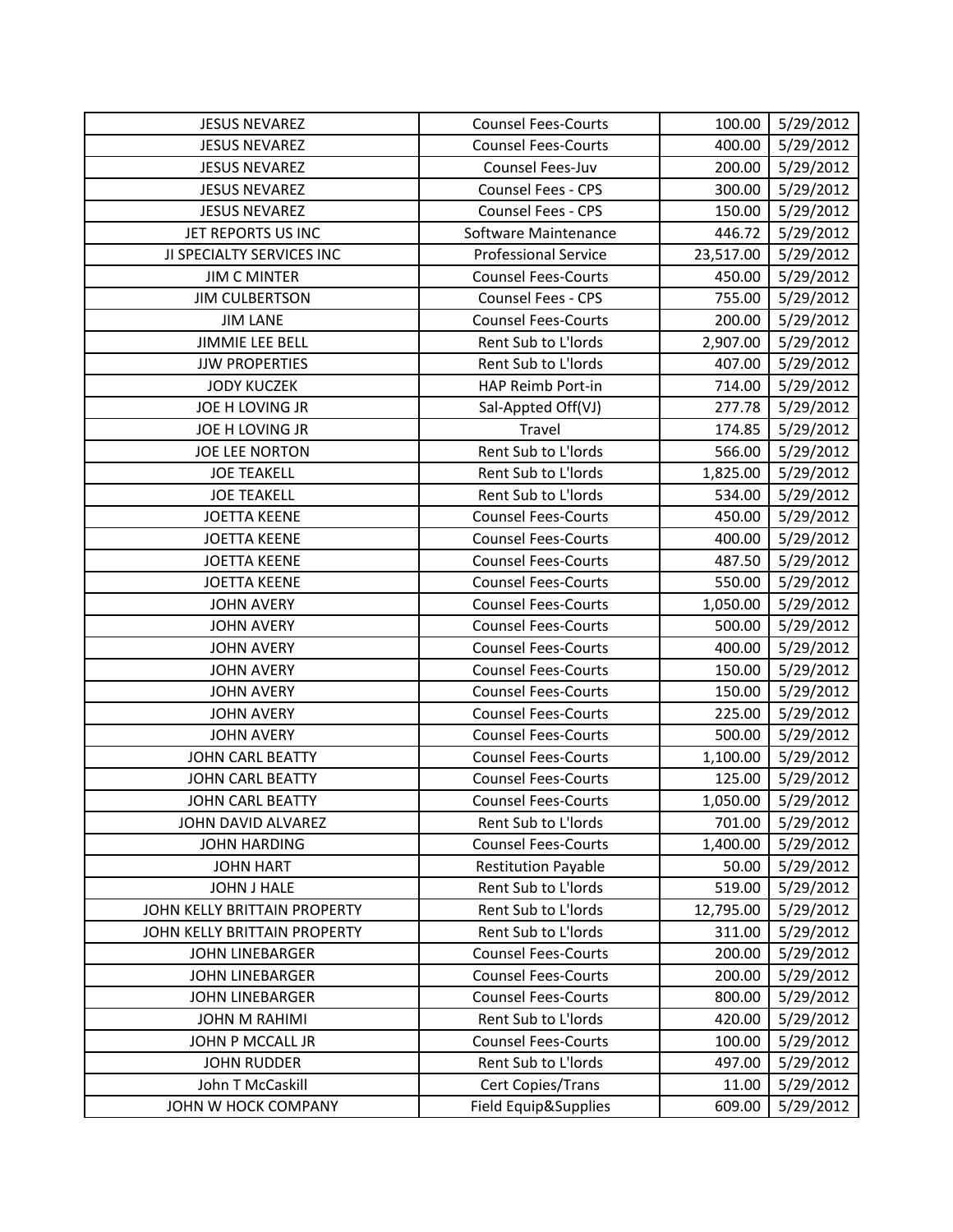| <b>JOHN W MCNARY</b>          | Rent Sub to L'Iords         | 360.00   | 5/29/2012 |
|-------------------------------|-----------------------------|----------|-----------|
| JOHN W STICKELS               | Cnsl Fees-Cap Murder        | 6,915.00 | 5/29/2012 |
| JOHNNIE LEE WHITE             | Rent Sub to L'Iords         | 340.00   | 5/29/2012 |
| <b>JOHNNY L MIKLE</b>         | Rent Sub to L'Iords         | 927.00   | 5/29/2012 |
| <b>JOHNNY R STEPHENS</b>      | Rent Sub to L'Iords         | 421.00   | 5/29/2012 |
| <b>JOHNSON &amp; JOHNSON</b>  | <b>Counsel Fees-Courts</b>  | 575.00   | 5/29/2012 |
| <b>JOHNSON &amp; JOHNSON</b>  | <b>Counsel Fees-Courts</b>  | 2,830.00 | 5/29/2012 |
| <b>JOHNSON &amp; JOHNSON</b>  | <b>Counsel Fees-Courts</b>  | 1,550.00 | 5/29/2012 |
| <b>JOHNSON &amp; JOHNSON</b>  | <b>Counsel Fees-Courts</b>  | 212.50   | 5/29/2012 |
| <b>JOHNSON &amp; JOHNSON</b>  | <b>Counsel Fees-Courts</b>  | 200.00   | 5/29/2012 |
| <b>JOHNSON &amp; JOHNSON</b>  | <b>Counsel Fees-Courts</b>  | 175.00   | 5/29/2012 |
| JOHNSON FAMILY PARTNERSHIP    | Rent Sub to L'Iords         | 2,829.00 | 5/29/2012 |
| JOHNSON FAMILY PARTNERSHIP    | Rent Sub to L'Iords         | 427.00   | 5/29/2012 |
| <b>JOHNSON PROPERTIES</b>     | Rent Sub to L'Iords         | 264.00   | 5/29/2012 |
| JOHNSON-KELLEY ASSOCIATES INC | <b>Building Maintenance</b> | 1,125.00 | 5/29/2012 |
| <b>JON WESTROM</b>            | Rent Sub to L'Iords         | 1,057.00 | 5/29/2012 |
| <b>JONATHAN SIMPSON</b>       | <b>Counsel Fees-Courts</b>  | 975.00   | 5/29/2012 |
| <b>JONATHAN SIMPSON</b>       | <b>Counsel Fees-Courts</b>  | 300.00   | 5/29/2012 |
| JONES TRACTOR SALES & SERVICE | Parts and Supplies          | 221.93   | 5/29/2012 |
| <b>JORDON WEHNER</b>          | Rent Sub to L'Iords         | 7,983.00 | 5/29/2012 |
| <b>JORGE MENDOZA</b>          | Rent Sub to L'Iords         | 470.00   | 5/29/2012 |
| <b>JOSE HECTOR HUANTE</b>     | Rent Sub to L'Iords         | 973.00   | 5/29/2012 |
| <b>JOSE R MERCED</b>          | Rent Sub to L'Iords         | 290.00   | 5/29/2012 |
| JOSEPH J SIMELARO             | Rent Sub to L'Iords         | 489.00   | 5/29/2012 |
| <b>JOVITA ANAYA</b>           | Rent Sub to L'Iords         | 772.00   | 5/29/2012 |
| JOYCE E STEVENS P.C.          | <b>Counsel Fees-Courts</b>  | 100.00   | 5/29/2012 |
| JOYCE E STEVENS P.C.          | <b>Counsel Fees-Courts</b>  | 100.00   | 5/29/2012 |
| JOYCE E STEVENS P.C.          | <b>Counsel Fees-Courts</b>  | 200.00   | 5/29/2012 |
| JOYCE E STEVENS P.C.          | <b>Counsel Fees-Courts</b>  | 125.00   | 5/29/2012 |
| JPCA OF TEXAS, INC            | <b>Dues</b>                 | 35.00    | 5/29/2012 |
| JP-FT WORTH APARTMENTS        | <b>Utility Assistance</b>   | 32.91    | 5/29/2012 |
| JP-FT WORTH APARTMENTS        | Rent Sub to L'Iords         | 2,028.00 | 5/29/2012 |
| JP-FT WORTH APARTMENTS        | Rent Sub to L'Iords         | 750.00   | 5/29/2012 |
| JP-FT WORTH APARTMENTS        | HAP Reimb Port-in           | 699.00   | 5/29/2012 |
| JPMORGAN CHASE BANK NA        | Travel                      | 4,788.45 | 5/29/2012 |
| JPMORGAN CHASE BANK NA        | <b>Supplies</b>             | 570.48   | 5/29/2012 |
| JPMORGAN CHASE BANK NA        | Supplies                    | 47.96    | 5/29/2012 |
| JPMORGAN CHASE BANK NA        | <b>County Projects</b>      | 17.41    | 5/29/2012 |
| JPMORGAN CHASE BANK NA        | <b>Witness Travel</b>       | 372.15   | 5/29/2012 |
| JPMORGAN CHASE BANK NA        | <b>Court Costs</b>          | 49.08    | 5/29/2012 |
| JPMORGAN CHASE BANK NA        | Education                   | 281.00   | 5/29/2012 |
| JPMORGAN CHASE BANK NA        | Education                   | 120.00   | 5/29/2012 |
| JPMORGAN CHASE BANK NA        | Education                   | 719.98   | 5/29/2012 |
| JPMORGAN CHASE BANK NA        | Travel                      | 158.70   | 5/29/2012 |
| JPMORGAN CHASE BANK NA        | Clothing                    | 294.95   | 5/29/2012 |
| <b>JUAN M GONZALES</b>        | Rent Sub to L'Iords         | 821.00   | 5/29/2012 |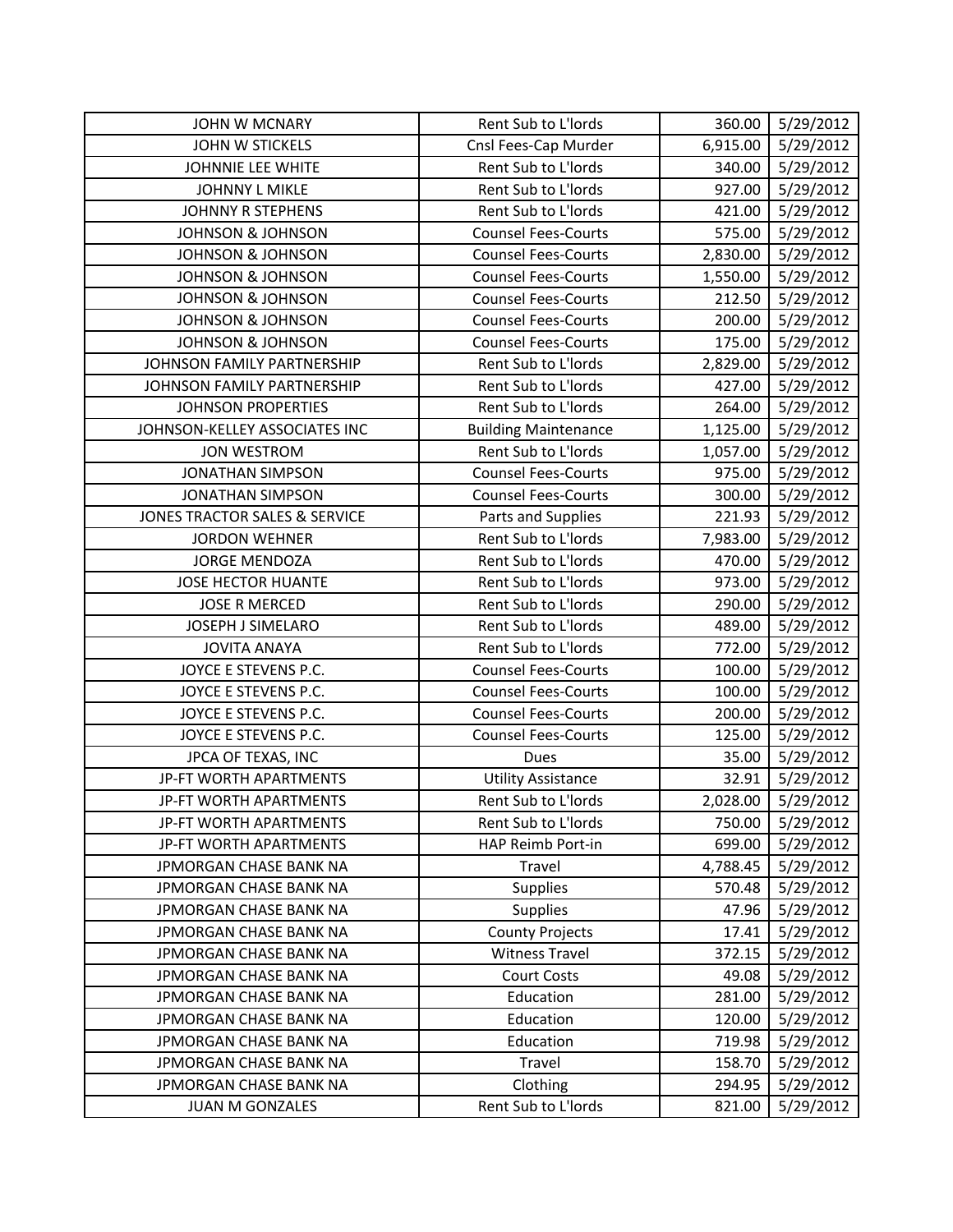| <b>JUAN TIJERINA</b>            | <b>Counsel Fees-Courts</b> | 300.00   | 5/29/2012 |
|---------------------------------|----------------------------|----------|-----------|
| <b>JUDGE PHILLIP VICK</b>       | Travel                     | 69.09    | 5/29/2012 |
| <b>JUDITH VAN HOOF</b>          | <b>Counsel Fees-Courts</b> | 1,280.00 | 5/29/2012 |
| <b>JUDITH VAN HOOF</b>          | Counsel Fees-Juv           | 350.00   | 5/29/2012 |
| JUDITH VAN HOOF                 | Counsel Fees - CPS         | 1,210.00 | 5/29/2012 |
| <b>JUDY BUNCH</b>               | Rent Sub to L'Iords        | 600.00   | 5/29/2012 |
| <b>JULES DEHI KOUE</b>          | Rent Sub to L'Iords        | 529.00   | 5/29/2012 |
| <b>JULIA COOK</b>               | Rent Sub to L'Iords        | 596.00   | 5/29/2012 |
| JULIANNE B SHAUGHNESSY          | Rent Sub to L'Iords        | 1,950.00 | 5/29/2012 |
| <b>JULIANNE B SHAUGHNESSY</b>   | Rent Sub to L'Iords        | 821.00   | 5/29/2012 |
| <b>JULIE HOLT</b>               | Clothing                   | 82.66    | 5/29/2012 |
| <b>JULIE JACOBSON</b>           | Counsel Fees - CPS         | 100.00   | 5/29/2012 |
| <b>JUNIOR LEE MARTIN</b>        | Rent Sub to L'Iords        | 712.00   | 5/29/2012 |
| JUNIPER GG FORT WORTH LLC       | Rent Sub to L'Iords        | 7,457.00 | 5/29/2012 |
| JUNIPER GG FORT WORTH LLC       | Rent Sub to L'Iords        | 748.00   | 5/29/2012 |
| JUNIPER GG FORT WORTH LLC       | HAP Reimb Port-in          | 1,682.00 | 5/29/2012 |
| <b>JUST ENERGY TEXAS I CORP</b> | <b>Utility Assistance</b>  | 626.70   | 5/29/2012 |
| <b>JUST ENERGY TEXAS I CORP</b> | <b>Utility Allowance</b>   | 411.00   | 5/29/2012 |
| <b>JUST ENERGY TEXAS I CORP</b> | HAP Reimb Port-in          | 6.00     | 5/29/2012 |
| <b>JUSTICE &amp; WHITE PLLC</b> | <b>Counsel Fees-Courts</b> | 300.00   | 5/29/2012 |
| <b>JUSTICE &amp; WHITE PLLC</b> | <b>Counsel Fees-Courts</b> | 400.00   | 5/29/2012 |
| <b>JUSTICE &amp; WHITE PLLC</b> | <b>Counsel Fees-Courts</b> | 225.00   | 5/29/2012 |
| <b>JUSTICE &amp; WHITE PLLC</b> | <b>Counsel Fees-Courts</b> | 450.00   | 5/29/2012 |
| <b>JVEON MALIK DORSEY</b>       | <b>Restitution Payable</b> | 20.00    | 5/29/2012 |
| K L SECURITY ENTERPRISES INC    | Supplies                   | 2,927.00 | 5/29/2012 |
| KAILO REAL ESTATE INVESTMENTS   | HAP Reimb Port-in          | 1,239.00 | 5/29/2012 |
| <b>KARA CARRERAS</b>            | <b>Counsel Fees-Courts</b> | 200.00   | 5/29/2012 |
| <b>KARA CARRERAS</b>            | <b>Counsel Fees-Courts</b> | 125.00   | 5/29/2012 |
| <b>KARA CARRERAS</b>            | <b>Counsel Fees-Courts</b> | 100.00   | 5/29/2012 |
| <b>KAREN A POWELL</b>           | Rent Sub to L'Iords        | 1,010.00 | 5/29/2012 |
| <b>KAREN C BOHLING</b>          | Rent Sub to L'Iords        | 675.00   | 5/29/2012 |
| Karen C Miller                  | Prepaid - Travel           | (183.76) | 5/29/2012 |
| Karen C Miller                  | Travel                     | 221.76   | 5/29/2012 |
| <b>KARMEN JOHNSON</b>           | Counsel Fees - CPS         | 3,001.20 | 5/29/2012 |
| <b>KARMEN JOHNSON</b>           | Counsel Fees - CPS         | 550.00   | 5/29/2012 |
| <b>KARMEN JOHNSON</b>           | Counsel Fees - CPS         | 1,317.40 | 5/29/2012 |
| <b>KARRIAH WALDON</b>           | <b>Restitution Payable</b> | 200.00   | 5/29/2012 |
| <b>KASHIF KHAN</b>              | Rent Sub to L'Iords        | 1,233.00 | 5/29/2012 |
| <b>KATHERYN HAYWOOD</b>         | <b>Counsel Fees-Courts</b> | 1,650.00 | 5/29/2012 |
| KATHLEEN GALLAGHER REALTY       | Rent Sub to L'Iords        | 2,893.00 | 5/29/2012 |
| KATHLEEN JEANNE MEGONIGAL       | Counsel Fees-Juv           | 400.00   | 5/29/2012 |
| <b>KATHRYN B HARGIS</b>         | Rent Sub to L'Iords        | 570.00   | 5/29/2012 |
| <b>KATHRYN B THOMPSON</b>       | Rent Sub to L'Iords        | 1,353.00 | 5/29/2012 |
| <b>KATHRYN S STEPHAN</b>        | Rent Sub to L'Iords        | 372.00   | 5/29/2012 |
| <b>KATHY A LOWTHORP</b>         | <b>Counsel Fees-Courts</b> | 350.00   | 5/29/2012 |
| <b>KATHY WALKER</b>             | Rent Sub to L'Iords        | 1,725.00 | 5/29/2012 |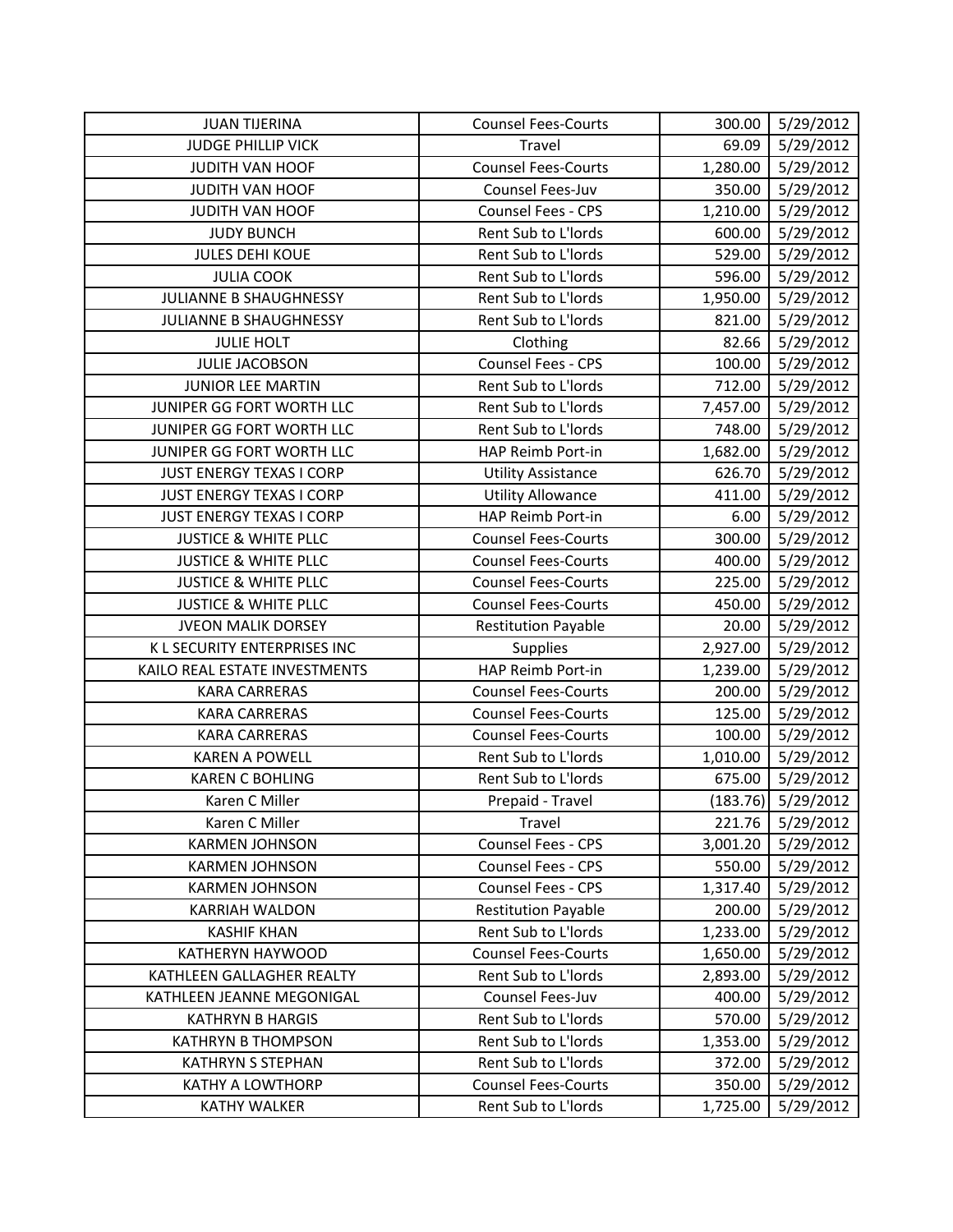| KC CHURCHILL APARTMENTS LLC         | <b>Rental Assistance</b>    | 788.00   | 5/29/2012 |
|-------------------------------------|-----------------------------|----------|-----------|
| KEARNEY/WYNN ATTORNEYS AT LAW       | <b>Counsel Fees-Courts</b>  | 100.00   | 5/29/2012 |
| <b>KEITH MCKAY</b>                  | <b>Counsel Fees-Courts</b>  | 200.00   | 5/29/2012 |
| <b>KEITH MCKAY</b>                  | <b>Counsel Fees-Courts</b>  | 100.00   | 5/29/2012 |
| <b>KELLER OUTDOOR POWER INC</b>     | Parts and Supplies          | 140.40   | 5/29/2012 |
| KELLER SENIOR COMMUNITY LP          | Rent Sub to L'Iords         | 2,238.00 | 5/29/2012 |
| KELLER SENIOR COMMUNITY LP          | HAP Reimb Port-in           | 518.00   | 5/29/2012 |
| <b>KELLI D STEVENS</b>              | <b>Professional Service</b> | 927.50   | 5/29/2012 |
| <b>KELLY R GOODNESS PHD</b>         | <b>Counsel Fees-Courts</b>  | 750.00   | 5/29/2012 |
| <b>KELLY R GOODNESS PHD</b>         | Psych Exam/Testimony        | 2,177.28 | 5/29/2012 |
| <b>KELLY R GOODNESS PHD</b>         | Psych Exam/Testimony        | 878.00   | 5/29/2012 |
| KELLY R GOODNESS PHD                | Psych Exam/Testimony        | 1,600.00 | 5/29/2012 |
| <b>KELLY R GOODNESS PHD</b>         | Psych Exam/Testimony        | 900.00   | 5/29/2012 |
| <b>KELLYE SWANDA</b>                | Counsel Fees - CPS          | 3,605.00 | 5/29/2012 |
| KELLY-MOORE PAINT COMPANY INC       | Parts and Supplies          | 21.85    | 5/29/2012 |
| KELLY-MOORE PAINT COMPANY INC       | Paint                       | 171.36   | 5/29/2012 |
| <b>KENDRA THIBODEAUX</b>            | <b>Professional Service</b> | 350.84   | 5/29/2012 |
| <b>KENNETH CUTRER</b>               | <b>Counsel Fees-Courts</b>  | 300.00   | 5/29/2012 |
| <b>KENNETH CUTRER</b>               | <b>Counsel Fees-Courts</b>  | 650.00   | 5/29/2012 |
| <b>KENNETH CUTRER</b>               | <b>Counsel Fees-Courts</b>  | 200.00   | 5/29/2012 |
| <b>KENNETH CUTRER</b>               | <b>Counsel Fees-Courts</b>  | 100.00   | 5/29/2012 |
| <b>KENNETH CUTRER</b>               | <b>Counsel Fees-Courts</b>  | 475.00   | 5/29/2012 |
| <b>KENNETH N MORTON</b>             | Rent Sub to L'Iords         | 2,067.00 | 5/29/2012 |
| <b>KENNETH R GORDON PC</b>          | <b>Counsel Fees-Courts</b>  | 2,370.00 | 5/29/2012 |
| <b>KENNETH W MULLEN</b>             | <b>Counsel Fees-Courts</b>  | 400.00   | 5/29/2012 |
| <b>KENNETH W MULLEN</b>             | <b>Counsel Fees-Courts</b>  | 600.00   | 5/29/2012 |
| <b>KENNETH W MULLEN</b>             | <b>Counsel Fees-Courts</b>  | 900.00   | 5/29/2012 |
| <b>KENNETH W MULLEN</b>             | <b>Counsel Fees-Courts</b>  | 500.00   | 5/29/2012 |
| <b>KERRI MARSHALL</b>               | Rent Sub to L'Iords         | 688.00   | 5/29/2012 |
| <b>KERRI WEBB</b>                   | Rent Sub to L'Iords         | 411.00   | 5/29/2012 |
| <b>KERRY CRAWFORD</b>               | Rent Sub to L'Iords         | 434.00   | 5/29/2012 |
| <b>KERRY YANEZ</b>                  | <b>Counsel Fees-Courts</b>  | 200.00   | 5/29/2012 |
| <b>KEVIN D RILEY</b>                | Rent Sub to L'Iords         | 657.00   | 5/29/2012 |
| <b>KEYANNA L HUDSPETH</b>           | Rent Sub to L'Iords         | 571.00   | 5/29/2012 |
| <b>KHANH LE</b>                     | Rent Sub to L'Iords         | 726.00   | 5/29/2012 |
| <b>KHANH V NGUYEN</b>               | Rent Sub to L'Iords         | 546.00   | 5/29/2012 |
| KILPATRICK INSURANCE AGNCY          | <b>Bonds</b>                | 71.00    | 5/29/2012 |
| KILPATRICK INSURANCE AGNCY          | <b>Bonds</b>                | 142.00   | 5/29/2012 |
| KILPATRICK INSURANCE AGNCY          | <b>Bonds</b>                | 71.00    | 5/29/2012 |
| KIM & ANDREWS, ATTORNEYS AT LAW LLP | <b>Counsel Fees-Courts</b>  | 137.50   | 5/29/2012 |
| <b>KINSEY KROEGER</b>               | Rent Sub to L'Iords         | 750.00   | 5/29/2012 |
| <b>KIRPAL BHOGAL</b>                | Rent Sub to L'Iords         | 1,419.00 | 5/29/2012 |
| <b>KNOWLES PUBLISHING</b>           | Law Books                   | 102.53   | 5/29/2012 |
| <b>KOBBY T WARREN</b>               | <b>Counsel Fees-Courts</b>  | 500.00   | 5/29/2012 |
| <b>KOBBY T WARREN</b>               | <b>Counsel Fees-Courts</b>  | 100.00   | 5/29/2012 |
| KONICA MINOLTA BUSINESS SOLUTIONS   | <b>Equipment Maint</b>      | 261.20   | 5/29/2012 |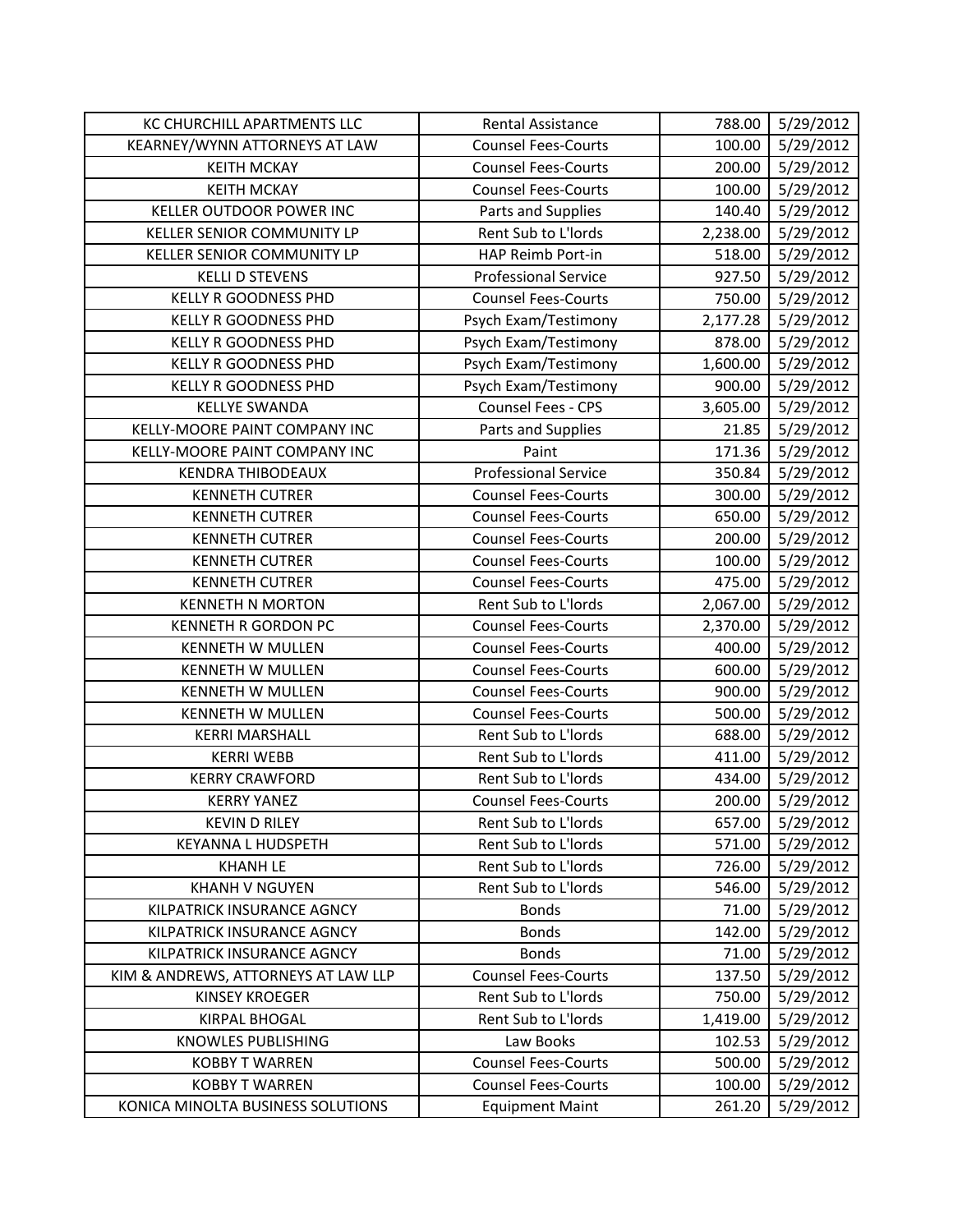| KONICA MINOLTA BUSINESS SOLUTIONS | <b>Equipment Maint</b>      | 239.15   | 5/29/2012 |
|-----------------------------------|-----------------------------|----------|-----------|
| KONICA MINOLTA BUSINESS SOLUTIONS | <b>Equipment Rentals</b>    | 39.60    | 5/29/2012 |
| KORY W NELSON PLLC                | <b>Counsel Fees-Probate</b> | 4,265.00 | 5/29/2012 |
| KOSEL INVESTMENTS INC             | Rent Sub to L'Iords         | 945.00   | 5/29/2012 |
| <b>KRISTI LYNN JONES</b>          | Rent Sub to L'Iords         | 217.00   | 5/29/2012 |
| <b>KRISTINA WEST</b>              | Counsel Fees-Juv            | 350.00   | 5/29/2012 |
| KROGER #695                       | <b>Expanded Nutri Pgrm</b>  | 61.09    | 5/29/2012 |
| <b>KROGER COMPANY</b>             | Food/Hygiene Assist         | 638.15   | 5/29/2012 |
| KRR VILLAS ON BEAR CREEK LP       | Rent Sub to L'Iords         | 2,828.00 | 5/29/2012 |
| KRR VILLAS ON BEAR CREEK LP       | HAP Reimb Port-in           | 394.00   | 5/29/2012 |
| <b>KRYSTLE BALLARD</b>            | Transportation              | 50.00    | 5/29/2012 |
| <b>KSM EXCHANGE LLC</b>           | Parts and Supplies          | 39.34    | 5/29/2012 |
| <b>KSM EXCHANGE LLC</b>           | Parts and Supplies          | 74.66    | 5/29/2012 |
| <b>KSM EXCHANGE LLC</b>           | Parts and Supplies          | 315.66   | 5/29/2012 |
| <b>KSM EXCHANGE LLC</b>           | Parts and Supplies          | 133.29   | 5/29/2012 |
| <b>KSM EXCHANGE LLC</b>           | Parts and Supplies          | 1,239.34 | 5/29/2012 |
| <b>KSM EXCHANGE LLC</b>           | Parts and Supplies          | 116.93   | 5/29/2012 |
| <b>KULVIR BHOGAL</b>              | Rent Sub to L'Iords         | 5,379.00 | 5/29/2012 |
| <b>KULVIR BHOGAL</b>              | HAP Reimb Port-in           | 832.00   | 5/29/2012 |
| L C JACKSON                       | <b>Utility Allowance</b>    | 24.00    | 5/29/2012 |
| LA PRIMAVERA ASSOCIATES LP        | Rent Sub to L'Iords         | 922.00   | 5/29/2012 |
| LA PRIMAVERA ASSOCIATES LP        | Rent Sub to L'Iords         | 339.00   | 5/29/2012 |
| LA PRIMAVERA ASSOCIATES LP        | Rent Sub to L'Iords         | 1,338.00 | 5/29/2012 |
| LAAUNDREANETTE L WILLIAMS         | Rent Sub to L'Iords         | 446.00   | 5/29/2012 |
| <b>LACHANDRA BROOKS</b>           | <b>FSS Liability</b>        | 3,470.00 | 5/29/2012 |
| LACKLAND TAJ LP                   | Rent Sub to L'Iords         | 621.00   | 5/29/2012 |
| LACKLAND TAJ LP                   | Rent Sub to L'Iords         | 474.00   | 5/29/2012 |
| LADONNA GAIL AUBREY               | Rent Sub to L'Iords         | 396.00   | 5/29/2012 |
| <b>LAJONDA HARRIS</b>             | Rent Sub to L'Iords         | 850.00   | 5/29/2012 |
| LAKE WORTH ANIMAL CLINIC          | Feed Pets/Stock             | 45.99    | 5/29/2012 |
| LAKEVIEW ON SHADY OAKS LLC        | Rent Sub to L'Iords         | 3,850.00 | 5/29/2012 |
| LAKEVIEW ON SHADY OAKS LLC        | Rent Sub to L'Iords         | 403.00   | 5/29/2012 |
| LAKEVIEW ON SHADY OAKS LLC        | HAP Reimb Port-in           | 474.00   | 5/29/2012 |
| <b>LAL CHAUHAN</b>                | Rent Sub to L'Iords         | 482.00   | 5/29/2012 |
| LAMAR Q WILLIAMS                  | Rent Sub to L'Iords         | 975.00   | 5/29/2012 |
| LAN NINH HUYNH                    | Rent Sub to L'Iords         | 453.00   | 5/29/2012 |
| LANGUAGE LINE SERVICES INC        | Interpreter Fees            | 39.22    | 5/29/2012 |
| <b>LANTIS G ROBERTS</b>           | Counsel Fees - CPS          | 100.00   | 5/29/2012 |
| LARISA KELTNER                    | Counsel Fees - CPS          | 100.00   | 5/29/2012 |
| <b>LARRY HUMPHRIES</b>            | Rent Sub to L'Iords         | 747.00   | 5/29/2012 |
| LARRY M MOORE                     | <b>Counsel Fees-Courts</b>  | 1,210.00 | 5/29/2012 |
| LASERLINK INTERNATIONAL INC       | Supplies                    | 300.00   | 5/29/2012 |
| LASERLINK INTERNATIONAL INC       | Supplies                    | 750.00   | 5/29/2012 |
| LASERLINK INTERNATIONAL INC       | Supplies                    | 100.50   | 5/29/2012 |
| LASERLINK INTERNATIONAL INC       | <b>Supplies</b>             | 144.00   | 5/29/2012 |
| LASERLINK INTERNATIONAL INC       | Supplies                    | 119.90   | 5/29/2012 |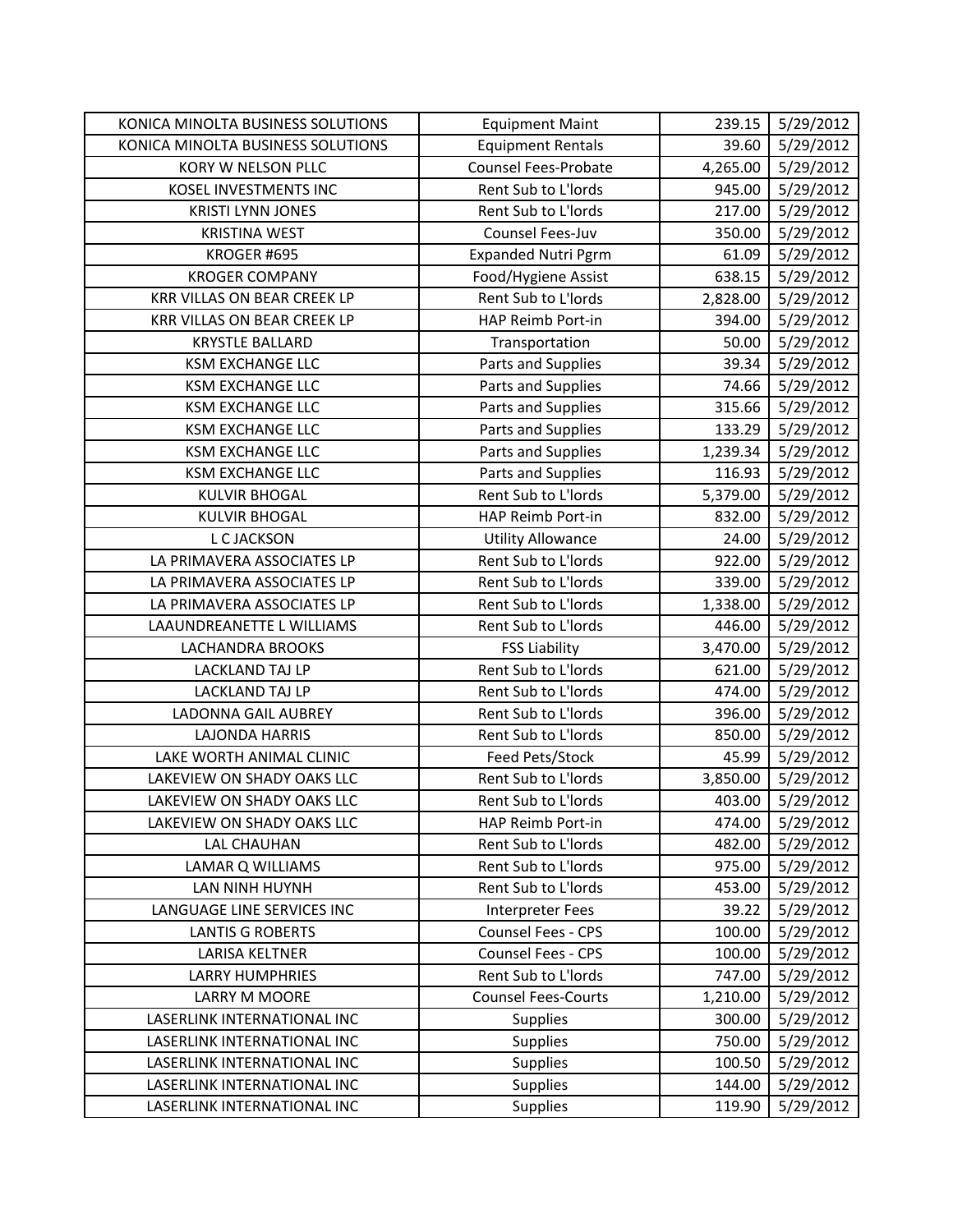| LASERLINK INTERNATIONAL INC         | Sheriff Inventory          | 234.00   | 5/29/2012 |
|-------------------------------------|----------------------------|----------|-----------|
| <b>LASERLINK INTERNATIONAL INC</b>  | Supplies                   | 3,593.52 | 5/29/2012 |
| LASERLINK INTERNATIONAL INC         | Supplies                   | 72.00    | 5/29/2012 |
| LASERLINK INTERNATIONAL INC         | Supplies                   | 469.00   | 5/29/2012 |
| LASERLINK INTERNATIONAL INC         | Supplies                   | 36.00    | 5/29/2012 |
| LASERLINK INTERNATIONAL INC         | <b>Supplies</b>            | 49.00    | 5/29/2012 |
| LASERLINK INTERNATIONAL INC         | Supplies                   | 110.00   | 5/29/2012 |
| LASERLINK INTERNATIONAL INC         | Supplies                   | 650.00   | 5/29/2012 |
| LASERLINK INTERNATIONAL INC         | Supplies                   | 59.95    | 5/29/2012 |
| LASERLINK INTERNATIONAL INC         | Supplies                   | 78.00    | 5/29/2012 |
| LASERLINK INTERNATIONAL INC         | Supplies                   | 377.85   | 5/29/2012 |
| LASERLINK INTERNATIONAL INC         | Supplies                   | 610.00   | 5/29/2012 |
| LASERLINK INTERNATIONAL INC         | <b>Computer Supplies</b>   | 1,431.05 | 5/29/2012 |
| LASERLINK INTERNATIONAL INC         | Supplies                   | 119.90   | 5/29/2012 |
| LASERLINK INTERNATIONAL INC         | Supplies                   | 410.00   | 5/29/2012 |
| LASERLINK INTERNATIONAL INC         | <b>Computer Supplies</b>   | 389.67   | 5/29/2012 |
| LASERLINK INTERNATIONAL INC         | <b>Supplies</b>            | 280.00   | 5/29/2012 |
| LATEPH ADENIJI                      | <b>Counsel Fees-Courts</b> | 225.00   | 5/29/2012 |
| <b>LATEPH ADENIJI</b>               | <b>Counsel Fees-Courts</b> | 150.00   | 5/29/2012 |
| <b>LATRICIA BAKER</b>               | Relative Assistance        | 300.00   | 5/29/2012 |
| <b>LAUCO ENTERPRISES</b>            | Rent Sub to L'Iords        | 550.00   | 5/29/2012 |
| <b>LAURANCE TRAYLOR</b>             | Rent Sub to L'Iords        | 418.00   | 5/29/2012 |
| <b>LAURIVA DAY</b>                  | Rent Sub to L'Iords        | 1,447.00 | 5/29/2012 |
| LAW OFFICE EDWARD E CASTILLO PLLC   | <b>Counsel Fees-Courts</b> | 150.00   | 5/29/2012 |
| LAW OFFICE EDWARD E CASTILLO PLLC   | Counsel Fees-Juv           | 100.00   | 5/29/2012 |
| LAW OFFICE OF BRADLEY L CLARK PC    | Counsel Fees - CPS         | 100.00   | 5/29/2012 |
| LAW OFFICE OF CARLOS G GALLIANI PC  | <b>Counsel Fees-Courts</b> | 300.00   | 5/29/2012 |
| LAW OFFICE OF CONSWELLA EDWARDS     | <b>Counsel Fees-Courts</b> | 300.00   | 5/29/2012 |
| LAW OFFICE OF GARY L NICKELSON      | <b>Counsel Fees-Courts</b> | 175.00   | 5/29/2012 |
| LAW OFFICE OF HARMONY M SCHUERMAN P | <b>Counsel Fees-Courts</b> | 450.00   | 5/29/2012 |
| LAW OFFICE OF HARMONY M SCHUERMAN P | <b>Counsel Fees-Courts</b> | 500.00   | 5/29/2012 |
| LAW OFFICE OF HARMONY M SCHUERMAN P | <b>Counsel Fees-Courts</b> | 200.00   | 5/29/2012 |
| LAW OFFICE OF JULIA A MCENTIRE PLLC | <b>Counsel Fees-Courts</b> | 300.00   | 5/29/2012 |
| LAW OFFICE OF KARLA M BALLI         | <b>Counsel Fees - CPS</b>  | 170.00   | 5/29/2012 |
| LAW OFFICE OF LISA HAINES           | <b>Counsel Fees-Courts</b> | 275.00   | 5/29/2012 |
| LAW OFFICE OF LISA HAINES           | <b>Counsel Fees-Courts</b> | 250.00   | 5/29/2012 |
| LAW OFFICE OF LORI A SPEARMAN PC    | Counsel Fees - CPS         | 350.00   | 5/29/2012 |
| LAW OFFICE OF LORI A SPEARMAN PC    | Counsel Fees - CPS         | 800.00   | 5/29/2012 |
| LAW OFFICE OF PETROVICH & GIRAUD    | <b>Counsel Fees - CPS</b>  | 445.00   | 5/29/2012 |
| LAW OFFICE OF SHANNON M SEARS PC    | <b>Counsel Fees-Courts</b> | 150.00   | 5/29/2012 |
| LAW OFFICE OF T CHRISTOPHER LEWIS   | <b>Counsel Fees-Courts</b> | 200.00   | 5/29/2012 |
| LAW OFFICE OF TIM CHOY              | <b>Counsel Fees-Courts</b> | 700.00   | 5/29/2012 |
| LAW OFFICE OF TIM CHOY              | <b>Counsel Fees-Courts</b> | 700.00   | 5/29/2012 |
| LAW OFFICE OF TIM CHOY              | <b>Counsel Fees-Courts</b> | 137.50   | 5/29/2012 |
| LAW OFFICE OF TIM CHOY              | <b>Counsel Fees-Courts</b> | 675.00   | 5/29/2012 |
| LAW OFFICES OF WILLIAM T FITZGERALD | Counsel Fees-Probate       | 1,200.00 | 5/29/2012 |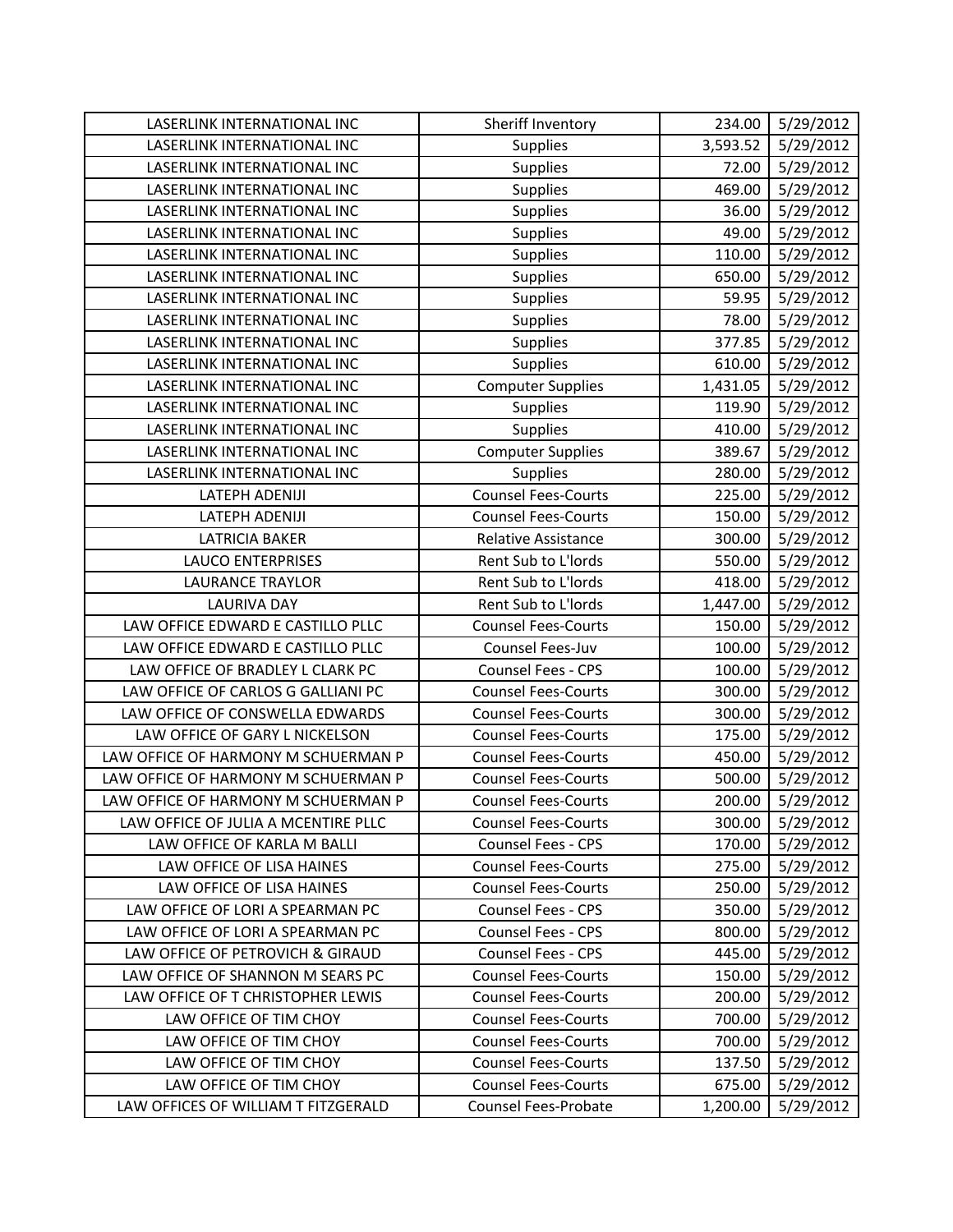| <b>LAWANDA HURST</b>                | Rent Sub to L'Iords         | 869.00    | 5/29/2012 |
|-------------------------------------|-----------------------------|-----------|-----------|
| <b>LAWTON HOUSING AUTHORITY</b>     | Port HAP Port-out           | 132.00    | 5/29/2012 |
| LAWTON HOUSING AUTHORITY            | Port Admin Fee Expen        | 42.87     | 5/29/2012 |
| <b>LAYTON MANOR PARTNERS INC</b>    | Rent Sub to L'Iords         | 479.00    | 5/29/2012 |
| <b>LAZARUS LEASING INC</b>          | Rent Sub to L'Iords         | 825.00    | 5/29/2012 |
| LEAH PALOMERO PARRENO WILDE         | Rent Sub to L'Iords         | 401.00    | 5/29/2012 |
| <b>LEARNING ZONE EXPRESS</b>        | Health Promo Pgrm           | 163.30    | 5/29/2012 |
| LEE E WEST JR                       | Rent Sub to L'Iords         | 1,005.00  | 5/29/2012 |
| LEGG MASON REAL ESTATE CAPITAL II   | Rent Sub to L'Iords         | 3,704.00  | 5/29/2012 |
| LEIGH ANN SCHENK                    | Counsel Fees - CPS          | 100.00    | 5/29/2012 |
| <b>LEIGH DAVIS</b>                  | <b>Counsel Fees-Courts</b>  | 400.00    | 5/29/2012 |
| LENA POPE HOME INC                  | <b>Professional Service</b> | 49,573.43 | 5/29/2012 |
| LENA POPE HOME INC                  | Prepaid - Rent              | 21,185.25 | 5/29/2012 |
| LENA POPE HOME INC                  | <b>Professional Service</b> | 6,369.00  | 5/29/2012 |
| <b>LEON REED JR</b>                 | <b>Counsel Fees-Courts</b>  | 2,500.00  | 5/29/2012 |
| <b>LEONARD BAKER</b>                | Rent Sub to L'Iords         | 387.00    | 5/29/2012 |
| LEONARD W MOORE III                 | Rent Sub to L'Iords         | 5,015.00  | 5/29/2012 |
| LEONARD W MOORE III                 | Rent Sub to L'Iords         | 645.00    | 5/29/2012 |
| <b>LEROY YORK</b>                   | Rent Sub to L'Iords         | 4,505.00  | 5/29/2012 |
| <b>LEROY YORK</b>                   | Rent Sub to L'Iords         | 700.00    | 5/29/2012 |
| <b>LESA PAMPLIN</b>                 | <b>Counsel Fees-Courts</b>  | 300.00    | 5/29/2012 |
| <b>LESA PAMPLIN</b>                 | <b>Counsel Fees-Courts</b>  | 800.00    | 5/29/2012 |
| <b>LESA PAMPLIN</b>                 | <b>Counsel Fees-Courts</b>  | 2,750.00  | 5/29/2012 |
| <b>LESLIE JOHNS</b>                 | <b>Counsel Fees-Courts</b>  | 365.00    | 5/29/2012 |
| <b>LESLIE NORMAN</b>                | Rent Sub to L'Iords         | 533.00    | 5/29/2012 |
| <b>LESTER K REED</b>                | Counsel Fees - CPS          | 100.00    | 5/29/2012 |
| <b>LEX JOHNSTON</b>                 | <b>Counsel Fees-Courts</b>  | 3,950.00  | 5/29/2012 |
| LEXISNEXIS RISK DATA MANAGEMENT INC | Subscriptions               | 110.95    | 5/29/2012 |
| LIBBY BRADY REAL ESTATE INC         | Rent Sub to L'Iords         | 1,494.00  | 5/29/2012 |
| <b>LILLIE HATCHETT</b>              | Rent Sub to L'Iords         | 1,035.00  | 5/29/2012 |
| LIMITLESS OFFICE PRODUCTS           | Photo Processing Inv        | 940.00    | 5/29/2012 |
| <b>LINDA L BALEY</b>                | <b>Professional Service</b> | 1,345.00  | 5/29/2012 |
| LIONEL ROBINSON                     | Rent Sub to L'Iords         | 960.00    | 5/29/2012 |
| LISA C BELL                         | Rent Sub to L'Iords         | 923.00    | 5/29/2012 |
| <b>LISA HOOBLER</b>                 | <b>Counsel Fees-Courts</b>  | 1,200.00  | 5/29/2012 |
| LISA L DAWSON                       | Rent Sub to L'Iords         | 642.00    | 5/29/2012 |
| <b>LISA MANN</b>                    | Clothing                    | 56.91     | 5/29/2012 |
| LISA MULLEN                         | <b>Counsel Fees-Courts</b>  | 200.00    | 5/29/2012 |
| LISA MULLEN                         | <b>Counsel Fees-Courts</b>  | 350.00    | 5/29/2012 |
| LISA MULLEN                         | <b>Counsel Fees-Courts</b>  | 1,275.00  | 5/29/2012 |
| LISA MULLEN                         | <b>Counsel Fees-Courts</b>  | 200.00    | 5/29/2012 |
| <b>LMW REALTY TRUST</b>             | Rent Sub to L'Iords         | (786.00)  | 5/29/2012 |
| <b>LMW REALTY TRUST</b>             | HAP Reimb Port-in           | 834.00    | 5/29/2012 |
| LOCK TIGHT SECURITY INC             | <b>Supplies</b>             | 29.00     | 5/29/2012 |
| <b>LOCK TIGHT SECURITY INC</b>      | <b>Supplies</b>             | 54.50     | 5/29/2012 |
| LOCK TIGHT SECURITY INC             | <b>Building Maintenance</b> | 73.00     | 5/29/2012 |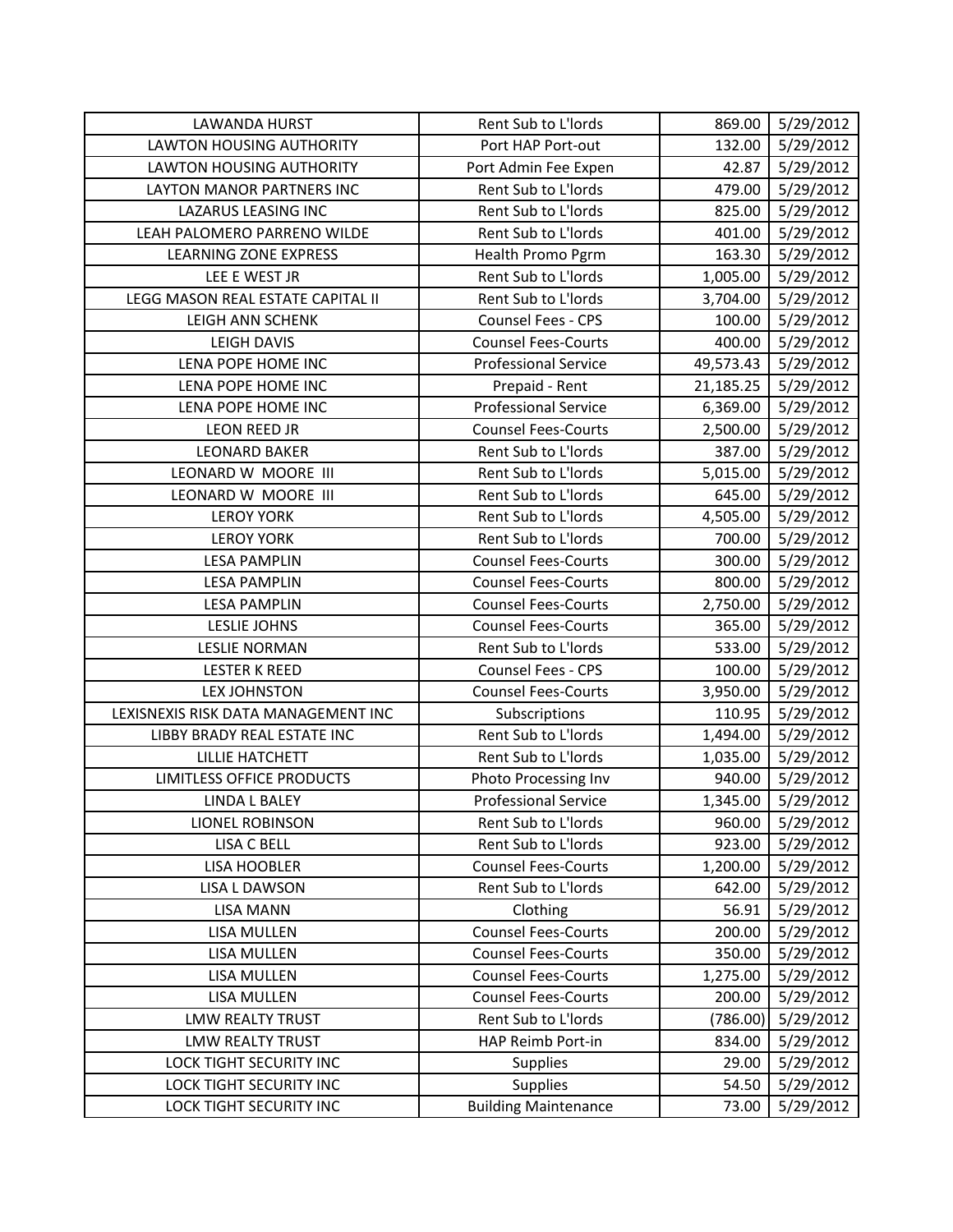| <b>LOCK TIGHT SECURITY INC</b>  | <b>Building Maintenance</b> | 59.00      | 5/29/2012 |
|---------------------------------|-----------------------------|------------|-----------|
| <b>LOCK TIGHT SECURITY INC</b>  | <b>Building Maintenance</b> | 107.50     | 5/29/2012 |
| LOCK TIGHT SECURITY INC         | <b>Building Maintenance</b> | 91.70      | 5/29/2012 |
| LODGE PROPERTIES MANAGEMENT LLC | Rent Sub to L'Iords         | 1,088.00   | 5/29/2012 |
| <b>LONG NGUYEN</b>              | Rent Sub to L'Iords         | 684.00     | 5/29/2012 |
| <b>LONNIE MORPHIS</b>           | Clothing                    | 200.00     | 5/29/2012 |
| <b>LOREN C GREEN PC</b>         | <b>Counsel Fees-Courts</b>  | 275.00     | 5/29/2012 |
| LOREN C GREEN PC                | <b>Counsel Fees-Courts</b>  | 150.00     | 5/29/2012 |
| <b>LORI DEANGELIS</b>           | <b>Counsel Fees-Courts</b>  | 550.00     | 5/29/2012 |
| <b>LORI DEANGELIS</b>           | <b>Counsel Fees-Courts</b>  | 600.00     | 5/29/2012 |
| <b>LORI DEANGELIS</b>           | Counsel Fees - CPS          | 400.00     | 5/29/2012 |
| <b>LORIE GRAHAM</b>             | Reporter's Records          | 2,308.00   | 5/29/2012 |
| <b>LORIE GRAHAM</b>             | Reporter's Records          | 28.00      | 5/29/2012 |
| <b>LORIE GRAHAM</b>             | Reporter's Records          | 60.00      | 5/29/2012 |
| <b>LORINE FAYE DUFFEY</b>       | Rent Sub to L'Iords         | 588.00     | 5/29/2012 |
| <b>LOUIE BRICE HARTGRAVES</b>   | Rent Sub to L'Iords         | 1,250.00   | 5/29/2012 |
| LOUIE M HEERWAGEN JR            | Rent Sub to L'Iords         | 519.00     | 5/29/2012 |
| LOUIS AND COMPANY               | Non-Track Const/Bldg        | 154.85     | 5/29/2012 |
| LOWE'S                          | <b>Supplies</b>             | 59.82      | 5/29/2012 |
| LOWE'S                          | Supplies                    | 1,866.10   | 5/29/2012 |
| LOWE'S                          | <b>Supplies</b>             | 39.98      | 5/29/2012 |
| LOWE'S                          | Supplies                    | 39.94      | 5/29/2012 |
| LOWE'S                          | Safety/Tact Supplies        | 188.34     | 5/29/2012 |
| LOWE'S                          | Landscaping Expense         | 796.00     | 5/29/2012 |
| LOWE'S                          | Parts and Supplies          | 350.80     | 5/29/2012 |
| LOWE'S                          | Parts and Supplies          | 397.46     | 5/29/2012 |
| LOWE'S                          | Parts and Supplies          | 184.53     | 5/29/2012 |
| LOWE'S                          | Field Equip&Supplies        | 69.90      | 5/29/2012 |
| LOWE'S                          | <b>Small Tools</b>          | 140.00     | 5/29/2012 |
| LOWE'S                          | <b>Building Maintenance</b> | 147.76     | 5/29/2012 |
| LOWE'S                          | <b>Cement and Concrete</b>  | 314.30     | 5/29/2012 |
| LOWE'S                          | Non-Track Equipment         | 399.00     | 5/29/2012 |
| LOWE'S                          | <b>Educational Material</b> | 153.14     | 5/29/2012 |
| LPD REALTY LLC                  | Rent Sub to L'Iords         | 874.00     | 5/29/2012 |
| <b>LRP KENSINGTON PARK LP</b>   | Rent Sub to L'Iords         | 186.00     | 5/29/2012 |
| <b>LUVAN T TRAN</b>             | Rent Sub to L'Iords         | 950.00     | 5/29/2012 |
| LYNDA S TARWATER                | <b>Counsel Fees-Courts</b>  | 600.00     | 5/29/2012 |
| <b>LYNDA S TARWATER</b>         | <b>Counsel Fees-Courts</b>  | 210.00     | 5/29/2012 |
| LYNN KELLY LAW FIRM PC          | Counsel Fees-Probate        | 400.00     | 5/29/2012 |
| LYNN KELLY LAW FIRM PC          | <b>Counsel Fees-Probate</b> | 750.00     | 5/29/2012 |
| LYNNETTE WALLACE                | Rent Sub to L'Iords         | 625.00     | 5/29/2012 |
| M A E D C - FAIR OAKS LLP       | Rent Sub to L'Iords         | (2,285.00) | 5/29/2012 |
| MAEDC-FAIR OAKS LLP             | Rent Sub to L'Iords         | 2,734.00   | 5/29/2012 |
| M A E D C - FAIR OAKS LLP       | HAP Reimb Port-in           | 518.00     | 5/29/2012 |
| M F PENDERGRAF                  | Investigative               | 788.52     | 5/29/2012 |
| M F PENDERGRAF                  | Investigative               | 853.97     | 5/29/2012 |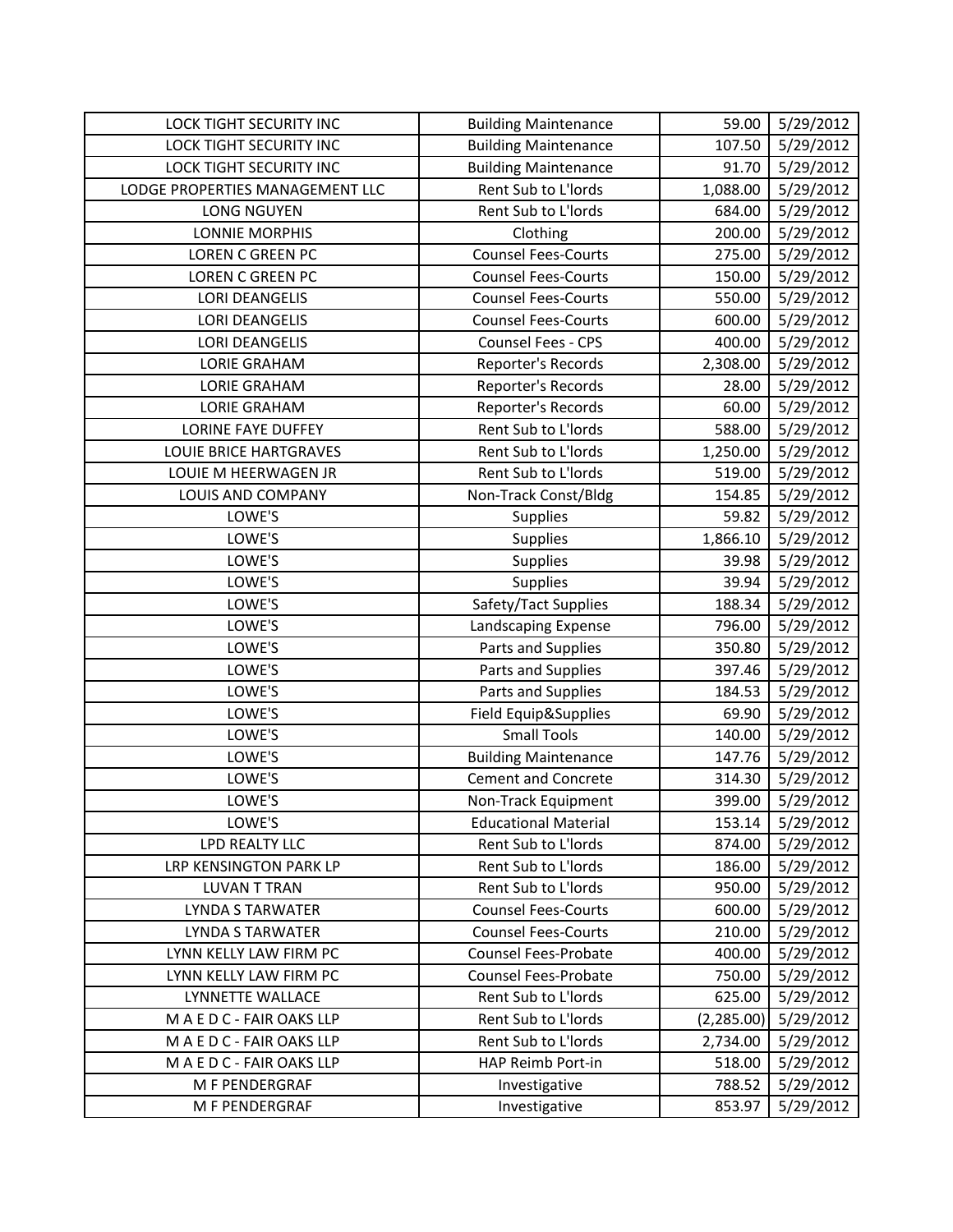| M F PENDERGRAF                      | Investigative               | 520.35   | 5/29/2012 |
|-------------------------------------|-----------------------------|----------|-----------|
| M F PENDERGRAF                      | Investigative               | 592.03   | 5/29/2012 |
| M TRENT LOFTIN                      | <b>Counsel Fees-Courts</b>  | 100.00   | 5/29/2012 |
| <b>MACK TIPPENS</b>                 | Rent Sub to L'Iords         | 724.00   | 5/29/2012 |
| <b>MACKJ INC</b>                    | Rent Sub to L'Iords         | 617.00   | 5/29/2012 |
| MADERA LINCOLN MEADOWS LP           | Rent Sub to L'Iords         | 977.00   | 5/29/2012 |
| <b>MADISON SUMMIT LTD</b>           | Prepaid - Rent              | 5,515.00 | 5/29/2012 |
| MAEDC HULEN BEND SENIOR COMMUNITY L | Rent Sub to L'Iords         | 6,315.00 | 5/29/2012 |
| MAEDC HULEN BEND SENIOR COMMUNITY L | Rent Sub to L'Iords         | 398.00   | 5/29/2012 |
| MAEDC PALM HOUSE LLC                | Rent Sub to L'Iords         | 276.00   | 5/29/2012 |
| MAGNOLIA PROJECTS, LTD              | Rent Sub to L'Iords         | 304.00   | 5/29/2012 |
| <b>MAHIN JAN KIANI</b>              | Rent Sub to L'Iords         | 1,373.00 | 5/29/2012 |
| <b>MAHIN JAN KIANI</b>              | Rent Sub to L'Iords         | 900.00   | 5/29/2012 |
| MAINSTREAM PROPERTIES INC           | Rent Sub to L'Iords         | 2,076.00 | 5/29/2012 |
| MAMIE BUSH JOHNSON                  | <b>Counsel Fees-Courts</b>  | 100.00   | 5/29/2012 |
| MAMIE BUSH JOHNSON                  | <b>Counsel Fees-Courts</b>  | 750.00   | 5/29/2012 |
| MANER FIRE EQUIPMENT, INC           | <b>Building Maintenance</b> | 21.45    | 5/29/2012 |
| MANER FIRE EQUIPMENT, INC           | Kitchen Maintenance         | 339.50   | 5/29/2012 |
| <b>MANOHAR RAJPUT</b>               | Rent Sub to L'Iords         | 784.00   | 5/29/2012 |
| MANSFIELD RETIREMENT LTD            | Rent Sub to L'Iords         | 303.00   | 5/29/2012 |
| MANUEL DELGADO JR                   | Rent Sub to L'Iords         | 160.00   | 5/29/2012 |
| <b>MANUEL MURILLO</b>               | Rent Sub to L'Iords         | 1,515.00 | 5/29/2012 |
| <b>MARC TAKACS</b>                  | Rent Sub to L'Iords         | 821.00   | 5/29/2012 |
| MARGARET G ANDERSON                 | Rent Sub to L'Iords         | 850.00   | 5/29/2012 |
| <b>MARIA RAMIREZ</b>                | Rent Sub to L'Iords         | 749.00   | 5/29/2012 |
| MARIA ROSARIO SAI MADIGAN           | Rent Sub to L'Iords         | 581.00   | 5/29/2012 |
| <b>MARIA SANCHEZ</b>                | Rent Sub to L'Iords         | 335.00   | 5/29/2012 |
| <b>MARIE PIGG REAL ESTATE</b>       | Rent Sub to L'Iords         | 624.00   | 5/29/2012 |
| MARINE CREEK RESIDENTIAL LP         | Rent Sub to L'Iords         | 5,104.00 | 5/29/2012 |
| MARINE CREEK RESIDENTIAL LP         | Rent Sub to L'Iords         | 895.00   | 5/29/2012 |
| <b>MARION BAUGH</b>                 | Rent Sub to L'Iords         | (903.00) | 5/29/2012 |
| <b>MARION BAUGH</b>                 | HAP Reimb Port-in           | 918.00   | 5/29/2012 |
| <b>MARION J AIKEN</b>               | Rent Sub to L'Iords         | 925.00   | 5/29/2012 |
| <b>MARK D HIXSON</b>                | Rent Sub to L'Iords         | 1,268.00 | 5/29/2012 |
| <b>MARK D KETCHUM</b>               | <b>Meeting Expenses</b>     | 139.99   | 5/29/2012 |
| MARK D SCOTT & ASSOCIATES PLLC      | <b>Counsel Fees-Courts</b>  | 350.00   | 5/29/2012 |
| MARK D SCOTT & ASSOCIATES PLLC      | <b>Counsel Fees-Courts</b>  | 1,325.00 | 5/29/2012 |
| MARK D SCOTT & ASSOCIATES PLLC      | <b>Counsel Fees-Courts</b>  | 575.00   | 5/29/2012 |
| MARK D SCOTT & ASSOCIATES PLLC      | <b>Counsel Fees-Courts</b>  | 275.00   | 5/29/2012 |
| <b>MARK D SHEARER</b>               | Rent Sub to L'Iords         | 1,734.00 | 5/29/2012 |
| <b>MARK MCGINNIS</b>                | Rent Sub to L'Iords         | 832.00   | 5/29/2012 |
| <b>MARK ROSTEET</b>                 | <b>Counsel Fees-Courts</b>  | 550.00   | 5/29/2012 |
| <b>MARK SCOTT WILLIS</b>            | Rent Sub to L'Iords         | 461.00   | 5/29/2012 |
| <b>MARTHA TRAN</b>                  | Rent Sub to L'Iords         | 821.00   | 5/29/2012 |
| MARTINEZ & BONE REALTY INC          | Rent Sub to L'Iords         | 651.00   | 5/29/2012 |
| <b>MARY B THORNTON</b>              | <b>Counsel Fees-Courts</b>  | 1,600.00 | 5/29/2012 |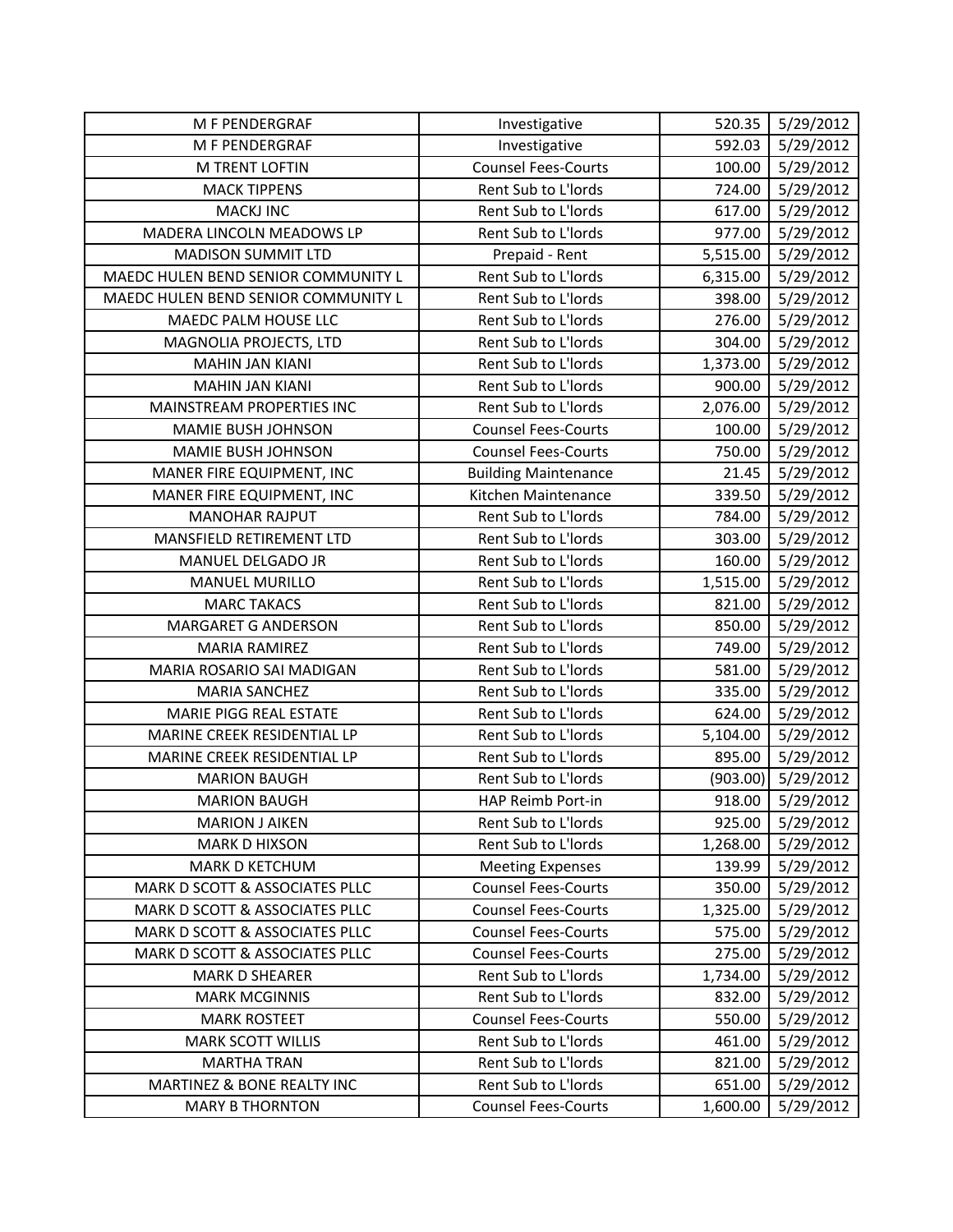| <b>MARY B THORNTON</b>              | <b>Counsel Fees-Courts</b>  | 350.00    | 5/29/2012 |
|-------------------------------------|-----------------------------|-----------|-----------|
| <b>MARY ELLEN ECKLUND</b>           | Rent Sub to L'Iords         | 427.00    | 5/29/2012 |
| <b>MARY J YOUNG</b>                 | <b>Counsel Fees-Courts</b>  | 600.00    | 5/29/2012 |
| <b>MARY J YOUNG</b>                 | <b>Counsel Fees-Courts</b>  | 1,050.00  | 5/29/2012 |
| MARY J YOUNG                        | <b>Counsel Fees-Courts</b>  | 375.00    | 5/29/2012 |
| MARY J YOUNG                        | <b>Counsel Fees-Courts</b>  | 670.00    | 5/29/2012 |
| <b>MARY R THOMSEN</b>               | Counsel Fees - CPS          | 100.00    | 5/29/2012 |
| MASTER CLEANING SUPPLY INC          | Sheriff Inventory           | 166.56    | 5/29/2012 |
| MASTER CLEANING SUPPLY INC          | Kitchen Supplies            | 77.22     | 5/29/2012 |
| MASTER CLEANING SUPPLY INC          | <b>Custodian Supplies</b>   | 2,089.00  | 5/29/2012 |
| MASTER CLEANING SUPPLY INC          | <b>Custodian Supplies</b>   | 835.60    | 5/29/2012 |
| MATRIX ASSOCIATES                   | Rent Sub to L'Iords         | 520.00    | 5/29/2012 |
| <b>MAX BREWINGTON</b>               | <b>Counsel Fees-Courts</b>  | 450.00    | 5/29/2012 |
| <b>MAX JOHN STRIKER</b>             | <b>Counsel Fees-Courts</b>  | 200.00    | 5/29/2012 |
| MAXUM HEALTH SERVICES CORP          | <b>Professional Service</b> | 132.50    | 5/29/2012 |
| MAXUM HEALTH SERVICES CORP          | <b>Professional Service</b> | 132.50    | 5/29/2012 |
| MAXUM HEALTH SERVICES CORP          | <b>Professional Service</b> | 132.50    | 5/29/2012 |
| MAXUM HEALTH SERVICES CORP          | <b>Professional Service</b> | 132.50    | 5/29/2012 |
| MAXUM HEALTH SERVICES CORP          | <b>Professional Service</b> | 132.50    | 5/29/2012 |
| MAXUM HEALTH SERVICES CORP          | <b>Professional Service</b> | 132.50    | 5/29/2012 |
| MAXUM HEALTH SERVICES CORP          | <b>Professional Service</b> | 124.75    | 5/29/2012 |
| MAXUM HEALTH SERVICES CORP          | <b>Professional Service</b> | 91.86     | 5/29/2012 |
| MAXUM HEALTH SERVICES CORP          | <b>Professional Service</b> | 91.86     | 5/29/2012 |
| MAXUM HEALTH SERVICES CORP          | <b>Professional Service</b> | 157.69    | 5/29/2012 |
| MAXUM HEALTH SERVICES CORP          | <b>Professional Service</b> | 91.86     | 5/29/2012 |
| MAXUM HEALTH SERVICES CORP          | <b>Professional Service</b> | 91.86     | 5/29/2012 |
| MAXUM HEALTH SERVICES CORP          | <b>Professional Service</b> | 91.86     | 5/29/2012 |
| MAXUM HEALTH SERVICES CORP          | <b>Professional Service</b> | 157.69    | 5/29/2012 |
| MAXUM HEALTH SERVICES CORP          | <b>Professional Service</b> | 91.86     | 5/29/2012 |
| MAXUM HEALTH SERVICES CORP          | <b>Professional Service</b> | 533.47    | 5/29/2012 |
| MAXUM HEALTH SERVICES CORP          | <b>Professional Service</b> | 85.67     | 5/29/2012 |
| MAXUM HEALTH SERVICES CORP          | <b>Professional Service</b> | 157.69    | 5/29/2012 |
| MAXUM HEALTH SERVICES CORP          | <b>Professional Service</b> | 91.86     | 5/29/2012 |
| MAXUM HEALTH SERVICES CORP          | <b>Professional Service</b> | 124.75    | 5/29/2012 |
| MAXUM HEALTH SERVICES CORP          | <b>Professional Service</b> | 124.75    | 5/29/2012 |
| MAXUM HEALTH SERVICES CORP          | <b>Professional Service</b> | 91.86     | 5/29/2012 |
| MAXUM HEALTH SERVICES CORP          | <b>Professional Service</b> | 91.86     | 5/29/2012 |
| MAXUM HEALTH SERVICES CORP          | <b>Professional Service</b> | 132.50    | 5/29/2012 |
| MCCLENDON CONSTRUCTION CO INC.      | Non-Track Const/Bldg        | 63,092.35 | 5/29/2012 |
| MCCLENDON CONSTRUCTION CO INC.      | Non-Track Const/Bldg        | 18,765.00 | 5/29/2012 |
| <b>MDRD LLC</b>                     | Rent Sub to L'Iords         | 452.00    | 5/29/2012 |
| <b>MDRD LLC</b>                     | Rent Sub to L'Iords         | 406.00    | 5/29/2012 |
| MEADOWS OF BEDFORD II APT INVESTORS | Rent Sub to L'Iords         | 1,951.00  | 5/29/2012 |
| MEADOWS OF BEDFORD II APT INVESTORS | Rent Sub to L'Iords         | 945.00    | 5/29/2012 |
| MEADOWS OF BEDFORD II APT INVESTORS | HAP Reimb Port-in           | 510.00    | 5/29/2012 |
| MEDINA & MEDINA INC                 | Central Garage Inv          | 364.50    | 5/29/2012 |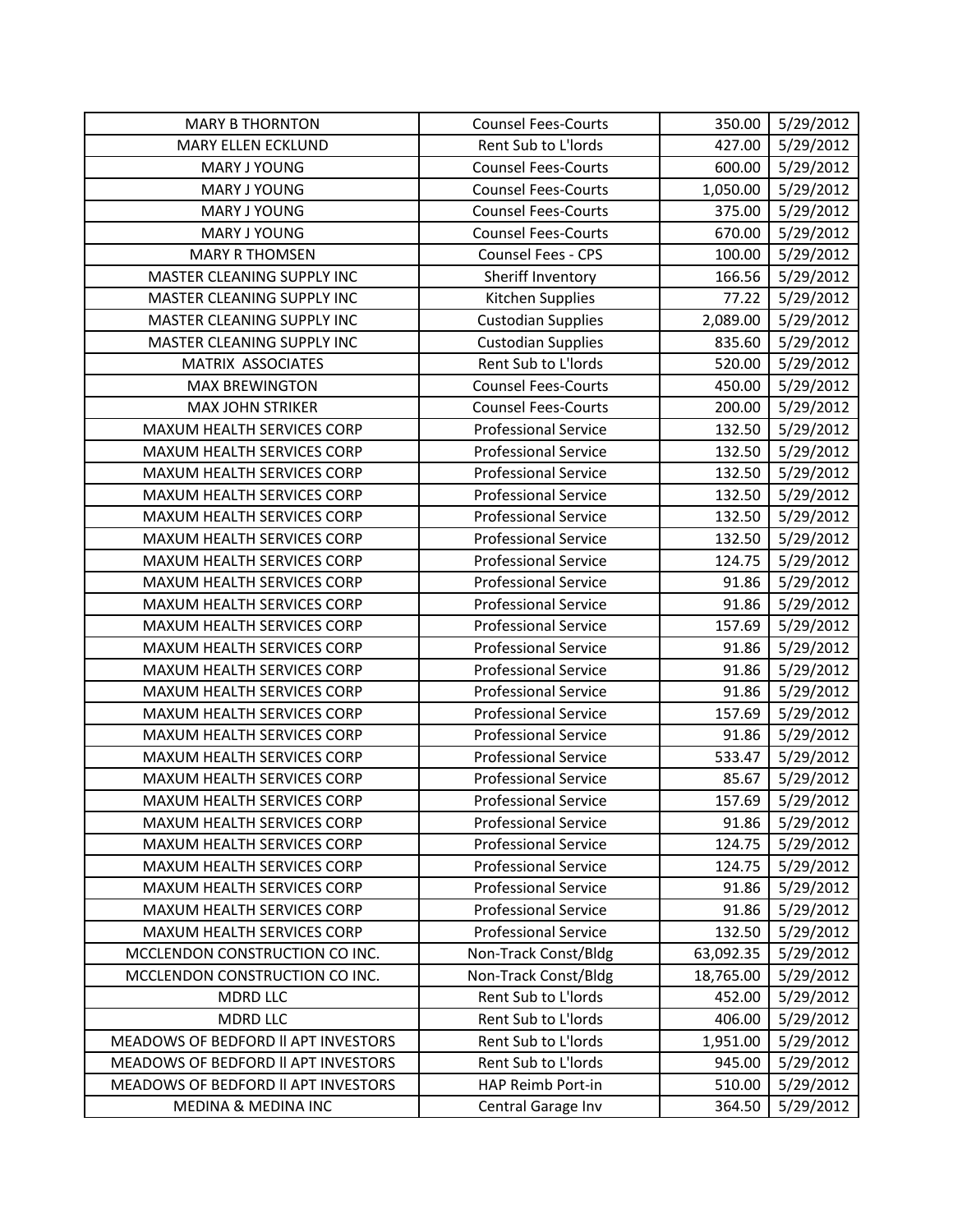| <b>MELANIE F WEBB</b>             | Psych Exam/Testimony        | 800.00     | 5/29/2012 |
|-----------------------------------|-----------------------------|------------|-----------|
| <b>MELISSA L HAMRICK</b>          | <b>Counsel Fees-Courts</b>  | 175.00     | 5/29/2012 |
| <b>MELISSA L HAMRICK</b>          | <b>Counsel Fees-Courts</b>  | 300.00     | 5/29/2012 |
| <b>MELISSA REVELL</b>             | Hlth Dept Immu Fees         | 25.00      | 5/29/2012 |
| <b>MELISSIA Y TALTON</b>          | Rent Sub to L'Iords         | 181.00     | 5/29/2012 |
| MELVILLE R ASHDOWN                | Rent Sub to L'Iords         | 2,607.00   | 5/29/2012 |
| MELVILLE R ASHDOWN                | Rent Sub to L'Iords         | 1,332.00   | 5/29/2012 |
| MEMBER'S BUILDING MAINTENANCE LLC | <b>Custodian Services</b>   | 729.56     | 5/29/2012 |
| MEMBER'S BUILDING MAINTENANCE LLC | <b>Custodian Services</b>   | 3,788.10   | 5/29/2012 |
| MEMBER'S BUILDING MAINTENANCE LLC | <b>Custodian Services</b>   | 1,171.51   | 5/29/2012 |
| MEMBER'S BUILDING MAINTENANCE LLC | <b>Custodian Services</b>   | 1,869.50   | 5/29/2012 |
| MEMBER'S BUILDING MAINTENANCE LLC | <b>Custodian Services</b>   | 2,777.94   | 5/29/2012 |
| MEMBER'S BUILDING MAINTENANCE LLC | <b>Custodian Services</b>   | 7,365.75   | 5/29/2012 |
| MEMBER'S BUILDING MAINTENANCE LLC | <b>Custodian Services</b>   | 7,162.32   | 5/29/2012 |
| MEMBER'S BUILDING MAINTENANCE LLC | <b>Custodian Services</b>   | 448.96     | 5/29/2012 |
| MEMBER'S BUILDING MAINTENANCE LLC | <b>Custodian Services</b>   | 5,854.02   | 5/29/2012 |
| MEMBER'S BUILDING MAINTENANCE LLC | <b>Custodian Services</b>   | 5,422.60   | 5/29/2012 |
| MEMBER'S BUILDING MAINTENANCE LLC | <b>Custodian Services</b>   | 1,178.52   | 5/29/2012 |
| MEMBER'S BUILDING MAINTENANCE LLC | <b>Custodian Services</b>   | 1,262.70   | 5/29/2012 |
| MEMBER'S BUILDING MAINTENANCE LLC | <b>Custodian Services</b>   | 1,010.16   | 5/29/2012 |
| MEMBER'S BUILDING MAINTENANCE LLC | <b>Custodian Services</b>   | 631.35     | 5/29/2012 |
| MEMBER'S BUILDING MAINTENANCE LLC | Contract Labor              | 2,299.20   | 5/29/2012 |
| MEMBER'S BUILDING MAINTENANCE LLC | Contract Labor              | 2,299.20   | 5/29/2012 |
| MEMBER'S BUILDING MAINTENANCE LLC | Contract Labor              | 2,284.83   | 5/29/2012 |
| MERCANTILE PARTNERS LP            | Prepaid - Rent              | 16,128.88  | 5/29/2012 |
| MERCANTILE PARTNERS LP            | Prepaid - Other             | 5,663.52   | 5/29/2012 |
| MERCANTILE PARTNERS LP            | Prepaid - Rent              | 4,375.00   | 5/29/2012 |
| MERCANTILE PARTNERS LP            | Prepaid - Other             | 1,536.48   | 5/29/2012 |
| METROPLEX SERVICE WELDING         | Parts and Supplies          | 87.51      | 5/29/2012 |
| METROPLEX SERVICE WELDING         | Parts and Supplies          | 51.00      | 5/29/2012 |
| METROPLEX SERVICE WELDING         | Parts and Supplies          | 118.00     | 5/29/2012 |
| METROPLEX SERVICE WELDING         | Parts and Supplies          | 307.66     | 5/29/2012 |
| METROPLEX SERVICE WELDING         | Fuel                        | 193.72     | 5/29/2012 |
| MHMR OF TARRANT COUNTY            | <b>Subrecipient Service</b> | 8,733.39   | 5/29/2012 |
| MHMR OF TARRANT COUNTY            | <b>Subrecipient Service</b> | 1,895.91   | 5/29/2012 |
| MHMR OF TARRANT COUNTY            | Spec Needs Off Proj         | 7,480.52   | 5/29/2012 |
| MHMR OF TARRANT COUNTY            | Spec Needs Off Proj         | 742.39     | 5/29/2012 |
| MHMR OF TARRANT COUNTY            | Prepaid - Rent              | 4,247.48   | 5/29/2012 |
| MHMR OF TARRANT COUNTY            | <b>MHMR</b>                 | 179,872.07 | 5/29/2012 |
| MHMR OF TARRANT COUNTY            | <b>MHMR</b>                 | 7,394.92   | 5/29/2012 |
| MHMR OF TARRANT COUNTY            | <b>MHMR</b>                 | 2,303.24   | 5/29/2012 |
| MHMR OF TARRANT COUNTY            | <b>Professional Service</b> | 2,166.66   | 5/29/2012 |
| MHMR OF TARRANT COUNTY            | Spec Needs Off Proj         | 31,439.53  | 5/29/2012 |
| <b>MHN SERVICES</b>               | <b>Employee Assist Prog</b> | 11,939.22  | 5/29/2012 |
| <b>MHN SERVICES</b>               | <b>Employee Assist Prog</b> | 819.84     | 5/29/2012 |
| <b>MHN SERVICES</b>               | <b>Employee Assist Prog</b> | 831.06     | 5/29/2012 |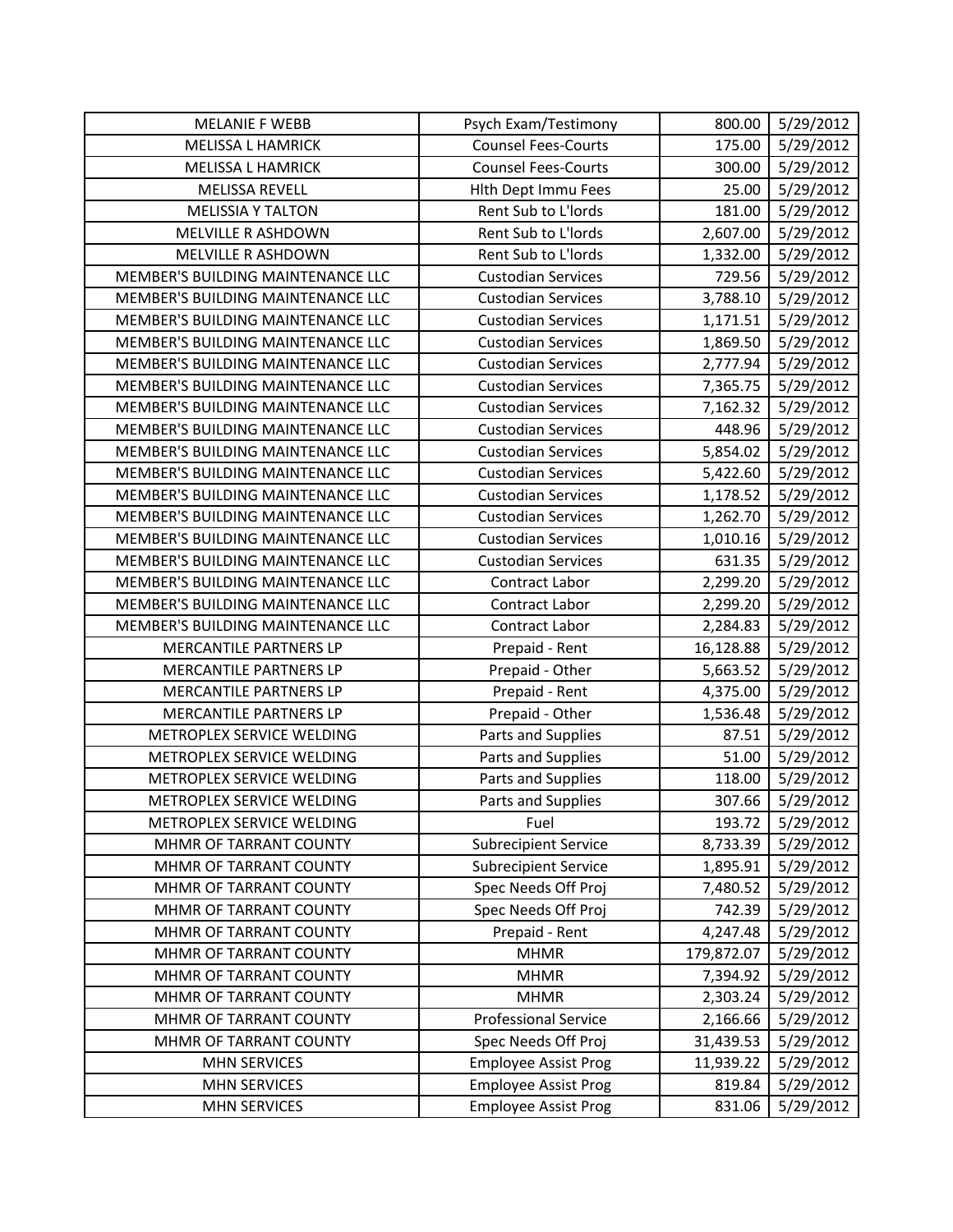| MICHAEL ANDREW MUNOZ      | <b>Counsel Fees-Courts</b> | 100.00    | 5/29/2012 |
|---------------------------|----------------------------|-----------|-----------|
| MICHAEL BERGER            | Counsel Fees-Juv           | 100.00    | 5/29/2012 |
| MICHAEL D TOLAND          | Rent Sub to L'Iords        | 431.00    | 5/29/2012 |
| MICHAEL DEEGAN            | <b>Counsel Fees-Courts</b> | 400.00    | 5/29/2012 |
| MICHAEL DEEGAN            | <b>Counsel Fees-Courts</b> | 100.00    | 5/29/2012 |
| MICHAEL DEEGAN            | <b>Counsel Fees-Courts</b> | 125.00    | 5/29/2012 |
| MICHAEL HAILEY            | Rent Sub to L'Iords        | 950.00    | 5/29/2012 |
| MICHAEL JAMES WILLIAMS    | HAP Reimb Port-in          | 436.00    | 5/29/2012 |
| MICHAEL KEVIN DAVIS       | <b>Tires and Tubes</b>     | 40.00     | 5/29/2012 |
| MICHAEL LOGAN WARE        | <b>Counsel Fees-Courts</b> | 1,150.00  | 5/29/2012 |
| MICHAEL MOORE             | Rent Sub to L'Iords        | 477.00    | 5/29/2012 |
| MICHAEL MOORE             | Rent Sub to L'Iords        | 506.00    | 5/29/2012 |
| MICHAEL PAUL GARCIA       | <b>Counsel Fees-Courts</b> | 700.00    | 5/29/2012 |
| MICHAEL PAUL GARCIA       | <b>Counsel Fees-Courts</b> | 650.00    | 5/29/2012 |
| MICHAEL PAUL GARCIA       | <b>Counsel Fees-Courts</b> | 137.50    | 5/29/2012 |
| MICHAEL R GARTNER         | Rent Sub to L'Iords        | 265.00    | 5/29/2012 |
| MICHAEL RINEHART          | Rent Sub to L'Iords        | 1,126.00  | 5/29/2012 |
| MICHAEL SHAWN MATLOCK     | <b>Counsel Fees-Courts</b> | 1,600.00  | 5/29/2012 |
| MICHAEL THOMPSON          | Rent Sub to L'Iords        | 1,400.00  | 5/29/2012 |
| MICHAEL W MCCOWAN         | Rent Sub to L'Iords        | 541.00    | 5/29/2012 |
| MICHELE M JOHNSON         | Rent Sub to L'Iords        | 461.00    | 5/29/2012 |
| MICHELLE DO               | Rent Sub to L'Iords        | 1,800.00  | 5/29/2012 |
| MICHELLE E HALLORAN       | <b>Counsel Fees-Courts</b> | 500.00    | 5/29/2012 |
| MICHELLE HEARD            | Clothing                   | 225.00    | 5/29/2012 |
| MICROSOFT SERVICES        | Software Maintenance       | 89,880.00 | 5/29/2012 |
| MIGNEAULT FORT WORTH LP   | Rent Sub to L'Iords        | 278.00    | 5/29/2012 |
| MIGUEL MUNOS              | <b>Restitution Payable</b> | 74.50     | 5/29/2012 |
| <b>MIKE CROXTON</b>       | Rent Sub to L'Iords        | 530.00    | 5/29/2012 |
| MIMOSA LANE LLC           | Prepaid - Rent             | 6,796.84  | 5/29/2012 |
| MIMOSA LANE LLC           | Water                      | 33.37     | 5/29/2012 |
| MIMOSA LANE LLC           | Water                      | 20.45     | 5/29/2012 |
| MINH HUONGTHI NGUYEN      | Rent Sub to L'Iords        | 757.00    | 5/29/2012 |
| MINICK LAW PC             | <b>Counsel Fees-Courts</b> | 675.00    | 5/29/2012 |
| MINICK LAW PC             | <b>Counsel Fees-Courts</b> | 100.00    | 5/29/2012 |
| MIPHI INVESTMENTS LLC     | Rent Sub to L'Iords        | 1,445.00  | 5/29/2012 |
| <b>MIR UZAIR</b>          | Rent Sub to L'Iords        | 518.00    | 5/29/2012 |
| <b>MISTY SIMPKINS</b>     | <b>Drug Seizures</b>       | 310.00    | 5/29/2012 |
| <b>MISTY SIMPKINS</b>     | Drug Seizure Int           | 0.13      | 5/29/2012 |
| MITEFF FAMILY PARTNERSHIP | Rent Sub to L'Iords        | 1,018.00  | 5/29/2012 |
| Monica D Tipton           | Prepaid - Travel           | 140.00    | 5/29/2012 |
| <b>MONICA LEUCK</b>       |                            |           | 5/29/2012 |
|                           | Rent Sub to L'Iords        | 562.00    |           |
| MOORE MEDICAL LLC         | Sheriff Inventory          | 220.00    | 5/29/2012 |
| Mr Christopher D Bell     | Transportation             | 61.69     | 5/29/2012 |
| Mr David A Phillips       | Travel                     | 140.52    | 5/29/2012 |
| Mr Donnie P Denton        | Education                  | 60.00     | 5/29/2012 |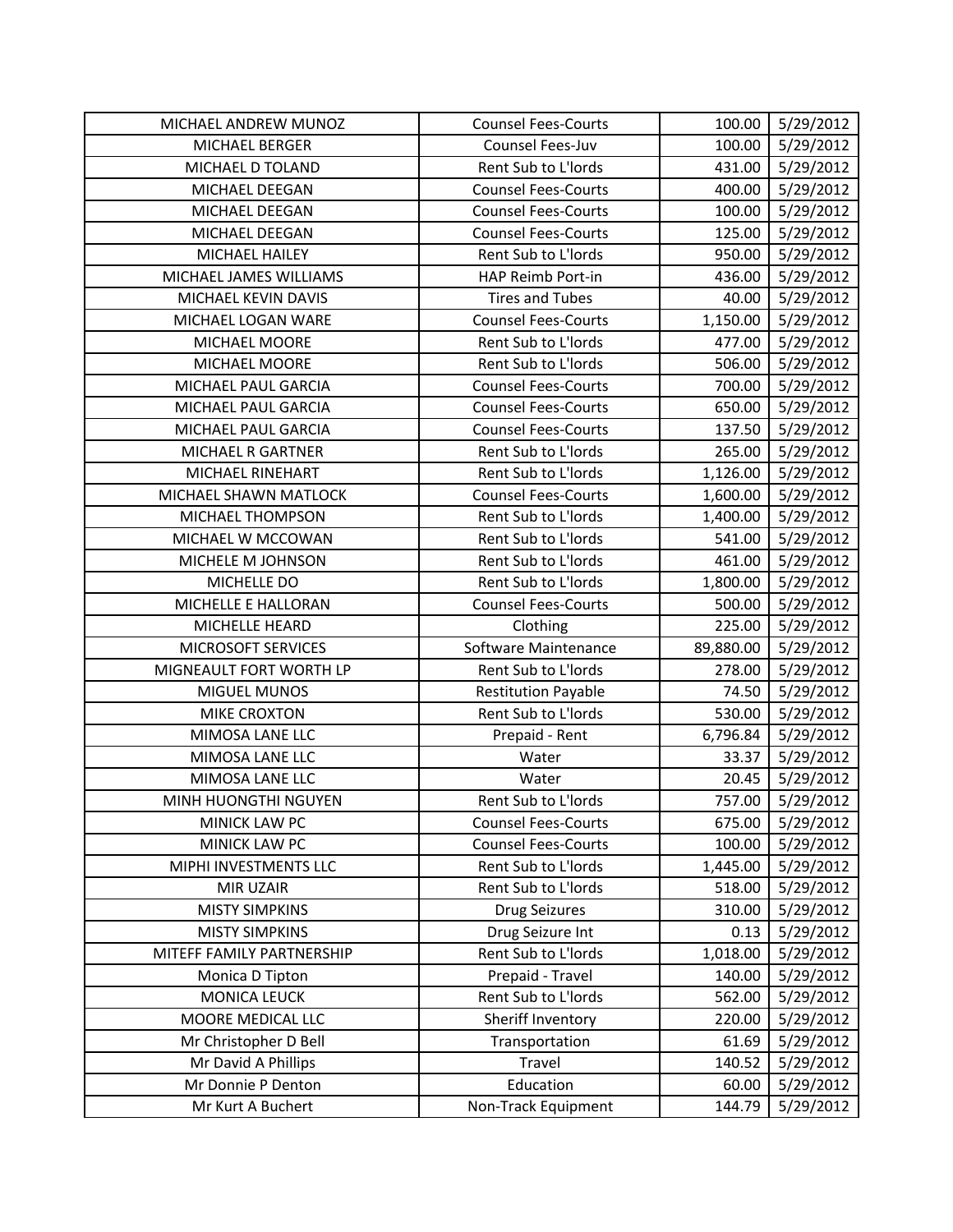| Mr Mark R Butler                    | Vehicle Maintenance         | 16.99     | 5/29/2012 |
|-------------------------------------|-----------------------------|-----------|-----------|
| Mr Thomas Spencer                   | Travel                      | 37.19     | 5/29/2012 |
| Mr Timothy A Menikos                | Education                   | 194.14    | 5/29/2012 |
| MRI COUNTRY BEND INVESTMENT FUND LP | Rent Sub to L'Iords         | 2,366.00  | 5/29/2012 |
| MRI COUNTRY BEND INVESTMENT FUND LP | Rent Sub to L'Iords         | 350.00    | 5/29/2012 |
| MRI RIVER GLEN INVESTMENT FUND LP   | Rent Sub to L'Iords         | 3,058.00  | 5/29/2012 |
| MRI RIVER GLEN INVESTMENT FUND LP   | Rent Sub to L'Iords         | 669.00    | 5/29/2012 |
| Ms Cynthia G Williams               | Mileage Allowance           | 18.87     | 5/29/2012 |
| Ms Cynthia G Williams               | Travel                      | 468.40    | 5/29/2012 |
| Ms Debbie M Spoonts                 | Transportation              | 43.91     | 5/29/2012 |
| Ms Janie Zhao                       | Education                   | 117.30    | 5/29/2012 |
| Ms Jeanne M Green                   | Education                   | 265.00    | 5/29/2012 |
| Ms Lisa M Nevarez                   | Education                   | 529.66    | 5/29/2012 |
| Ms Robin M Worthy                   | Education                   | 760.82    | 5/29/2012 |
| Ms Rosemary Q Garza                 | Education                   | 536.55    | 5/29/2012 |
| Ms Stella Estorga                   | Education                   | 116.39    | 5/29/2012 |
| MUNICIPAL SERVICES BUREAU           | Travel                      | 1.67      | 5/29/2012 |
| MVM SERVICES LLC                    | Prepaid - Rent              | 4,373.33  | 5/29/2012 |
| <b>NADA J RUDDOCK</b>               | Rent Sub to L'Iords         | 616.00    | 5/29/2012 |
| <b>NAHEED S NASIR</b>               | Rent Sub to L'Iords         | 1,400.00  | 5/29/2012 |
| <b>NAKESHA SMITH</b>                | House Fraud Recovery        | 5.00      | 5/29/2012 |
| NAKESHA SMITH                       | <b>House Fraud Recovery</b> | 5.00      | 5/29/2012 |
| <b>NAN BOWEN</b>                    | Rent Sub to L'Iords         | 240.00    | 5/29/2012 |
| <b>NANCY FUGATE</b>                 | Rent Sub to L'Iords         | 1,000.00  | 5/29/2012 |
| NANCY J CLAUNCH                     | Rent Sub to L'Iords         | 1,560.00  | 5/29/2012 |
| NANKUMARI RAJPUT BHATTI             | Rent Sub to L'Iords         | 1,158.00  | 5/29/2012 |
| NAOYA ORIME                         | Rent Sub to L'Iords         | 685.00    | 5/29/2012 |
| <b>NARDIS INC</b>                   | Safety/Tact Supplies        | 1,097.60  | 5/29/2012 |
| <b>NASCO</b>                        | <b>Educational Material</b> | 382.30    | 5/29/2012 |
| <b>NATHAN FRANKEL</b>               | <b>Building Maintenance</b> | 379.75    | 5/29/2012 |
| <b>NATHAN J FRY</b>                 | HAP Reimb Port-in           | 977.00    | 5/29/2012 |
| NATHERRAL J WASHINGTON              | <b>Counsel Fees-Courts</b>  | 137.50    | 5/29/2012 |
| NATIONAL NETWORK OF PUBLIC HEALTH   | Education                   | 100.00    | 5/29/2012 |
| <b>NAVID ALBAND</b>                 | <b>Counsel Fees-Courts</b>  | 350.00    | 5/29/2012 |
| <b>NAVID ALBAND</b>                 | <b>Counsel Fees-Courts</b>  | 175.00    | 5/29/2012 |
| NAVID ALBAND                        | <b>Counsel Fees-Courts</b>  | 137.50    | 5/29/2012 |
| NAVID ALBAND                        | <b>Counsel Fees-Courts</b>  | 125.00    | 5/29/2012 |
| NEI DEVELOPMENT LLC                 | Rent Sub to L'Iords         | 1,540.00  | 5/29/2012 |
| NEIGHBORHOOD PARTNERS OF TX LP      | HAP Reimb Port-in           | 305.00    | 5/29/2012 |
| <b>NEW ENCOUNTERS RTC</b>           | Clothing                    | 116.37    | 5/29/2012 |
| <b>NEW HORIZONS RANCH</b>           | Clothing                    | 100.00    | 5/29/2012 |
| NEW HORIZONS RANCH & CENTER INC     | <b>Residential Servc</b>    | 12,442.50 | 5/29/2012 |
| NEWBORN & CHILDRENS MED SRVC        | <b>Medical Services</b>     | 2,640.00  | 5/29/2012 |
| <b>NGOC BIGH NGUYEN</b>             | Rent Sub to L'Iords         | 900.00    | 5/29/2012 |
| NHUNG THI DINH                      | Rent Sub to L'Iords         | 1,904.00  | 5/29/2012 |
| NICHOLAS GREGORY DAVIS              | <b>Counsel Fees-Courts</b>  | 175.00    | 5/29/2012 |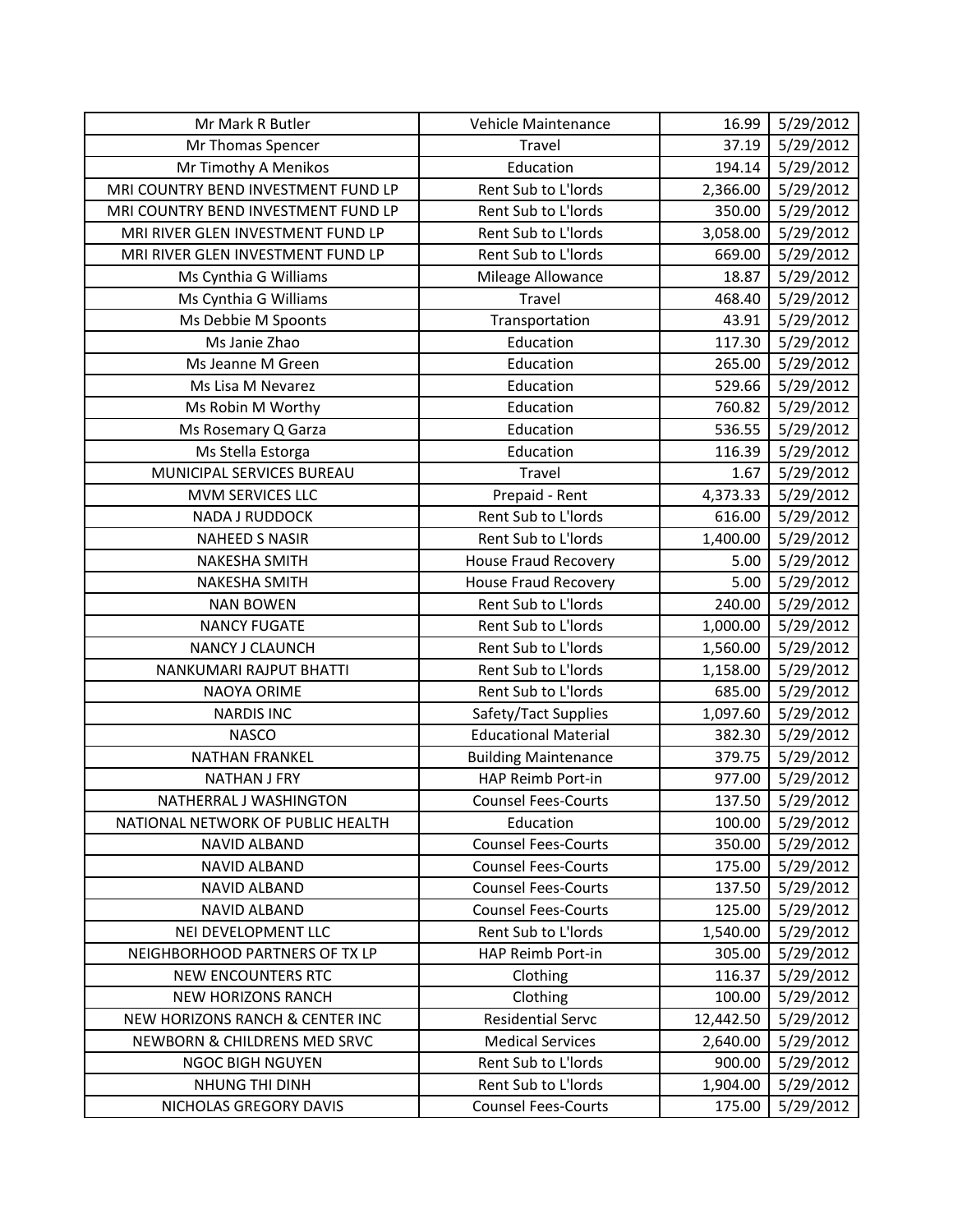| NICHOLAS GREGORY DAVIS            | <b>Counsel Fees-Courts</b>  | 100.00    | 5/29/2012 |
|-----------------------------------|-----------------------------|-----------|-----------|
| NICHOLS FORD LTD                  | Parts and Supplies          | 273.18    | 5/29/2012 |
| NICHOLSON-WATERMAN FAMILY TRUST   | Rent Sub to L'Iords         | 1,164.00  | 5/29/2012 |
| NICULINA HODADEA                  | Rent Sub to L'Iords         | 937.00    | 5/29/2012 |
| <b>NICVIN LLC</b>                 | Rent Sub to L'Iords         | 458.00    | 5/29/2012 |
| NORITSU AMERICA CORPORATION       | <b>Equipment Maint</b>      | 425.50    | 5/29/2012 |
| <b>NORSTAR</b>                    | Rent Sub to L'Iords         | 16,546.00 | 5/29/2012 |
| <b>NORSTAR</b>                    | Rent Sub to L'Iords         | 1,292.00  | 5/29/2012 |
| <b>NORSTAR</b>                    | Rent Sub to L'Iords         | 615.00    | 5/29/2012 |
| <b>NORSTAR</b>                    | HAP Reimb Port-in           | 4,992.00  | 5/29/2012 |
| NORTH HILLS APTS LTD              | Rent Sub to L'Iords         | 2,262.00  | 5/29/2012 |
| NORTH RICHLAND HILLS POLICE       | <b>Drug Seizures</b>        | 2,072.00  | 5/29/2012 |
| NORTH RICHLAND HILLS POLICE       | Drug Seizure Int            | 0.58      | 5/29/2012 |
| NORTH TEXAS ADDICTION COUNSELING  | <b>Professional Service</b> | 258.00    | 5/29/2012 |
| NORTH TEXAS EQUITIES CORP         | Rent Sub to L'Iords         | 3,101.00  | 5/29/2012 |
| NORTH TEXAS FUNERAL HOMES LLC     | <b>County Burials</b>       | 330.00    | 5/29/2012 |
| NORTH TEXAS FUNERAL HOMES LLC     | <b>County Burials</b>       | 330.00    | 5/29/2012 |
| NORTH TEXAS JUSTICES OF THE PEACE | <b>Dues</b>                 | 25.00     | 5/29/2012 |
| NORTH TEXAS REO GROUP INC         | Rent Sub to L'Iords         | 1,729.00  | 5/29/2012 |
| NORTH TEXAS WHEELS AND CASTERS    | Parts and Supplies          | 2,590.00  | 5/29/2012 |
| NORTHCREST SHADYWOOD PARTNERS LP  | Rent Sub to L'Iords         | 1,080.00  | 5/29/2012 |
| NORTHCREST SHADYWOOD PARTNERS LP  | Rent Sub to L'Iords         | 450.00    | 5/29/2012 |
| NORTHCREST SHADYWOOD PARTNERS LP  | Rent Sub to L'Iords         | 1,715.00  | 5/29/2012 |
| NPOT PARTNERS I LP                | Rent Sub to L'Iords         | 1,290.00  | 5/29/2012 |
| NSPIRE WOODS PARTNERS LLC         | Rent Sub to L'Iords         | 2,085.00  | 5/29/2012 |
| NSPIRE WOODS PARTNERS LLC         | Rent Sub to L'Iords         | 977.00    | 5/29/2012 |
| NSPIRE WOODS PARTNERS LLC         | Rent Sub to L'Iords         | 3,126.00  | 5/29/2012 |
| OAK FARMS DAIRY                   | Food                        | 623.36    | 5/29/2012 |
| OAK TIMBERS-FORT WORTH SOUTH LP   | Rent Sub to L'Iords         | 3,730.00  | 5/29/2012 |
| OAK TIMBERS-FORT WORTH SOUTH LP   | Rent Sub to L'Iords         | 1,427.00  | 5/29/2012 |
| OAK TIMBERS-FORT WORTH SOUTH LP   | HAP Reimb Port-in           | 580.00    | 5/29/2012 |
| OAK TIMBERS-NORTH GREENBRIAR LP   | Rent Sub to L'Iords         | 6,173.00  | 5/29/2012 |
| OAK TIMBERS-NORTH GREENBRIAR LP   | Rent Sub to L'Iords         | 829.00    | 5/29/2012 |
| OAK TIMBERS-NORTH GREENBRIAR LP   | HAP Reimb Port-in           | 967.00    | 5/29/2012 |
| OAK TIMBERS-WHITE SETTLEMENT      | Rent Sub to L'Iords         | 1,552.00  | 5/29/2012 |
| OAK TIMBERS-WHITE SETTLEMENT      | Rent Sub to L'Iords         | 1,717.00  | 5/29/2012 |
| OAK TIMBERS-WHITE SETTLEMENT II   | Rent Sub to L'Iords         | 2,475.00  | 5/29/2012 |
| OAK TIMBERS-WHITE SETTLEMENT II   | Rent Sub to L'Iords         | 823.00    | 5/29/2012 |
| OAK TIMBERS-WHITE SETTLEMENT II   | HAP Reimb Port-in           | 428.00    | 5/29/2012 |
| <b>OBADIAH BOLES</b>              | Rent Sub to L'Iords         | 1,610.00  | 5/29/2012 |
| <b>OCHO VEGAS INC</b>             | Rent Sub to L'Iords         | 168.00    | 5/29/2012 |
| OCHO VEGAS INC                    | Rent Sub to L'Iords         | 410.00    | 5/29/2012 |
| O'CONNOR PLACE LP                 | Rent Sub to L'Iords         | 1,095.00  | 5/29/2012 |
| O'CONNOR PLACE LP                 | Rent Sub to L'Iords         | 345.00    | 5/29/2012 |
| O'CONNOR PLACE LP                 | Rent Sub to L'Iords         | 1,347.00  | 5/29/2012 |
| <b>ODIS A DARNELL</b>             | Rent Sub to L'Iords         | 824.00    | 5/29/2012 |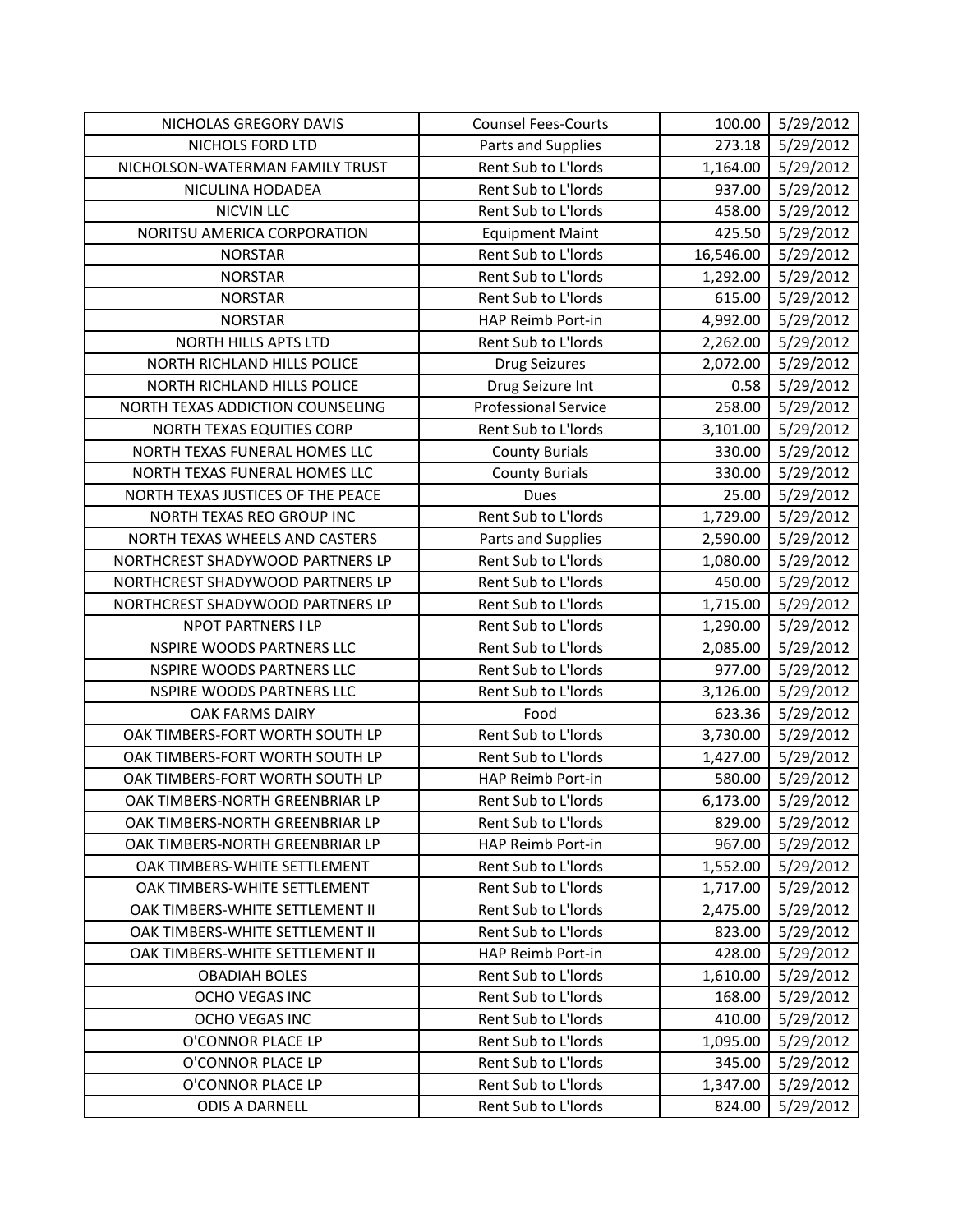| <b>OFEAR MOORE</b>                        | Rent Sub to L'Iords         | 397.00     | 5/29/2012 |
|-------------------------------------------|-----------------------------|------------|-----------|
| OHC SPECTRUM ONE LLC                      | Rent Sub to L'Iords         | 4,465.00   | 5/29/2012 |
| OHC SPECTRUM ONE LLC                      | Rent Sub to L'Iords         | 1,014.00   | 5/29/2012 |
| OHC SPECTRUM ONE LLC                      | Rent Sub to L'Iords         | 650.00     | 5/29/2012 |
| OHC SPECTRUM ONE LLC                      | HAP Reimb Port-in           | 1,649.00   | 5/29/2012 |
| OHC/COBBLESTONE LTD                       | Rent Sub to L'Iords         | 6,825.00   | 5/29/2012 |
| OHC/COBBLESTONE LTD                       | Rent Sub to L'Iords         | 2,282.00   | 5/29/2012 |
| OHC/COBBLESTONE LTD                       | Rent Sub to L'Iords         | 476.00     | 5/29/2012 |
| <b>OKEY AKPOM</b>                         | <b>Counsel Fees-Courts</b>  | 400.00     | 5/29/2012 |
| <b>OKEY AKPOM</b>                         | <b>Counsel Fees-Courts</b>  | 100.00     | 5/29/2012 |
| <b>OKEY AKPOM</b>                         | <b>Counsel Fees-Courts</b>  | 100.00     | 5/29/2012 |
| OKLAHOMA HOUSING FINANCE AGENCY           | Port HAP Port-out           | 686.00     | 5/29/2012 |
| OKLAHOMA HOUSING FINANCE AGENCY           | Port Admin Fee Expen        | 42.87      | 5/29/2012 |
| OLIVE TREE REALTY SOLUTION LLC            | Rent Sub to L'Iords         | 497.00     | 5/29/2012 |
| OLUBUKOLA OBAYANJU                        | <b>Counsel Fees-Courts</b>  | 150.00     | 5/29/2012 |
| OMNI AUSTIN HOTEL DOWNTOWN                | Education                   | 270.00     | 5/29/2012 |
| ONE AMELIA PARC LP                        | Rent Sub to L'Iords         | 5,789.00   | 5/29/2012 |
| ONE AMELIA PARC LP                        | HAP Reimb Port-in           | 838.00     | 5/29/2012 |
| ONE VILLAGE CREEK LP                      | Rent Sub to L'Iords         | 16,746.00  | 5/29/2012 |
| ONE VILLAGE CREEK LP                      | Rent Sub to L'Iords         | 2,560.00   | 5/29/2012 |
| ONLINE TECH STORES.COM                    | Supplies                    | 17.90      | 5/29/2012 |
| ORCHID CELLMARK                           | <b>Expert Witness Serv</b>  | 1,302.15   | 5/29/2012 |
| O'REILLY AUTO PARTS                       | Vehicle Maintenance         | 119.76     | 5/29/2012 |
| O'REILLY AUTO PARTS                       | Central Garage Inv          | 361.66     | 5/29/2012 |
| ORIENTAL TRADING CO INC                   | Volunteer Program           | 121.99     | 5/29/2012 |
| OSWALDO ZELAYA                            | Rent Sub to L'Iords         | 429.00     | 5/29/2012 |
| <b>OVERHEAD DOOR</b>                      | <b>Building Maintenance</b> | 170.00     | 5/29/2012 |
| <b>OVERTON FAMILY LIMITED PARTNERSHIP</b> | Rent Sub to L'Iords         | 866.00     | 5/29/2012 |
| <b>OVERTON SQUARE LP</b>                  | Rent Sub to L'Iords         | 4,242.00   | 5/29/2012 |
| <b>OVERTON SQUARE LP</b>                  | Rent Sub to L'Iords         | 717.00     | 5/29/2012 |
| <b>OVERTON SQUARE LP</b>                  | HAP Reimb Port-in           | 464.00     | 5/29/2012 |
| OWEN GROUP PROPERTY MANAGEMENT LLC        | Rent Sub to L'Iords         | 403.00     | 5/29/2012 |
| <b>OZARKA DRINKING WATER</b>              | Water                       | 110.75     | 5/29/2012 |
| P MICHAEL SCHNEIDER LAW FIRM PC           | <b>Counsel Fees-Courts</b>  | 200.00     | 5/29/2012 |
| PACIFICARE OF TEXAS                       | <b>HMO Premiums</b>         | 229,400.68 | 5/29/2012 |
| PAMELA S FERNANDEZ                        | <b>Counsel Fees-Courts</b>  | 100.00     | 5/29/2012 |
| PAMELA TREST BERNARD                      | Rent Sub to L'Iords         | 316.00     | 5/29/2012 |
| PANTEGO POLICE DEPARTMENT                 | <b>Drug Seizures</b>        | 855.00     | 5/29/2012 |
| PANTEGO POLICE DEPARTMENT                 | Drug Seizure Int            | 0.63       | 5/29/2012 |
| PARK PLAZA SHOPPING CENTER                | Prepaid - Rent              | 4,250.00   | 5/29/2012 |
| PARK VISTA TOWNHOMES L P                  | Rent Sub to L'Iords         | 15,444.00  | 5/29/2012 |
| PARKSIDE APARTMENTS LLC                   | Rent Sub to L'Iords         | 4,129.00   | 5/29/2012 |
| PARKSIDE PROPERTIES LP                    | Rent Sub to L'Iords         | 428.00     | 5/29/2012 |
| PARKSIDE PROPERTIES LP                    | HAP Reimb Port-in           | 354.00     | 5/29/2012 |
| PARODI PROPERTY LTD                       | Rent Sub to L'Iords         | 12,834.00  | 5/29/2012 |
| PARODI PROPERTY LTD                       | Rent Sub to L'Iords         | 3,355.00   | 5/29/2012 |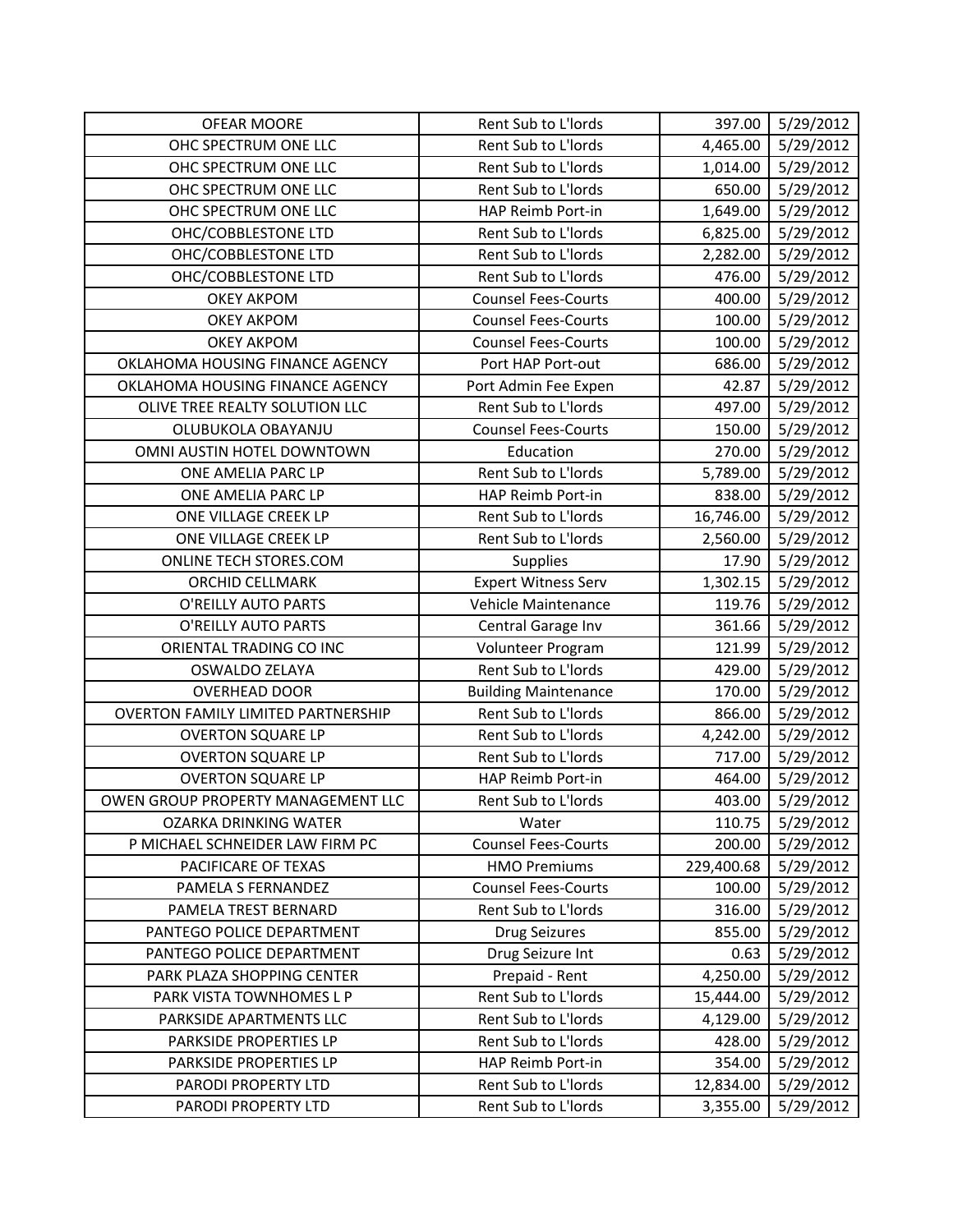| PARODI PROPERTY LTD                 | Rent Sub to L'Iords         | 357.00    | 5/29/2012 |
|-------------------------------------|-----------------------------|-----------|-----------|
| PASADA PROPERTY INVESTMENTS LLC     | Rent Sub to L'Iords         | 1,181.00  | 5/29/2012 |
| PASCALE BARLATIER SURPRIS           | HAP Reimb Port-in           | 700.00    | 5/29/2012 |
| PATHWAY BUILDERS LP                 | Rent Sub to L'Iords         | 950.00    | 5/29/2012 |
| PATRICIA L SUMMERS                  | Counsel Fees - CPS          | 350.00    | 5/29/2012 |
| PATRICIA MARGARET MCBRIDE           | <b>Counsel Fees-Courts</b>  | 500.00    | 5/29/2012 |
| PATRICIA R POOL                     | Rent Sub to L'Iords         | 690.00    | 5/29/2012 |
| PATRICK CURRAN                      | <b>Counsel Fees-Courts</b>  | 540.00    | 5/29/2012 |
| PATRICK CURRAN                      | <b>Counsel Fees-Courts</b>  | 282.50    | 5/29/2012 |
| <b>PATRICK KEVLIN</b>               | Rent Sub to L'Iords         | 761.00    | 5/29/2012 |
| PATRICK R MCCARTY                   | <b>Counsel Fees-Courts</b>  | 450.00    | 5/29/2012 |
| PATRICK R MCCARTY                   | <b>Counsel Fees-Courts</b>  | 350.00    | 5/29/2012 |
| PATRICK S DOHONEY & ASSOCIATES PLLC | <b>Counsel Fees-Courts</b>  | 2,370.00  | 5/29/2012 |
| PATTY TILLMAN                       | <b>Counsel Fees-Courts</b>  | 350.00    | 5/29/2012 |
| PATTY TILLMAN                       | <b>Counsel Fees-Courts</b>  | 450.00    | 5/29/2012 |
| PATTY TILLMAN                       | <b>Counsel Fees-Courts</b>  | 237.50    | 5/29/2012 |
| PATTY TILLMAN                       | <b>Counsel Fees-Courts</b>  | 350.00    | 5/29/2012 |
| PATTY TILLMAN                       | <b>Counsel Fees - CPS</b>   | 100.00    | 5/29/2012 |
| PAUL B ROTHBAND JR                  | <b>Counsel Fees-Courts</b>  | 1,700.00  | 5/29/2012 |
| PAUL CONNER                         | <b>Counsel Fees-Courts</b>  | 987.50    | 5/29/2012 |
| PAUL E MAYS                         | Rent Sub to L'Iords         | 940.00    | 5/29/2012 |
| PAUL LEWALLEN                       | <b>Counsel Fees-Courts</b>  | 450.00    | 5/29/2012 |
| <b>PAUL MCGINNIS</b>                | Prepaid - Rent              | 3,075.00  | 5/29/2012 |
| PAUL MURRAY                         | Rent Sub to L'Iords         | 518.00    | 5/29/2012 |
| PAUL OKELLO                         | Rent Sub to L'Iords         | 837.00    | 5/29/2012 |
| PAUL V PREVITE                      | <b>Counsel Fees-Courts</b>  | 350.00    | 5/29/2012 |
| PAYFLEX SYSTEMS USA INC             | <b>Medical Admn Fees</b>    | 692.00    | 5/29/2012 |
| PAYFLEX SYSTEMS USA INC             | <b>Medical Admn Fees</b>    | 3,091.55  | 5/29/2012 |
| PAYFLEX SYSTEMS USA INC             | Administration              | 10,395.95 | 5/29/2012 |
| PECAN BEND APARTMENTS LTD           | Rent Sub to L'Iords         | 437.00    | 5/29/2012 |
| PECAN BEND APARTMENTS LTD           | HAP Reimb Port-in           | 357.00    | 5/29/2012 |
| PEDRO CISNEROS                      | Counsel Fees-Juv            | 400.00    | 5/29/2012 |
| PENNSYLVANIA PLACE APARTMENTS LP    | Rent Sub to L'Iords         | 2,729.00  | 5/29/2012 |
| PENNSYLVANIA PLACE APARTMENTS LP    | Rent Sub to L'Iords         | 1,899.00  | 5/29/2012 |
| PENNSYLVANIA PLACE APARTMENTS LP    | HAP Reimb Port-in           | 588.00    | 5/29/2012 |
| PENSTAR POWER LLC                   | <b>Utility Allowance</b>    | 220.00    | 5/29/2012 |
| PENTHOUSE CONDOMINIUM HOA           | Prepaid - Rent              | 265.00    | 5/29/2012 |
| PERRY BRIGHAM                       | Rent Sub to L'Iords         | 767.00    | 5/29/2012 |
| PERSONAL ACQUISITION MGMT & SALES I | Rent Sub to L'Iords         | 3,168.00  | 5/29/2012 |
| PERSONAL ACQUISITION MGMT & SALES I | Rent Sub to L'Iords         | 692.00    | 5/29/2012 |
| PERSONAL ACQUISITION MGMT & SALES I | Rent Sub to L'Iords         | 336.00    | 5/29/2012 |
| PETER A VAN DALEN                   | <b>Building Maintenance</b> | 60.00     | 5/29/2012 |
| PETER A VAN DALEN                   | <b>Building Maintenance</b> | 60.00     | 5/29/2012 |
| PETER A VAN DALEN                   | <b>Building Maintenance</b> | 90.00     | 5/29/2012 |
| PETER A VAN DALEN                   | Landscaping Expense         | 240.00    | 5/29/2012 |
| PETER J WEBB                        | HAP Reimb Port-in           | 366.00    | 5/29/2012 |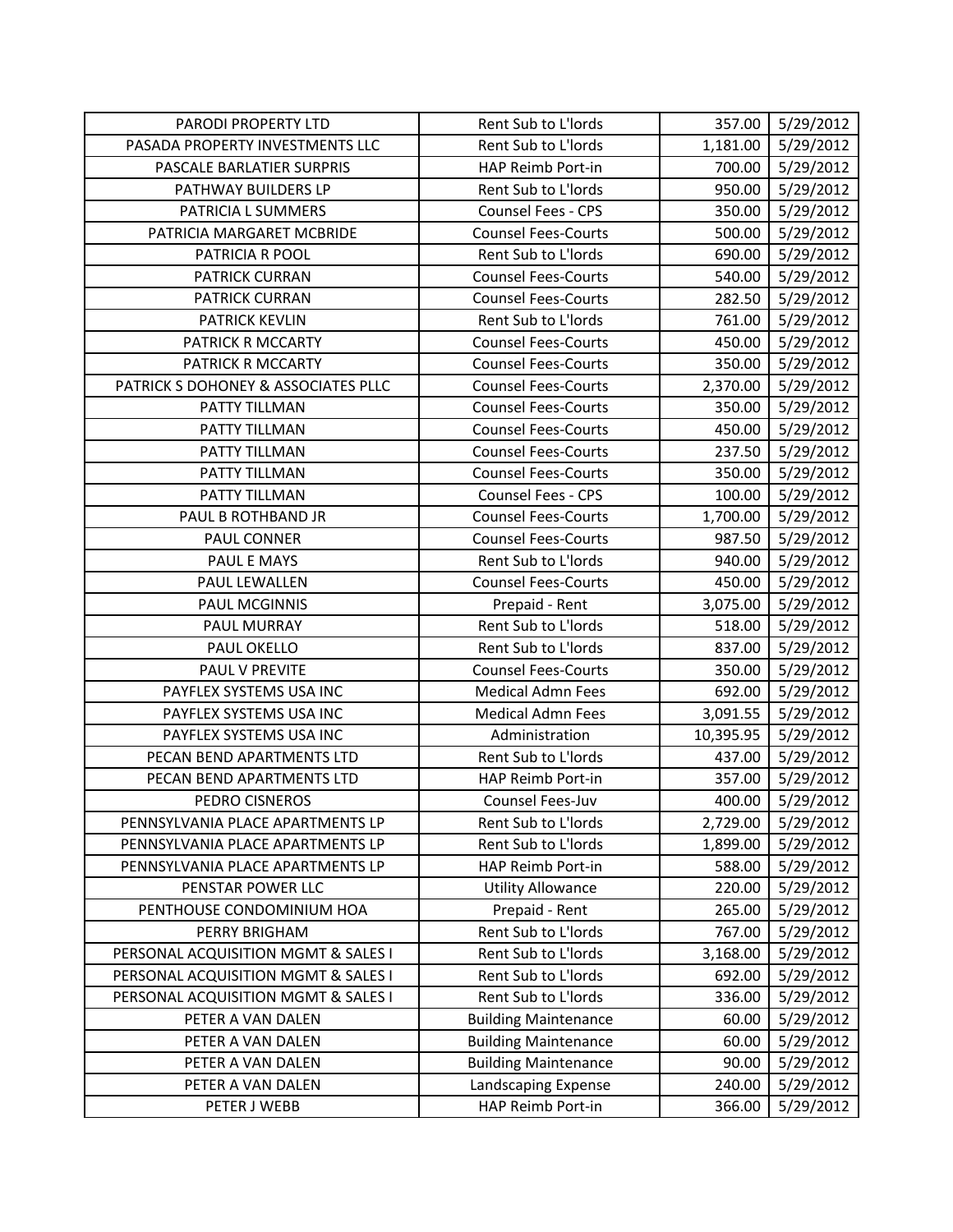| PETER SZWEDA                           | Rent Sub to L'Iords         | 355.00   | 5/29/2012 |
|----------------------------------------|-----------------------------|----------|-----------|
| PHAM HOANG LONG                        | Rent Sub to L'Iords         | 815.00   | 5/29/2012 |
| PHILLIP BARRON                         | Rent Sub to L'Iords         | 589.00   | 5/29/2012 |
| PHILLIP FEVANG                         | Rent Sub to L'Iords         | 667.00   | 5/29/2012 |
| PHILLIP M HERR                         | <b>Counsel Fees-Courts</b>  | 680.00   | 5/29/2012 |
| PHILLIP S BARKER                       | Travel                      | 302.00   | 5/29/2012 |
| PHILLIP TRINH                          | Rent Sub to L'Iords         | 3,279.00 | 5/29/2012 |
| PHUONG PHAM                            | Rent Sub to L'Iords         | 1,153.00 | 5/29/2012 |
| PHYLLIS GAINES                         | Rent Sub to L'Iords         | 742.00   | 5/29/2012 |
| PIA R. RODRIGUEZ                       | <b>Counsel Fees-Courts</b>  | 850.00   | 5/29/2012 |
| PIA R. RODRIGUEZ                       | <b>Counsel Fees-Courts</b>  | 400.00   | 5/29/2012 |
| PIA R. RODRIGUEZ                       | <b>Counsel Fees-Courts</b>  | 1,050.00 | 5/29/2012 |
| PIA R. RODRIGUEZ                       | <b>Counsel Fees-Courts</b>  | 400.00   | 5/29/2012 |
| PLANNED PARENTHOOD OF                  | <b>Professional Service</b> | 2,292.25 | 5/29/2012 |
| PLANO HOUSING AUTHORITY                | Port HAP Port-out           | 1,812.00 | 5/29/2012 |
| PLANO HOUSING AUTHORITY                | Port Admin Fee Expen        | 171.48   | 5/29/2012 |
| PLANTATION WEST APARTMENTS             | Rent Sub to L'Iords         | 1,080.00 | 5/29/2012 |
| PLATINUM PROPERTY MANAGEMENT           | Rent Sub to L'Iords         | 771.00   | 5/29/2012 |
| POINT WEST ASSOCIATES LLC              | Rent Sub to L'Iords         | 678.00   | 5/29/2012 |
| POINT WEST ASSOCIATES LLC              | HAP Reimb Port-in           | 199.00   | 5/29/2012 |
| POLLOCK PAPER DISTRIBUTORS             | Sheriff Inventory           | 293.04   | 5/29/2012 |
| POLLOCK PAPER DISTRIBUTORS             | Supplies                    | 108.15   | 5/29/2012 |
| POLLOCK PAPER DISTRIBUTORS             | Supplies                    | 14.85    | 5/29/2012 |
| POLLOCK PAPER DISTRIBUTORS             | Kitchen Supplies            | 40.54    | 5/29/2012 |
| POLLOCK PAPER DISTRIBUTORS             | Kitchen Supplies            | 12.21    | 5/29/2012 |
| POLLOCK PAPER DISTRIBUTORS             | <b>Custodian Supplies</b>   | 327.21   | 5/29/2012 |
| POLO CLUB MANAGEMENT INC               | Rent Sub to L'Iords         | 460.00   | 5/29/2012 |
| PORTER BURGESS COMPANY                 | <b>Computer Maintenance</b> | 975.55   | 5/29/2012 |
| POWER SYSTEMS INC                      | <b>Health Promo Pgrm</b>    | 299.95   | 5/29/2012 |
| PRATTCO CRESENT OAKS LP                | Rent Sub to L'Iords         | 250.00   | 5/29/2012 |
| PRECISION DELTA CORPORATION            | <b>Range Supplies</b>       | 8,972.60 | 5/29/2012 |
| PRICE CAROL OAKS LP                    | Rent Sub to L'Iords         | 2,347.00 | 5/29/2012 |
| PRICE CAROL OAKS LP                    | Rent Sub to L'Iords         | 446.00   | 5/29/2012 |
| PRINTER CONNECTION INC                 | Capital Outlay-Furni        | 9,200.00 | 5/29/2012 |
| PRINTER CONNECTION INC                 | Non-Track Equipment         | 1,820.00 | 5/29/2012 |
| PRONTO COURIER SERVICE LLC             | <b>Professional Service</b> | 200.01   | 5/29/2012 |
| PRUDENTIAL INSURANCE COMP OF AMERIC    | L T Health Care             | 5,664.52 | 5/29/2012 |
| PSYCHOTHERAPY SERVICES & YOKE-         | <b>Professional Service</b> | 6,690.00 | 5/29/2012 |
| PTS OF AMERICA LLC                     | <b>Professional Service</b> | 3,150.10 | 5/29/2012 |
| PUBLIC AGENCY TRAINING COUNCIL         | Education                   | 850.00   | 5/29/2012 |
| PUNDIT JEE LP                          | Rental Assistance           | 515.00   | 5/29/2012 |
| PUNDIT JEE LP                          | Rent Sub to L'Iords         | 1,204.00 | 5/29/2012 |
| <b>QUANG CHIEU BUDDIST</b>             | Rent Sub to L'Iords         | 400.00   | 5/29/2012 |
| <b>QUANG N M HUYNH</b>                 | Rent Sub to L'Iords         | 1,138.00 | 5/29/2012 |
| <b>QUANTUM MECHANICAL SERVICES INC</b> | A/C Maint Contract          | 957.50   | 5/29/2012 |
| <b>QUEST DIAGNOSTICS INC</b>           | <b>Professional Service</b> | 414.86   | 5/29/2012 |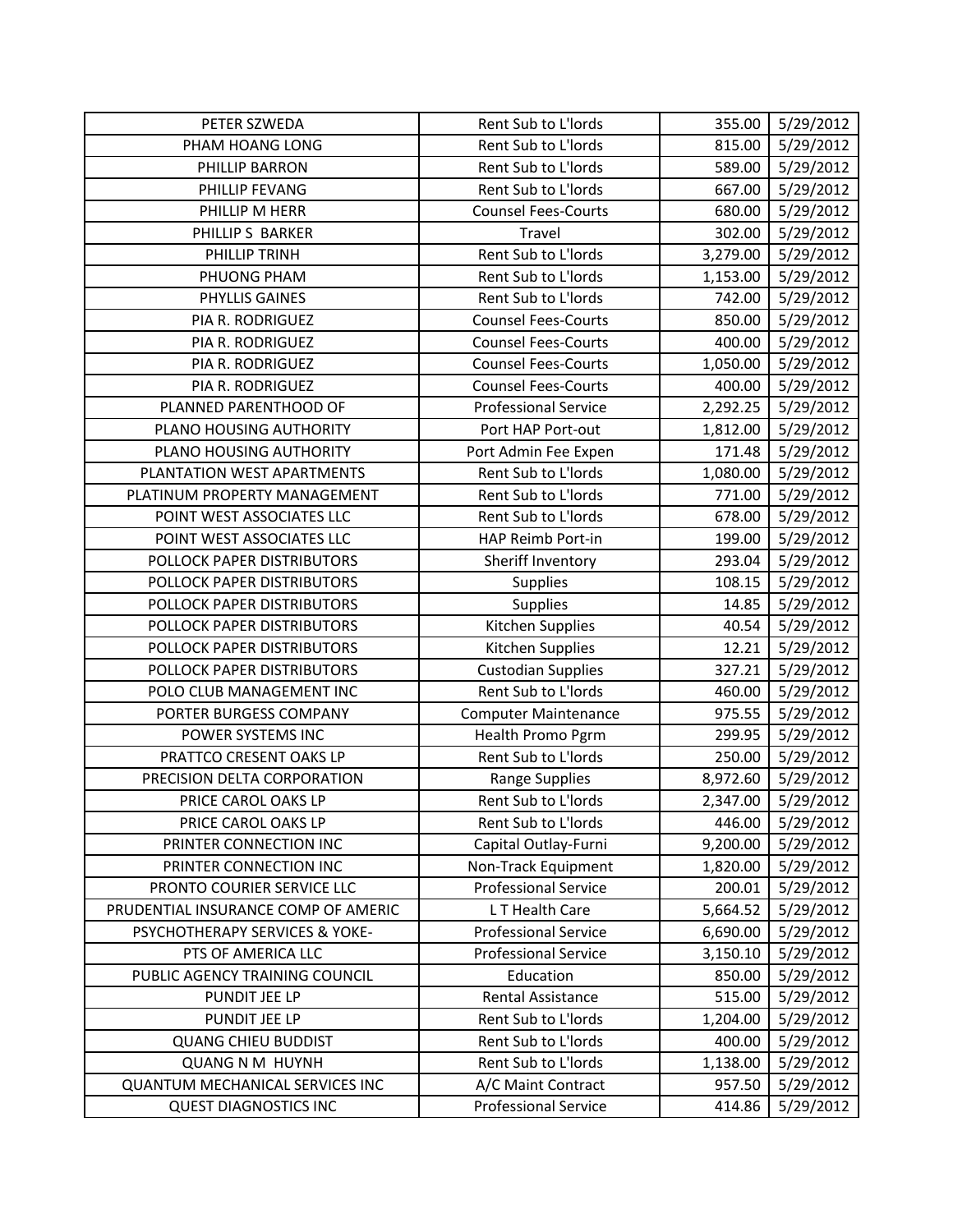| <b>QUEST DIAGNOSTICS INC</b>         | <b>Professional Service</b> | 247.22    | 5/29/2012 |
|--------------------------------------|-----------------------------|-----------|-----------|
| <b>QUEST DIAGNOSTICS INC</b>         | Laboratory Costs            | 127.00    | 5/29/2012 |
| <b>QUEST DIAGNOSTICS INC</b>         | Laboratory Costs            | 15.00     | 5/29/2012 |
| <b>QUEST IRA INC</b>                 | Rent Sub to L'Iords         | 1,202.00  | 5/29/2012 |
| <b>QUILL CORPORATION</b>             | Sheriff Inventory           | 310.65    | 5/29/2012 |
| <b>QUILL CORPORATION</b>             | Supplies                    | 103.55    | 5/29/2012 |
| R MAUREEN TOLBERT                    | <b>Counsel Fees-Courts</b>  | 175.00    | 5/29/2012 |
| R MAUREEN TOLBERT                    | <b>Counsel Fees-Courts</b>  | 975.00    | 5/29/2012 |
| R MAUREEN TOLBERT                    | <b>Counsel Fees-Courts</b>  | 150.00    | 5/29/2012 |
| RACHAEL MASSEY                       | Clothing                    | 170.39    | 5/29/2012 |
| RADIOLOGY ASSOCIATES OF TARRANT      | <b>Professional Service</b> | 45.98     | 5/29/2012 |
| RADIOLOGY ASSOCIATES TARRANT         | <b>Professional Service</b> | 136.00    | 5/29/2012 |
| RADWAN BEKOWICH                      | Rent Sub to L'Iords         | 728.00    | 5/29/2012 |
| RAINA REALTY                         | Rent Sub to L'Iords         | 144.00    | 5/29/2012 |
| RAJIV SHARMA                         | Rent Sub to L'Iords         | 513.00    | 5/29/2012 |
| <b>RAM P MALIK</b>                   | Rent Sub to L'Iords         | 678.00    | 5/29/2012 |
| <b>RAMON D STRIPLING</b>             | Rent Sub to L'Iords         | 925.00    | 5/29/2012 |
| <b>RAMU K MYSORE</b>                 | Rent Sub to L'Iords         | 1,007.00  | 5/29/2012 |
| <b>RAN SHNITZER</b>                  | Rent Sub to L'Iords         | 900.00    | 5/29/2012 |
| <b>RANDALL B MILLER</b>              | <b>Counsel Fees-Courts</b>  | 100.00    | 5/29/2012 |
| RANDALL B MILLER                     | <b>Counsel Fees-Courts</b>  | 100.00    | 5/29/2012 |
| RANDALL PAT WOODS                    | <b>Equipment Maint</b>      | 300.00    | 5/29/2012 |
| RANDOL ASSET MANAGEMENT              | Prepaid - Rent              | 11,818.00 | 5/29/2012 |
| RAUL NEVAREZ                         | <b>Counsel Fees-Courts</b>  | 200.00    | 5/29/2012 |
| RAUL NEVAREZ                         | <b>Counsel Fees-Courts</b>  | 100.00    | 5/29/2012 |
| RAUL NEVAREZ                         | Counsel Fees - CPS          | 150.00    | 5/29/2012 |
| <b>RAY ECKLUND</b>                   | Rent Sub to L'Iords         | 5,008.00  | 5/29/2012 |
| <b>RAY ECKLUND</b>                   | Rent Sub to L'Iords         | 645.00    | 5/29/2012 |
| <b>RAY HALL JR</b>                   | <b>Counsel Fees-Courts</b>  | 175.00    | 5/29/2012 |
| RAY HALL JR                          | <b>Counsel Fees-Courts</b>  | 200.00    | 5/29/2012 |
| RAY HALL JR                          | <b>Counsel Fees-Courts</b>  | 300.00    | 5/29/2012 |
| RAY HALL JR                          | <b>Counsel Fees-Courts</b>  | 500.00    | 5/29/2012 |
| <b>RAY HALL JR</b>                   | Counsel Fees - CPS          | 150.00    | 5/29/2012 |
| RAYA ROSALVA                         | Rent Sub to L'Iords         | 615.00    | 5/29/2012 |
| RAYMOND CUDAR                        | <b>Restitution Payable</b>  | 280.00    | 5/29/2012 |
| RAZA MIAN                            | Rent Sub to L'Iords         | 906.00    | 5/29/2012 |
| RD CORNELL LLC                       | Parts and Supplies          | 124.00    | 5/29/2012 |
| <b>RDO EQUIPMENT CO</b>              | Parts and Supplies          | 808.40    | 5/29/2012 |
| RDO EQUIPMENT CO                     | Parts and Supplies          | 160.18    | 5/29/2012 |
| <b>REACH ENERGY LLC</b>              | <b>Utility Allowance</b>    | 77.00     | 5/29/2012 |
| REAL ESTATE BY PAT GRAY & ASSOC INC  | Rent Sub to L'Iords         | 758.00    | 5/29/2012 |
| REAL PROPERTY MANAGEMENT             | Rent Sub to L'Iords         | 2,370.00  | 5/29/2012 |
| REAL SYNERGY INVESTMENTS INC         | Rent Sub to L'Iords         | 742.00    | 5/29/2012 |
| REBECCA WILLIAMS                     | Rent Sub to L'Iords         | 950.00    | 5/29/2012 |
| <b>RED DOG STUDIOS</b>               | Clothing                    | 92.30     | 5/29/2012 |
| REGENCY IV APART & ART GENERAL PRTNR | Rent Sub to L'Iords         | 1,569.00  | 5/29/2012 |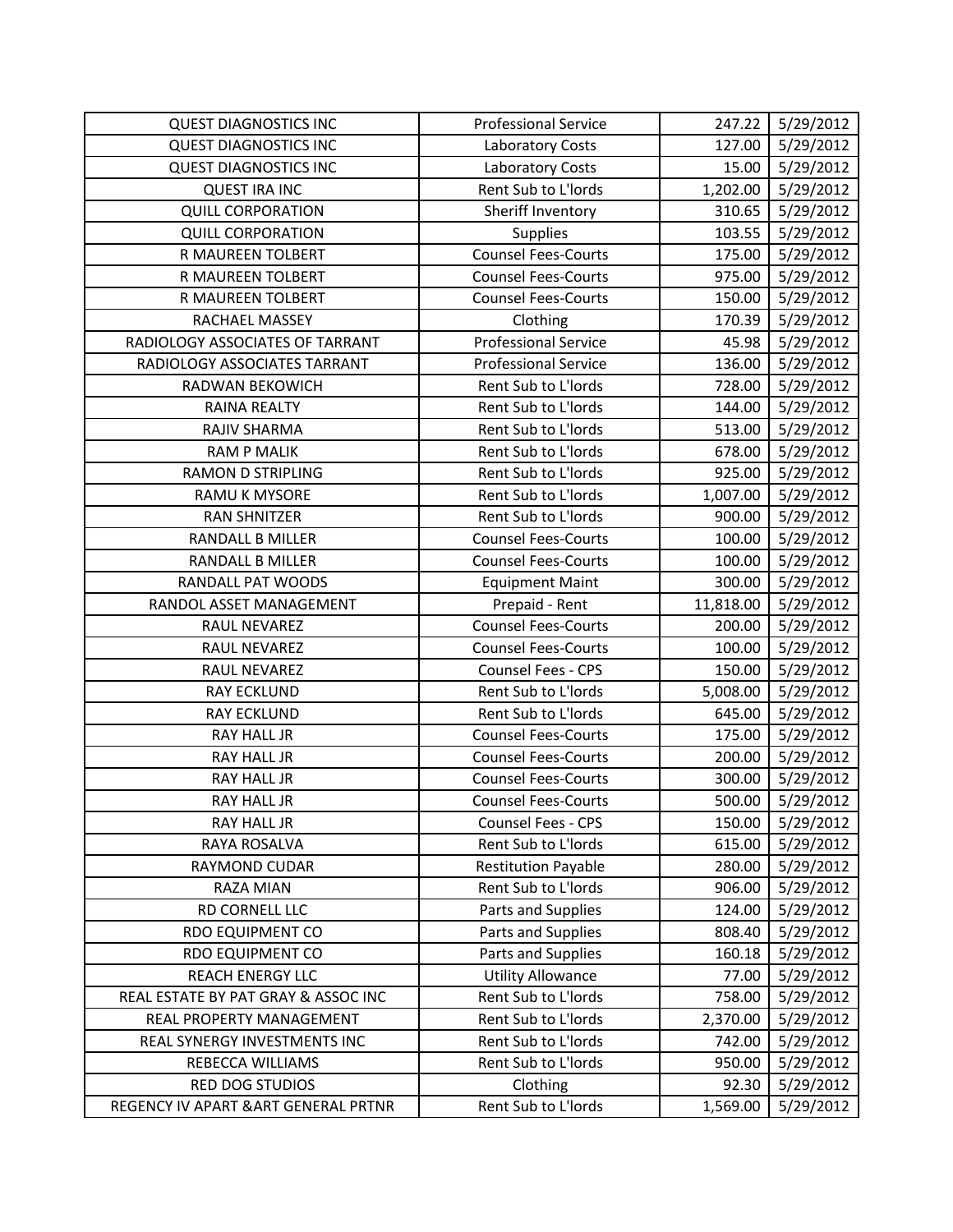| REGENCY IV APART & ART GENERAL PRTNR | Rent Sub to L'Iords         | 351.00   | 5/29/2012 |
|--------------------------------------|-----------------------------|----------|-----------|
| REGENCY RAINTREE LTD PARTNERSHIP     | Rent Sub to L'Iords         | 2,192.00 | 5/29/2012 |
| REGENCY RAINTREE LTD PARTNERSHIP     | Rent Sub to L'Iords         | 614.00   | 5/29/2012 |
| RELIANT ENERGY RETAIL SERVICES INC   | <b>Utility Allowance</b>    | 4,061.00 | 5/29/2012 |
| RELIANT ENERGY RETAIL SERVICES INC   | <b>Utility Allowance</b>    | 41.00    | 5/29/2012 |
| RELIANT ENERGY RETAIL SERVICES INC   | <b>Utility Allowance</b>    | 325.00   | 5/29/2012 |
| RELIANT ENERGY RETAIL SERVICES INC   | HAP Reimb Port-in           | 109.00   | 5/29/2012 |
| RELIANT ENERGY SERVICES              | <b>Utility Assistance</b>   | 231.53   | 5/29/2012 |
| RELIANT ENERGY SERVICES              | <b>Utility Assistance</b>   | 386.02   | 5/29/2012 |
| <b>RELIANT ENERGY SERVICES</b>       | <b>Utility Assistance</b>   | 950.22   | 5/29/2012 |
| RENAISSANCE HOTEL MANAGEMENT CO LLC  | Prepaid - Travel            | 248.40   | 5/29/2012 |
| RENEE A SANCHEZ                      | Counsel Fees - CPS          | 250.00   | 5/29/2012 |
| REPUBLIC TITLE OF TEXAS INC          | County Right of Way         | 771.49   | 5/29/2012 |
| <b>RESTEK</b>                        | Lab Supplies                | 856.03   | 5/29/2012 |
| <b>REXEL SUMMERS</b>                 | <b>Building Maintenance</b> | 418.70   | 5/29/2012 |
| RICHARD A HENDERSON PC               | <b>Counsel Fees-Courts</b>  | 400.00   | 5/29/2012 |
| RICHARD A HENDERSON PC               | <b>Counsel Fees-Courts</b>  | 830.00   | 5/29/2012 |
| RICHARD A HENDERSON PC               | <b>Counsel Fees-Courts</b>  | 1,400.00 | 5/29/2012 |
| RICHARD A HENDERSON PC               | <b>Counsel Fees-Courts</b>  | 275.00   | 5/29/2012 |
| RICHARD A HENDERSON PC               | <b>Counsel Fees-Courts</b>  | 312.50   | 5/29/2012 |
| RICHARD A HENDERSON PC               | <b>Counsel Fees-Courts</b>  | 200.00   | 5/29/2012 |
| RICHARD A HENDERSON PC               | <b>Counsel Fees-Courts</b>  | 175.00   | 5/29/2012 |
| RICHARD A HENDERSON PC               | <b>Counsel Fees-Courts</b>  | 150.00   | 5/29/2012 |
| RICHARD ALLEY                        | <b>Counsel Fees-Courts</b>  | 970.00   | 5/29/2012 |
| RICHARD ALLEY                        | <b>Counsel Fees-Courts</b>  | 735.00   | 5/29/2012 |
| RICHARD E JOHNSON SR                 | Rent Sub to L'Iords         | 1,320.00 | 5/29/2012 |
| RICHARD F HOLDER                     | Rent Sub to L'Iords         | 1,152.00 | 5/29/2012 |
| RICHARD HOLLIS                       | Rent Sub to L'Iords         | 667.00   | 5/29/2012 |
| RICHARD KLINE                        | <b>Counsel Fees-Courts</b>  | 450.00   | 5/29/2012 |
| RICHARD RINGLEY                      | Drug Seizure Int            | 0.16     | 5/29/2012 |
| <b>RICHARD RINGLEY</b>               | Drug Seizure-Unit           | 199.50   | 5/29/2012 |
| RICHARD SCOTT WALKER                 | <b>Counsel Fees-Courts</b>  | 1,250.00 | 5/29/2012 |
| RICHARD SCOTT WALKER                 | <b>Counsel Fees-Courts</b>  | 275.00   | 5/29/2012 |
| RICHARD W DENNIS                     | Rent Sub to L'Iords         | 671.00   | 5/29/2012 |
| RICHLAND HILLS PARTNERS LTD          | Rent Sub to L'Iords         | 2,416.00 | 5/29/2012 |
| RICHLAND PLACE APARTMENTS PARTNERS   | Rent Sub to L'Iords         | 900.00   | 5/29/2012 |
| RICKIE W WALLACE                     | Rent Sub to L'Iords         | 700.00   | 5/29/2012 |
| <b>RICKY JACKSON</b>                 | Rent Sub to L'Iords         | 321.00   | 5/29/2012 |
| <b>RICKY VANHUSS</b>                 | Rent Sub to L'Iords         | 562.00   | 5/29/2012 |
| RIDGMAR SQUARE                       | Rent Sub to L'Iords         | 583.00   | 5/29/2012 |
| RITA C. SIMMONS                      | Rent Sub to L'Iords         | 249.00   | 5/29/2012 |
| RITA UZOWIHE LAW FIRM                | Counsel Fees-Juv            | 400.00   | 5/29/2012 |
| RJD ASSOCIATES LTD                   | Rent Sub to L'Iords         | 573.00   | 5/29/2012 |
| <b>ROBBY SMITH</b>                   | Rent Sub to L'Iords         | 328.00   | 5/29/2012 |
| ROBERT A WIDMAN                      | HAP Reimb Port-in           | 589.00   | 5/29/2012 |
| <b>ROBERT GEORGE</b>                 | Rent Sub to L'Iords         | 795.00   | 5/29/2012 |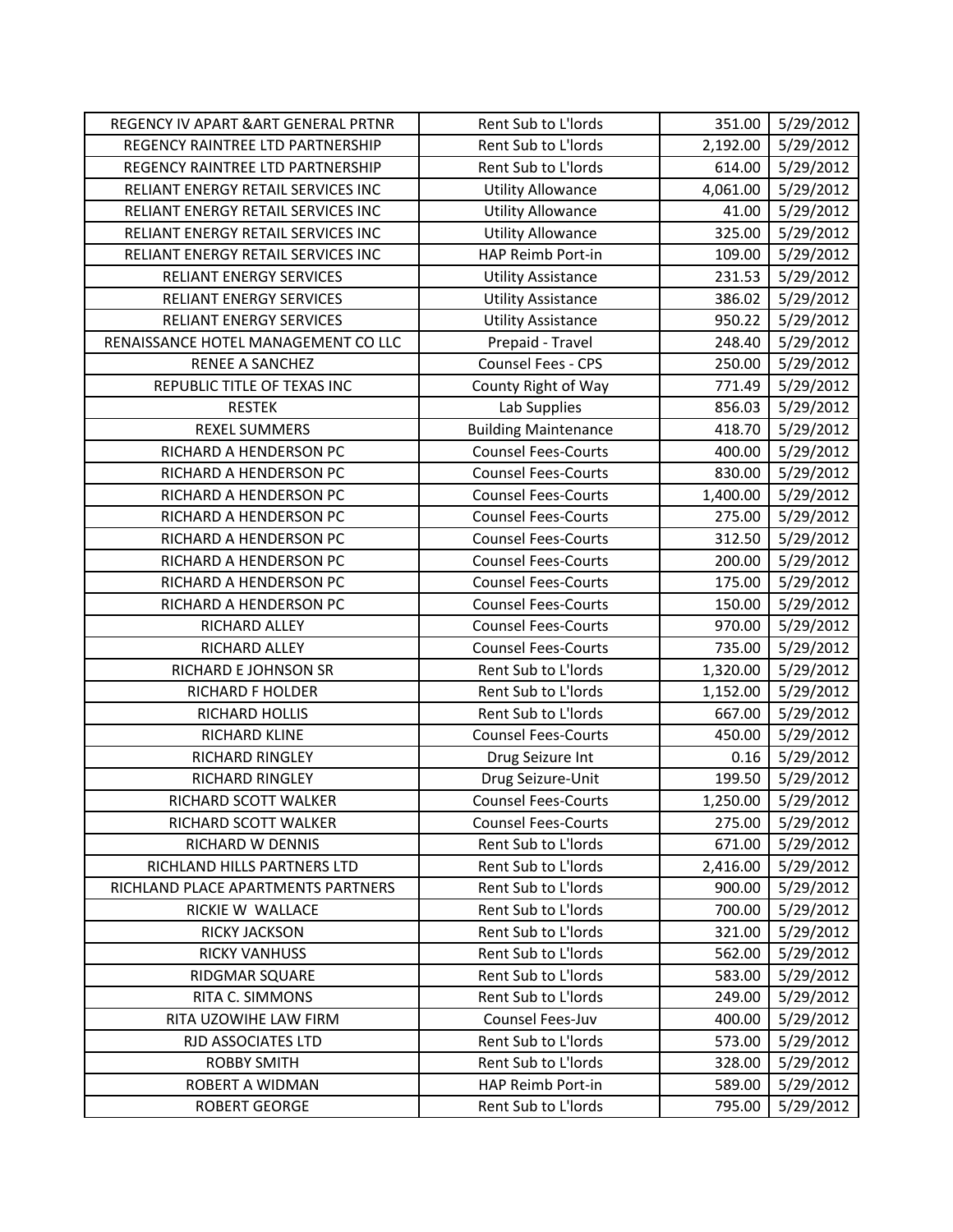| ROBERT L CROCHETT SR                | Rent Sub to L'Iords        | 211.00   | 5/29/2012 |
|-------------------------------------|----------------------------|----------|-----------|
| ROBERT L EPPS SR                    | Rent Sub to L'Iords        | 990.00   | 5/29/2012 |
| <b>ROBERT MOSES</b>                 | Rent Sub to L'Iords        | 650.00   | 5/29/2012 |
| <b>ROBERT P D'ANGELO</b>            | Rent Sub to L'Iords        | 850.00   | 5/29/2012 |
| <b>ROBERT SEAN WEAR</b>             | Rent Sub to L'Iords        | 920.00   | 5/29/2012 |
| <b>ROBERT W WILLIAMS</b>            | Rent Sub to L'Iords        | 817.00   | 5/29/2012 |
| ROBERTA WALKER                      | <b>Counsel Fees-Courts</b> | 100.00   | 5/29/2012 |
| ROBERTS REALTY ADVISORS INC         | Rent Sub to L'Iords        | 341.00   | 5/29/2012 |
| <b>ROBIN V GROUNDS</b>              | <b>Counsel Fees-Courts</b> | 325.00   | 5/29/2012 |
| <b>ROBIN V GROUNDS</b>              | Counsel Fees - CPS         | 932.50   | 5/29/2012 |
| <b>ROBIN V GROUNDS</b>              | Counsel Fees - CPS         | 1,215.50 | 5/29/2012 |
| <b>ROBINSON &amp; SMART PC</b>      | <b>Counsel Fees-Courts</b> | 1,100.00 | 5/29/2012 |
| <b>ROBINSON &amp; SMART PC</b>      | <b>Counsel Fees-Courts</b> | 175.00   | 5/29/2012 |
| <b>ROBINSON &amp; SMART PC</b>      | <b>Counsel Fees-Courts</b> | 300.00   | 5/29/2012 |
| <b>ROBYN M MCWILLIAMS</b>           | <b>Counsel Fees-Courts</b> | 625.00   | 5/29/2012 |
| ROCHE DIAGNOSTICS CORPORATION       | <b>Equipment Maint</b>     | 8,449.92 | 5/29/2012 |
| <b>ROCK PROPERTIES LLC</b>          | Rent Sub to L'Iords        | 104.00   | 5/29/2012 |
| ROCKHURST UNIV CONT EDUC CTR        | Education                  | 199.00   | 5/29/2012 |
| <b>RODNEY COLLIER</b>               | Rent Sub to L'Iords        | 1,882.00 | 5/29/2012 |
| <b>RODNEY MCNEELY</b>               | Rent Sub to L'Iords        | 2,155.00 | 5/29/2012 |
| <b>RODNEY PRINCE</b>                | Rent Sub to L'Iords        | 699.00   | 5/29/2012 |
| ROGERS & ROGERS INVESTMENTS         | Rent Sub to L'Iords        | 272.00   | 5/29/2012 |
| ROLLAND CADE CORNISH                | HAP Reimb Port-in          | 1,094.00 | 5/29/2012 |
| ROMULO L CASAQUITE                  | Rent Sub to L'Iords        | 925.00   | 5/29/2012 |
| RONALD BRUCALE                      | Rent Sub to L'Iords        | 592.00   | 5/29/2012 |
| RONALD COUCH                        | <b>Counsel Fees-Courts</b> | 1,720.00 | 5/29/2012 |
| RONALD COUCH                        | <b>Counsel Fees-Courts</b> | 237.50   | 5/29/2012 |
| RONALD COUCH                        | <b>Counsel Fees-Courts</b> | 125.00   | 5/29/2012 |
| <b>RONALD DAY</b>                   | Rent Sub to L'Iords        | 594.00   | 5/29/2012 |
| RONNIE D SMITH                      | Rent Sub to L'Iords        | 707.00   | 5/29/2012 |
| RONNIE EUGENE THOMAS                | Rent Sub to L'Iords        | 470.00   | 5/29/2012 |
| <b>RONNIE MOSLEY</b>                | HAP Reimb Port-in          | 441.00   | 5/29/2012 |
| ROSE ANNA SALINAS                   | <b>Counsel Fees-Courts</b> | 450.00   | 5/29/2012 |
| ROSE ANNA SALINAS                   | <b>Counsel Fees-Courts</b> | 650.00   | 5/29/2012 |
| ROSE ANNA SALINAS                   | <b>Counsel Fees-Courts</b> | 700.00   | 5/29/2012 |
| ROSE ANNA SALINAS                   | <b>Counsel Fees-Courts</b> | 400.00   | 5/29/2012 |
| ROSE ANNA SALINAS                   | <b>Counsel Fees-Courts</b> | 900.00   | 5/29/2012 |
| ROSE ANNA SALINAS                   | <b>Counsel Fees-Courts</b> | 125.00   | 5/29/2012 |
| ROSE ANNA SALINAS                   | <b>Counsel Fees-Courts</b> | 150.00   | 5/29/2012 |
| ROSE ANNA SALINAS                   | Counsel Fees-Juv           | 600.00   | 5/29/2012 |
| ROSELIE BONES IJEOMA                | Rent Sub to L'Iords        | 321.00   | 5/29/2012 |
| ROSS LAND & REAL ESTATE SERVICES IN | Rent Sub to L'Iords        | 276.00   | 5/29/2012 |
| <b>ROXANNE ROBINSON</b>             | <b>Counsel Fees-Courts</b> | 850.00   | 5/29/2012 |
| ROXANNE ROBINSON                    | <b>Counsel Fees-Courts</b> | 725.00   | 5/29/2012 |
| ROXANNE ROBINSON                    | <b>Counsel Fees-Courts</b> | 118.75   | 5/29/2012 |
| Roy L Allen                         | Transportation             | 15.03    | 5/29/2012 |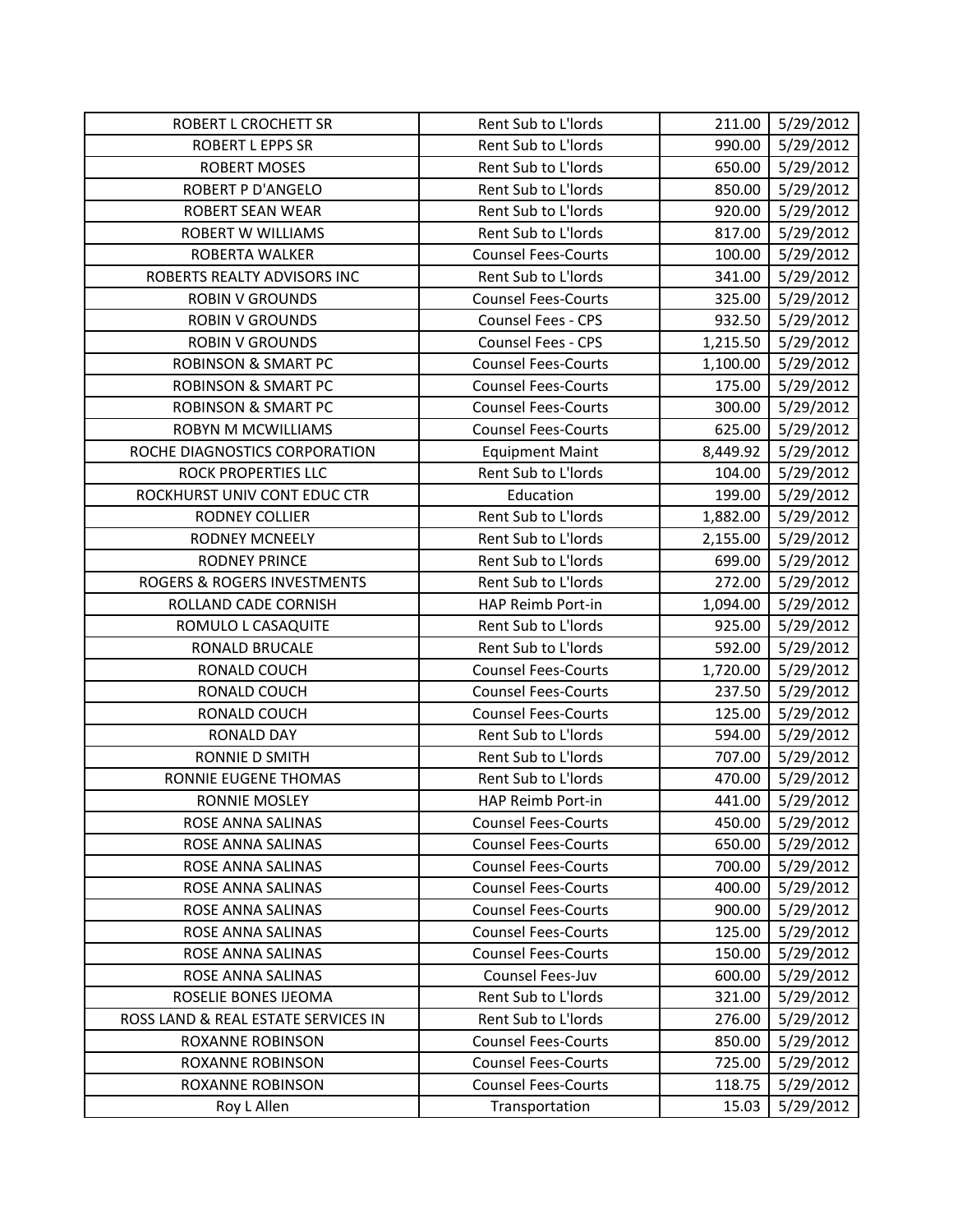| <b>ROY S SHARP</b>            | HAP Reimb Port-in           | 655.00    | 5/29/2012 |
|-------------------------------|-----------------------------|-----------|-----------|
| ROY W FOSTER JR               | Rent Sub to L'Iords         | 1,095.00  | 5/29/2012 |
| <b>RUBEN JAMES EDWARDS SR</b> | Rent Sub to L'Iords         | 913.00    | 5/29/2012 |
| <b>RUBI S SWEANEY</b>         | Rent Sub to L'Iords         | 627.00    | 5/29/2012 |
| RUCHAN INVESTMENTS INC        | Rent Sub to L'Iords         | 654.00    | 5/29/2012 |
| <b>RUDY VELOZ</b>             | Rent Sub to L'Iords         | 913.00    | 5/29/2012 |
| <b>RUFUS L JEWELL</b>         | HAP Reimb Port-in           | 154.00    | 5/29/2012 |
| RUIZ PROPERTY CONNECTION LLC  | Rent Sub to L'Iords         | 12,890.00 | 5/29/2012 |
| RUIZ PROPERTY CONNECTION LLC  | Rent Sub to L'Iords         | 1,190.00  | 5/29/2012 |
| RUIZ PROPERTY CONNECTION LLC  | Rent Sub to L'Iords         | 1,898.00  | 5/29/2012 |
| RUIZ PROTECTIVE SERVICE       | Polygraph                   | 164.43    | 5/29/2012 |
| RUSSELL FEED INC              | Canine Expense              | 33.99     | 5/29/2012 |
| RUSSELL J GRIECO              | Rent Sub to L'Iords         | 697.00    | 5/29/2012 |
| RYAN DOUGLAS MILINER          | <b>Drug Seizures</b>        | 150.00    | 5/29/2012 |
| RYAN DOUGLAS MILINER          | Drug Seizure Int            | 0.51      | 5/29/2012 |
| RYAN W HARDY                  | <b>Counsel Fees-Courts</b>  | 1,100.00  | 5/29/2012 |
| <b>RYAN W HARDY</b>           | <b>Counsel Fees-Courts</b>  | 100.00    | 5/29/2012 |
| <b>RYAN W HARDY</b>           | <b>Counsel Fees-Courts</b>  | 100.00    | 5/29/2012 |
| <b>RYAN W HARDY</b>           | <b>Counsel Fees-Courts</b>  | 100.00    | 5/29/2012 |
| <b>RYAN W HARDY</b>           | <b>Counsel Fees-Courts</b>  | 600.00    | 5/29/2012 |
| <b>SATTRUCKING INC</b>        | Rock and Gravel             | 1,859.30  | 5/29/2012 |
| SAFEHAVEN OF TARRANT COUNTY   | <b>Subrecipient Service</b> | 8,132.00  | 5/29/2012 |
| SAFEHAVEN OF TARRANT COUNTY   | <b>Subrecipient Service</b> | 255.00    | 5/29/2012 |
| SAFEHAVEN OF TARRANT COUNTY   | <b>Subrecipient Service</b> | 12,754.52 | 5/29/2012 |
| SAF-T-GLOVE INC               | Landscaping Expense         | 313.50    | 5/29/2012 |
| SAF-T-GLOVE INC               | Parts and Supplies          | 257.10    | 5/29/2012 |
| SAF-T-GLOVE INC               | Echo Lake Park              | 35.00     | 5/29/2012 |
| SAGINAW CROSSING LLC          | Rent Sub to L'Iords         | 2,356.00  | 5/29/2012 |
| <b>SAGINAW CROSSING LLC</b>   | Rent Sub to L'Iords         | 477.00    | 5/29/2012 |
| SAGINAW CROSSING LLC          | Rent Sub to L'Iords         | 2,708.00  | 5/29/2012 |
| SAGINAW CROSSING LLC          | Rent Sub to L'Iords         | 789.00    | 5/29/2012 |
| SALDANA INC                   | <b>County Burials</b>       | 1,400.00  | 5/29/2012 |
| <b>SALVATION ARMY</b>         | <b>Subrecipient Service</b> | 28,581.00 | 5/29/2012 |
| <b>SALVATORE LAMENTI</b>      | Rent Sub to L'Iords         | 491.00    | 5/29/2012 |
| <b>SAM BONIFIELD</b>          | <b>Counsel Fees-Courts</b>  | 300.00    | 5/29/2012 |
| <b>SAM BONIFIELD</b>          | <b>Counsel Fees-Courts</b>  | 800.00    | 5/29/2012 |
| SAM HOUSTON STATE UNIVERSITY  | Tuition C/room Train        | 1,125.00  | 5/29/2012 |
| SAM HOUSTON STATE UNIVERSITY  |                             |           |           |
| <b>SAMANTHA K HILL</b>        | Tuition C/room Train        | 225.00    | 5/29/2012 |
|                               | <b>Counsel Fees-Courts</b>  | 1,560.00  | 5/29/2012 |
| SAMANTHA K HILL               | <b>Counsel Fees-Courts</b>  | 275.00    | 5/29/2012 |
| <b>SAMANTHA K HILL</b>        | <b>Counsel Fees-Courts</b>  | 1,025.00  | 5/29/2012 |
| SAMANTHA K HILL               | <b>Counsel Fees-Courts</b>  | 750.00    | 5/29/2012 |
| <b>SAMANTHA K HILL</b>        | <b>Counsel Fees-Courts</b>  | 100.00    | 5/29/2012 |
| SAMANTHA K HILL               | <b>Counsel Fees-Courts</b>  | 160.00    | 5/29/2012 |
| SAMUEL E EMUZE                | Rent Sub to L'Iords         | 497.00    | 5/29/2012 |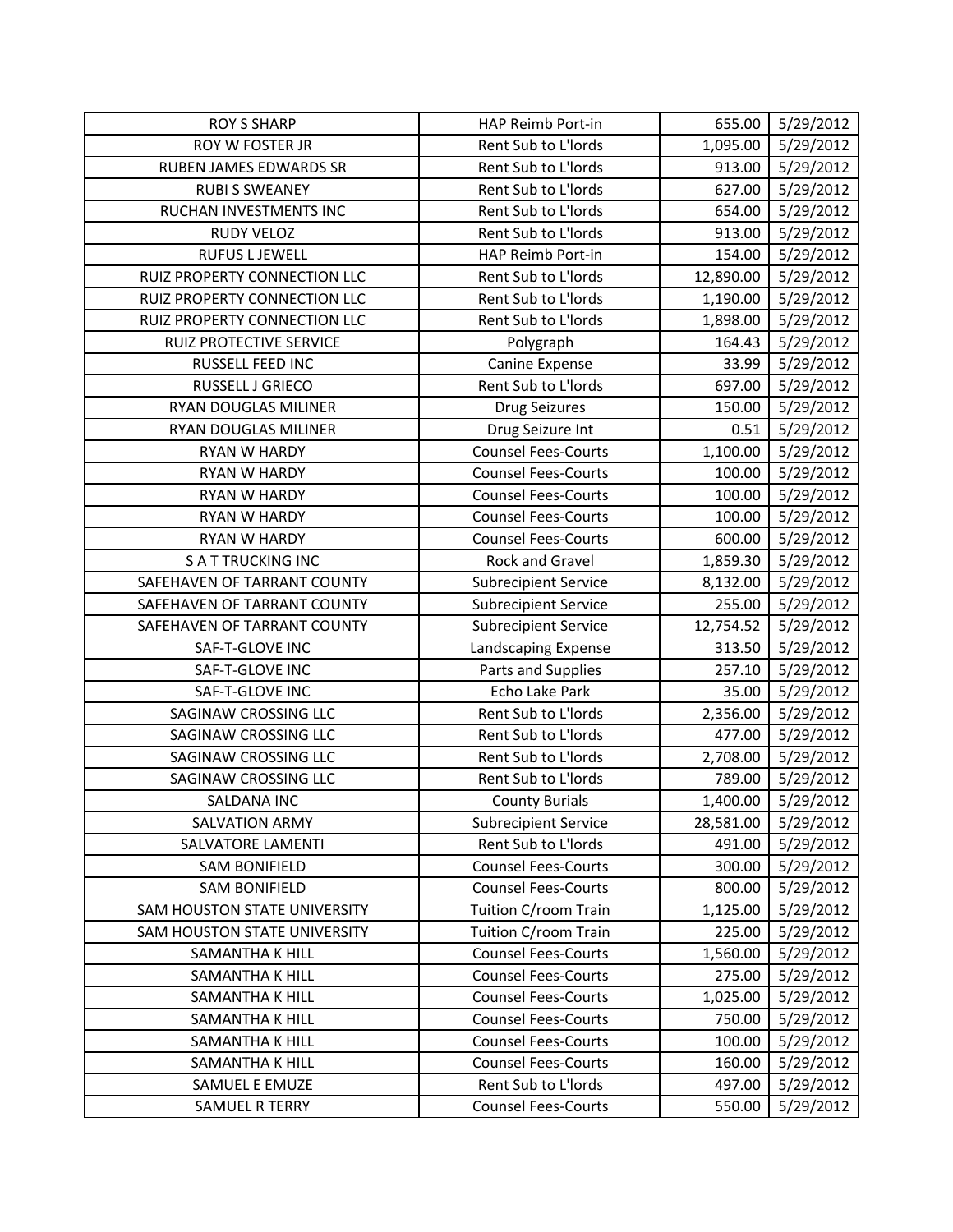| <b>SAMUELS AVENUE LP</b>       | Rent Sub to L'Iords         | 4,819.00 | 5/29/2012 |
|--------------------------------|-----------------------------|----------|-----------|
| <b>SANDRA G ILLELLI</b>        | Rent Sub to L'Iords         | 575.00   | 5/29/2012 |
| SANDRA PETRUSAITIS             | Rent Sub to L'Iords         | 527.00   | 5/29/2012 |
| <b>SANJAY KUMAR</b>            | Rent Sub to L'Iords         | 1,128.00 | 5/29/2012 |
| <b>SANOFI PASTEUR INC</b>      | <b>Medical Supplies</b>     | 2,106.16 | 5/29/2012 |
| <b>SANOFI PASTEUR INC</b>      | <b>Medical Supplies</b>     | 8,669.51 | 5/29/2012 |
| SANOFI PASTEUR INC             | <b>Medical Supplies</b>     | 3,668.95 | 5/29/2012 |
| SANTA FE ADOLESCENT SERVICES   | <b>Professional Service</b> | 6,400.00 | 5/29/2012 |
| SANTIAGO SALINAS               | <b>Counsel Fees-Courts</b>  | 700.00   | 5/29/2012 |
| <b>SARAH BENEZE</b>            | Clothing                    | 100.00   | 5/29/2012 |
| SARATOGA MANAGEMENT GROUP LLC  | Rent Sub to L'Iords         | 5,440.00 | 5/29/2012 |
| SARATOGA MANAGEMENT GROUP LLC  | Rent Sub to L'Iords         | 1,140.00 | 5/29/2012 |
| SARGENT-SOWELL (SA-SO)         | Safety/Tact Supplies        | 194.16   | 5/29/2012 |
| <b>SAVANT S CHAUHAN</b>        | Rent Sub to L'Iords         | 864.00   | 5/29/2012 |
| SCHOOL HEALTH CORPORATION      | <b>Building Maintenance</b> | ÷,       | 5/29/2012 |
| SCHOOL HEALTH CORPORATION      | Non-Track Equipment         | 2,980.00 | 5/29/2012 |
| SCOTT BROWN PROPERTIES INC     | Rent Sub to L'Iords         | 1,079.00 | 5/29/2012 |
| <b>SCOTT L ANDERSON JR</b>     | Drug Seizure-Unit           | 550.42   | 5/29/2012 |
| <b>SCOTT L ANDERSON JR</b>     | Drug Seizure Int            | 0.13     | 5/29/2012 |
| <b>SECRETARY OF STATE</b>      | Education                   | 150.00   | 5/29/2012 |
| SEIDIO INC                     | <b>Equipment Maint</b>      | 459.50   | 5/29/2012 |
| <b>SHADOW CREEK APARTMENTS</b> | Rent Sub to L'Iords         | 708.00   | 5/29/2012 |
| <b>SHADOW CREEK APARTMENTS</b> | Rent Sub to L'Iords         | 640.00   | 5/29/2012 |
| <b>SHALLOM HOLDINGS</b>        | Rent Sub to L'Iords         | 700.00   | 5/29/2012 |
| SHAMROCK CAMERON CREEK LLC     | Rent Sub to L'Iords         | 2,282.00 | 5/29/2012 |
| <b>SHANITA LAHUN MOSS</b>      | <b>Drug Seizures</b>        | 850.00   | 5/29/2012 |
| <b>SHANITA LAHUN MOSS</b>      | Drug Seizure Int            | 12.86    | 5/29/2012 |
| <b>SHARON PATTERSON</b>        | Rent Sub to L'Iords         | 651.00   | 5/29/2012 |
| <b>SHAWN M WORTHEY</b>         | Rent Sub to L'Iords         | 778.00   | 5/29/2012 |
| <b>SHAWN PASCHALL</b>          | <b>Counsel Fees-Courts</b>  | 670.00   | 5/29/2012 |
| <b>SHAWN PASCHALL</b>          | <b>Counsel Fees-Courts</b>  | 535.00   | 5/29/2012 |
| <b>SHAWN PASCHALL</b>          | <b>Counsel Fees-Courts</b>  | 270.00   | 5/29/2012 |
| <b>SHAWN PASCHALL</b>          | <b>Counsel Fees-Courts</b>  | 420.00   | 5/29/2012 |
| <b>SHAWN PASCHALL</b>          | <b>Counsel Fees-Courts</b>  | 1,360.00 | 5/29/2012 |
| <b>SHAWN PASCHALL</b>          | <b>Counsel Fees-Courts</b>  | 115.00   | 5/29/2012 |
| <b>SHAWN PASCHALL</b>          | <b>Counsel Fees-Courts</b>  | 1,020.00 | 5/29/2012 |
| SHEILA RANDOLPH                | <b>Counsel Fees-Courts</b>  | 150.00   | 5/29/2012 |
| SHELVIE DARNELL CLEAVER        | Drug Seizure-Unit           | 1,755.00 | 5/29/2012 |
| SHELVIE DARNELL CLEAVER        | Drug Seizure Int            | 1.81     | 5/29/2012 |
| SHENANDOAH TOWNHOMES LTD       | Rent Sub to L'Iords         | 6,302.00 | 5/29/2012 |
| SHENANDOAH VILLAGE APTS LP     | Rent Sub to L'Iords         | 945.00   | 5/29/2012 |
| SHENANDOAH VILLAGE APTS LP     | HAP Reimb Port-in           | 363.00   | 5/29/2012 |
| SHERMCO INDUSTRIES INC         | <b>Building Maintenance</b> | 2,185.00 | 5/29/2012 |
| SHERRY O'DOM                   | Rent Sub to L'Iords         | 373.00   | 5/29/2012 |
| SHERWIN WILLIAMS PAINT         | <b>Building Maintenance</b> | 369.29   | 5/29/2012 |
| SHERYL BUCHANAN                | Rent Sub to L'Iords         | 404.00   | 5/29/2012 |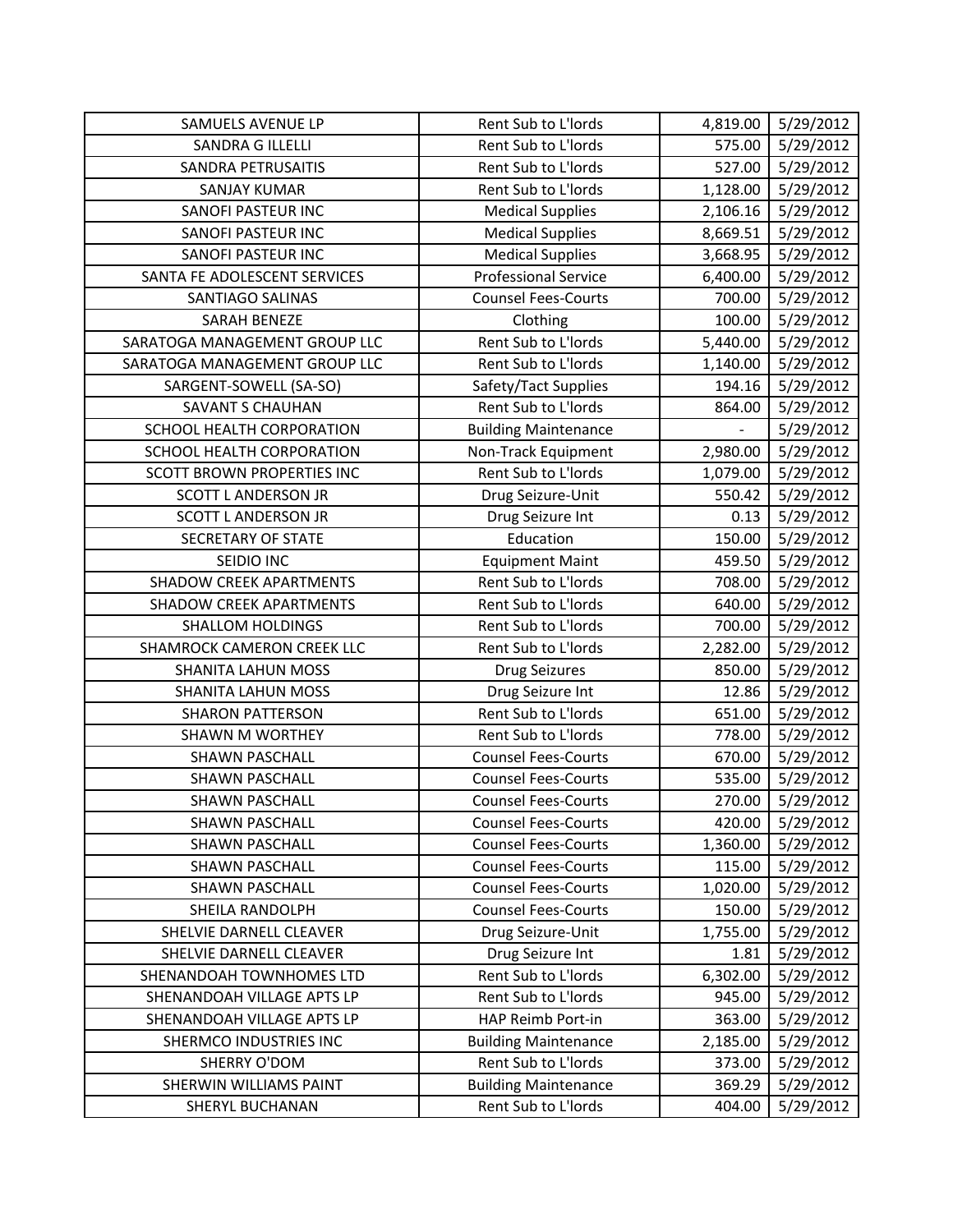| SHERYL WRIGHT                       | Rent Sub to L'Iords         | 750.00    | 5/29/2012 |
|-------------------------------------|-----------------------------|-----------|-----------|
| <b>SHEVIA LTD</b>                   | Rent Sub to L'Iords         | 5,854.00  | 5/29/2012 |
| <b>SHEVIA LTD</b>                   | Rent Sub to L'Iords         | 1,089.00  | 5/29/2012 |
| SHI GOVERNMENT SOLUTIONS            | Supplies                    | 840.00    | 5/29/2012 |
| SHI GOVERNMENT SOLUTIONS            | Software Maintenance        | 6,916.00  | 5/29/2012 |
| SHI GOVERNMENT SOLUTIONS            | <b>Supplies</b>             | 559.00    | 5/29/2012 |
| SID W SHAPIRO                       | Counsel Fees-Juv            | 200.00    | 5/29/2012 |
| SIGMA-ALDRICH INC                   | Lab Supplies                | 171.28    | 5/29/2012 |
| SIGNATURE LEASING & MANAGEMENT INC  | Rent Sub to L'Iords         | 679.00    | 5/29/2012 |
| SILAS OTTONIEL ROSALES              | Rent Sub to L'Iords         | 320.00    | 5/29/2012 |
| SILVER CREEK MATERIALS INC          | Supplies                    | 967.20    | 5/29/2012 |
| SILVER CREEK PH II                  | Rent Sub to L'Iords         | 691.00    | 5/29/2012 |
| <b>SKY GROUP LLC</b>                | Rent Sub to L'Iords         | 778.00    | 5/29/2012 |
| <b>SKY GROUP LLC</b>                | Rent Sub to L'Iords         | 512.00    | 5/29/2012 |
| SKYVUE MEMORIAL GARDENS             | <b>County Burials</b>       | 2,050.00  | 5/29/2012 |
| SNELLING MEDICAL STAFFING LLC       | <b>Professional Service</b> | 1,033.60  | 5/29/2012 |
| <b>SOIL EXPRESS</b>                 | <b>Erosion Control</b>      | 8,923.20  | 5/29/2012 |
| <b>SOLOMON BRACKENS</b>             | Rent Sub to L'Iords         | 779.00    | 5/29/2012 |
| SON V NGUYEN                        | HAP Reimb Port-in           | 1,114.00  | 5/29/2012 |
| <b>SOUTH HULEN LP</b>               | Rent Sub to L'Iords         | 12,497.00 | 5/29/2012 |
| SOUTH HULEN LP                      | Rent Sub to L'Iords         | 1,018.00  | 5/29/2012 |
| SOUTH HULEN LP                      | Rent Sub to L'Iords         | 725.00    | 5/29/2012 |
| SOUTH HULEN LP                      | HAP Reimb Port-in           | 666.00    | 5/29/2012 |
| SOUTHERN COMPUTER WAREHOUSE         | <b>Computer Maintenance</b> | 287.22    | 5/29/2012 |
| SOUTHERN TIRE MART LLC              | Parts and Supplies          | 368.00    | 5/29/2012 |
| SOUTHFORK MMLP                      | Rent Sub to L'Iords         | 690.00    | 5/29/2012 |
| SOUTHWASTE DISPOSAL LLC             | Kitchen Maintenance         | 400.00    | 5/29/2012 |
| SOUTHWEST ICE CREAM SPEC            | Food                        | 49.50     | 5/29/2012 |
| SOUTHWEST INTERNATIONAL TRUCKS INC  | Parts and Supplies          | 124.67    | 5/29/2012 |
| SOUTHWEST PLANNING & DESIGN INC     | <b>Professional Service</b> | 1,110.40  | 5/29/2012 |
| <b>SPANISH GARDENS HOA</b>          | Rent Sub to L'Iords         | 483.00    | 5/29/2012 |
| <b>SPARK ENERGY LP</b>              | <b>Utility Allowance</b>    | 131.00    | 5/29/2012 |
| SPECIALIZED PRODUCTS CO             | <b>Computer Supplies</b>    | 188.13    | 5/29/2012 |
| SPECIALIZED PROPERTY MANAGEMENT INC | Rent Sub to L'Iords         | 454.00    | 5/29/2012 |
| SPINDLEMEDIA INC                    | Software Maintenance        | 82,025.00 | 5/29/2012 |
| <b>SPRING OAK APARTMENTS</b>        | Rent Sub to L'Iords         | 216.00    | 5/29/2012 |
| <b>SPRING VALLEY LTD</b>            | Rent Sub to L'Iords         | 717.00    | 5/29/2012 |
| SPRINT NEXTEL                       | Telephone - Mobile          | 49.99     | 5/29/2012 |
| SPRINT NEXTEL                       | Radio Serv-Contract         | 182.71    | 5/29/2012 |
| SPRINT NEXTEL                       | Data Transmiss Line         | 38.50     | 5/29/2012 |
| SPRINT NEXTEL                       | Data Transmiss Line         | 38.50     | 5/29/2012 |
| ST BERNARD PARISH GOVERNMENT        | Port HAP Port-out           | 444.00    | 5/29/2012 |
| ST BERNARD PARISH GOVERNMENT        | Port Admin Fee Expen        | 42.87     | 5/29/2012 |
| ST FRANCIS VILLAGE, INC             | Rent Sub to L'Iords         | (338.00)  | 5/29/2012 |
| ST FRANCIS VILLAGE, INC             | Rent Sub to L'Iords         | 650.00    | 5/29/2012 |
| ST FRANCIS VILLAGE, INC             | Rent Sub to L'Iords         | 305.00    | 5/29/2012 |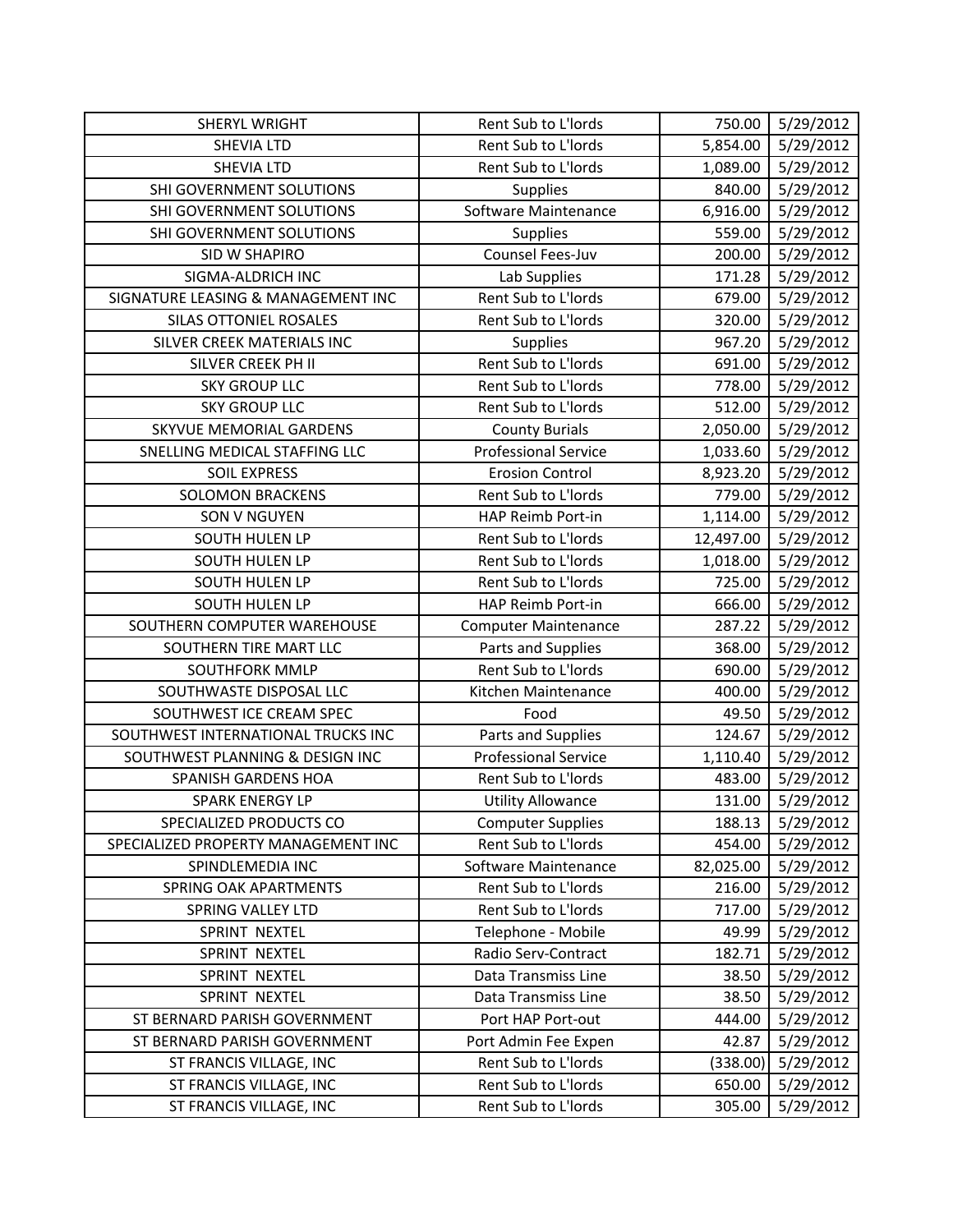| ST FRANCIS VILLAGE, INC    | Rent Sub to L'Iords      | 629.00    | 5/29/2012 |
|----------------------------|--------------------------|-----------|-----------|
| <b>STACY ALFORD</b>        | Counsel Fees-Juv         | 400.00    | 5/29/2012 |
| STANDARD INSURANCE COMPANY | Long Term Disability     | 42,197.19 | 5/29/2012 |
| STAPLES ADVANTAGE          | Supplies                 | 75.31     | 5/29/2012 |
| <b>STAPLES ADVANTAGE</b>   | Supplies                 | 44.99     | 5/29/2012 |
| <b>STAPLES ADVANTAGE</b>   | <b>Supplies</b>          | 67.45     | 5/29/2012 |
| <b>STAPLES ADVANTAGE</b>   | <b>Supplies</b>          | 914.40    | 5/29/2012 |
| <b>STAPLES ADVANTAGE</b>   | Supplies                 | 124.35    | 5/29/2012 |
| <b>STAPLES ADVANTAGE</b>   | Supplies                 | 155.09    | 5/29/2012 |
| <b>STAPLES ADVANTAGE</b>   | <b>Supplies</b>          | 133.67    | 5/29/2012 |
| <b>STAPLES ADVANTAGE</b>   | Supplies                 | 70.72     | 5/29/2012 |
| <b>STAPLES ADVANTAGE</b>   | Supplies                 | 56.04     | 5/29/2012 |
| STAPLES ADVANTAGE          | <b>Supplies</b>          | 55.14     | 5/29/2012 |
| <b>STAPLES ADVANTAGE</b>   | Supplies                 | 56.44     | 5/29/2012 |
| <b>STAPLES ADVANTAGE</b>   | Supplies                 | 58.74     | 5/29/2012 |
| <b>STAPLES ADVANTAGE</b>   | Supplies                 | 29.54     | 5/29/2012 |
| <b>STAPLES ADVANTAGE</b>   | Supplies                 | 72.39     | 5/29/2012 |
| <b>STAPLES ADVANTAGE</b>   | Supplies                 | 376.18    | 5/29/2012 |
| <b>STAPLES ADVANTAGE</b>   | <b>Supplies</b>          | 153.32    | 5/29/2012 |
| <b>STAPLES ADVANTAGE</b>   | Supplies                 | 164.17    | 5/29/2012 |
| <b>STAPLES ADVANTAGE</b>   | Supplies                 | 287.58    | 5/29/2012 |
| <b>STAPLES ADVANTAGE</b>   | Supplies                 | 101.91    | 5/29/2012 |
| <b>STAPLES ADVANTAGE</b>   | Supplies                 | 14.65     | 5/29/2012 |
| <b>STAPLES ADVANTAGE</b>   | Supplies                 | 120.60    | 5/29/2012 |
| STAPLES ADVANTAGE          | Supplies                 | 46.37     | 5/29/2012 |
| STAPLES ADVANTAGE          | Supplies                 | 503.88    | 5/29/2012 |
| STAPLES ADVANTAGE          | Supplies                 | 140.13    | 5/29/2012 |
| <b>STAPLES ADVANTAGE</b>   | Supplies                 | 148.45    | 5/29/2012 |
| <b>STAPLES ADVANTAGE</b>   | Supplies                 | 158.78    | 5/29/2012 |
| <b>STAPLES ADVANTAGE</b>   | Supplies                 | 22.52     | 5/29/2012 |
| <b>STAPLES ADVANTAGE</b>   | Supplies                 | 1,053.36  | 5/29/2012 |
| <b>STAPLES ADVANTAGE</b>   | <b>Supplies</b>          | 46.51     | 5/29/2012 |
| <b>STAPLES ADVANTAGE</b>   | Supplies                 | 5.85      | 5/29/2012 |
| <b>STAPLES ADVANTAGE</b>   | <b>Supplies</b>          | 101.36    | 5/29/2012 |
| <b>STAPLES ADVANTAGE</b>   | <b>Supplies</b>          | 72.69     | 5/29/2012 |
| <b>STAPLES ADVANTAGE</b>   | Supplies                 | 31.21     | 5/29/2012 |
| <b>STAPLES ADVANTAGE</b>   | Supplies                 | 92.95     | 5/29/2012 |
| <b>STAPLES ADVANTAGE</b>   | <b>Supplies</b>          | 112.81    | 5/29/2012 |
| <b>STAPLES ADVANTAGE</b>   | Supplies                 | 46.28     | 5/29/2012 |
| <b>STAPLES ADVANTAGE</b>   | Supplies                 | 73.59     | 5/29/2012 |
| STAPLES ADVANTAGE          | <b>Supplies</b>          | 262.78    | 5/29/2012 |
| STAPLES ADVANTAGE          | <b>Supplies</b>          | 17.69     | 5/29/2012 |
| <b>STAPLES ADVANTAGE</b>   | Supplies                 | (365.76)  | 5/29/2012 |
| <b>STAPLES ADVANTAGE</b>   | <b>Computer Supplies</b> | 61.10     | 5/29/2012 |
| STAPLES ADVANTAGE          | <b>Photo Processing</b>  | 63.99     | 5/29/2012 |
| STAPLES ADVANTAGE          | Lab Supplies             | 31.96     | 5/29/2012 |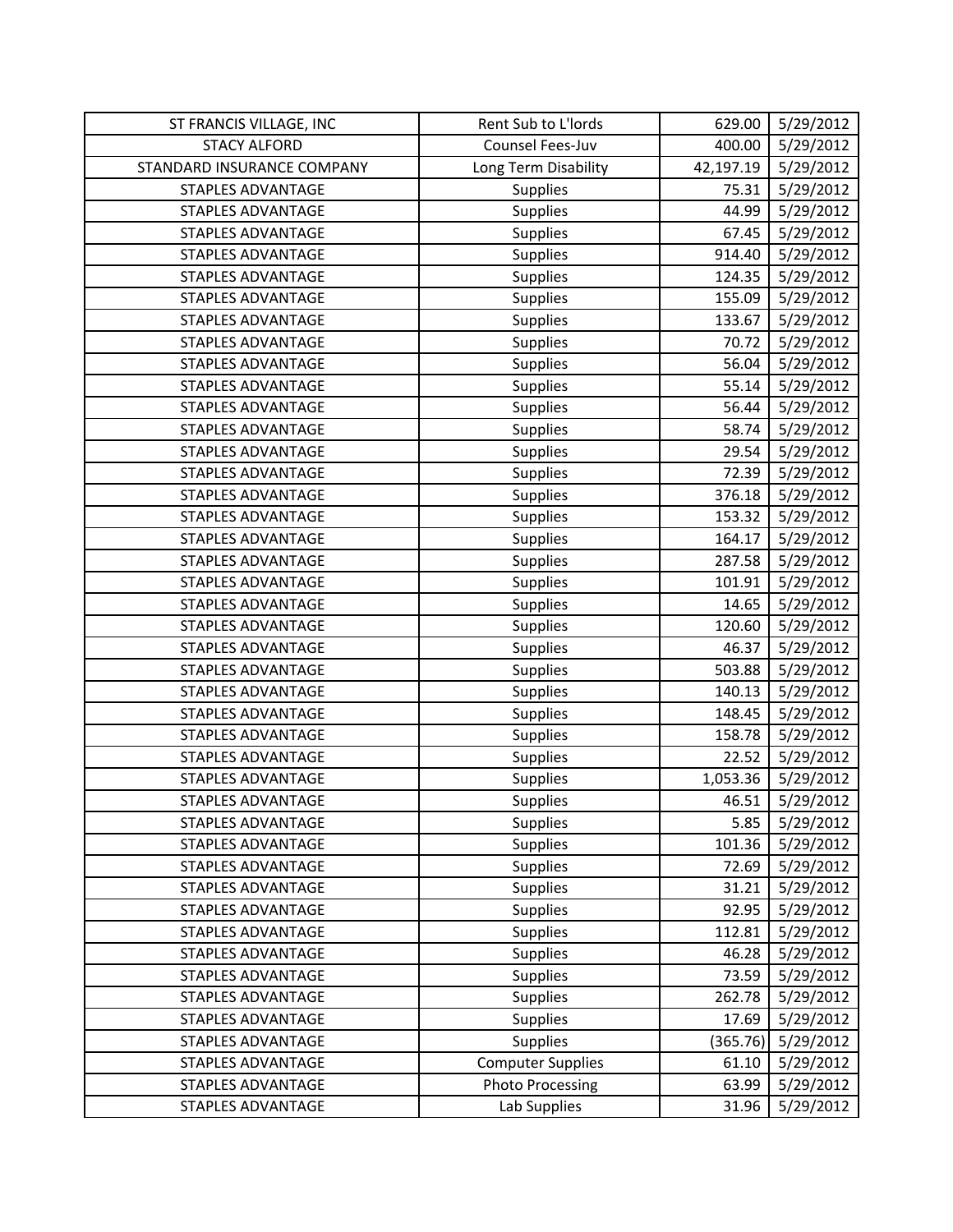| <b>STAPLES ADVANTAGE</b>             | Supplies                   | 48.94    | 5/29/2012 |
|--------------------------------------|----------------------------|----------|-----------|
| <b>STAPLES ADVANTAGE</b>             | Supplies                   | 12.30    | 5/29/2012 |
| <b>STAPLES ADVANTAGE</b>             | Supplies                   | 50.69    | 5/29/2012 |
| <b>STAPLES ADVANTAGE</b>             | Supplies                   | 98.28    | 5/29/2012 |
| <b>STAPLES ADVANTAGE</b>             | <b>Computer Supplies</b>   | 119.79   | 5/29/2012 |
| <b>STAPLES ADVANTAGE</b>             | <b>Supplies</b>            | 116.05   | 5/29/2012 |
| <b>STAR ELECTRICITY LLC</b>          | <b>Utility Allowance</b>   | 74.00    | 5/29/2012 |
| <b>STARBUCK &amp; WISE INC</b>       | Rent Sub to L'Iords        | 2,342.00 | 5/29/2012 |
| <b>STARBUCK &amp; WISE INC</b>       | HAP Reimb Port-in          | 900.00   | 5/29/2012 |
| <b>STATE BAR OF TEXAS</b>            | Law Books                  | 125.00   | 5/29/2012 |
| <b>STATON &amp; TAYLOR PC</b>        | <b>Counsel Fees-Courts</b> | 600.00   | 5/29/2012 |
| <b>STATON &amp; TAYLOR PC</b>        | <b>Counsel Fees-Courts</b> | 700.00   | 5/29/2012 |
| STELLA NWANKWO                       | Rent Sub to L'Iords        | 850.00   | 5/29/2012 |
| <b>STEPHAN R BLACK</b>               | Rent Sub to L'Iords        | 516.00   | 5/29/2012 |
| STEPHANIE GONZALEZ                   | <b>Counsel Fees-Courts</b> | 2,000.00 | 5/29/2012 |
| STEPHANIE GONZALEZ                   | <b>Counsel Fees-Courts</b> | 250.00   | 5/29/2012 |
| STEPHANIE GONZALEZ                   | <b>Counsel Fees-Courts</b> | 500.00   | 5/29/2012 |
| <b>STEPHANIE PATTEN</b>              | <b>Counsel Fees-Courts</b> | 675.00   | 5/29/2012 |
| <b>STEPHANIE PATTEN</b>              | Counsel Fees-Juv           | 350.00   | 5/29/2012 |
| STEPHEN D HANDY PLLC                 | <b>Counsel Fees-Courts</b> | 200.00   | 5/29/2012 |
| STEPHEN D HANDY PLLC                 | <b>Counsel Fees-Courts</b> | 125.00   | 5/29/2012 |
| STEPHEN D HANDY PLLC                 | <b>Counsel Fees-Courts</b> | 137.50   | 5/29/2012 |
| <b>STEPHEN L WETZEL</b>              | Travel                     | 794.66   | 5/29/2012 |
| STEPHEN M BURLINGAME                 | Rent Sub to L'Iords        | 181.00   | 5/29/2012 |
| <b>STEPHEN N WOOD</b>                | Rent Sub to L'Iords        | 776.00   | 5/29/2012 |
| <b>STEVE GORDON &amp; ASSOCIATES</b> | <b>Counsel Fees-Courts</b> | 400.00   | 5/29/2012 |
| <b>STEVE GORDON &amp; ASSOCIATES</b> | <b>Counsel Fees-Courts</b> | 850.00   | 5/29/2012 |
| <b>STEVE GORDON &amp; ASSOCIATES</b> | <b>Counsel Fees-Courts</b> | 2,850.00 | 5/29/2012 |
| <b>STEVE GORDON &amp; ASSOCIATES</b> | <b>Counsel Fees-Courts</b> | 200.00   | 5/29/2012 |
| <b>STEVE GORDON &amp; ASSOCIATES</b> | <b>Counsel Fees-Courts</b> | 250.00   | 5/29/2012 |
| <b>STEVE HAMPTON</b>                 | Rent Sub to L'Iords        | 421.00   | 5/29/2012 |
| STEVEN ROBERT FROMM                  | Rent Sub to L'Iords        | 819.00   | 5/29/2012 |
| <b>STREAM ENERGY</b>                 | <b>Utility Assistance</b>  | 937.86   | 5/29/2012 |
| <b>STREAM ENERGY</b>                 | <b>Utility Allowance</b>   | 3,130.00 | 5/29/2012 |
| <b>STREAM ENERGY</b>                 | <b>Utility Allowance</b>   | 80.00    | 5/29/2012 |
| <b>STREAM ENERGY</b>                 | HAP Reimb Port-in          | 335.00   | 5/29/2012 |
| <b>STREET CAPITAL RENTALS I</b>      | Rent Sub to L'Iords        | 530.00   | 5/29/2012 |
| STUART HOSE AND PIPE CO INC          | Parts and Supplies         | 166.12   | 5/29/2012 |
| <b>SUMAN BHAT CHERRY</b>             | Rent Sub to L'Iords        | 1,114.00 | 5/29/2012 |
| <b>SUNBELT RENTALS</b>               | <b>Road Signs</b>          | 986.34   | 5/29/2012 |
| SUNSET POINTE HOUSING PARTNERSHIP    | Rent Sub to L'Iords        | 8,340.00 | 5/29/2012 |
| SUNSET POINTE HOUSING PARTNERSHIP    | HAP Reimb Port-in          | 875.00   | 5/29/2012 |
| SUPNA HEALTHCARE SOLUTIONS           | Cert Copies/Trans          | 44.90    | 5/29/2012 |
| <b>SUSAN WALWORTH</b>                | <b>Hith Dept Immu Fees</b> | 6.00     | 5/29/2012 |
| SUVINI SAGARIKA WICKRAMARATNE        | Rent Sub to L'Iords        | 990.00   | 5/29/2012 |
| <b>SUZANNE BENINATE</b>              | Rent Sub to L'Iords        | 965.00   | 5/29/2012 |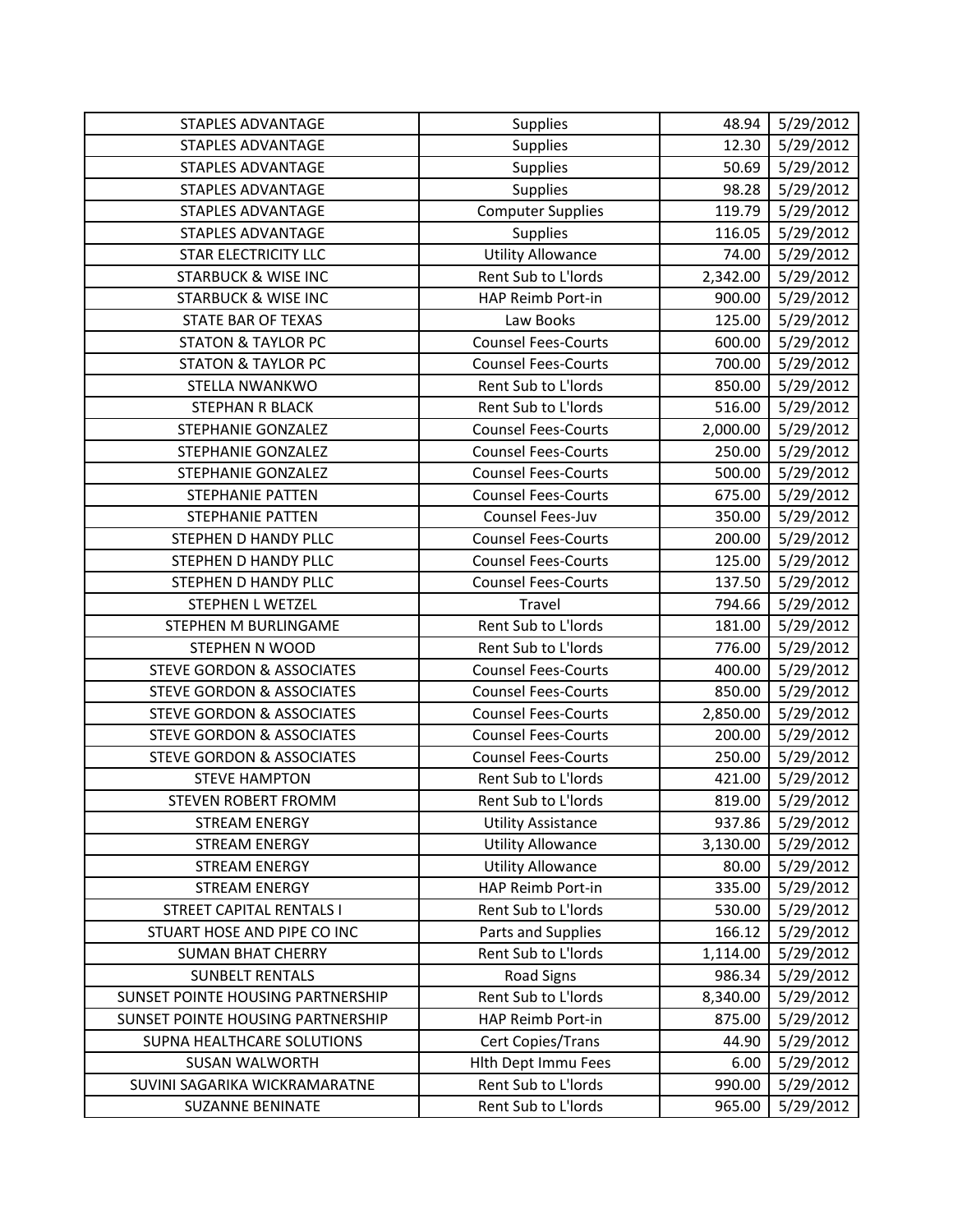| <b>SWD OPERATION COMPANY</b>             | Education                   | 247.50    | 5/29/2012 |
|------------------------------------------|-----------------------------|-----------|-----------|
| SWEEPS SOFTWARE INCORPORATED             | Software Maintenance        | 2,202.88  | 5/29/2012 |
| <b>SWEET TALKING LLC</b>                 | Prepaid - Rent              | 4,052.00  | 5/29/2012 |
| SYCAMORE CENTER VILLAS                   | Rent Sub to L'Iords         | 10,082.00 | 5/29/2012 |
| SYCAMORE CENTER VILLAS                   | Rent Sub to L'Iords         | 1,976.00  | 5/29/2012 |
| SYCAMORE POINTE TOWNHOMES                | Rent Sub to L'Iords         | 4,702.00  | 5/29/2012 |
| SYCAMORE POINTE TOWNHOMES                | Rent Sub to L'Iords         | 665.00    | 5/29/2012 |
| SYED AJAZ ANWAR                          | Rent Sub to L'Iords         | 823.00    | 5/29/2012 |
| TU ELECTRIC                              | <b>Utility Allowance</b>    | 6,209.00  | 5/29/2012 |
| TU ELECTRIC                              | <b>Utility Allowance</b>    | 4.00      | 5/29/2012 |
| TU ELECTRIC                              | <b>Utility Allowance</b>    | 2.00      | 5/29/2012 |
| T U ELECTRIC                             | <b>Utility Allowance</b>    | 800.00    | 5/29/2012 |
| TU ELECTRIC                              | HAP Reimb Port-in           | 494.00    | 5/29/2012 |
| TAE E MARKGRAF                           | Rent Sub to L'Iords         | 1,660.00  | 5/29/2012 |
| <b>TAHIRA MITHANI</b>                    | Rent Sub to L'Iords         | 725.00    | 5/29/2012 |
| TANIA JACKSON WILLIAMS                   | Rent Sub to L'Iords         | 793.00    | 5/29/2012 |
| <b>TARA ENERGY INC</b>                   | <b>Utility Assistance</b>   | 148.39    | 5/29/2012 |
| <b>TARA ENERGY LLC</b>                   | <b>Utility Allowance</b>    | 16.00     | 5/29/2012 |
| <b>TARGET BANK</b>                       | Supplies                    | 13.00     | 5/29/2012 |
| <b>TARGET BANK</b>                       | Supplies                    | 11.30     | 5/29/2012 |
| <b>TARGET BANK</b>                       | Food                        | 161.90    | 5/29/2012 |
| <b>TARGET BANK</b>                       | Volunteer Program           | 91.13     | 5/29/2012 |
| TARRANT COUNTRY VILLA ASSOC              | Rent Sub to L'Iords         | 605.00    | 5/29/2012 |
| <b>TARRANT COUNTY</b>                    | <b>Professional Service</b> | 541.00    | 5/29/2012 |
| TARRANT COUNTY DISTRICT ATTORNEY         | <b>Counsel Fees-Courts</b>  | 600.00    | 5/29/2012 |
| TARRANT COUNTY HOSPITAL DISTRICT         | Prepaid - Rent              | 3,093.00  | 5/29/2012 |
| TARRANT COUNTY HOSPITAL DISTRICT         | Trust - JP 8                | 55.38     | 5/29/2012 |
| TARRANT COUNTY HOUSING PARTNERSHIP       | Rent Sub to L'Iords         | 2,147.00  | 5/29/2012 |
| TARRANT COUNTY HOUSING PARTNERSHIP       | HAP Reimb Port-in           | 691.00    | 5/29/2012 |
| <b>TARRANT COUNTY SAMARITAN</b>          | <b>Subrecipient Service</b> | 22,576.06 | 5/29/2012 |
| TARRANT COUNTY SAMARITAN                 | <b>Subrecipient Service</b> | 12,789.64 | 5/29/2012 |
| <b>TARRANT COUNTY SHERIFF</b>            | Travel                      | 1,122.76  | 5/29/2012 |
| <b>TARRANT PATHOLOGY ASSOCIATES</b>      | <b>Professional Service</b> | 104.02    | 5/29/2012 |
| TARRANT PATHOLOGY ASSOCIATES             | <b>Professional Service</b> | 520.10    | 5/29/2012 |
| <b>TARRANT PROPERTIES INC</b>            | Rent Sub to L'Iords         | 566.00    | 5/29/2012 |
| <b>TAVEEWAN GURKIN</b>                   | Rent Sub to L'Iords         | 423.00    | 5/29/2012 |
| TDCAA-TEXAS DISTRICT & COUNTY            | Dues                        | 60.00     | 5/29/2012 |
| <b>TDCAA-TEXAS DISTRICT &amp; COUNTY</b> | Dues                        | 60.00     | 5/29/2012 |
| <b>TDCAA-TEXAS DISTRICT &amp; COUNTY</b> | Dues                        | 60.00     | 5/29/2012 |
| TDCAA-TEXAS DISTRICT & COUNTY            | Dues                        | 60.00     | 5/29/2012 |
| <b>TDCAA-TEXAS DISTRICT &amp; COUNTY</b> | Dues                        | 60.00     | 5/29/2012 |
| <b>TDCAA-TEXAS DISTRICT &amp; COUNTY</b> | Dues                        | 60.00     | 5/29/2012 |
| <b>TDCAA-TEXAS DISTRICT &amp; COUNTY</b> | <b>Dues</b>                 | 60.00     | 5/29/2012 |
| <b>TDCAA-TEXAS DISTRICT &amp; COUNTY</b> | Dues                        | 60.00     | 5/29/2012 |
| <b>TDCAA-TEXAS DISTRICT &amp; COUNTY</b> | Dues                        | 60.00     | 5/29/2012 |
| TDCAA-TEXAS DISTRICT & COUNTY            | Dues                        | 60.00     | 5/29/2012 |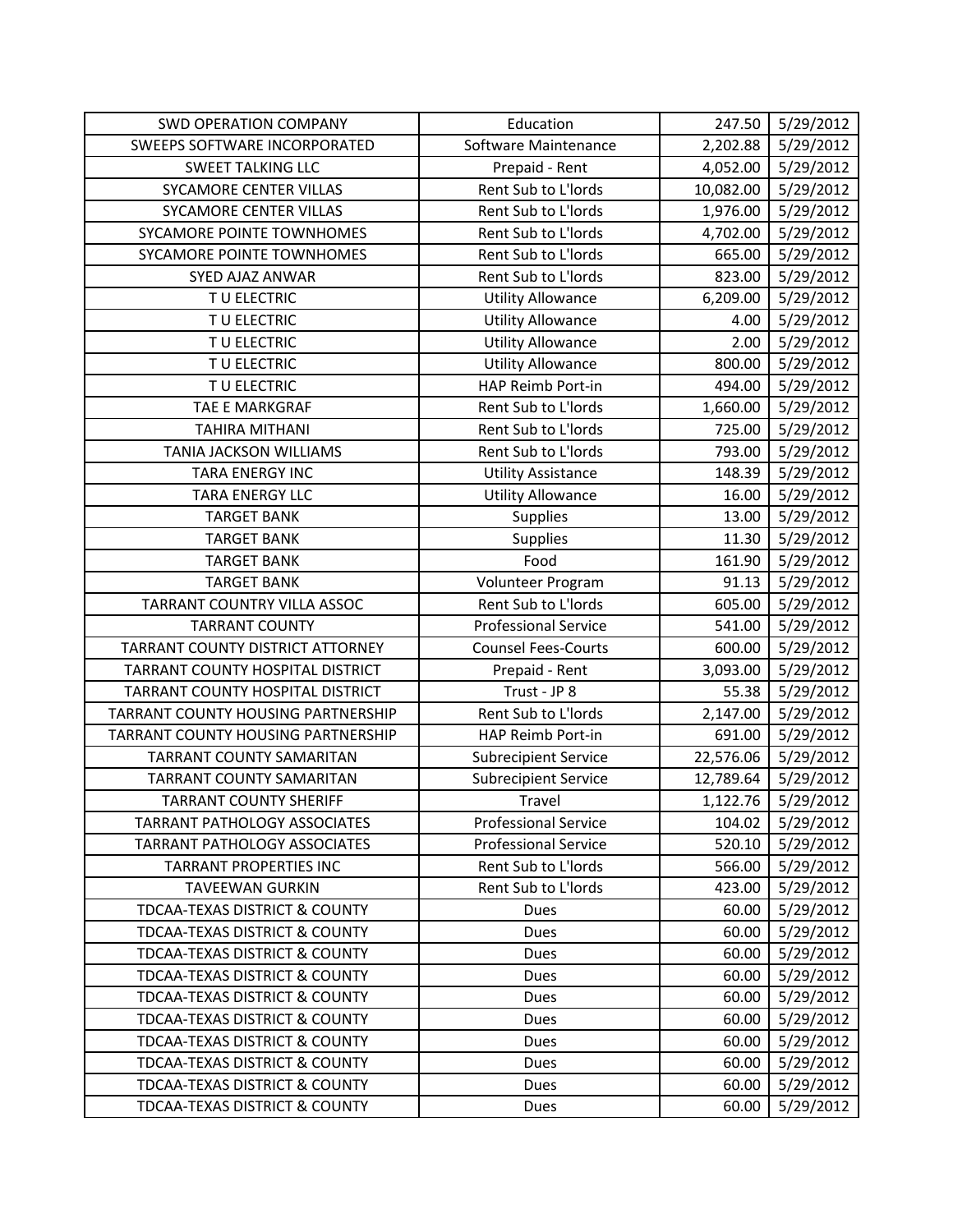| <b>TDCAA-TEXAS DISTRICT &amp; COUNTY</b> | Dues                | 60.00    | 5/29/2012 |
|------------------------------------------|---------------------|----------|-----------|
| <b>TDCAA-TEXAS DISTRICT &amp; COUNTY</b> | Dues                | 60.00    | 5/29/2012 |
| <b>TDCAA-TEXAS DISTRICT &amp; COUNTY</b> | Dues                | 60.00    | 5/29/2012 |
| <b>TDCAA-TEXAS DISTRICT &amp; COUNTY</b> | Dues                | 60.00    | 5/29/2012 |
| TDCAA-TEXAS DISTRICT & COUNTY            | Dues                | 60.00    | 5/29/2012 |
| <b>TDCAA-TEXAS DISTRICT &amp; COUNTY</b> | <b>Dues</b>         | 60.00    | 5/29/2012 |
| <b>TDCAA-TEXAS DISTRICT &amp; COUNTY</b> | Dues                | 60.00    | 5/29/2012 |
| TDCAA-TEXAS DISTRICT & COUNTY            | Dues                | 60.00    | 5/29/2012 |
| <b>TDCAA-TEXAS DISTRICT &amp; COUNTY</b> | <b>Dues</b>         | 60.00    | 5/29/2012 |
| <b>TDCAA-TEXAS DISTRICT &amp; COUNTY</b> | Dues                | 60.00    | 5/29/2012 |
| TDCAA-TEXAS DISTRICT & COUNTY            | <b>Dues</b>         | 60.00    | 5/29/2012 |
| <b>TDCAA-TEXAS DISTRICT &amp; COUNTY</b> | Dues                | 60.00    | 5/29/2012 |
| <b>TDCAA-TEXAS DISTRICT &amp; COUNTY</b> | Dues                | 60.00    | 5/29/2012 |
| TDCAA-TEXAS DISTRICT & COUNTY            | Dues                | 60.00    | 5/29/2012 |
| TDCAA-TEXAS DISTRICT & COUNTY            | Dues                | 60.00    | 5/29/2012 |
| <b>TDCAA-TEXAS DISTRICT &amp; COUNTY</b> | Dues                | 60.00    | 5/29/2012 |
| TDCAA-TEXAS DISTRICT & COUNTY            | <b>Dues</b>         | 60.00    | 5/29/2012 |
| <b>TDCAA-TEXAS DISTRICT &amp; COUNTY</b> | Dues                | 60.00    | 5/29/2012 |
| <b>TDCAA-TEXAS DISTRICT &amp; COUNTY</b> | Dues                | 60.00    | 5/29/2012 |
| TDCAA-TEXAS DISTRICT & COUNTY            | Dues                | 60.00    | 5/29/2012 |
| <b>TDCAA-TEXAS DISTRICT &amp; COUNTY</b> | Dues                | 60.00    | 5/29/2012 |
| TDCAA-TEXAS DISTRICT & COUNTY            | Dues                | 60.00    | 5/29/2012 |
| <b>TDCAA-TEXAS DISTRICT &amp; COUNTY</b> | Dues                | 60.00    | 5/29/2012 |
| <b>TDCAA-TEXAS DISTRICT &amp; COUNTY</b> | Dues                | 60.00    | 5/29/2012 |
| TDCAA-TEXAS DISTRICT & COUNTY            | Dues                | 60.00    | 5/29/2012 |
| TDCAA-TEXAS DISTRICT & COUNTY            | Dues                | 60.00    | 5/29/2012 |
| TDCAA-TEXAS DISTRICT & COUNTY            | Dues                | 60.00    | 5/29/2012 |
| TDCAA-TEXAS DISTRICT & COUNTY            | Dues                | 75.00    | 5/29/2012 |
| <b>TDCAA-TEXAS DISTRICT &amp; COUNTY</b> | Dues                | 60.00    | 5/29/2012 |
| <b>TDCAA-TEXAS DISTRICT &amp; COUNTY</b> | Dues                | 60.00    | 5/29/2012 |
| <b>TDCAA-TEXAS DISTRICT &amp; COUNTY</b> | Dues                | 60.00    | 5/29/2012 |
| <b>TDCAA-TEXAS DISTRICT &amp; COUNTY</b> | Dues                | 60.00    | 5/29/2012 |
| <b>TDCAA-TEXAS DISTRICT &amp; COUNTY</b> | Dues                | 60.00    | 5/29/2012 |
| TDCAA-TEXAS DISTRICT & COUNTY            | <b>Dues</b>         | 60.00    | 5/29/2012 |
| TDCAA-TEXAS DISTRICT & COUNTY            | Dues                | 60.00    | 5/29/2012 |
| TDCAA-TEXAS DISTRICT & COUNTY            | Dues                | 60.00    | 5/29/2012 |
| <b>TDCAA-TEXAS DISTRICT &amp; COUNTY</b> | <b>Dues</b>         | 60.00    | 5/29/2012 |
| <b>TDCAA-TEXAS DISTRICT &amp; COUNTY</b> | Dues                | 60.00    | 5/29/2012 |
| <b>TDCAA-TEXAS DISTRICT &amp; COUNTY</b> | Dues                | 60.00    | 5/29/2012 |
| TDCAA-TEXAS DISTRICT & COUNTY            | Dues                | 55.00    | 5/29/2012 |
| TDCAA-TEXAS DISTRICT & COUNTY            | Dues                | 55.00    | 5/29/2012 |
| TDCAA-TEXAS DISTRICT & COUNTY            | Dues                | 55.00    | 5/29/2012 |
| TDCAA-TEXAS DISTRICT & COUNTY            | Education           | 275.00   | 5/29/2012 |
| <b>TDCAA-TEXAS DISTRICT &amp; COUNTY</b> | Education           | 275.00   | 5/29/2012 |
| TECH PLAN INC                            | A/C Maint Contract  | 1,868.00 | 5/29/2012 |
| <b>TEETOP PROPERTIES LLC</b>             | Rent Sub to L'Iords | 437.00   | 5/29/2012 |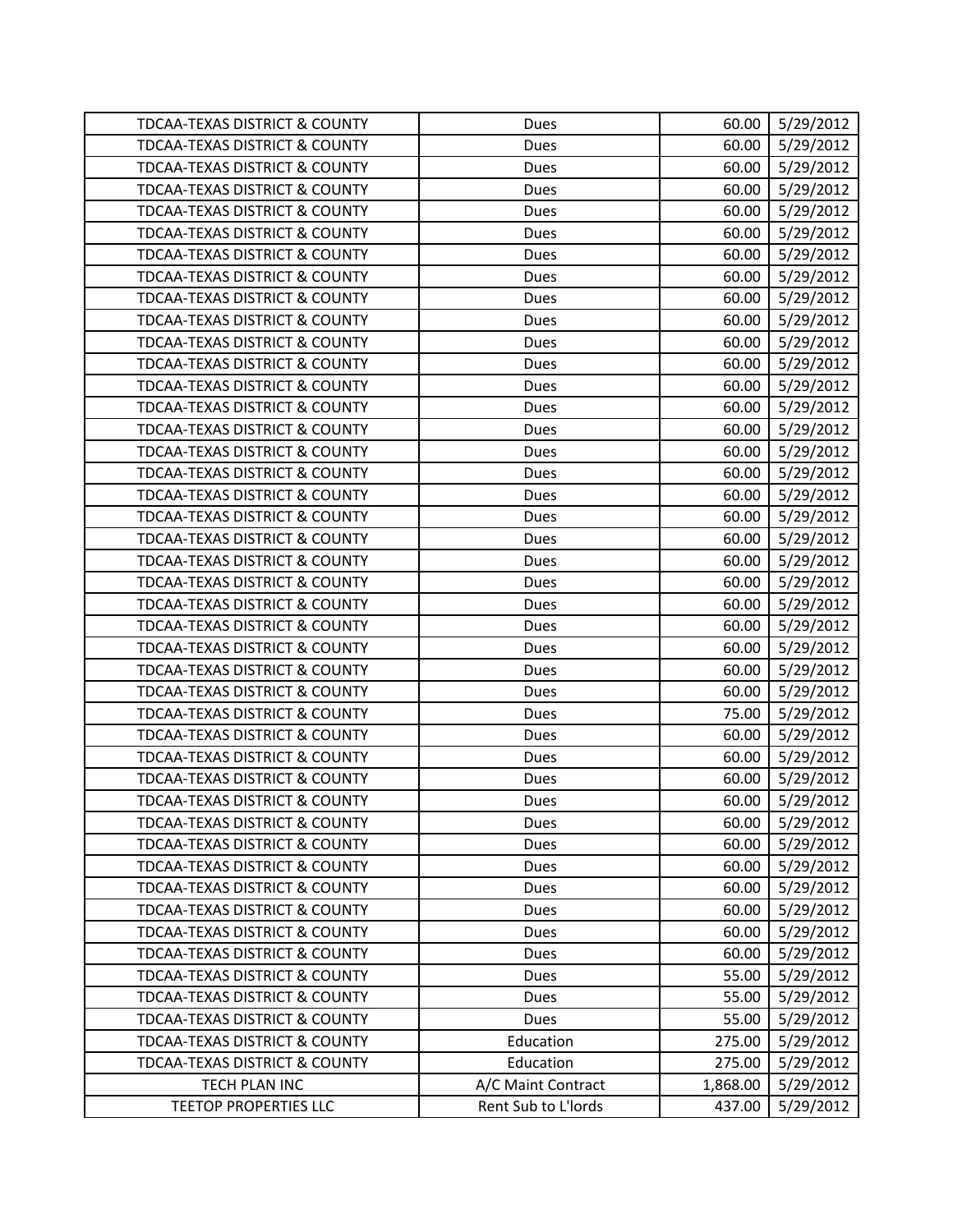| <b>TEKSYSTEMS INC</b>             | <b>Professional Service</b> | 4,320.00 | 5/29/2012 |
|-----------------------------------|-----------------------------|----------|-----------|
| TELETOUCH COMMUNICATIONS INC      | Telephone - Mobile          | 625.99   | 5/29/2012 |
| TELETOUCH COMMUNICATIONS INC      | Telephone - Mobile          | 14.39    | 5/29/2012 |
| TELETOUCH COMMUNICATIONS INC      | Telephone - Mobile          | 28.78    | 5/29/2012 |
| TELETOUCH COMMUNICATIONS INC      | Telephone - Mobile          | 103.74   | 5/29/2012 |
| TELETOUCH COMMUNICATIONS INC      | Telephone - Mobile          | 28.78    | 5/29/2012 |
| TELETOUCH COMMUNICATIONS INC      | Telephone - Mobile          | 187.57   | 5/29/2012 |
| TELETOUCH COMMUNICATIONS INC      | Telephone - Mobile          | 100.73   | 5/29/2012 |
| TELETOUCH COMMUNICATIONS INC      | Telephone - Mobile          | 155.95   | 5/29/2012 |
| TELETOUCH COMMUNICATIONS INC      | Telephone - Mobile          | 3,701.88 | 5/29/2012 |
| TELETOUCH COMMUNICATIONS INC      | Telephone - Mobile          | 50.39    | 5/29/2012 |
| TELETOUCH COMMUNICATIONS INC      | Telephone - Mobile          | 757.04   | 5/29/2012 |
| <b>TERESA A LAWSON</b>            | Rent Sub to L'Iords         | 613.00   | 5/29/2012 |
| <b>TERESEA ADCOCK</b>             | <b>Professional Service</b> | 526.26   | 5/29/2012 |
| TERRA MANOR REAL ESTATE INC       | Rent Sub to L'Iords         | 290.00   | 5/29/2012 |
| <b>TERRY GIBBONS</b>              | Rent Sub to L'Iords         | 7,622.00 | 5/29/2012 |
| <b>TERRY GIBBONS</b>              | Rent Sub to L'Iords         | 1,090.00 | 5/29/2012 |
| <b>TERRY GIBBONS</b>              | HAP Reimb Port-in           | 1,191.00 | 5/29/2012 |
| <b>TERRY GUTHRIE</b>              | Clothing                    | 200.00   | 5/29/2012 |
| TEXAS COURT REPORTERS ASSOCIATION | Education                   | 450.00   | 5/29/2012 |
| TEXAS DEPARTMENT OF LICENSING     | Non-Track Const/Bldg        | 220.00   | 5/29/2012 |
| TEXAS DEPT OF CRIMINAL JUSTICE    | Sheriff Inventory           | 5,195.09 | 5/29/2012 |
| TEXAS FIRE PROTECTION SPECL'ST    | <b>Building Maintenance</b> | 510.00   | 5/29/2012 |
| TEXAS HI-PORT PROPERTIES LTD      | Rent Sub to L'Iords         | 2,843.00 | 5/29/2012 |
| TEXAS HI-PORT PROPERTIES LTD      | Rent Sub to L'Iords         | 433.00   | 5/29/2012 |
| TEXAS HI-PORT PROPERTIES LTD      | Rent Sub to L'Iords         | 700.00   | 5/29/2012 |
| TEXAS LONGEVITY HOUSING, INC      | Rent Sub to L'Iords         | 4,679.00 | 5/29/2012 |
| TEXAS LONGEVITY HOUSING, INC      | Rent Sub to L'Iords         | 371.00   | 5/29/2012 |
| <b>TEXAS POWER LP</b>             | <b>Utility Assistance</b>   | 389.40   | 5/29/2012 |
| <b>TEXAS POWER LP</b>             | <b>Utility Allowance</b>    | 153.00   | 5/29/2012 |
| <b>TEXAS POWER LP</b>             | <b>Utility Allowance</b>    | 91.00    | 5/29/2012 |
| <b>TEXAS POWER LP</b>             | HAP Reimb Port-in           | 46.00    | 5/29/2012 |
| TEXCAN VENTURES II LTD            | Rent Sub to L'Iords         | 2,735.00 | 5/29/2012 |
| <b>TEXCAN VENTURES II LTD</b>     | Rent Sub to L'Iords         | 2,906.00 | 5/29/2012 |
| TEXCAN VENTURES II LTD            | Rent Sub to L'Iords         | 136.00   | 5/29/2012 |
| TEXCAN VENTURES II LTD            | <b>Utility Allowance</b>    | 21.00    | 5/29/2012 |
| <b>TEXCAN VENTURES III</b>        | Rent Sub to L'Iords         | 4,832.00 | 5/29/2012 |
| <b>TEXCAN VENTURES III</b>        | Rent Sub to L'Iords         | 669.00   | 5/29/2012 |
| TEXCAN VENTURES III               | HAP Reimb Port-in           | 796.00   | 5/29/2012 |
| <b>THANH LE</b>                   | Rent Sub to L'Iords         | 404.00   | 5/29/2012 |
| <b>THANH LE</b>                   | HAP Reimb Port-in           | 650.00   | 5/29/2012 |
| THANKSGIVING REALTY INC           | Rent Sub to L'Iords         | 1,470.00 | 5/29/2012 |
| THE CHIMNEY BALLOON LLC           | Lab Supplies                | 64.99    | 5/29/2012 |
| THE DECKER LAW FIRM PC            | <b>Counsel Fees-Courts</b>  | 420.00   | 5/29/2012 |
| THE FORTIS COMPANY LLC            | Rent Sub to L'Iords         | 2,996.00 | 5/29/2012 |
| THE FORTIS COMPANY LLC            | HAP Reimb Port-in           | 510.00   | 5/29/2012 |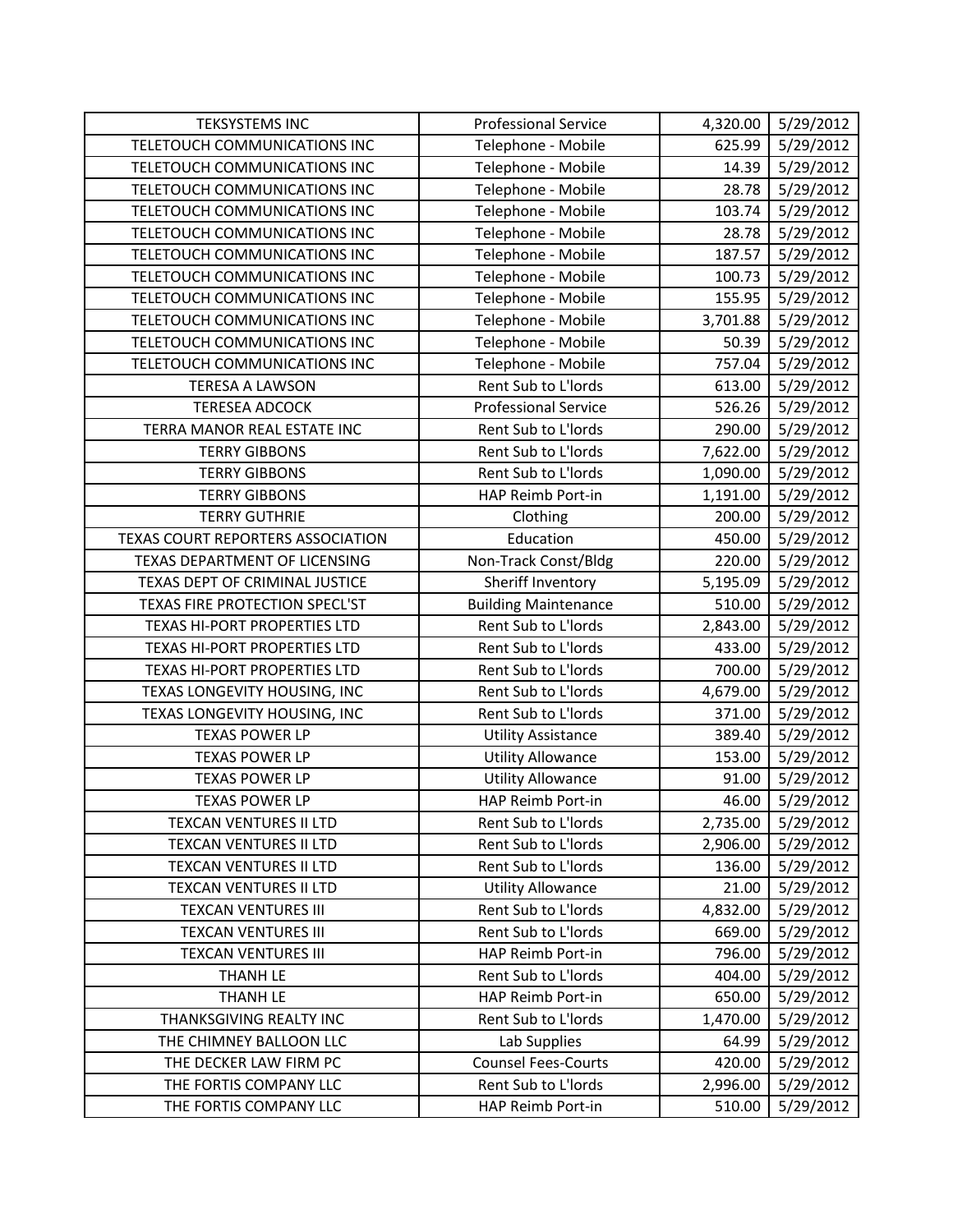| THE HAMPTON LAW FIRM PLLC           | <b>Counsel Fees-Courts</b>  | 350.00    | 5/29/2012 |
|-------------------------------------|-----------------------------|-----------|-----------|
| THE HAMPTON LAW FIRM PLLC           | <b>Counsel Fees-Courts</b>  | 350.00    | 5/29/2012 |
| THE HAMPTON LAW FIRM PLLC           | <b>Counsel Fees-Courts</b>  | 375.00    | 5/29/2012 |
| THE HAMPTON LAW FIRM PLLC           | <b>Counsel Fees-Courts</b>  | 300.00    | 5/29/2012 |
| THE HOUSING AUTHORITY OF MARICOPA   | Port HAP Port-out           | 792.00    | 5/29/2012 |
| THE HOUSING AUTHORITY OF MARICOPA   | Port Admin Fee Expen        | 42.87     | 5/29/2012 |
| THE HUSTON FIRM PC                  | <b>Counsel Fees-Courts</b>  | 1,000.00  | 5/29/2012 |
| THE HUSTON FIRM PC                  | Counsel Fees-Juv            | 400.00    | 5/29/2012 |
| THE LAKES OF WILLIAMSBERG           | Rent Sub to L'Iords         | 16,861.00 | 5/29/2012 |
| THE LAKES OF WILLIAMSBERG           | Rent Sub to L'Iords         | 970.00    | 5/29/2012 |
| THE LAKES OF WILLIAMSBERG           | Rent Sub to L'Iords         | 125.00    | 5/29/2012 |
| THE LAKES OF WILLIAMSBERG           | HAP Reimb Port-in           | 2,276.00  | 5/29/2012 |
| THE LAW FIRM OF DAVID C JONES       | <b>Counsel Fees-Courts</b>  | 500.00    | 5/29/2012 |
| THE LAW OFFICE OF STEPHEN K HARMON  | Counsel Fees - CPS          | 100.00    | 5/29/2012 |
| THE LAW OFFICES OF MICHAEL POOL PLL | <b>Counsel Fees-Courts</b>  | 400.00    | 5/29/2012 |
| THE M A DAVIDSON FAMILY LIMITED     | Rent Sub to L'Iords         | 889.00    | 5/29/2012 |
| THE MULHOLLAND CO                   | Supplies                    | 6.00      | 5/29/2012 |
| THE MULHOLLAND CO                   | Supplies                    | 60.00     | 5/29/2012 |
| THE MULHOLLAND CO                   | <b>Supplies</b>             | 10.00     | 5/29/2012 |
| THE MULHOLLAND CO                   | Non-Track Const/Bldg        | 382.50    | 5/29/2012 |
| THE S R DAVIDSON FAMILY LIMITED     | Rent Sub to L'Iords         | 7,054.00  | 5/29/2012 |
| THE S R DAVIDSON FAMILY LIMITED     | Rent Sub to L'Iords         | 755.00    | 5/29/2012 |
| THE SAFER SOCIETY FOUNDATION INC    | <b>Professional Service</b> | 1,383.25  | 5/29/2012 |
| THE SCOTT R DAVIDSON INTEREST INC   | Rent Sub to L'Iords         | 2,805.00  | 5/29/2012 |
| THE SPOKEN WORD LLC                 | <b>Interpreter Fees</b>     | 3,840.00  | 5/29/2012 |
| THE TEXAS OAKS APT                  | Rent Sub to L'Iords         | 6,616.00  | 5/29/2012 |
| THE TEXAS OAKS APT                  | <b>Utility Allowance</b>    | 36.00     | 5/29/2012 |
| THE TEXAS OAKS APT                  | HAP Reimb Port-in           | 515.00    | 5/29/2012 |
| THE VERDUN GROUP LP                 | Rent Sub to L'Iords         | 1,224.00  | 5/29/2012 |
| THE VILLAS OF EASTWOOD TERRACE LLC  | Rent Sub to L'Iords         | 3,449.00  | 5/29/2012 |
| THEODORE YARIYEP LOT                | Rent Sub to L'Iords         | 1,469.00  | 5/29/2012 |
| THEODORE YARIYEP LOT                | HAP Reimb Port-in           | 865.00    | 5/29/2012 |
| THERESA YOKO COPELAND               | Counsel Fees - CPS          | 720.00    | 5/29/2012 |
| THERESA YOKO COPELAND               | Counsel Fees - CPS          | 700.00    | 5/29/2012 |
| THIMOUTHUES WEBB                    | <b>Drug Seizures</b>        | 411.30    | 5/29/2012 |
| <b>THIMOUTHUES WEBB</b>             | Drug Seizure Int            | 2.60      | 5/29/2012 |
| THOMAS BENJAMIN JR                  | Rent Sub to L'Iords         | 392.00    | 5/29/2012 |
| THOMAS J COBB                       | HAP Reimb Port-in           | 422.00    | 5/29/2012 |
| <b>THOMAS JOHNSON</b>               | Rent Sub to L'Iords         | 520.00    | 5/29/2012 |
| THOMAS M HOLBROOK                   | Rent Sub to L'Iords         | 730.00    | 5/29/2012 |
| THOMAS W BALLANTYNE                 | Rent Sub to L'Iords         | 1,149.00  | 5/29/2012 |
| THORLAUG DANIELSDOTTIR              | Rent Sub to L'Iords         | 715.00    | 5/29/2012 |
| THRESA A MEZA                       | <b>Counsel Fees-Probate</b> | 500.00    | 5/29/2012 |
| <b>THYSSENKRUPP ELEVATOR</b>        | <b>Elevator Maintenance</b> | 2,029.80  | 5/29/2012 |
| <b>TIM MOORE</b>                    | <b>Counsel Fees-Courts</b>  | 400.00    | 5/29/2012 |
| <b>TIM MOORE</b>                    | <b>Counsel Fees-Courts</b>  | 750.00    | 5/29/2012 |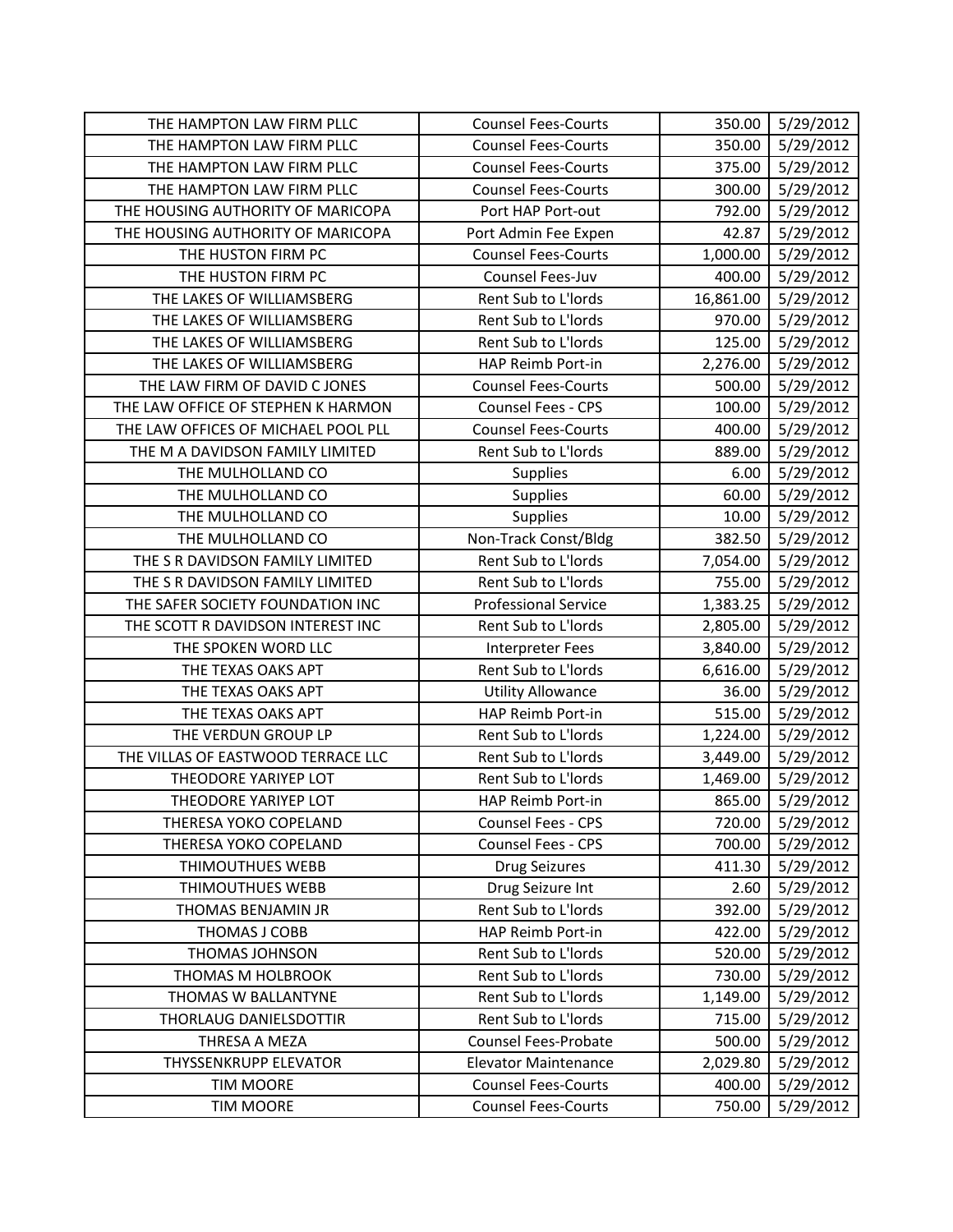| TIMBER CHASE APARTMENTS LLC         | Rent Sub to L'Iords        | 2,574.00  | 5/29/2012 |
|-------------------------------------|----------------------------|-----------|-----------|
| <b>TIMOTHY J AYRES</b>              | Rent Sub to L'Iords        | 524.00    | 5/29/2012 |
| TIMOTHY J LEDOUX                    | Rent Sub to L'Iords        | 691.00    | 5/29/2012 |
| TINA D ROBINSON                     | Rent Sub to L'Iords        | 725.00    | 5/29/2012 |
| <b>TINA M PRICE</b>                 | <b>Counsel Fees-Courts</b> | 1,300.00  | 5/29/2012 |
| TLG LEGACY APARTMENTS LLC           | Rent Sub to L'Iords        | 4,128.00  | 5/29/2012 |
| TLG LEGACY APARTMENTS LLC           | Rent Sub to L'Iords        | 494.00    | 5/29/2012 |
| TOM MINH LE                         | Rent Sub to L'Iords        | 550.00    | 5/29/2012 |
| <b>TOM WHITE</b>                    | Rent Sub to L'Iords        | 1,408.00  | 5/29/2012 |
| <b>TOM WITTROCK</b>                 | Rent Sub to L'Iords        | 10,237.00 | 5/29/2012 |
| <b>TOM WITTROCK</b>                 | Rent Sub to L'Iords        | 750.00    | 5/29/2012 |
| <b>TONY P HOLMES</b>                | Rent Sub to L'Iords        | 1,326.00  | 5/29/2012 |
| <b>TONY TRUONG</b>                  | Rent Sub to L'Iords        | 94.00     | 5/29/2012 |
| TOP NOTCH PROPERTY MANAGEMENT       | Rent Sub to L'Iords        | 837.00    | 5/29/2012 |
| TOWN CENTER MALL LP                 | Prepaid - Rent             | 3,106.76  | 5/29/2012 |
| TOWN CENTER MALL LP                 | Prepaid - Rent             | 4,114.91  | 5/29/2012 |
| TOWN NORTH ASSOCIATION LTD.         | Prepaid - Rent             | 1,878.80  | 5/29/2012 |
| TOWN NORTH ASSOCIATION LTD.         | Prepaid - Rent             | 4,831.20  | 5/29/2012 |
| TRACI D WILKINSON PC                | Counsel Fees - CPS         | 1,775.00  | 5/29/2012 |
| TRACI D WILKINSON PC                | Counsel Fees - CPS         | 700.00    | 5/29/2012 |
| <b>TRACIE HARPER</b>                | Education                  | 44.62     | 5/29/2012 |
| <b>TRACIE KENAN</b>                 | <b>Counsel Fees-Courts</b> | 450.00    | 5/29/2012 |
| <b>TRACIE KENAN</b>                 | <b>Counsel Fees-Courts</b> | 600.00    | 5/29/2012 |
| <b>TRACIE KENAN</b>                 | <b>Counsel Fees-Courts</b> | 250.00    | 5/29/2012 |
| <b>TRACY CRISMOND</b>               | Rent Sub to L'Iords        | 525.00    | 5/29/2012 |
| <b>TRAVIS COREY DAVIS</b>           | Drug Seizure-Unit          | 800.00    | 5/29/2012 |
| <b>TRAVIS COREY DAVIS</b>           | Drug Seizure Int           | 1.65      | 5/29/2012 |
| TRI COUNTY ELECTRIC COOPERATIVE INC | <b>Utility Allowance</b>   | 130.00    | 5/29/2012 |
| TRI COUNTY ELECTRIC COOPERATIVE INC | <b>Utility Allowance</b>   | 29.00     | 5/29/2012 |
| TRINITY QUALITY HOUSING LP          | Rent Sub to L'Iords        | 710.00    | 5/29/2012 |
| TRINITY QUALITY HOUSING LP          | Rent Sub to L'Iords        | 406.00    | 5/29/2012 |
| <b>TRIPLENET PRICING LLC</b>        | Supplies                   | 57.10     | 5/29/2012 |
| TRIPLENET PRICING LLC               | Supplies                   | 121.95    | 5/29/2012 |
| TRIPLENET PRICING LLC               | <b>Supplies</b>            | 975.60    | 5/29/2012 |
| TRIPLENET PRICING LLC               | Supplies                   | 108.20    | 5/29/2012 |
| TRIPLENET PRICING LLC               | Supplies                   | 636.50    | 5/29/2012 |
| TRIPLENET PRICING LLC               | Supplies                   | 2,390.00  | 5/29/2012 |
| TRIPLENET PRICING LLC               | Supplies                   | 145.40    | 5/29/2012 |
| TRIPLENET PRICING LLC               | <b>Computer Supplies</b>   | 536.90    | 5/29/2012 |
| TRIPLENET PRICING LLC               | <b>Computer Supplies</b>   | 253.30    | 5/29/2012 |
| <b>TRIPLENET PRICING LLC</b>        | <b>Computer Supplies</b>   | 202.92    | 5/29/2012 |
| TRIPLENET PRICING LLC               | <b>Computer Supplies</b>   | 1,219.50  | 5/29/2012 |
| TRIPLENET PRICING LLC               | <b>Computer Supplies</b>   | 318.00    | 5/29/2012 |
| <b>TRITON</b>                       | <b>Utility Assistance</b>  | 79.16     | 5/29/2012 |
| <b>TROY BETHLEY</b>                 | Rent Sub to L'Iords        | 517.00    | 5/29/2012 |
| <b>TROY EUGENE THOMAS</b>           | Rent Sub to L'Iords        | 899.00    | 5/29/2012 |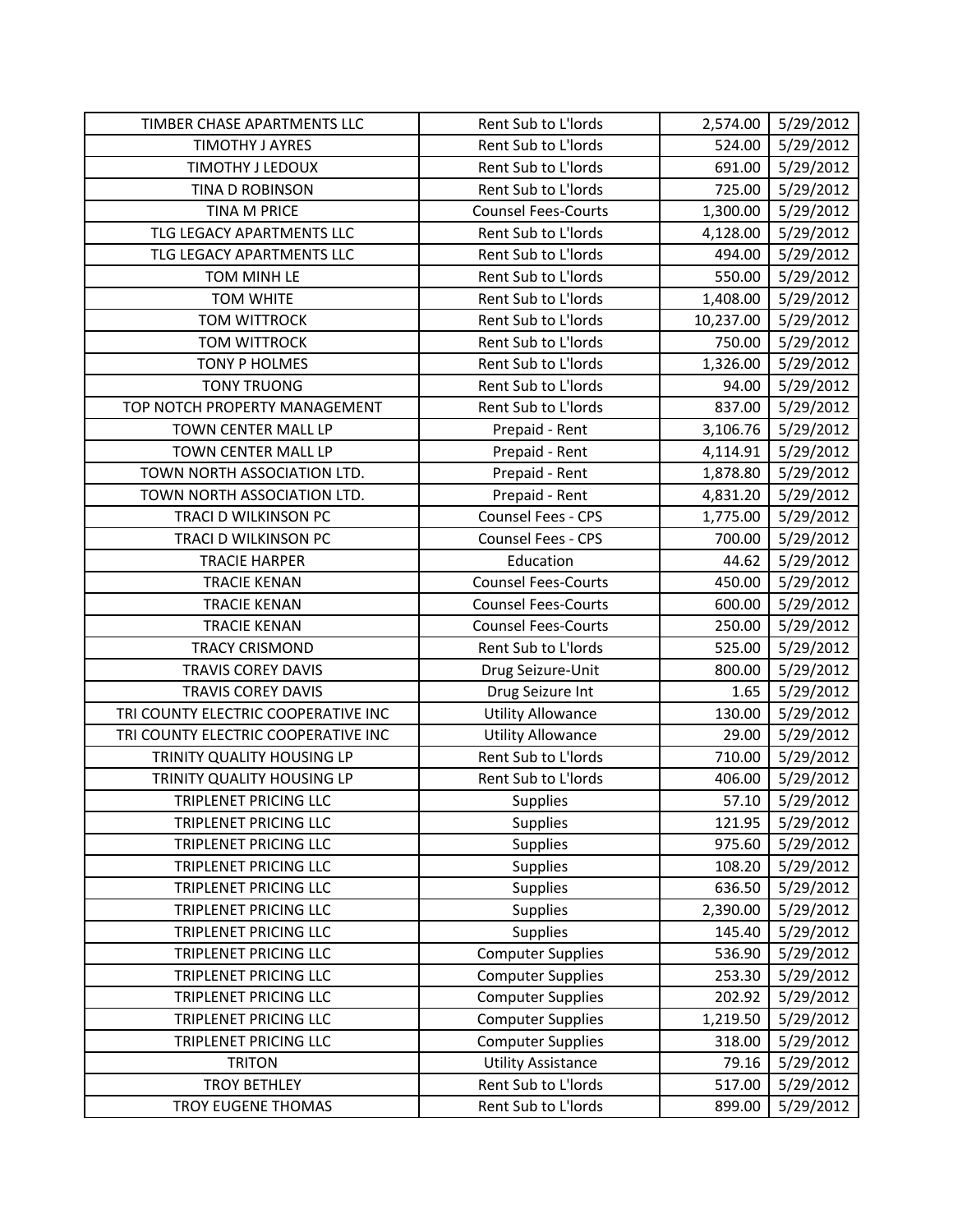| TRUGREEN CHEMLAWN                  | Landscaping Expense         | 136.00    | 5/29/2012 |
|------------------------------------|-----------------------------|-----------|-----------|
| TRUGREEN LANDCARE LLC              | Landscaping Expense         | 158.00    | 5/29/2012 |
| TRUGREEN LANDCARE LLC              | Landscaping Expense         | 189.00    | 5/29/2012 |
| <b>TRUONG DAO</b>                  | Rent Sub to L'Iords         | 785.00    | 5/29/2012 |
| TRW ENTERPRISES II INC             | Rent Sub to L'Iords         | 955.00    | 5/29/2012 |
| <b>TUAN Q TRAN</b>                 | Rent Sub to L'Iords         | 710.00    | 5/29/2012 |
| <b>T-UNIVERSAL CORP</b>            | Rent Sub to L'Iords         | 2,126.00  | 5/29/2012 |
| TURN KEY REAL ESTATE MANAGEMENT    | Rent Sub to L'Iords         | 871.00    | 5/29/2012 |
| TXU ELECTRIC COMPANY               | <b>Utility Assistance</b>   | 368.40    | 5/29/2012 |
| TXU ELECTRIC COMPANY               | <b>Utility Assistance</b>   | 2,121.79  | 5/29/2012 |
| TXU ELECTRIC COMPANY               | <b>Utility Assistance</b>   | 399.63    | 5/29/2012 |
| TXU ELECTRIC COMPANY               | <b>Utility Assistance</b>   | 1,336.14  | 5/29/2012 |
| TXU ELECTRIC COMPANY               | <b>Utility Assistance</b>   | 727.49    | 5/29/2012 |
| TXU ELECTRIC COMPANY               | <b>Utility Assistance</b>   | 1,271.03  | 5/29/2012 |
| <b>TXU ENERGY</b>                  | Electricity                 | 45.10     | 5/29/2012 |
| <b>ULINE INC</b>                   | Parts and Supplies          | 249.00    | 5/29/2012 |
| UNITED DENTAL CARE OF TEXAS INC    | <b>DMO Premiums</b>         | 38,816.35 | 5/29/2012 |
| UNITED DENTAL CARE OF TEXAS INC    | <b>DMO Premiums</b>         | 5,156.84  | 5/29/2012 |
| UNIVERSAL RECYCLING TECHNOLOGIES   | <b>Building Maintenance</b> | 134.90    | 5/29/2012 |
| UNIVERSAL RECYCLING TECHNOLOGIES   | <b>Building Maintenance</b> | 426.08    | 5/29/2012 |
| UNIVERSAL RECYCLING TECHNOLOGIES   | <b>Building Maintenance</b> | 142.60    | 5/29/2012 |
| UNIVERSE TECHNICAL TRANSLATION INC | <b>Professional Service</b> | 249.30    | 5/29/2012 |
| UNIVERSE TECHNICAL TRANSLATION INC | <b>Professional Service</b> | 461.63    | 5/29/2012 |
| UNIVERSE TECHNICAL TRANSLATION INC | <b>Professional Service</b> | 137.11    | 5/29/2012 |
| UNIVERSITY OF NORTH TX HLTH SC     | <b>Medical Services</b>     | 105.00    | 5/29/2012 |
| UPS/UNITED PARCEL SERVICE          | Postage                     | 176.11    | 5/29/2012 |
| US DIAGNOSTICS INC                 | Lab Supplies                | 16,880.00 | 5/29/2012 |
| UTA GRANT & CONTRACT ACCOUNTING    | Education                   | 290.00    | 5/29/2012 |
| V A DAVIS                          | Rent Sub to L'Iords         | 1,449.00  | 5/29/2012 |
| V A DAVIS                          | HAP Reimb Port-in           | 1,137.00  | 5/29/2012 |
| <b>VALLEY CREEK APARTMENTS</b>     | Rent Sub to L'Iords         | 3,789.00  | 5/29/2012 |
| <b>VALLEY CREEK APARTMENTS</b>     | Rent Sub to L'Iords         | 683.00    | 5/29/2012 |
| <b>VALLEY OAKS APARTMENTS</b>      | Rent Sub to L'Iords         | 1,098.00  | 5/29/2012 |
| VAN T NGUYEN                       | Rent Sub to L'Iords         | 1,927.00  | 5/29/2012 |
| VANESSA M JORDAN                   | <b>Counsel Fees-Courts</b>  | 200.00    | 5/29/2012 |
| <b>VAUGHN BAILEY</b>               | Counsel Fees - CPS          | 100.00    | 5/29/2012 |
| Velina G Willis                    | <b>Meeting Expenses</b>     | 10.00     | 5/29/2012 |
| <b>VENDING NUT COMPANY</b>         | Food                        | 245.50    | 5/29/2012 |
| VENKATESWARA RAO B ADDEPALLI       | Rent Sub to L'Iords         | 235.00    | 5/29/2012 |
| VENTURE ALTERNATIVE HIGH SCHOOL    | Education                   | 100.00    | 5/29/2012 |
| <b>VERIZON SOUTHWEST</b>           | Telephone-Basic             | 60.59     | 5/29/2012 |
| <b>VERIZON SOUTHWEST</b>           | Telephone-Basic             | 52.22     | 5/29/2012 |
| <b>VERNON RUDD</b>                 | Prepaid - Rent              | 2,775.00  | 5/29/2012 |
| <b>VERNONA E CARTER</b>            | Rent Sub to L'Iords         | 22.00     | 5/29/2012 |
| <b>VERONICA HULITT</b>             | Rent Sub to L'Iords         | 692.00    | 5/29/2012 |
| VETERINARY CENTERS OF AMERICA LP   | Canine Expense              | 270.96    | 5/29/2012 |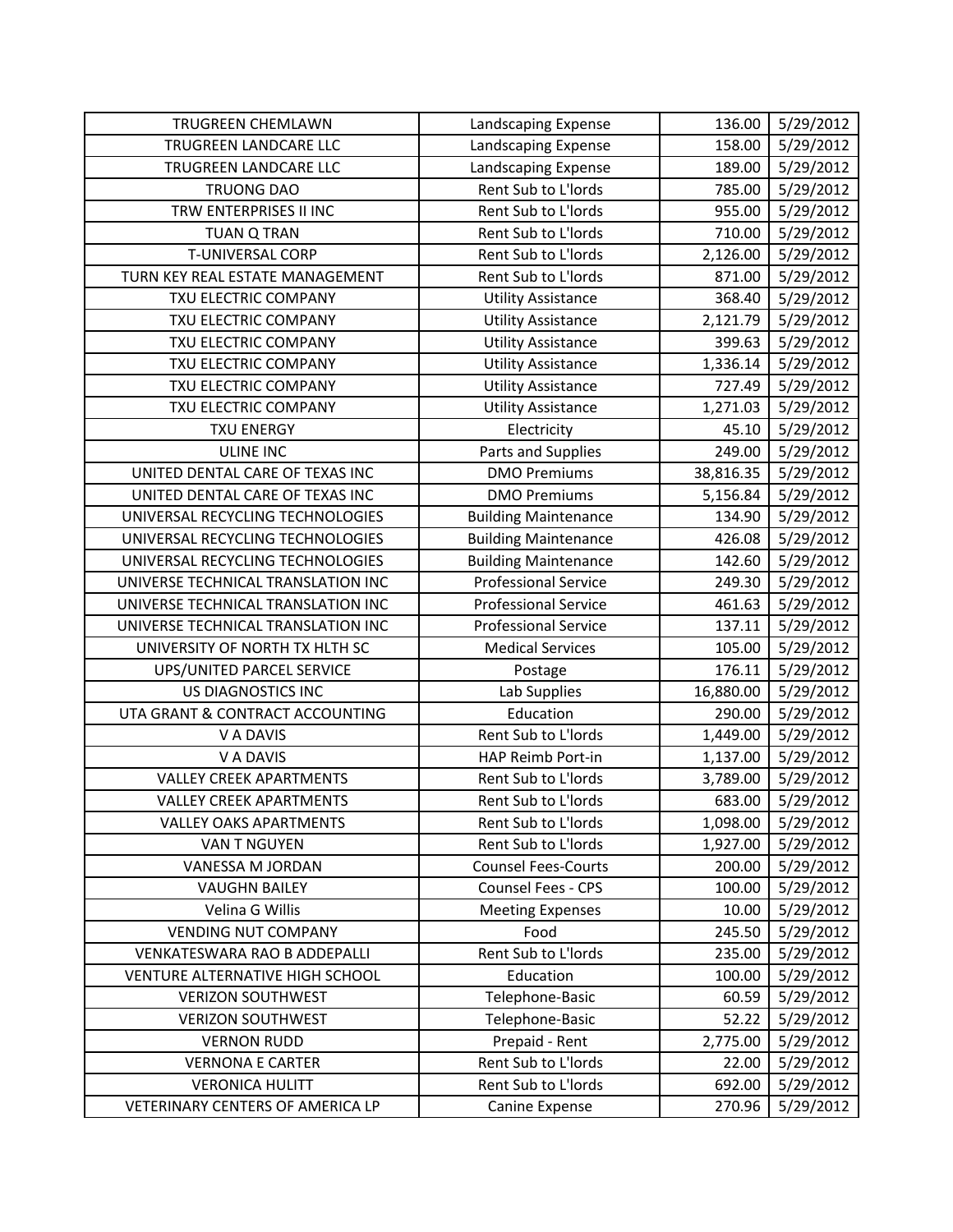| <b>VIC A AKERS</b>                 | Rent Sub to L'Iords         | 1,386.00  | 5/29/2012 |
|------------------------------------|-----------------------------|-----------|-----------|
| VICKERY RESIDENTIAL PROPERTIES LP  | Rent Sub to L'Iords         | 28.00     | 5/29/2012 |
| <b>VICKI E WILEY</b>               | Counsel Fees-Juv            | 100.00    | 5/29/2012 |
| <b>VICTOR DAY</b>                  | Rent Sub to L'Iords         | 518.00    | 5/29/2012 |
| <b>VIJAY K CHAWLA</b>              | Rent Sub to L'Iords         | 25,406.00 | 5/29/2012 |
| <b>VIJAY K CHAWLA</b>              | Rent Sub to L'Iords         | 954.00    | 5/29/2012 |
| <b>VIJAY K CHAWLA</b>              | Rent Sub to L'Iords         | 983.00    | 5/29/2012 |
| <b>VILLAGE CREEK TOWNHOMES</b>     | Rent Sub to L'Iords         | 1,012.00  | 5/29/2012 |
| <b>VILLAGE CREEK TOWNHOMES</b>     | HAP Reimb Port-in           | 464.00    | 5/29/2012 |
| VILLAS OF MARINE CREEK LTD PARTNER | Rent Sub to L'Iords         | 922.00    | 5/29/2012 |
| VILLAS OF MARINE CREEK LTD PARTNER | Rent Sub to L'Iords         | 313.00    | 5/29/2012 |
| <b>VINCENT GALLEGOS</b>            | Rent Sub to L'Iords         | 948.00    | 5/29/2012 |
| Vincent L Williams                 | Education                   | 37.74     | 5/29/2012 |
| <b>VINH HUYNH</b>                  | Rent Sub to L'Iords         | 1,219.00  | 5/29/2012 |
| <b>VIRGINIA CARTER</b>             | <b>Counsel Fees-Courts</b>  | 100.00    | 5/29/2012 |
| <b>VIRGINIA G SHAW</b>             | <b>Drug Seizures</b>        | 2,000.00  | 5/29/2012 |
| <b>VIRGINIA G SHAW</b>             | Drug Seizure Int            | 2.31      | 5/29/2012 |
| <b>VOLUNTEERS OF AMERICA</b>       | <b>Subrecipient Service</b> | 8,901.57  | 5/29/2012 |
| <b>VWR SCIENTIFIC PRODUCTS</b>     | Lab Supplies                | 36.20     | 5/29/2012 |
| W R STARKEY MORTGAGE LLP           | Rent Sub to L'Iords         | 842.00    | 5/29/2012 |
| <b>WAFAA ALI</b>                   | Rent Sub to L'Iords         | 381.00    | 5/29/2012 |
| WAK - FS LP                        | Rent Sub to L'Iords         | 2,355.00  | 5/29/2012 |
| WAK - FS LP                        | Rent Sub to L'Iords         | 624.00    | 5/29/2012 |
| <b>WAK FLP</b>                     | Rent Sub to L'Iords         | 767.00    | 5/29/2012 |
| WALGREENS #3878                    | Food/Hygiene Assist         | 39.07     | 5/29/2012 |
| WALMART #1801                      | Food/Hygiene Assist         | 49.00     | 5/29/2012 |
| WALMART #3773                      | Food/Hygiene Assist         | 19.79     | 5/29/2012 |
| WALMART #5312                      | Food/Hygiene Assist         | 19.88     | 5/29/2012 |
| WALNUT CREEK COUNTRY CLUB          | <b>Restitution Payable</b>  | 100.00    | 5/29/2012 |
| WALT A CLEVELAND                   | <b>Counsel Fees-Courts</b>  | 6,200.00  | 5/29/2012 |
| WALT A CLEVELAND                   | <b>Counsel Fees-Courts</b>  | 1,750.00  | 5/29/2012 |
| <b>WALT A CLEVELAND</b>            | <b>Counsel Fees-Courts</b>  | 800.00    | 5/29/2012 |
| WARES GIANT TIRE SERVICE LLC       | Central Garage Inv          | 80.00     | 5/29/2012 |
| WARREN HOUSE FORT WORTH LP         | Rent Sub to L'Iords         | 549.00    | 5/29/2012 |
| <b>WARREN ST JOHN</b>              | <b>Counsel Fees-Courts</b>  | 300.00    | 5/29/2012 |
| <b>WARREN ST JOHN</b>              | <b>Counsel Fees-Courts</b>  | 900.00    | 5/29/2012 |
| <b>WARREN ST JOHN</b>              | <b>Counsel Fees-Courts</b>  | 100.00    | 5/29/2012 |
| WARREN WINSLOW WILSON              | Rent Sub to L'Iords         | 967.00    | 5/29/2012 |
| WARREN-WARRICK APARTMENTS LLC      | Rent Sub to L'Iords         | 554.00    | 5/29/2012 |
| WASTE PARTNERS OF TEXAS INC        | <b>Equipment Rentals</b>    | 88.94     | 5/29/2012 |
| WASTE PARTNERS OF TEXAS INC        | <b>Building Maintenance</b> | 113.60    | 5/29/2012 |
| WDOP SUB 1 LP                      | Rent Sub to L'Iords         | 161.00    | 5/29/2012 |
| WDOP SUB II LP                     | Rent Sub to L'Iords         | 3,989.00  | 5/29/2012 |
| WDOP SUB II LP                     | Rent Sub to L'Iords         | 2,455.00  | 5/29/2012 |
| WDOP SUB II LP                     | Rent Sub to L'Iords         | 737.00    | 5/29/2012 |
| WEATHERFORD HOUSING AUTHORITY      | Port HAP Port-out           | 473.00    | 5/29/2012 |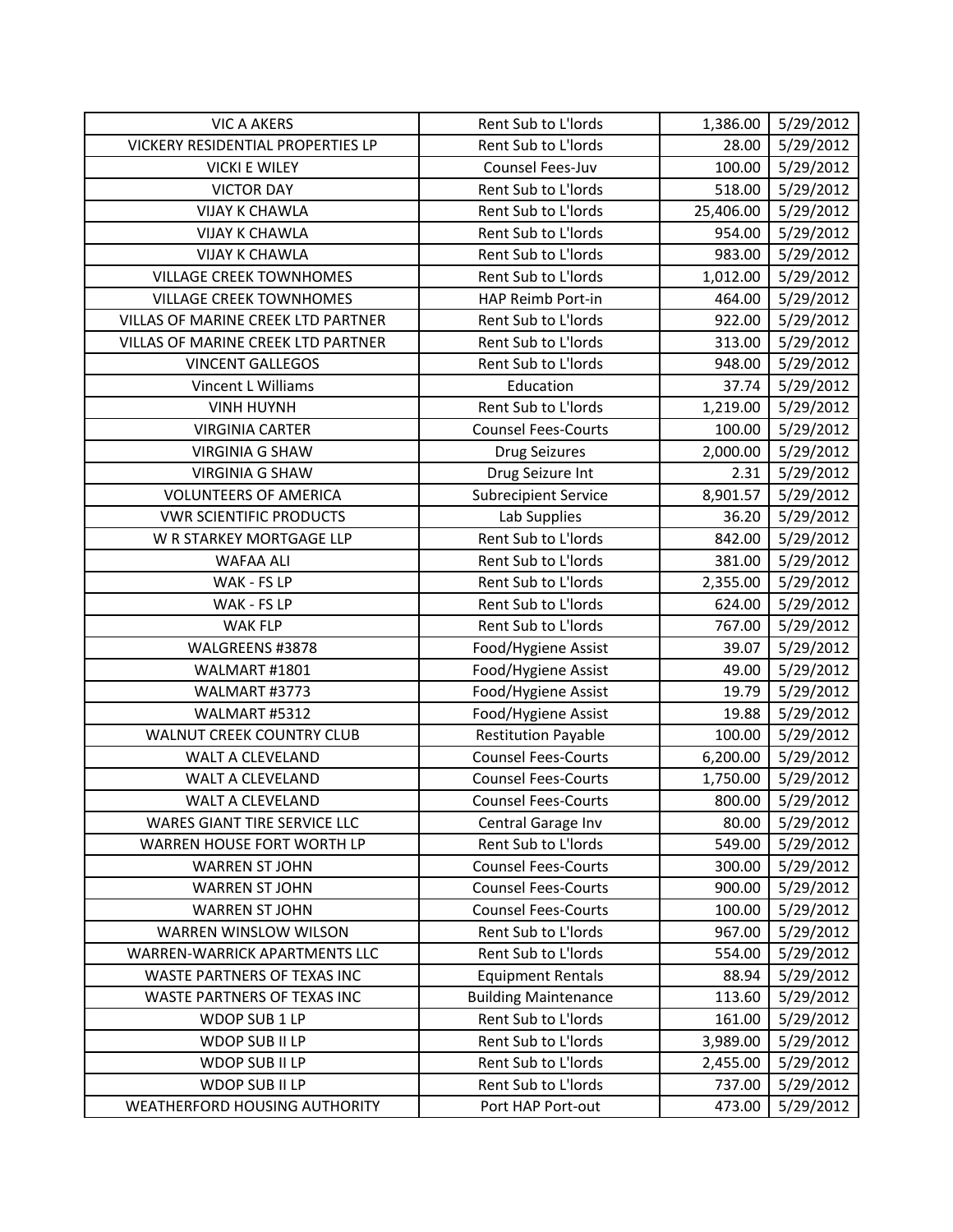| <b>WEATHERFORD HOUSING AUTHORITY</b> | Port Admin Fee Expen       | 85.74    | 5/29/2012 |
|--------------------------------------|----------------------------|----------|-----------|
| <b>WEATHERS LAW FIRM PC</b>          | <b>Counsel Fees-Courts</b> | 1,233.00 | 5/29/2012 |
| <b>WEATHERS LAW FIRM PC</b>          | <b>Counsel Fees-Courts</b> | 700.00   | 5/29/2012 |
| <b>WEBER SCIENTIFIC</b>              | Lab Supplies               | 410.08   | 5/29/2012 |
| <b>WEILUN WANG</b>                   | Rent Sub to L'Iords        | 550.00   | 5/29/2012 |
| WEIR INVESTMENTS FUND LLC            | <b>Utility Allowance</b>   | 80.00    | 5/29/2012 |
| <b>WELLINGTON ALLEN</b>              | Rent Sub to L'Iords        | 77.00    | 5/29/2012 |
| <b>WELLS FARGO HOME MORTGAGE</b>     | Rent Sub to L'Iords        | 471.00   | 5/29/2012 |
| WELLS FRAMING CONTRACTORS INC        | Rent Sub to L'Iords        | 2,611.00 | 5/29/2012 |
| <b>WENDY BOHANON</b>                 | Rent Sub to L'Iords        | 299.00   | 5/29/2012 |
| <b>WENDY HACKLER</b>                 | <b>Counsel Fees-Courts</b> | 200.00   | 5/29/2012 |
| <b>WEST GROUP</b>                    | <b>On-Line Service</b>     | 5,866.84 | 5/29/2012 |
| WEST GROUP PAYMENT CENTER            | On-Line Service            | 1,872.00 | 5/29/2012 |
| WESTDALE ASSET MANAGEMENT            | Rent Sub to L'Iords        | 279.00   | 5/29/2012 |
| WESTERN HILLS AFFORDABLE HOUSING LP  | Rent Sub to L'Iords        | 4,030.00 | 5/29/2012 |
| WESTERN HILLS AFFORDABLE HOUSING LP  | Rent Sub to L'Iords        | 867.00   | 5/29/2012 |
| <b>WESTERN RIM PROPERTIES</b>        | Rent Sub to L'Iords        | 2,560.00 | 5/29/2012 |
| <b>WESTERN RIM PROPERTIES</b>        | Rent Sub to L'Iords        | 510.00   | 5/29/2012 |
| <b>WESTERN RIM PROPERTIES</b>        | HAP Reimb Port-in          | (875.00) | 5/29/2012 |
| <b>WESTERN-BRW PAPER CO INC</b>      | Supplies                   | 592.50   | 5/29/2012 |
| WESTERN-BRW PAPER CO INC             | Supplies                   | 790.00   | 5/29/2012 |
| WESTERN-BRW PAPER CO INC             | <b>Graphics Inventory</b>  | 1,197.84 | 5/29/2012 |
| <b>WESTERN-BRW PAPER CO INC</b>      | Supplies                   | 134.00   | 5/29/2012 |
| WESTERN-BRW PAPER CO INC             | Supplies                   | 268.00   | 5/29/2012 |
| <b>WESTERN-BRW PAPER CO INC</b>      | Supplies                   | 790.00   | 5/29/2012 |
| <b>WESTERN-BRW PAPER CO INC</b>      | Supplies                   | 790.00   | 5/29/2012 |
| WESTERN-BRW PAPER CO INC             | <b>Supplies</b>            | 536.00   | 5/29/2012 |
| <b>WESTERN-BRW PAPER CO INC</b>      | Supplies                   | 1,072.00 | 5/29/2012 |
| <b>WESTERN-BRW PAPER CO INC</b>      | Supplies                   | 197.50   | 5/29/2012 |
| WESTERN-BRW PAPER CO INC             | Supplies                   | 73.68    | 5/29/2012 |
| <b>WHIGHAM FLP</b>                   | Rent Sub to L'Iords        | 844.00   | 5/29/2012 |
| <b>WHITNEY ILLIES</b>                | Rent Sub to L'Iords        | 847.00   | 5/29/2012 |
| WHIZ-Q STONE                         | Supplies                   | 320.00   | 5/29/2012 |
| WILC/MVL LLP                         | Rent Sub to L'Iords        | 895.00   | 5/29/2012 |
| WILDWOOD BRANCH TOWNHOMES LP         | Rent Sub to L'Iords        | 1,366.00 | 5/29/2012 |
| <b>WILLANDA GRIMES</b>               | Rent Sub to L'Iords        | 554.00   | 5/29/2012 |
| WILLARD ELDON WILLIAMS SR            | Rent Sub to L'Iords        | 725.00   | 5/29/2012 |
| WILLIAM ALLEN SHEARER                | Rent Sub to L'Iords        | 631.00   | 5/29/2012 |
| <b>WILLIAM BRIAN GOZA</b>            | <b>Counsel Fees-Courts</b> | 300.00   | 5/29/2012 |
| <b>WILLIAM BRIAN GOZA</b>            | <b>Counsel Fees-Courts</b> | 300.00   | 5/29/2012 |
| WILLIAM BRIAN GOZA                   | <b>Counsel Fees-Courts</b> | 750.00   | 5/29/2012 |
| WILLIAM BURK ROSENTHAL               | Rent Sub to L'Iords        | 474.00   | 5/29/2012 |
| WILLIAM H BILL RAY PC                | <b>Counsel Fees-Courts</b> | 450.00   | 5/29/2012 |
| WILLIAM H BILL RAY PC                | <b>Counsel Fees-Courts</b> | 250.00   | 5/29/2012 |
| WILLIAM H BILL RAY PC                | <b>Counsel Fees-Courts</b> | 1,900.00 | 5/29/2012 |
| WILLIAM H BILL RAY PC                | <b>Counsel Fees-Courts</b> | 1,550.00 | 5/29/2012 |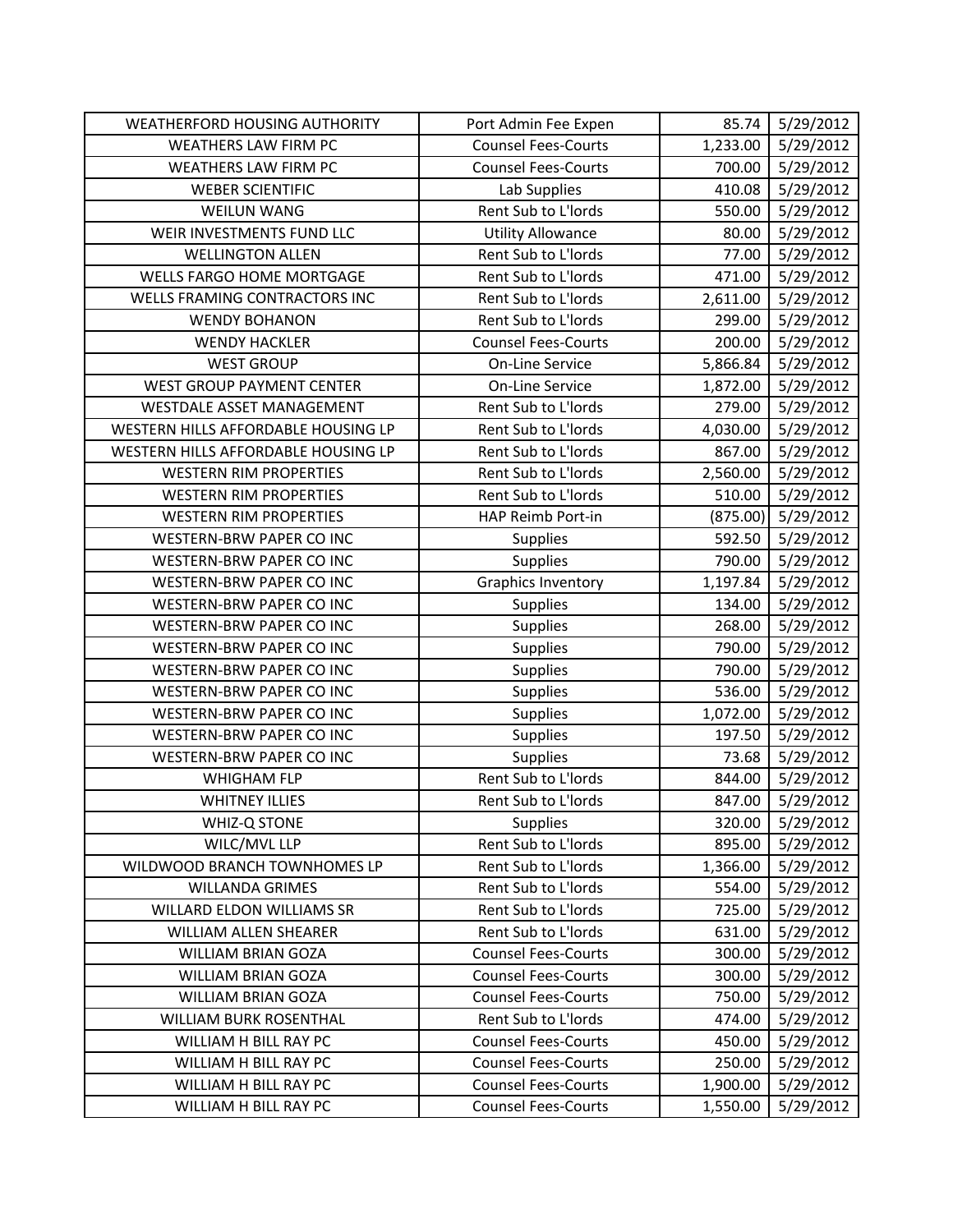| WILLIAM H MCDOWELL              | Rent Sub to L'Iords         | 950.00    | 5/29/2012 |
|---------------------------------|-----------------------------|-----------|-----------|
| <b>WILLIAM H NORRIS</b>         | Rent Sub to L'Iords         | 448.00    | 5/29/2012 |
| WILLIAM MICHAEL HARBER JR       | <b>Counsel Fees-Courts</b>  | 400.00    | 5/29/2012 |
| WILLIAM MICHAEL HARBER JR       | <b>Counsel Fees-Courts</b>  | 350.00    | 5/29/2012 |
| WILLIAM MICHAEL HARBER JR       | <b>Counsel Fees-Courts</b>  | 250.00    | 5/29/2012 |
| <b>WILLIAM P BURCH</b>          | Rent Sub to L'Iords         | 712.00    | 5/29/2012 |
| <b>WILLIAM RUCKER</b>           | Rent Sub to L'Iords         | 1,650.00  | 5/29/2012 |
| <b>WILLIAM S HARRIS</b>         | <b>Counsel Fees-Courts</b>  | 630.00    | 5/29/2012 |
| <b>WILLIAM S HARRIS</b>         | <b>Counsel Fees-Courts</b>  | 4,570.00  | 5/29/2012 |
| <b>WILLIAM S HARRIS</b>         | <b>Counsel Fees-Courts</b>  | 720.00    | 5/29/2012 |
| <b>WILLIAM SHELTON</b>          | Reporter's Records          | 400.00    | 5/29/2012 |
| <b>WILLIAM THOMAS</b>           | Rent Sub to L'Iords         | 1,090.00  | 5/29/2012 |
| <b>WILLIE F LESTER</b>          | Rent Sub to L'Iords         | 618.00    | 5/29/2012 |
| <b>WILLYE WILLIAMS ESTATE</b>   | Rent Sub to L'Iords         | 1,028.00  | 5/29/2012 |
| <b>WINIFRED HANEY</b>           | Rent Sub to L'Iords         | 325.00    | 5/29/2012 |
| <b>WM BARRY NORMAN</b>          | Psych Exam/Testimony        | 600.00    | 5/29/2012 |
| WOODMONT APARTMENTS LP          | Rent Sub to L'Iords         | 12,386.00 | 5/29/2012 |
| WOODMONT APARTMENTS LP          | Rent Sub to L'Iords         | 489.00    | 5/29/2012 |
| WOODMONT APARTMENTS LP          | HAP Reimb Port-in           | 934.00    | 5/29/2012 |
| WOODWAY ON THE GREEN APTS INC   | Rent Sub to L'Iords         | 815.00    | 5/29/2012 |
| <b>WOOF BROTHERS LLC</b>        | Rent Sub to L'Iords         | 1,443.00  | 5/29/2012 |
| <b>WORTHINGTON POINT LP</b>     | Rent Sub to L'Iords         | 9,155.00  | 5/29/2012 |
| <b>WORTHINGTON POINT LP</b>     | Rent Sub to L'Iords         | 574.00    | 5/29/2012 |
| <b>WORTHINGTON POINT LP</b>     | Rent Sub to L'Iords         | 602.00    | 5/29/2012 |
| <b>WORTHINGTON POINT LP</b>     | HAP Reimb Port-in           | 1,796.00  | 5/29/2012 |
| <b>WRBD LP</b>                  | Rent Sub to L'Iords         | 2,713.00  | 5/29/2012 |
| <b>WRBD LP</b>                  | Rent Sub to L'Iords         | 1,021.00  | 5/29/2012 |
| <b>WRBD LP</b>                  | Rent Sub to L'Iords         | 594.00    | 5/29/2012 |
| <b>WRBD LP</b>                  | HAP Reimb Port-in           | 1,600.00  | 5/29/2012 |
| <b>WS NRB INCORPORATED 80</b>   | Rent Sub to L'Iords         | 1,443.00  | 5/29/2012 |
| WW SALEM PARK LP                | Rent Sub to L'Iords         | 688.00    | 5/29/2012 |
| YMCA OF METROPOLITAN FORT WORTH | <b>Subrecipient Service</b> | 189.84    | 5/29/2012 |
| YOLANDA SMITH                   | Rent Sub to L'Iords         | 925.00    | 5/29/2012 |
| YOUNG ENERGY LLC                | <b>Utility Allowance</b>    | 430.00    | 5/29/2012 |
| YOUNG ENERGY LLC                | <b>Utility Allowance</b>    | 2.00      | 5/29/2012 |
| YOUNG WOMENS CHRISTIAN ASSOC    | <b>Subrecipient Service</b> | 4,410.16  | 5/29/2012 |
| YOUNG WOMENS CHRISTIAN ASSOC    | <b>Subrecipient Service</b> | 4,988.35  | 5/29/2012 |
| YUEN LING LI                    | Rent Sub to L'Iords         | 821.00    | 5/29/2012 |
| YVONNE ELAINE ROSS              | Rent Sub to L'Iords         | 585.00    | 5/29/2012 |
| <b>ZHIJIAN LI</b>               | HAP Reimb Port-in           | 1,022.00  | 5/29/2012 |

| <b>COMMISSIONERS' REPORT OF CLAIMS - Addendum</b> |                         |                                   |  |  |  |
|---------------------------------------------------|-------------------------|-----------------------------------|--|--|--|
| FOR THE WEEK ENDING - May 29, 2012                |                         |                                   |  |  |  |
|                                                   |                         |                                   |  |  |  |
| <b>Vendor Name</b>                                | <b>Item Description</b> | <b>Paid Amount   Check Date  </b> |  |  |  |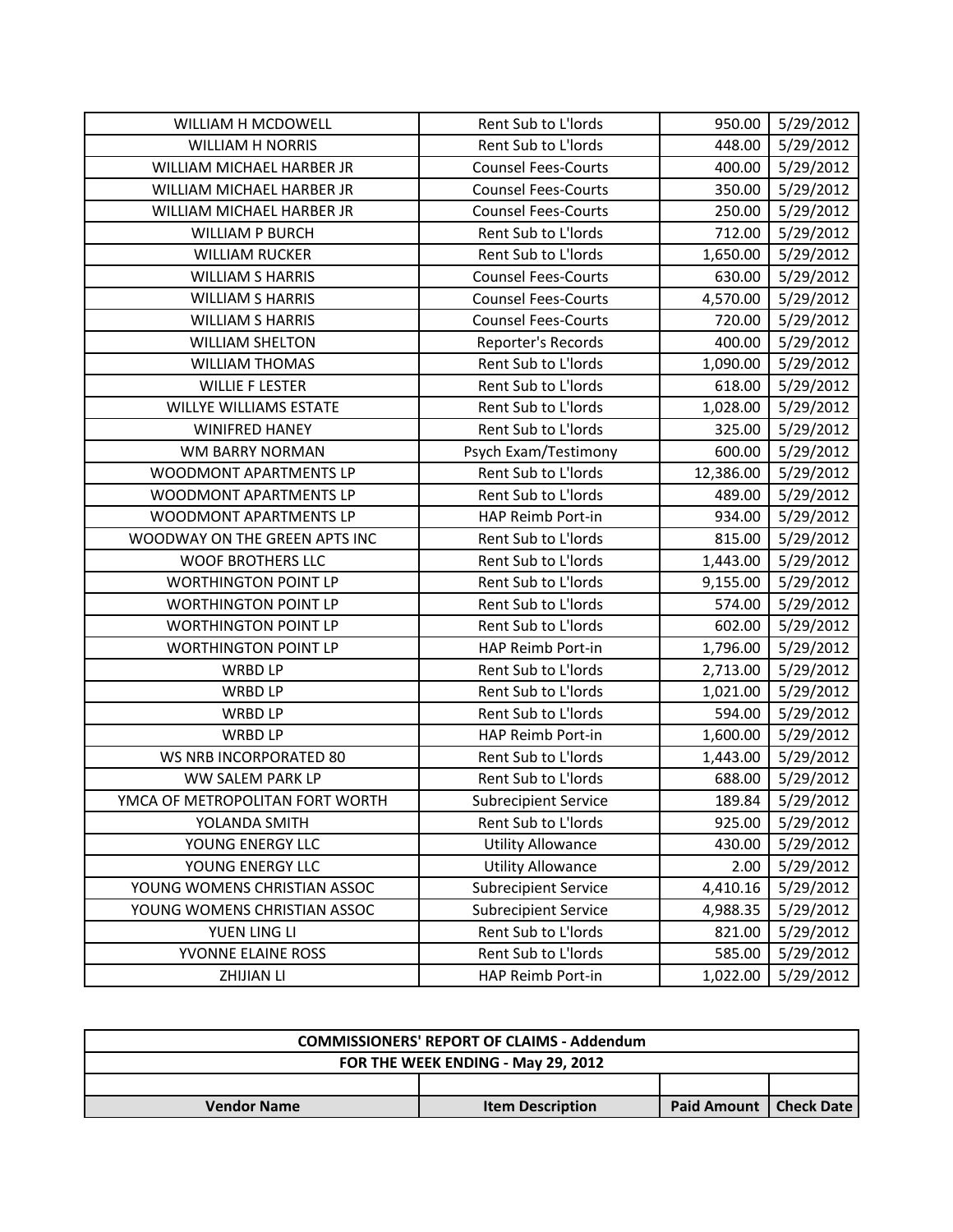| #78 Woodlands & Timber Ridge #2 LP | Rent Sub to L'Iords             | 2,493.00   | 5/29/2012 |
|------------------------------------|---------------------------------|------------|-----------|
| #78 Woodlands & Timber Ridge #2 LP | Rent Sub to L'Iords             | 1,174.00   | 5/29/2012 |
| 7784 College Circle Property       | Rent Sub to L'Iords             | 8,229.00   | 5/29/2012 |
| 7784 College Circle Property       | Rent Sub to L'Iords             | 1,614.00   | 5/29/2012 |
| AK Child Support Services          | Child Support                   | 340.61     | 5/29/2012 |
| Alice Whitten                      | 5006 Chapter 13 Levy            | 3,829.98   | 5/29/2012 |
| Amanda D Gordon-Knox               | Prepaid - Travel                | 88.00      | 5/29/2012 |
| American General Life Ins          | Lifestyle, American General Co. | 76.27      | 5/29/2012 |
| Andre Landrum                      | Rent Sub to L'Iords             | 1,875.00   | 5/29/2012 |
| Anthem Life Insurance Co           | PGL/Anthem Life                 | 34.64      | 5/29/2012 |
| Arkansas Office of Child           | Child Support                   | 201.23     | 5/29/2012 |
| Arlington Police Dept              | <b>Building Maintenance</b>     | 50.00      | 5/29/2012 |
| CLEAT                              | <b>Union Dues</b>               | 6,114.00   | 5/29/2012 |
| California Sdu                     | Child Support                   | 119.07     | 5/29/2012 |
| Chapter 13 Trustee                 | 5006 Chapter 13 Levy            | 534.25     | 5/29/2012 |
| Delta Dental                       | <b>Dental Claims</b>            | 25,082.20  | 5/29/2012 |
| Delta Dental                       | <b>Dental Claims</b>            | 5,403.00   | 5/29/2012 |
| Delta Management Associat          | 5002 Student Loan Levy          | 151.12     | 5/29/2012 |
| Elizabeth Olivas                   | Trust - JP 8                    | 201.00     | 5/29/2012 |
| Fraternal Order of Police          | <b>Union Dues</b>               | 1,700.00   | 5/29/2012 |
| <b>GC Services LP</b>              | 5002 Student Loan Levy          | 212.11     | 5/29/2012 |
| <b>General Revenue Corporation</b> | 5002 Student Loan Levy          | 204.19     | 5/29/2012 |
| Hamid Jay Askari                   | Rent Sub to L'Iords             | 485.00     | 5/29/2012 |
| HUD, US Dept of                    | HUD 5007 Garnishment            | 75.00      | 5/29/2012 |
| <b>Internal Revenue Service</b>    | 5001 Tax Levy                   | 1,636.80   | 5/29/2012 |
| <b>IRS FICA EE</b>                 | FICA-Employee                   | 350,780.93 | 5/29/2012 |
| <b>IRS FICA ER</b>                 | FICA-Employer                   | 517,820.26 | 5/29/2012 |
| <b>IRS FIT</b>                     | FIT Withholding                 | 957,329.80 | 5/29/2012 |
| <b>IRS MED EE</b>                  | Medicare-Employee               | 121,102.73 | 5/29/2012 |
| <b>IRS MED ER</b>                  | Medicare-Employer               | 121,102.73 | 5/29/2012 |
| JMP Interest Ltd                   | <b>Educational Material</b>     | 213.30     | 5/29/2012 |
| JPMorgan Chase Bank NA             | Lab Supplies                    | 11.40      | 5/29/2012 |
| JPMorgan Chase Bank NA             | <b>County Projects</b>          | 1,197.19   | 5/29/2012 |
| JPMorgan Chase Bank NA             | Travel                          | 178.88     | 5/29/2012 |
| JPMorgan Chase Bank NA             | Advertis/Leg Notice             | 149.00     | 5/29/2012 |
| JPMorgan Chase Bank NA             | Travel                          | 156.81     | 5/29/2012 |
| <b>Jury Services</b>               | Cash-Jury                       | 100,000.00 | 5/29/2012 |
| Lincoln Financial Group            | Deferred Comp                   | 12,758.08  | 5/29/2012 |
| Lontricia B Wilson                 | Trust - JP 8                    | 2,019.60   | 5/29/2012 |
| Metropolitan Life                  | Metlife                         | 16,016.59  | 5/29/2012 |
| Michelle I Eugene                  | Rent Sub to L'Iords             | 1,304.00   | 5/29/2012 |
| Michelle I Eugene                  | HAP Reimb Port-in               | 315.00     | 5/29/2012 |
| Michigan State Disburseme          | Child Support                   | 201.61     | 5/29/2012 |
| Nationwide Retirement Sol          | Deferred Comp                   | 114,650.31 | 5/29/2012 |
| NCO Financial Systems Inc          | 5002 Student Loan Levy          | 190.92     | 5/29/2012 |
| New Horizons Ranch & Center Inc    | Residential Servc               | 12,442.50  | 5/29/2012 |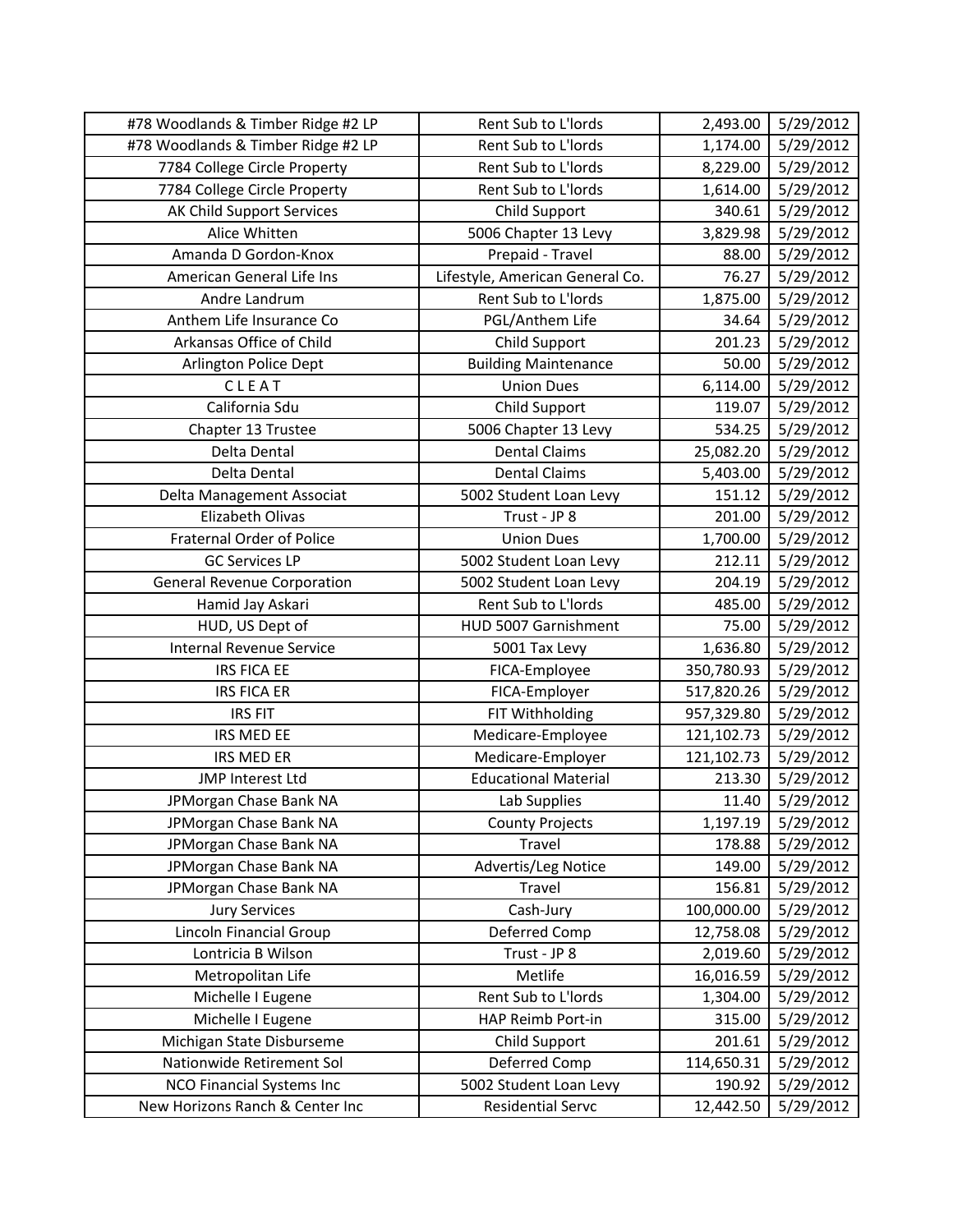| New Jersey Support Paymen            | <b>Child Support</b>         | 222.00       | 5/29/2012 |
|--------------------------------------|------------------------------|--------------|-----------|
| North Dakota Sdu                     | <b>Child Support</b>         | 281.54       | 5/29/2012 |
| Notting Hill Partners LP             | Rent Sub to L'Iords          | 7,530.00     | 5/29/2012 |
| Notting Hill Partners LP             | Rent Sub to L'Iords          | 499.00       | 5/29/2012 |
| <b>Notting Hill Partners LP</b>      | <b>Utility Allowance</b>     | 200.00       | 5/29/2012 |
| Oklahoma Guaranteed Stude            | 5002 Student Loan Levy       | 216.51       | 5/29/2012 |
| Paulette Williams                    | Williams 5007 Garnishment    | 303.54       | 5/29/2012 |
| PayFlex                              | Section 125 Claims           | 1,252.10     | 5/29/2012 |
| PayFlex                              | <b>Dependent Care Claims</b> | 41,817.80    | 5/29/2012 |
| Pennsylvania-HEAA                    | 5002 Student Loan Levy       | 516.33       | 5/29/2012 |
| Persohn/Hahn Associates Inc          | <b>Building Maintenance</b>  | 1,050.00     | 5/29/2012 |
| Police & Firefighters Ins            | <b>Union Dues</b>            | 18,026.89    | 5/29/2012 |
| Post Oak East Apartments LP          | Rent Sub to L'Iords          | 18,704.00    | 5/29/2012 |
| Post Oak East Apartments LP          | Rent Sub to L'Iords          | 1,010.00     | 5/29/2012 |
| Post Oak East Apartments LP          | Rent Sub to L'Iords          | 1,752.00     | 5/29/2012 |
| Post Oak East Apartments LP          | HAP Reimb Port-in            | 779.00       | 5/29/2012 |
| <b>Prepaid Legal Services</b>        | Prepaid Attorney             | 4,000.00     | 5/29/2012 |
| <b>Quest Diagnostics Inc</b>         | <b>Professional Service</b>  | 96.00        | 5/29/2012 |
| Quest Diagnostics Inc                | <b>Professional Service</b>  | 7,051.20     | 5/29/2012 |
| <b>Quest Diagnostics Inc</b>         | <b>Professional Service</b>  | 324.00       | 5/29/2012 |
| <b>Richard N Abrams</b>              | Trust - JP 8                 | 250.00       | 5/29/2012 |
| Ricoh                                | <b>Equipment Rentals</b>     | 369.45       | 5/29/2012 |
| S & S Faith Fund LLC                 | Rent Sub to L'Iords          | 226.00       | 5/29/2012 |
| Social Security Admin Lev            | SSA 5007 Garnishment         | 25.00        | 5/29/2012 |
| <b>Standing Chapter 13 Trust</b>     | 5006 Chapter 13 Levy         | 121.00       | 5/29/2012 |
| State of Florida Disburse            | <b>Child Support</b>         | 64.38        | 5/29/2012 |
| Steve Joseph                         | Rent Sub to L'Iords          | 904.00       | 5/29/2012 |
| Steve Joseph                         | HAP Reimb Port-in            | 111.00       | 5/29/2012 |
| <b>Street Capital Rentals II LLC</b> | Rent Sub to L'Iords          | 4,742.00     | 5/29/2012 |
| Tarrant Co. P/R Acct                 | <b>Payroll Transfers</b>     | 6,072,417.30 | 5/29/2012 |
| <b>Tarrant County Child Supp</b>     | <b>Child Support</b>         | 144.92       | 5/29/2012 |
| <b>Tarrant County Deputy She</b>     | <b>Union Dues</b>            | 1,505.00     | 5/29/2012 |
| <b>Tarrant Partners LP</b>           | Rent Sub to L'Iords          | 12,198.00    | 5/29/2012 |
| <b>Tarrant Partners LP</b>           | Rent Sub to L'Iords          | 863.00       | 5/29/2012 |
| <b>Tarrant Partners LP</b>           | Rent Sub to L'Iords          | 1,222.00     | 5/29/2012 |
| <b>Tarrant Partners LP</b>           | HAP Reimb Port-in            | 1,136.00     | 5/29/2012 |
| Tennesse Child Support Re            | <b>Child Support</b>         | 212.30       | 5/29/2012 |
| Texas Child Support Disbu            | Child Support                | 40,904.18    | 5/29/2012 |
| <b>Texas Guaranteed Student</b>      | 5002 Student Loan Levy       | 1,948.48     | 5/29/2012 |
| Thien Long LP                        | Rent Sub to L'Iords          | 538.00       | 5/29/2012 |
| Tim Truman                           | 5006 Chapter 13 Levy         | 4,391.62     | 5/29/2012 |
| Tom Powers Chapter 13 Tru            | 5006 Chapter 13 Levy         | 2,683.50     | 5/29/2012 |
| U S Department of the Tre            | CBE GROUP 5007 Garnishment   | 194.97       | 5/29/2012 |
| <b>United States Treasury</b>        | A/P Conversion CA            | 36.29        | 5/29/2012 |
| <b>United States Treasury</b>        | Rent Sub to L'Iords          | 521.00       | 5/29/2012 |
| <b>United States Treasury</b>        | A/P Conversion CA            | (36.29)      | 5/29/2012 |